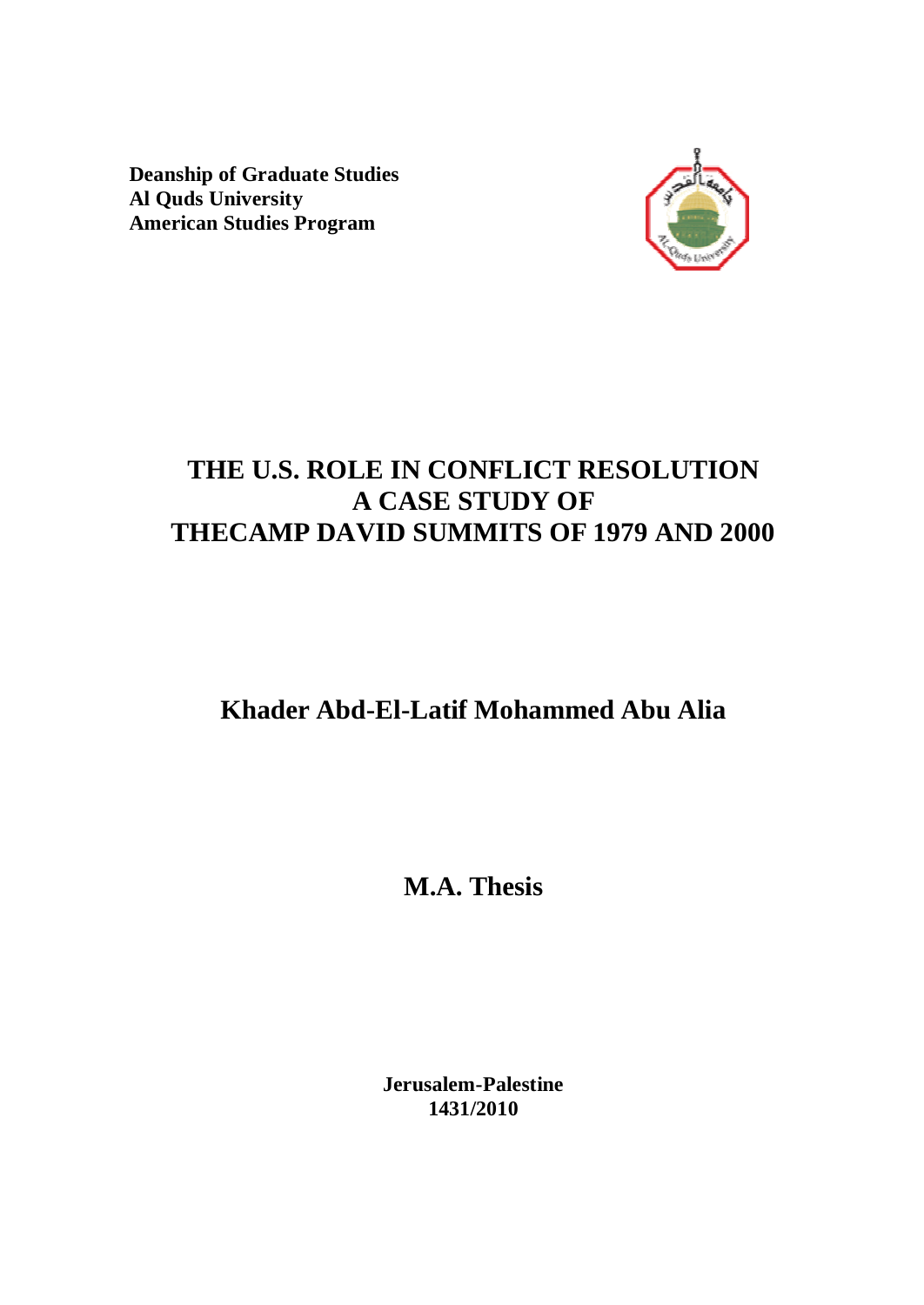# **THE U.S. ROLE IN CONFLICT RESOLUTION A CASE STUDY OF THECAMP DAVID SUMMITS OF 1979 AND 2000**

# **Prepared By: Khader Abd-El-Latif Mohammed Abu Alia**

# **Supervised By: Professor Mohammad S. Dajani**

Thesis submitted in partial fulfillment of the Requirements for the degree of Master of Arts (American Studies program)

1431/2010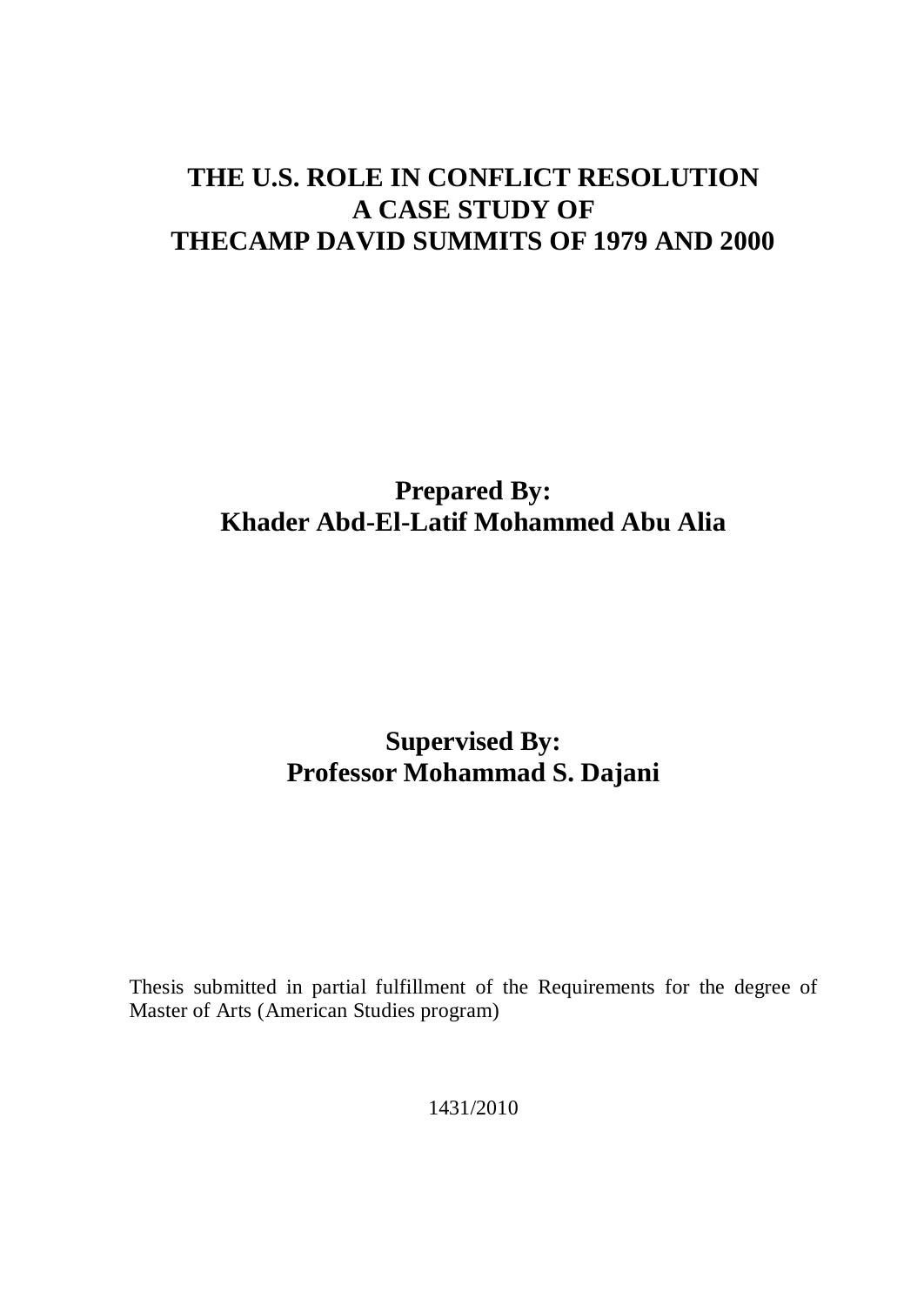# **Al Quds University Deanship of Graduate Studies American Studies Program**

# Thesis Approval

# THE U.S. ROLE IN CONFLICT RESOLUTION A CASE STUDY OF THECAMP DAVID SUMMITS OF 1979 AND 2000

# Author: Khader Abd-El-Latif Mohammed Abu Alia Registration No: 20710002

Supervisor: Professor Mohammad S. Dajani

Master thesis discussed and accepted on 03/22/2010

The names and signatures of the examining committee are as follows:

| Head of Committee: Professor Mohammad S. Dajani | Signature: |
|-------------------------------------------------|------------|
|-------------------------------------------------|------------|

Internal Examiner: Professor Munther S. Dajani Signature:......

External Examiner: Dr. Daniel Moses Signature:......

Jerusalem-Palestine 1431/2010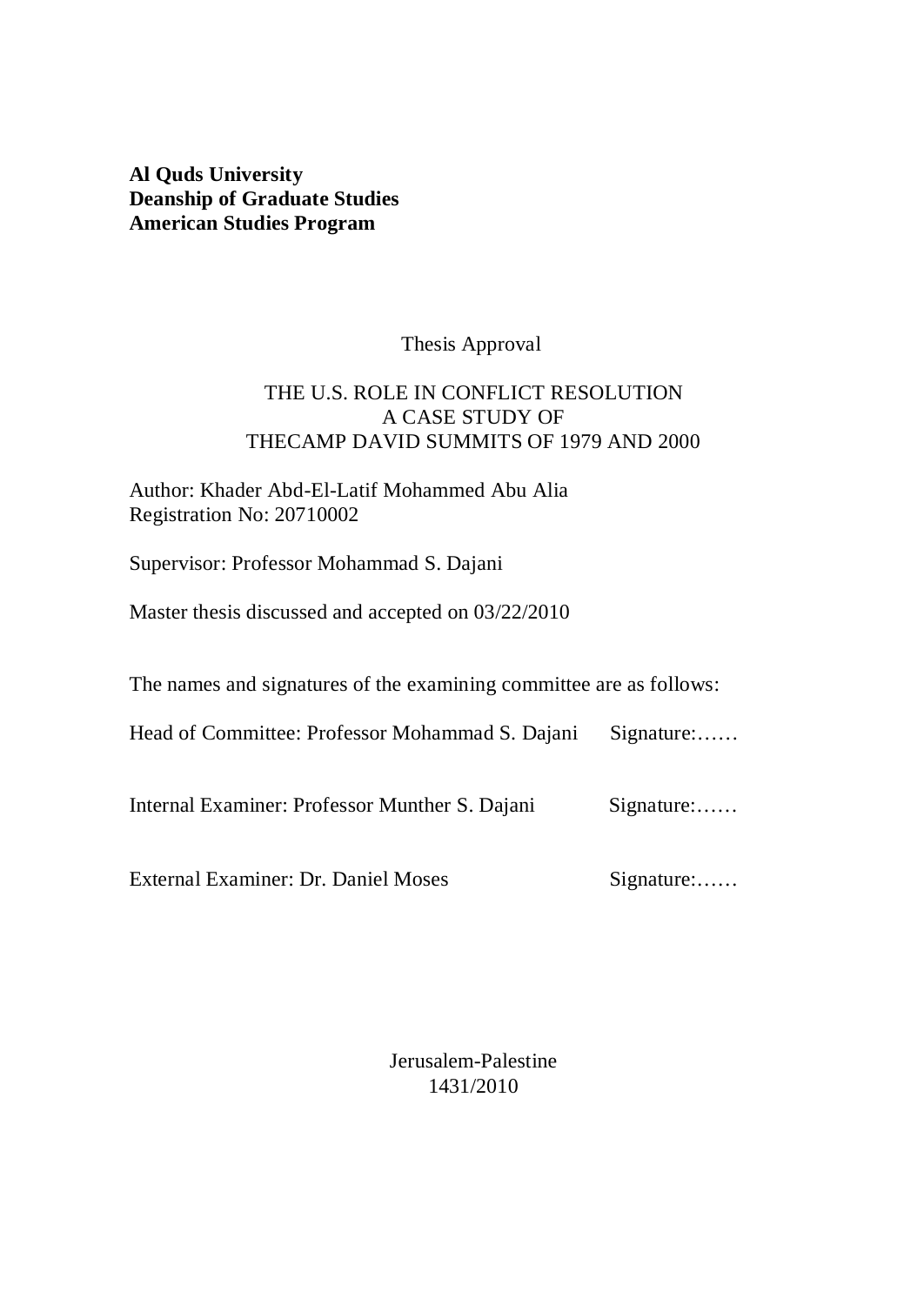# **Dedication**

This thesis is dedicated to the soul of my father who encouraged me to pursue higher learning and gave me lessons in how to be a tenacious person. I owe to him every success in my life.

God have mercy on his soul and may he rest in peace.

Khader Abd-El-Latif Mohammed Abu Alia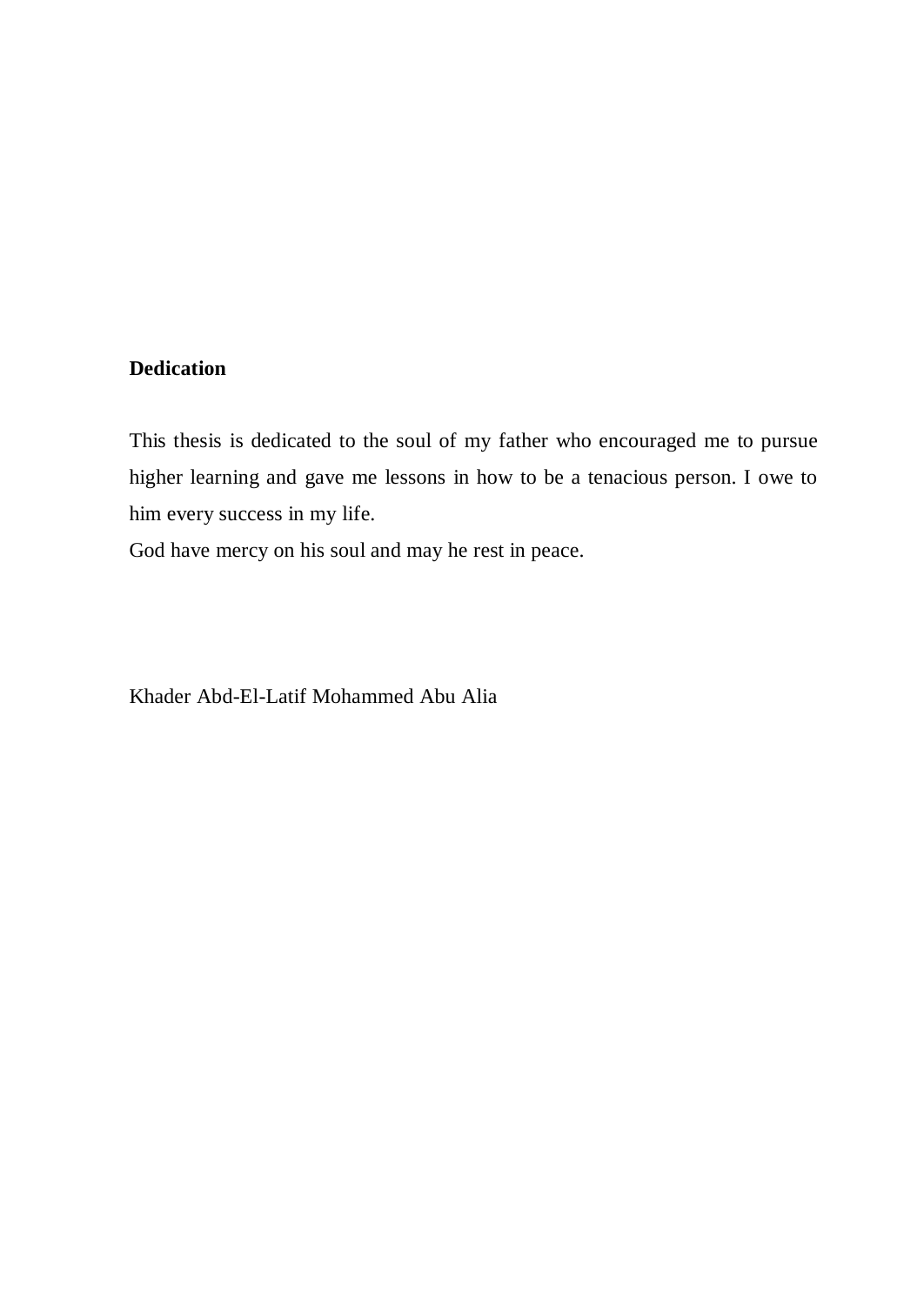## **Declaration**

I hereby declare that this thesis submitted for the degree of Master of Arts from the American Studies Program at Al Quds University is the result of my own research, except where otherwise acknowledged. I also certify that this particular topic, as far as I know, has not been submitted to any other university or any academic institution.

Signature:…………..

Name: Khader Abd-El-Latif Mohammed Abu Alia Date: 03/22/2010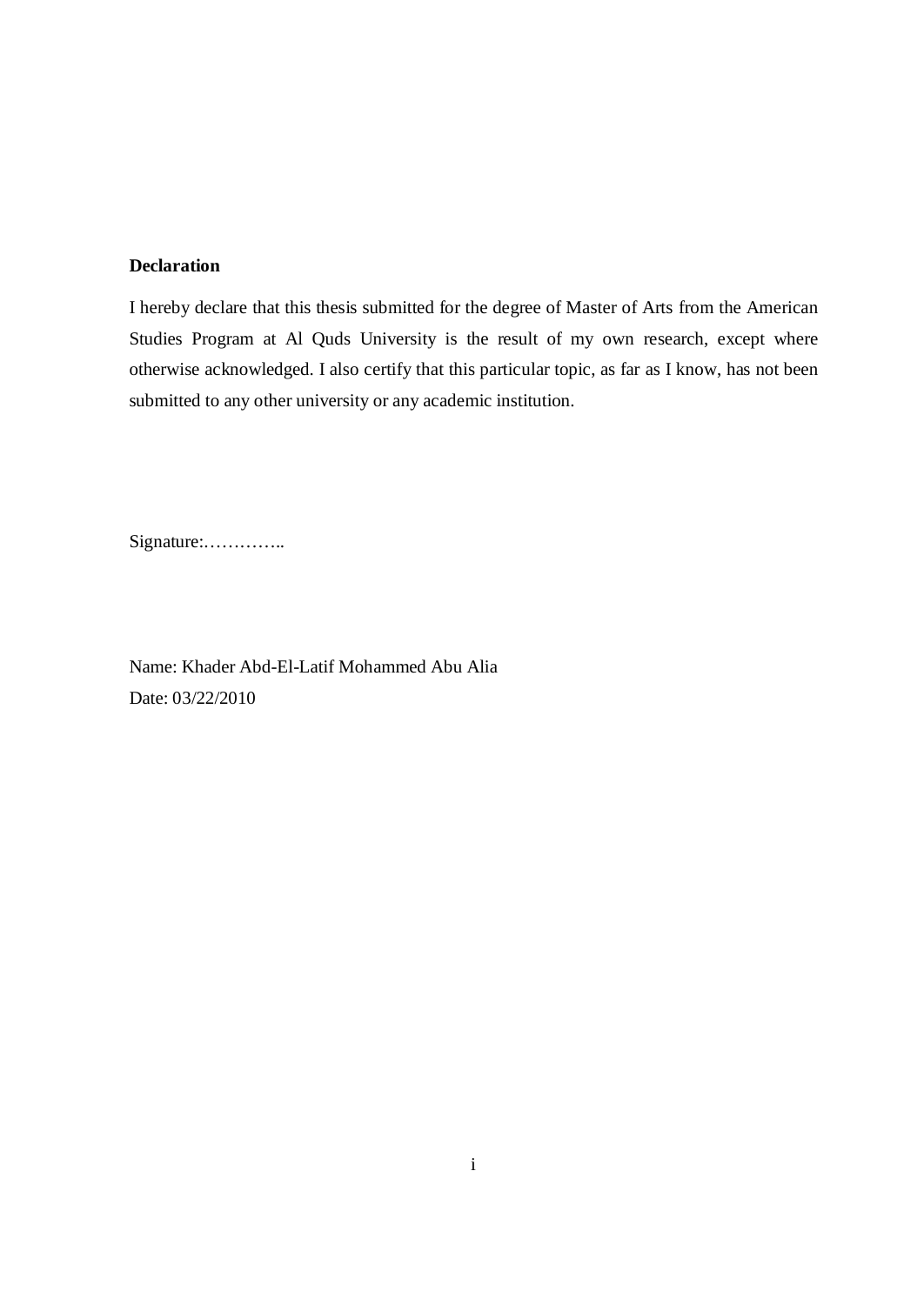### **Acknowledgments**

To express my most sincere gratitude and thanks to Professor Mohammad S. Dajani only for his inspiring guidance would be unfair. My intellectual debt to him is greater. In 2005, I was fortunate to meet Professor Dajani in U.S.A. when he was working as a consultant for the Seeds of Peace organization. I attended his famous presentation (Big Dreams Small Hopes) at that time. Since then I have been learning from him the appropriate rhetoric and style for presenting the Palestinian case to the rest of the world. I learned the concept of "Conflict Resolution" from him in 2006 when I was working on my second master in Social Sciences and Humanitarian affairs. I have been fortunate to be with him in different international conferences where I have learnt profoundly about the factors behind the American role in the Israeli-Palestinian conflict.

I wish to express my appreciation to the Supervising Committee chaired by Professor Mohammad S. Dajani, Dr. Daniel N. Moses, and Professor Munther Dajani. I sincerely thank Dr.Abdul Rahman for his assistance and guidance in the preparation of this study. I also wish to thank Dr. Amneh Badran and Mathew Markman, for their useful editorial suggestions and comments.

Nevertheless, the opinions expressed in this thesis are my own and not the views of my supervisors or Al Quds University. I am responsible for the ideas, arguments, criticism, and for any mistakes that may appear due to the passage of time and the publication of memoirs may be revealed.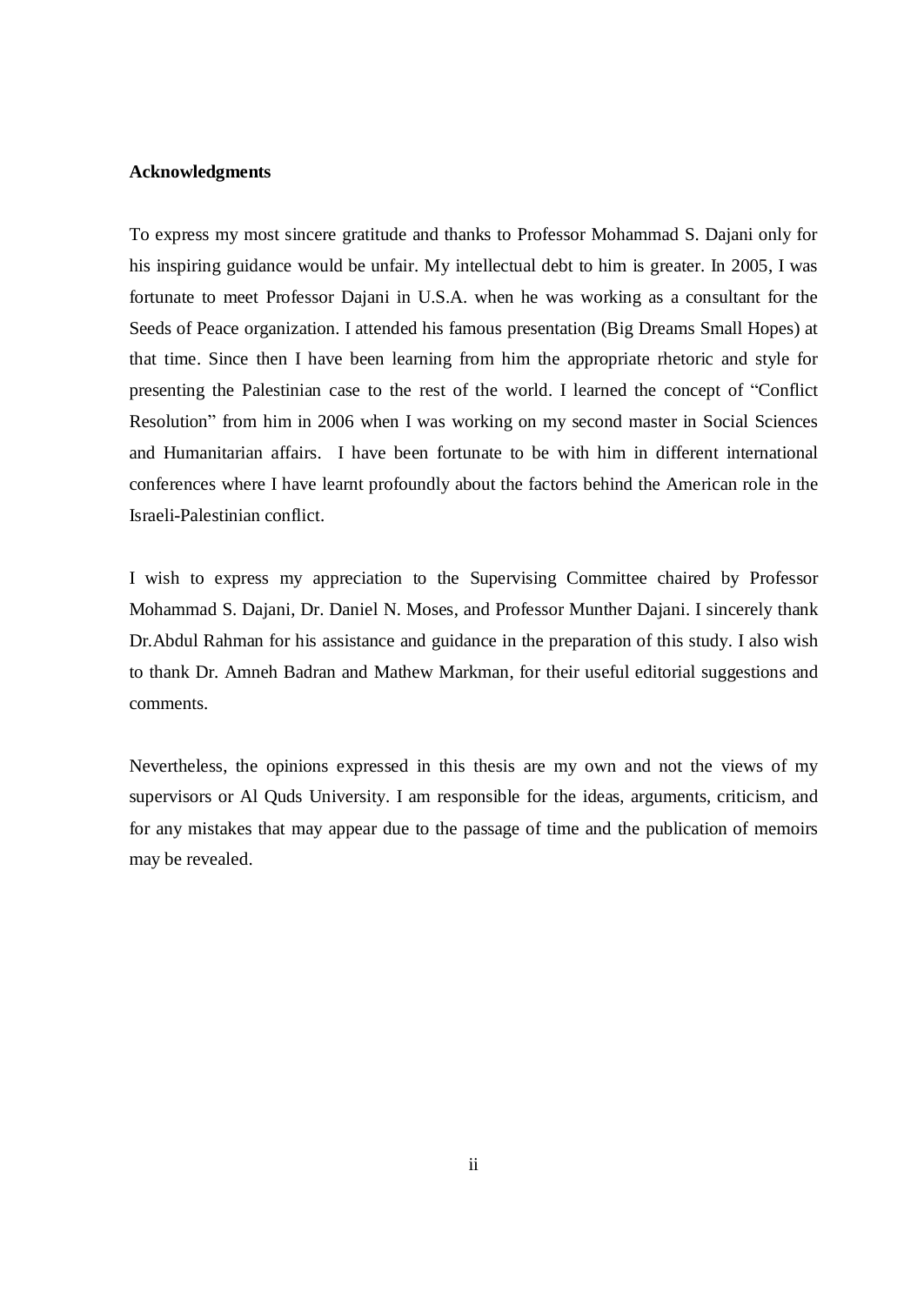### **Abstract**

This thesis is a comparative case study of Camp David (1979) and Camp David (2000), with a focus on the U.S. role as the main broker between Israel and Arabs. The study aims to understand what actually went wrong in the Camp David Summit of 2000, and it reveals the real factors behind such failure. It explains the reasons behind the different outcome of both summits, even though both were held under the patronage of the U.S. as the main mediator.

The objective of this research is to examine how the Palestinians can build a better relationship with the U.S. and how they can learn more about how the United States works, in order to influence U.S. policy, so that it takes better account of the Palestinian perspective and Palestinian needs. Such a change in U.S. policy is necessary for Palestinians to gain trust in the United States as a mediator in the conflict and perhaps, at a later stage, as an arbiter, too.

This study briefly discusses the main interest groups in the United States and their role in the creation of American policies that support Israel at the cost of the Palestinians. The study analyzes the nature of the U.S.-Israel relationship in comparison with the U.S.-Palestinian relationship. It also discusses the use of U.S. foreign financial aid policy as an instrument in resolving conflicts, and it discusses mediation as a commonly used approach in conflict resolution.

The role of mediation has rapidly developed over the last four decades and has become a tool of increasing importance to resolve conflicts. The study analyzes the role of mediation in resolving disputes and explores whether mediation is sufficient for resolving complicated and very controversial cases, such as the Israeli-Palestinian conflict. Resolving such a conflict perhaps needs to shift at a later stage from mediation to arbitration. Palestinians and Israelis need outside help to overcome the conflict between them. The United States has the most potential as the mediator and as an arbiter. The study concludes that the U.S. has not acted as a professional and fair mediator, which has caused the Palestinians to feel that there is an absence of neutrality practiced by the U.S. Therefore, the chances of succeeding in brokering a final, just, and comprehensive peace agreement are very slim. The conclusion recommends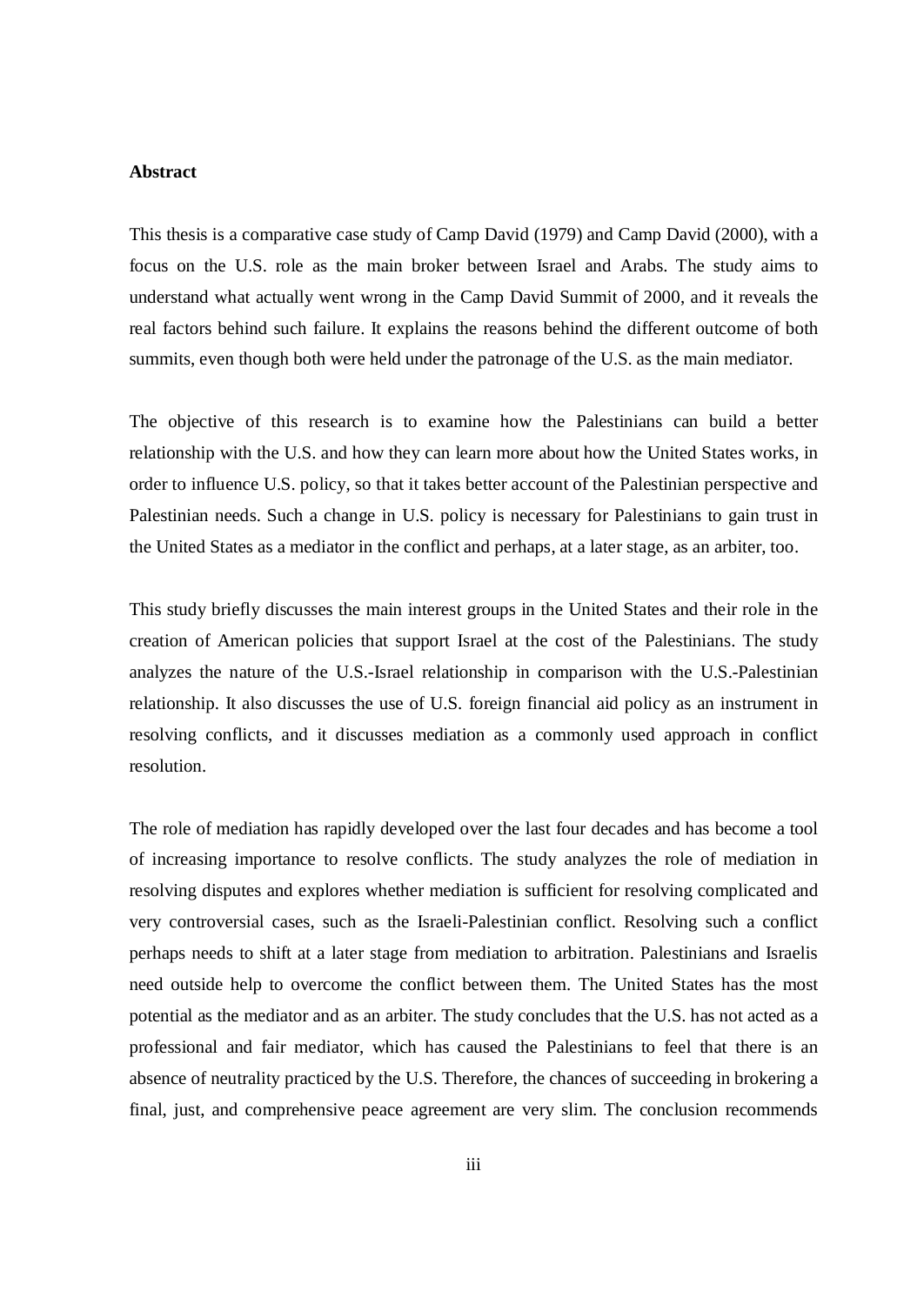that Palestinians need to alter their approach to the United States in order to strengthen and improve relations; and ultimately moderate the role of the U.S. as a mediator in order to reach a just and permanent solution to the conflict with Israel.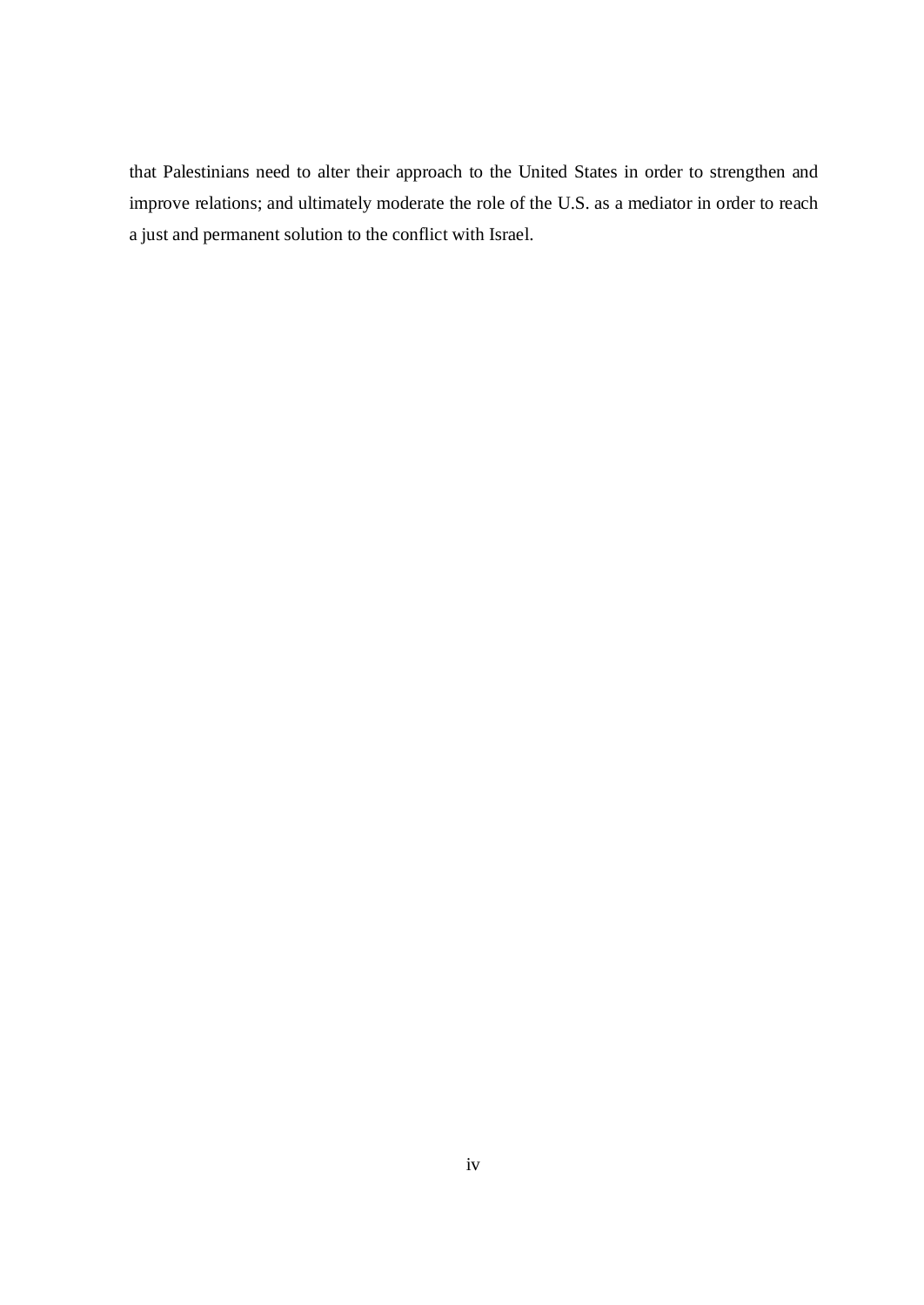# **Table of Contents**

| 1.1 |  |
|-----|--|
|     |  |
|     |  |
|     |  |
|     |  |
|     |  |
|     |  |
|     |  |
|     |  |
|     |  |
|     |  |
|     |  |
|     |  |
|     |  |
|     |  |
|     |  |
|     |  |
|     |  |
|     |  |
|     |  |
|     |  |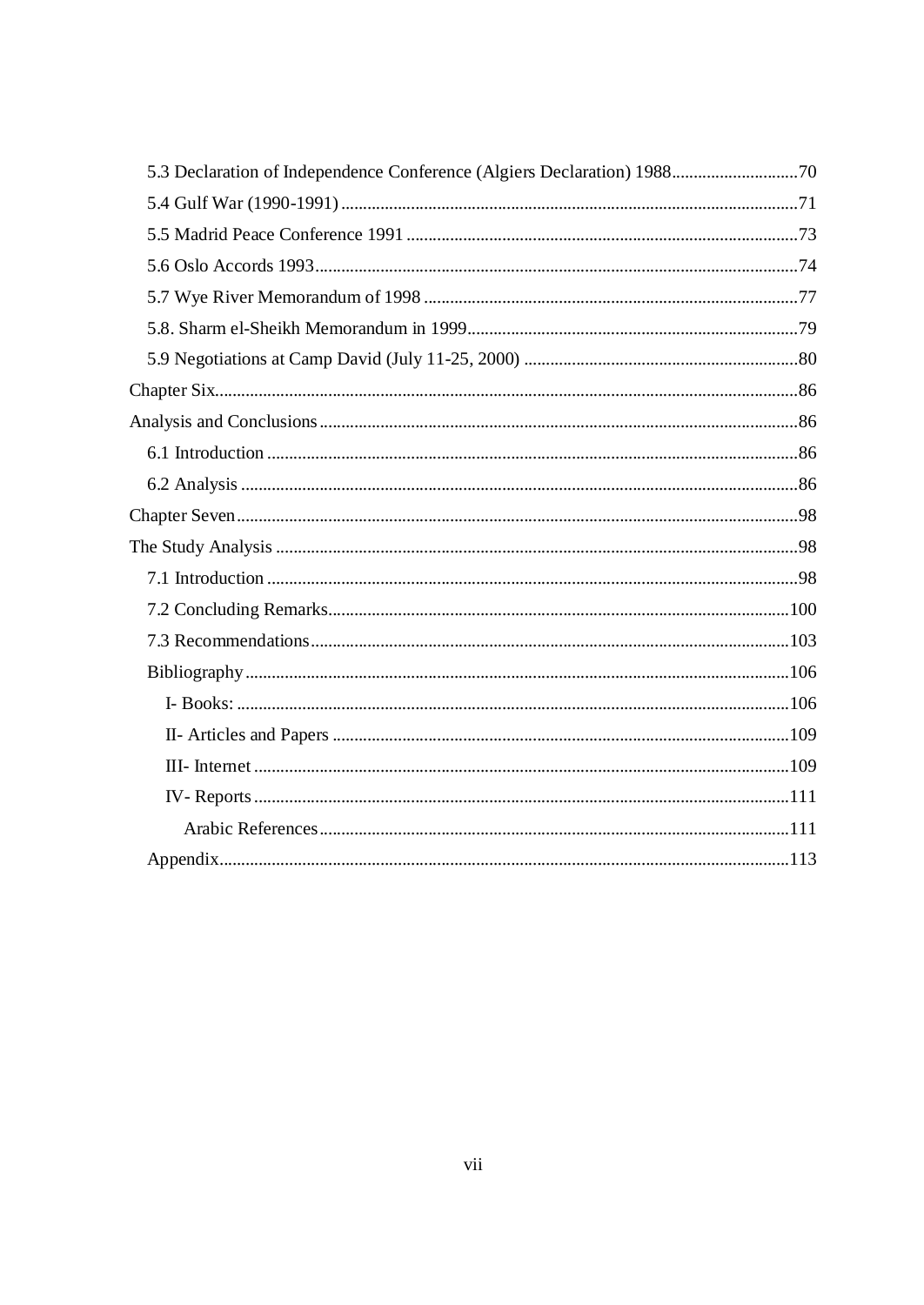## **Acronyms**

| AAI           | <b>Arab American Institute</b>                                                |
|---------------|-------------------------------------------------------------------------------|
| <b>AAADC</b>  | American-Arab Anti Discrimination Committee                                   |
| <b>AIPAC</b>  | American Israel Public Affairs Committee                                      |
| <b>CIA</b>    | Central Intelligence Agency                                                   |
| <b>DFLP</b>   | Democratic Front for the Liberation of Palestine                              |
| <b>DOP</b>    | <b>Declaration of Principles</b>                                              |
| <b>ICJ</b>    | <b>International Court of Justice</b>                                         |
| <b>MHS</b>    | <b>Mutually Hurting Stalemate</b>                                             |
| <b>NAAA</b>   | <b>National Association of Arab Americans</b>                                 |
| <b>PASSIA</b> | Palestinian Academic Society for the Study of International<br><b>Affairs</b> |
| <b>PFLP</b>   | Popular Front for Liberation of Palestine                                     |
| <b>PLC</b>    | Palestinian Legislative Council                                               |
| <b>PLO</b>    | Palestine Liberation Organization                                             |
| <b>PNA</b>    | Palestinian National Authority                                                |
| <b>USAID</b>  | United States Agency for International Development                            |
| <b>USSR</b>   | Union of Soviet Socialist Republics                                           |
| <b>UN</b>     | <b>United Nations</b>                                                         |
| <b>UNSC</b>   | <b>United Nations Security Council</b>                                        |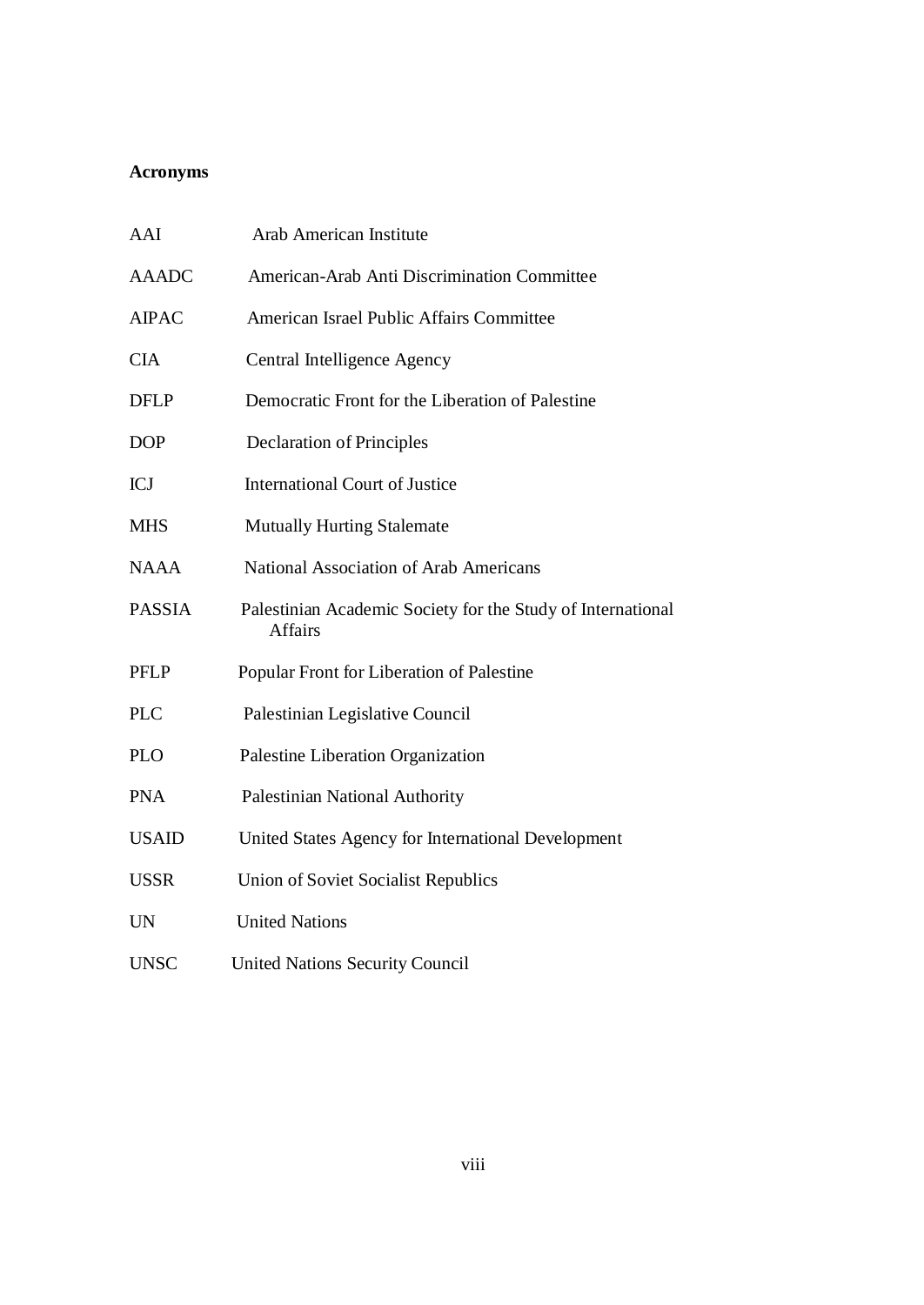### **List of Personalities**

**Abbas, Mahmoud:** Born in Safad on March 26, 1935. He is the current President of the Palestinian National Authority. He was the general secretary of the executive committee of PLO when the Oslo Accords were signed. He was the first Palestinian Prime Minister in the Palestinian Occupied Territories, and he is known as the mastermind of the first Israeli-Palestinian peaceful negotiations. (Source: PASSIA)

**Arafat, Yassir:** Born in 1929, he is the founder of *Fatah* movement in 1965. He became the second chief of PLO and remained so till his death. He was the leader of the Palestinian revolution for more than three decades. He signed the Oslo Accords with the Israelis in 1993 and was elected as the President of the Palestinian National Authority in 1996. He led the negotiations in Camp David summit 2000 (Free Encyclopedia, April, 2009)

**Ben-Ami, Shlomo:** Born in Morocco in 1943. He was elected to the Israeli Knesset in 1996. He served as a member of the Foreign Affairs and Defense Committee on Foreign Service. He was a top Israeli negotiator during the July Camp David 2000. (Source: Israel Ministry of Foreign Affairs)

**Carter, Jimmy:** 39<sup>th</sup> President of the United States (1977-1981); born on October, 1, 1924 in Plains, Georgia. In foreign affairs, Carter set his own style. In the Middle East, he helped bring truce between Egypt and Israel through the Camp David agreement of 1978. (Source: The Jimmy Carter library/ the Carter Center)

**Clinton, Bill:**  $42^{nd}$  President of the United States (1993-2001), was born on August 19, 1946 in Hope, Arkansas. He worked as a lawyer and a public official at the beginning of his career. He sponsored Camp David 2000 by mediating between the Israelis and the Palestinians. [\(http://millercenter.org/academic/americanpresident/clinton](http://millercenter.org/academic/americanpresident/clinton) March 01, 2009)

**Miller, Aaron:** Born March 25<sup>th</sup>, 1949. He is a Middle East analyst, author, and negotiator, and he is on the U.S. Advisory Council of the Israel Policy Forum. He served as an advisor to six Secretaries of State on Arab-Israeli negotiations. He participated in American efforts to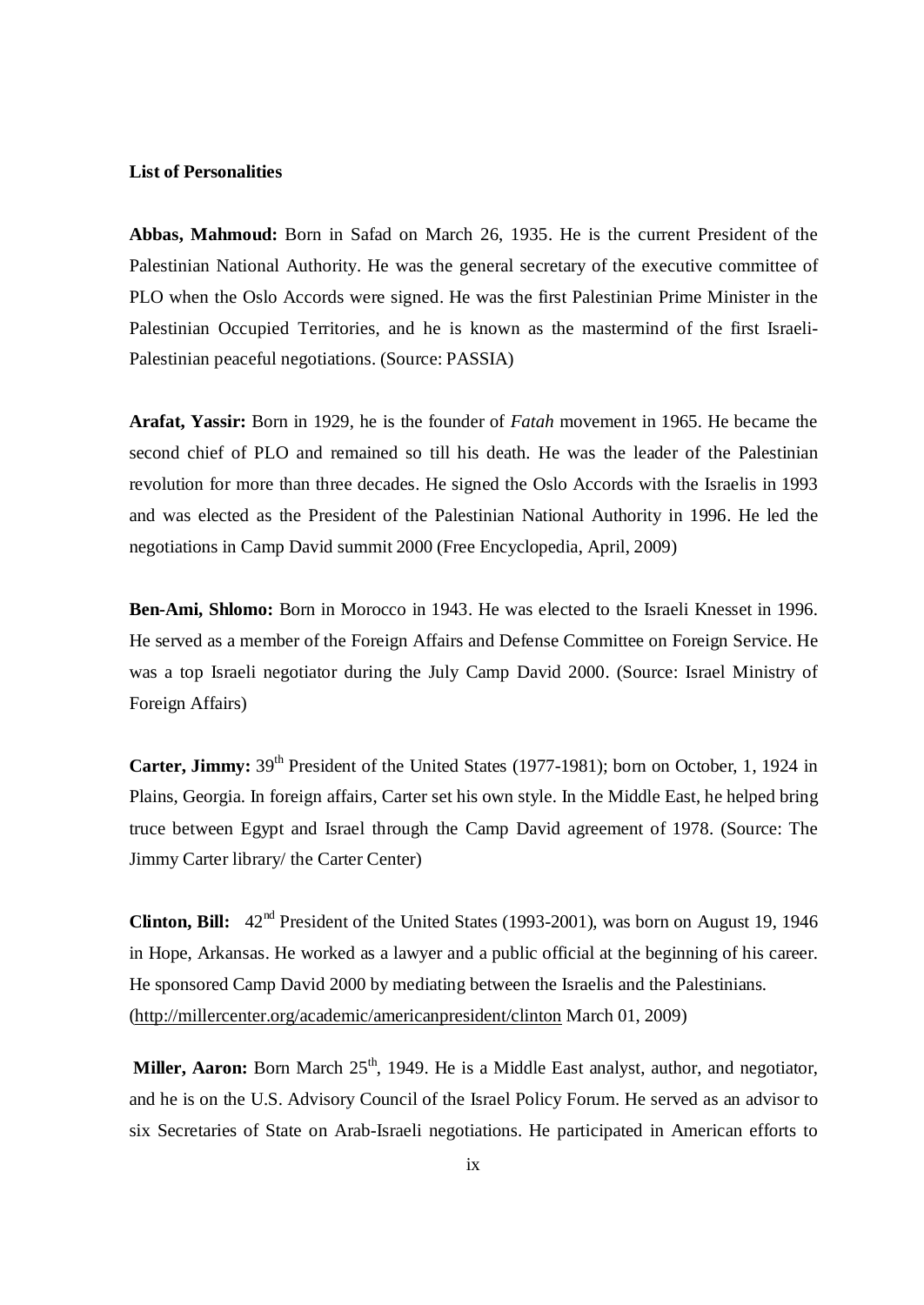broker agreements between Israel, Jordan, Syria, and the Palestinians. Miller published his fourth book, *The Much Too Promised Land: America's Elusive Search for Arab-Israeli Peace* in 2008. (Free Encyclopedia, 2009)

**Mitchell, George:** a former American senator from the state of Maine. Bill Clinton appointed him as an official mediator in the Northern Ireland case, which he described in his book (Making Peace) as the hardest mission he ever had in his entire life. President Barak Obama appointed Mitchell as his envoy to mediate between the Palestinians and the Israelis. [\(www.aljazeera.net/NR/exeres/2A79D2FA-D225.htm](http://www.aljazeera.net/NR/exeres/2A79D2FA-D225.htm) February 02, 2009)

**Qurei, Ahmed:** Born in Abu Dies in 1936. He is one of the prominent Fatah leaders; he rose to prominence and was elected to the Fatah Central Committee in August 1989. He was the first Palestinian house speaker for PLC in 2006, and the second and the fourth prime minister. (Free Encyclopedia, March, 2009)

**Sher, Gilad**: Former Israeli Government Chief-of-Staff and Chief Negotiator. Gilad Sher served as Chief of Staff and Policy Coordinator under former Prime Minister and Minister of Defense Ehud Barak. He headed talks at the Camp David Summit (2000) and Taba, Egypt (2001) as Co-Chief Negotiator. Sher was a delegation member to the Oslo Interim Accords under the late-PM Yitzchak Rabin. His book "*The Israeli-Palestinian Peace Negotiations, 1999-2001: Within Reach*" was published by Routledge in 2006:

[\(http://www.theisraelproject.org/site/pp.aspx?c=hsJPK0PIJpH&b=3538661&printmode=1#Sh](http://www.theisraelproject.org/site/pp.aspx?c=hsJPK0PIJpH&b=3538661&printmode=1#Sh) er April, 6, 2009)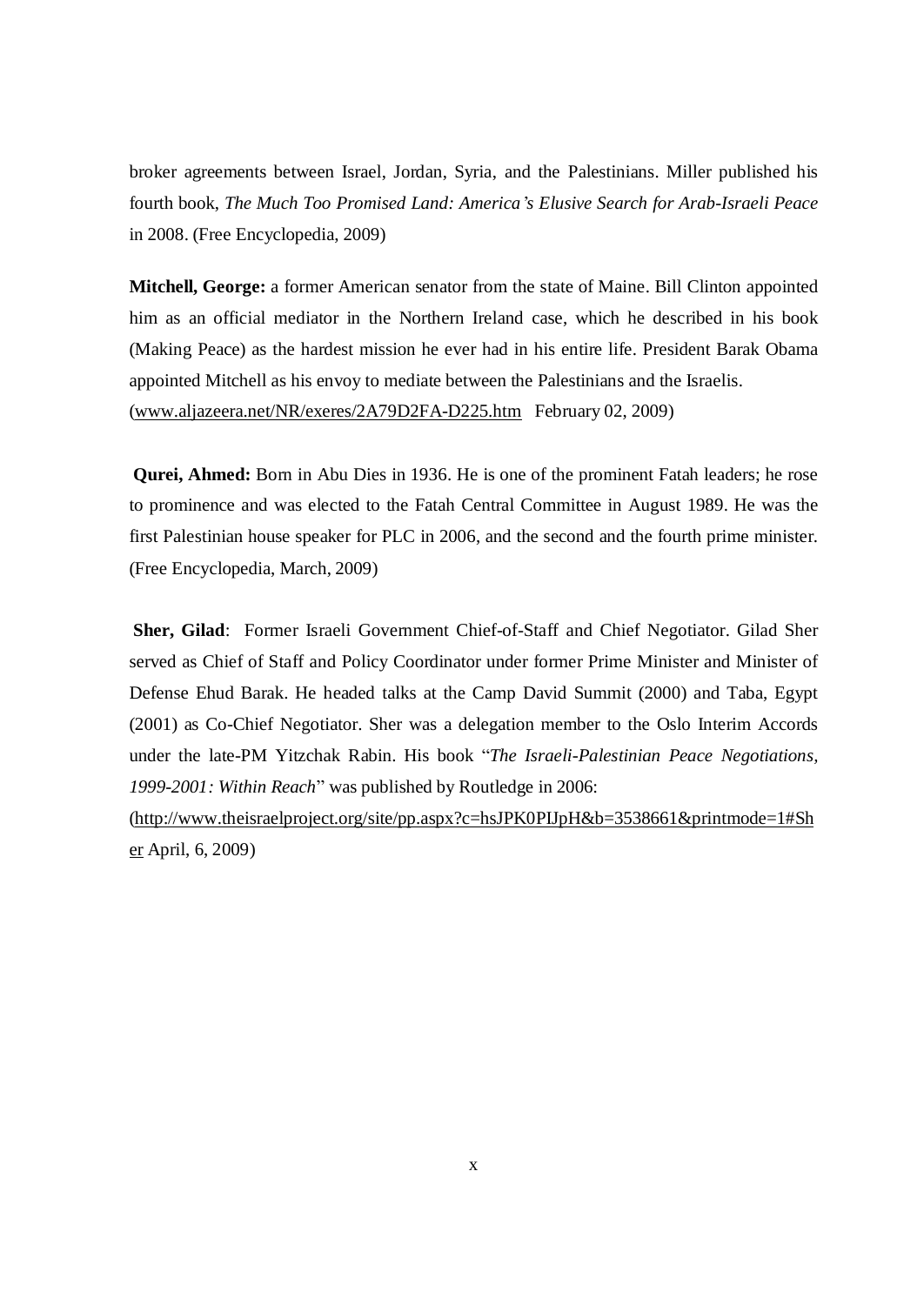### **Definition of Terms**

**Arbiter:** starts indirectly as a negotiator who tries to mediate between the two disputed parties in order to reach a peaceful agreement between them. If he fails, he is entitled to give his final opinion, which is considered as a legal judgment. Both disputing parties are committed to enforce the judgment since both agreed officially on the arbiter and given him the power to resolve the dispute by imposing a solution.

**Conflict:** disagreement or dispute between two parties. The researcher defines conflict as the antonym of the word "agreement"; it is a state of opposition; however, it does not necessarily lead to a negative outcome.

**Foreign Policy:** approach used by any state in order to protect its political, economical, and cultural interests. Also, it is the policy that any state uses in order to defend its rights within the international arena and to improve its peaceful relations with other countries.

**Foreign Aid:** The economic, financial, technical and military help offered by rich countries to poorer countries in order to achieve/promote the goals of the donor country's foreign policy.

**Fourteen Points:** Proposed by U.S. President Woodrow Wilson (1856-1924) in his speech presented before the Congress on January, 8th /1918.The main points included: self determination, military reduction, and the creation of international organization to insure peace in the world.

*Hamas:* Islamic Palestinian Resistance movement created in 1987 at the beginning of the first *Intifada* by *Sheikh Yassin. Hamas* was successful in the 2006 Palestinian legislative elections, taking 76 of the 132 seats.

*Hudna* (Truce): a term frequently used by Arab mediators while applying the (Tribal Law). Most Arabs use it to ease the tensions between the disputing parties. It has worked efficiently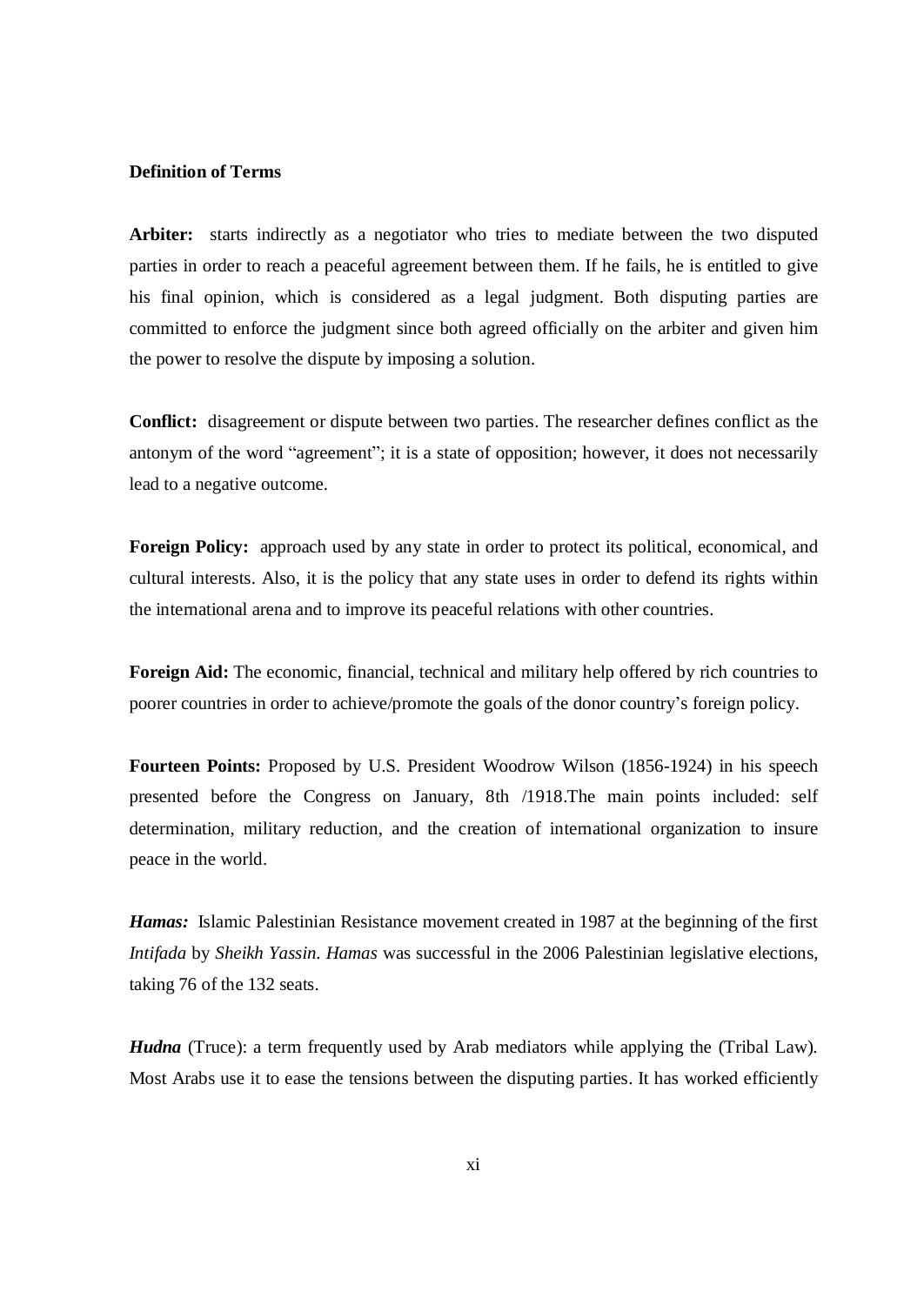in preventing more physical violence between parties in conflict and succeeded in stopping more bloodshed among Palestinians during both the Palestinian *Intifadas* (1987, 2000).

*Intifada* (Uprising): term commonly used to describe the Palestinian uprising against the Israeli Occupation .The first *Intifada* ended in 1994 after the Oslo Agreement, the second *intifada* began on September, 28, 2000.

**Mediator:** a skillful negotiator who brings two disputed parties or adversaries together to resolve their disputes; a third neutral and objective party who assists two parties (states, organizations, individuals) negotiate an agreement. The mediator's role is basically to facilitate the negotiations between the two parties in conflict, so that both can agree on a solution that meets their demands and interests.

**Mossad:** Hebrew word for institution, it refers to a branch of the Israeli government that deals with intelligence and special operations.

**Negotiation:** Negotiation is an approach blended in all approaches of conflict resolution (overlapped); mediators, negotiators, conciliators and arbiters naturally will have to use negotiation.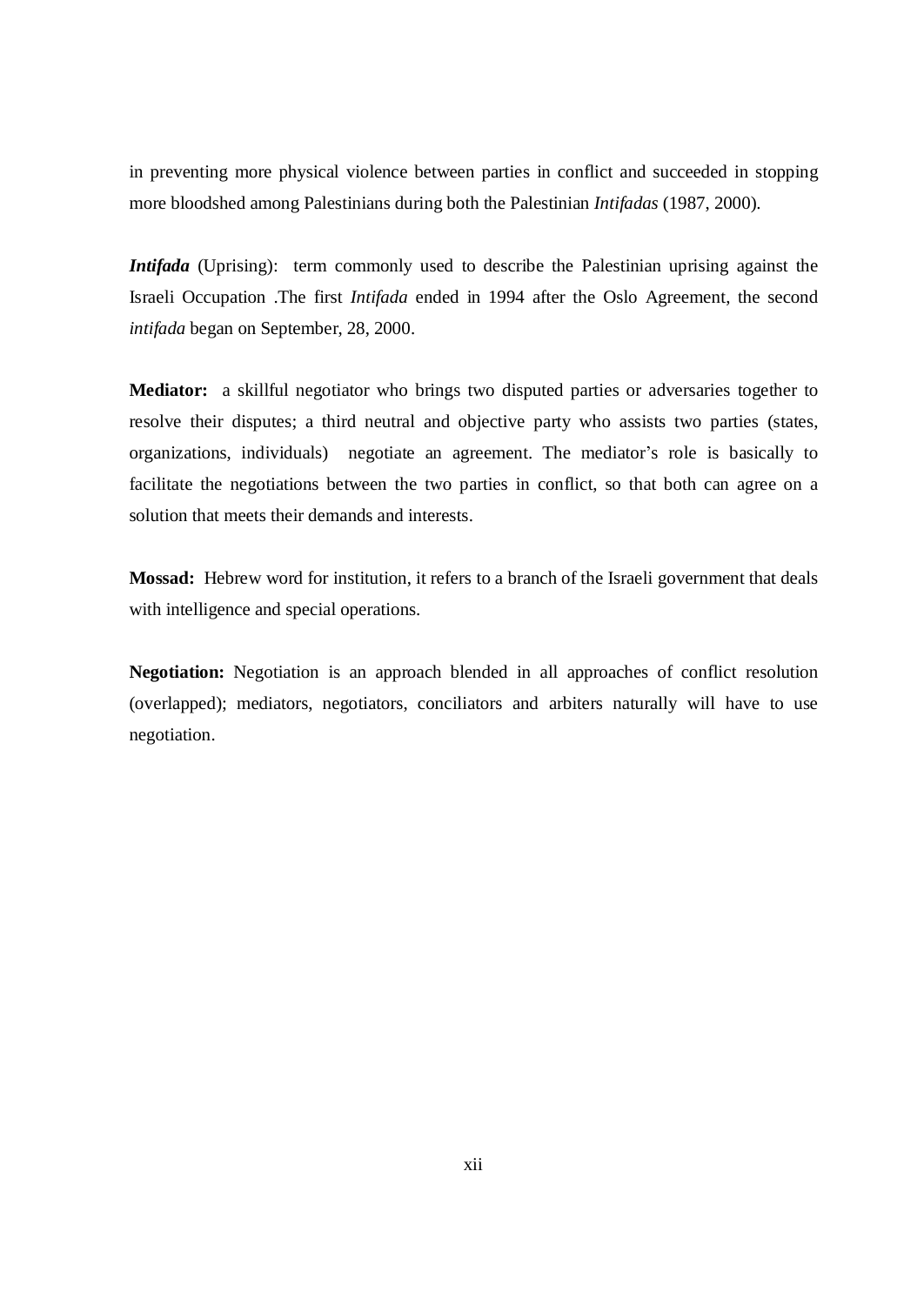# **Chapter One Study's Background**

# **1.1 Introduction**

 $\overline{a}$ 

The Palestinians are one of the few nations occupied in recent history whose case has not yet found a just and permanent solution by the international community. The Palestinian case is not about a minority group fighting for their civil rights or self governance (Autonomy) nor is it about a majority suffering from the rule of the minority (Autocracy). The protracted struggle between the Palestinians and the Israelis is the result of social, political, geographical, historical, and cultural conflict; those factors have led to the continuation of the conflict and difficulty of its resolution. The conflict between both nations (Israelis and Palestinians) is about controlling the Palestinian land itself where both parties claim their "undisputed legitimate" rights and they demand that these rights be recognized and acknowledged by the international community. Many Israelis want all "Historic Palestine" suggesting that the Palestinians can leave the land and live abroad. David Ben-Gurion was very clear and precise about this issue when he said to the Jewish Agency Executive in June, 1938: "I am for compulsory transfer; I do not see anything immoral in it" $^{(1)}$ .

The roots of the conflict originated in 1897 (Basel Conference) when Theodore Herzel opened the first Zionist Congress. The main purpose of the conference was to establish an organized process working towards free Jewish immigration to Palestine. Besides uniting Jews under Zionist leadership, the hidden paramount objective was establishing a Jewish homeland in Palestine<sup>(2)</sup>.

The Israeli-Palestinian conflict is interconnected to the constant instability and developments that take place throughout the rest of the world. After the collapse of the Soviet Union (USSR) in 1989, the international political system transformed from the politics of dual competing super powers into a sole super power system, with the United

<sup>(</sup> 1 ) Ilan Pappe, *The Ethnic Cleansing of Palestine, (*Oxford: One World Publications Limited, 2006), p.IX. ( 2 ) For roots of the problem, see Noami W. Cohen. *The Americanization of Zionism 1897 - 1948,* (New England: Brandies University Press, 2003), p.165.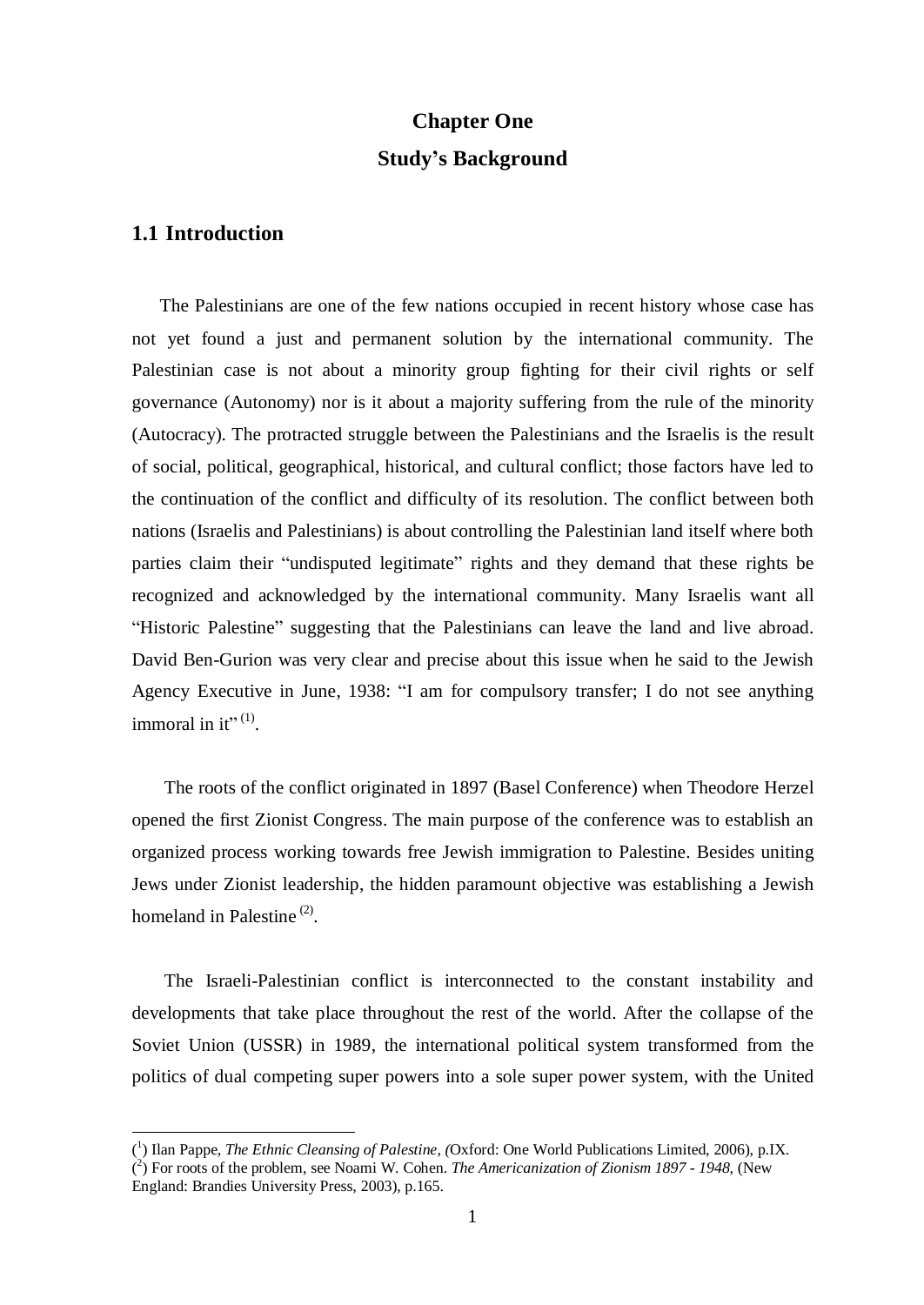States becoming the only dominant power leading the rest of the world. The drastic change in the international power balance has led the U.S. to reconsider its previous policies; it started reorganizing its strategies of the foreign policies for the sake of protecting its longterm national interests. Since the Middle East has always been a strategic region for the U.S., the American administration recently started to give the "Palestinian Case" more of its attention. The U.S. is being aware that the "Cause of Palestine" has a significant impact on the political systems in both the Arab and the Moslem worlds since the tragedy of the Palestinian people is a permanent source of crisis for the whole region.

Even though the U.S. has been keeping close diplomatic relations with the moderate Arab governments, it labels Arab regimes such as Syria as a country that belongs to the opposing camp. The U.S. has a tough stance against the "opposing camp" where it accuses countries in such a camp as evil countries since they harbor terrorist groups. In his book "Media Control" Noam Chomsky explains:

"The war on terrorism was not declared on September 11; rather it was declared, using the same rhetoric as the first declaration twenty years earlier. The Reagan administration, as you know, I'm sure, came into office announcing that a war on terrorism would be the core of U.S. foreign policy….The main focus was state-supported international terrorism in the Islamic world and at that time also in Central America. International terrorism was described as a plague spread by "depraved opponents of civilization itself, in a return to barbarism in the modern age"<sup>(1)</sup>.

However, the Palestinian Authority realizes that only the U.S. can help in resolving the dilemma of their intractable and protracted injustice. The Palestinians are not in a position of equality vis a vis the Israelis in terms of military strength and economic power, so the Israelis are dictating their demands rather than negotiating them. In relation to this specific issue, Roger Fisher and William Ury raise two main questions: "Of what use is talking about interests, options, and standards if the other side has stronger bargaining position? What do you do if the other side is richer or better connected, or if they have a large staff or more powerful weapons?"<sup>(2)</sup>. The Israelis have been dealing with the Palestinians based on the concept of "might is right"; therefore, the results have not been satisfying to the

<sup>(1)</sup> Noam Chomsky. *Media Control, (*New York: Seven Stories Press, 1991), pp.70-71.

<sup>(2)</sup> Roger Fisher and William Ury. *Getting to Yes: Negotiating Agreement without Giving In* (New York: Penguin Group Inc, 1991), p. 95.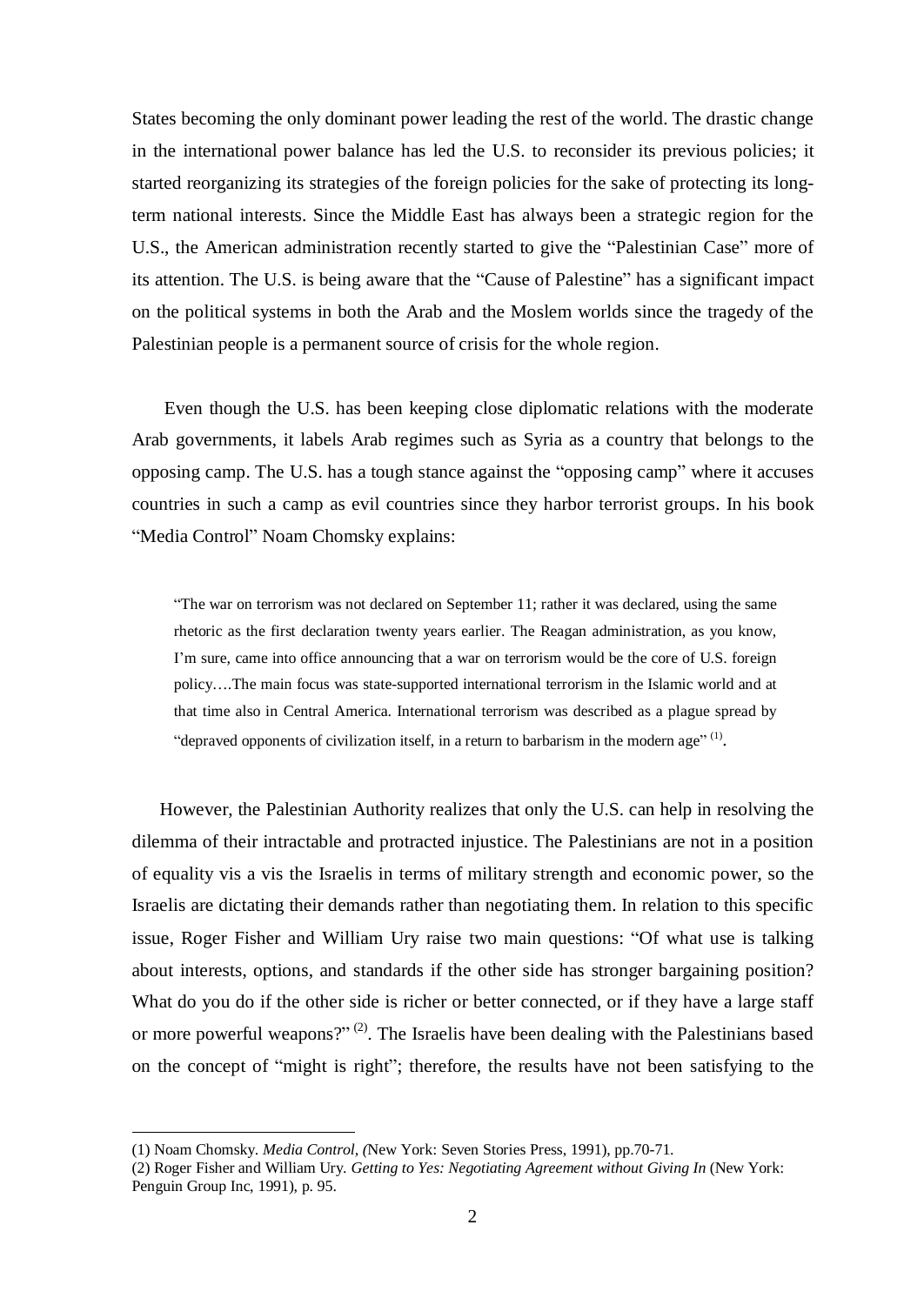Palestinians. As long as this continues, the conflict will not be resolved with fairness and justice.

The PLO expressed readiness for direct negotiations mediated by the U.S. and their leadership has appeared eager to engage Washington directly in their conflict with Israel. The PLO had to renounce violence which was a previous means used by them for more than four decades in order to end their conflict with the Israelis. In 1988, Yasser Arafat renounced terrorism publicly and clearly as George Shultz (former U.S. Secretary of State) had demanded. The U.S. revived their diplomatic relations with PLO after a boycott that had lasted for 13 years (1975-1988). In other words, by renouncing violence, the Palestinians have expressed their desire for a genuine, neutral and objective involvement of the U.S. in resolving their conflict with the Israelis. This is why the current President of the Palestinian National Authority Mahmoud Abbas is persistent and very determined that Palestinians do not have any other choice but to attain the satisfaction and the blessings of the U.S. administrations. Many European countries such as Norway, France, Spain, and Britain had mediated between the Israelis and the Palestinians but ended with failure; the only mediator who can really help in resolving this long complicated conflict is the United States of America.

## **1.2 Research Objectives**

The main goal is to evaluate the role of the U.S. as the primary mediator in the Israeli-Palestinian conflict. It will compare between Camp David 1979 and Camp David 2000 as two case studies. The first (Camp David 1979) is considered as a good model of successful mediation, while the second "Camp David 2000" ended with terrible failure. The study will discuss the reasons behind the success of the first summit and the failure of the second.

Another objective of this research is to study to what extent a change in the Palestinian perception of the U.S. people and U.S. foreign policy would improve the chances of peace in the region. As part of this objective, the study will explore how Palestinians can better explain their perspectives and their national aspirations. The researcher hopes to provide realistic and reasonable suggestions that would improve and enhance the Palestinian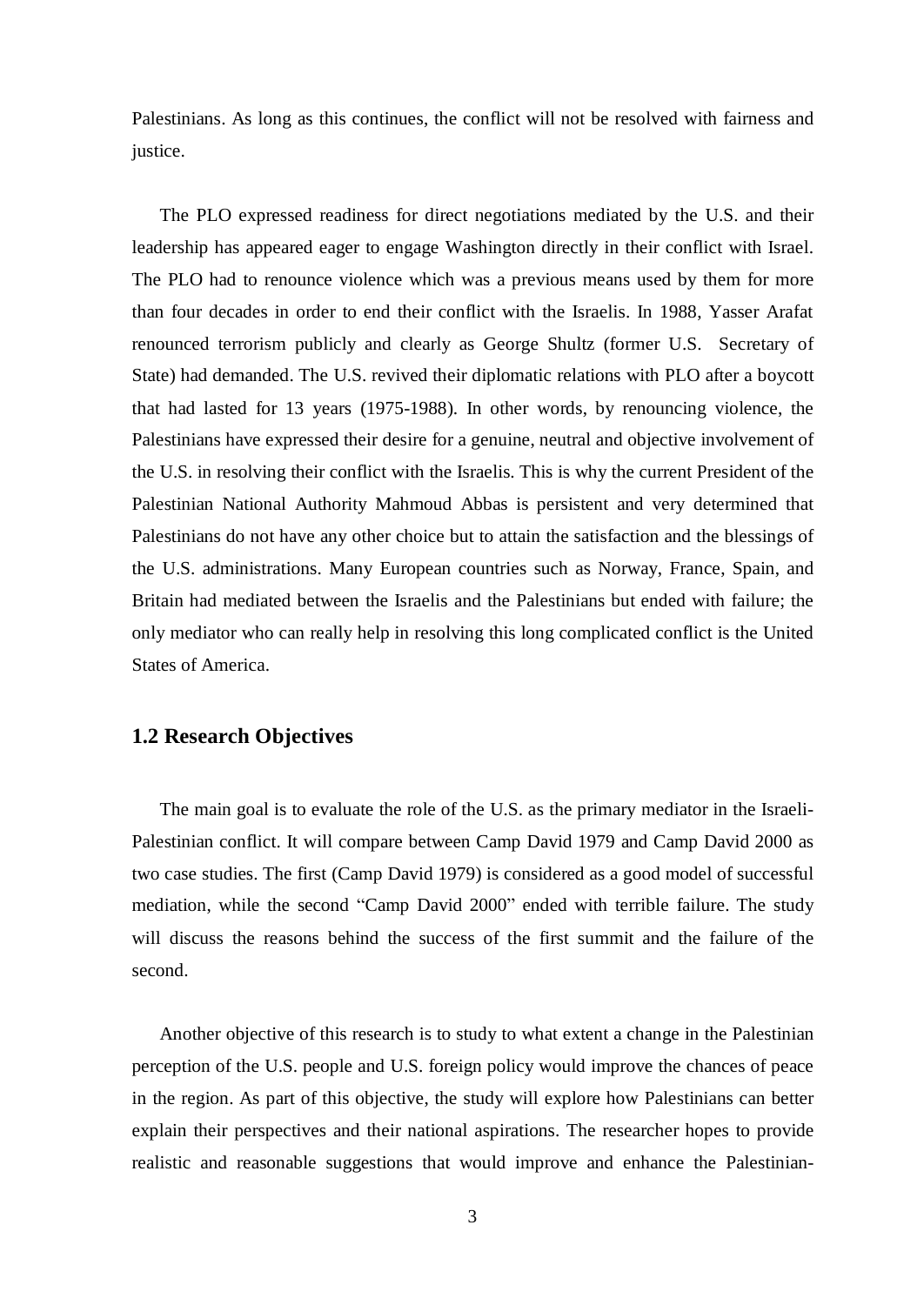American relationship. Earning the trust of the U.S. by Palestinians would inevitably lead to more hope in accepting the U.S. a successful mediator.

## **1.3 Research Significance**

It is very important to study the policy of the U.S. in mediating between Israelis and the Palestinians. This super power with its enormous military and economic strength is the only country in the world that is capable of making, if not imposing, peace between the Israelis and the Arabs. When there is a deadlock in the negotiations, the U.S. can break the impasse by proposing its own creative solution. Even though the American positions are constantly biased in favor of the Israelis, the people of the region cannot exclude the U.S. role in imposing a just and lasting peace that helps in ending this long-running conflict. It is imperative to investigate the reasons behind the failure of the U.S. role in making peace and the factors that have influenced the U.S. foreign policy in dealing with the Arab-Israeli conflict.

It is hoped that this research will contribute to a better understanding of the past and the future U.S. role in conflict mediation in the Middle East. The importance of this research lies in investigating the role of mediation as a peaceful approach in conflict resolution. The value of studying this approach is to investigate the effectiveness and the appropriateness in present conflict management and future resolution. Also, this study should be very beneficial for the general negotiators involved in resolving other disputes. Understanding the nature of the Israeli-American relationship helps explain the policy practiced by the U.S.

# **1.4 Research Problem**

This study attempts to analyze why the Camp David Summit of 2000 failed and what Palestinians can do more in order to improve their relations with the United States. It also attempts to analyze whether a mediated approach to conflict resolution is applicable in the Israeli-Palestinian conflict. It seeks answers to the following questions:

<sup>1.</sup> What is the importance of a third party's role in conflict resolution?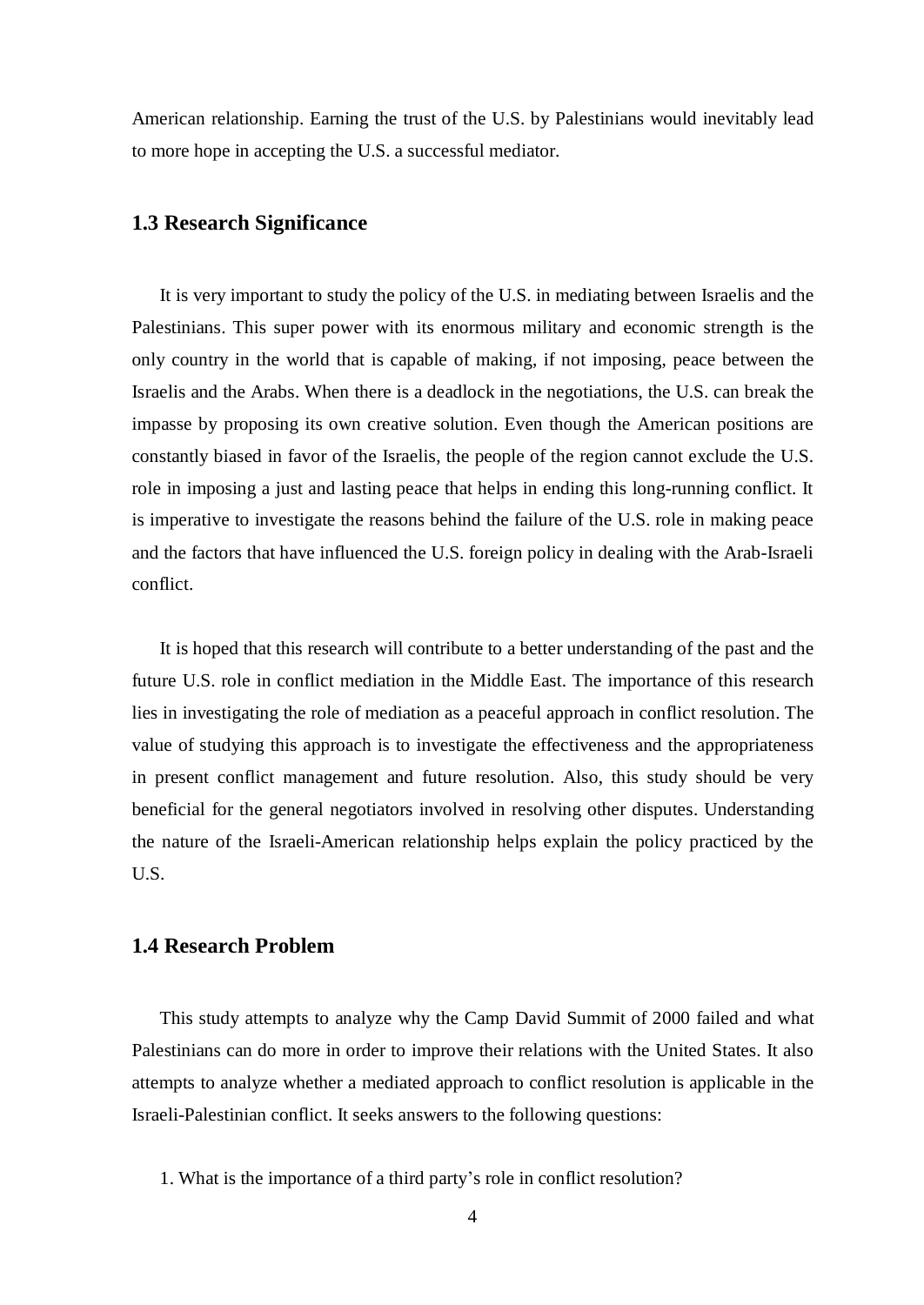2. How was the U.S. role of mediation employed in both Camp David Summits of 1979 and 2000 and why was it successful in the first but not in the second?

3. What role did U.S. support for Israel at the expense of the Palestinians play in both summits?

4. What are the main factors that have negatively influenced the U.S.-Palestinian relationship in the negotiations at the summit of Camp David 2000?

5. What are the future prospects of the U.S. role in resolving the conflict as a third party?

6. Is mediation when used as the sole approach in conflict resolution doomed to fail when employed in controversial cases such as the Israeli-Palestinian case?

7. Will the chances of solving disputes in such a case be higher if the process shifts at a later stage from mediation to "mediation/arbitration" and the mediator himself becomes an arbiter?

In general, the research studies if there has been an absence of neutrality and objectivity of the United States as the main mediator (broker) in the Palestinian-Israeli conflict.

## **1.5 Research Hypotheses**

The role of the mediator is very important; he is the main "administrator" who fosters communication and reconciliation between the disputing parties. If he does not maintain the trust of one of the parties, efforts will be exerted uselessly. His competence is a basic requirement for any successful mission; the mediator has to have all the skills required for this exhausting task. Above all, the objectivity of the mediator is what ultimately determines the direction and the final destination port of the sailing ship. The broker, who is involved as a mediator in the negotiations between the disputing parties, can be an important factor behind either the failure or the success of reaching a final agreement.

Palestinians do not trust the U.S. to be a fair and an honest mediator in the light of the fact that the U.S. has long been perceived as pro-Israel. The U.S. has to be a fair broker in order to be a successful mediator. The Palestinians and their supporters are not well enough familiarized with what influences positively the U.S. State Department's foreign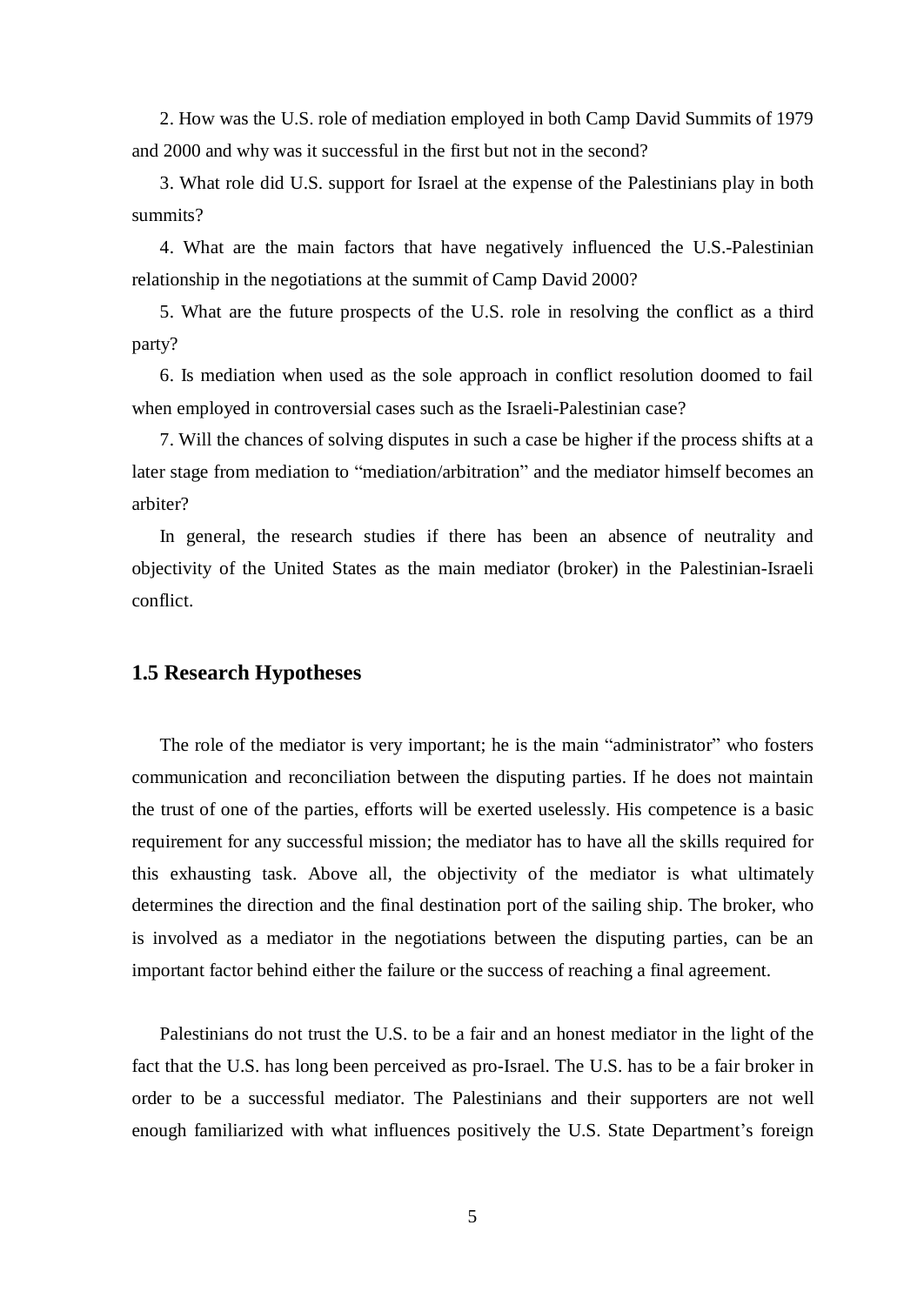policies. If the U.S. passes the stage of trust building with Palestinians, it can move forward to arbitrate between both disputing parties of the conflict.

As part of the hypothesis, the only possible way to resolve the Israeli-Palestinian conflict will be through adopting a "Mediation/Arbitration Approach"; the international community led by the U.S. will eventually have to impose a solution. This may function successfully as long as there is a mutual written consent in which both parties will abide by the outcome of the arbitration. The decision would be binding; it would be under the jurisdiction of the International Court of Justice (ICJ) with the possibility of being transferred to the International Criminal Court (ICC) for enforcement. This approach would succeed if it is accompanied with the belief of, specifically the Palestinians, in the neutrality and the straightforwardness of the U.S. as the main "Mediator/Arbiter". The U.S. tries to gain support of Palestinians through foreign aid, but this aid must be combined with real change in U.S. policy that will gain the Palestinians' trust. The U.S. may gain the trust of the Palestinians if it takes a tougher stance toward Israel.

## **1.6 Research Methodology**

The research methodology applied is composed mainly of a qualitative analysis of historical documents and of secondary literature which has tackled similar research questions. The historical analysis aims to identify structural components of U.S. policy which can be traced by means of a descriptive approach underlying U.S. policy on Palestine and Israel since 1967 until today. A broad range of secondary literature is examined, in order to access the validity of the research hypotheses and explore the relevance of alternative approaches to mediation.

## **1.7 Research Boundary**

The time boundary of the research is from the 1970's till present. The geographic boundary in this study is the U.S., Egypt, Israel, and the Occupied Palestinian Territories.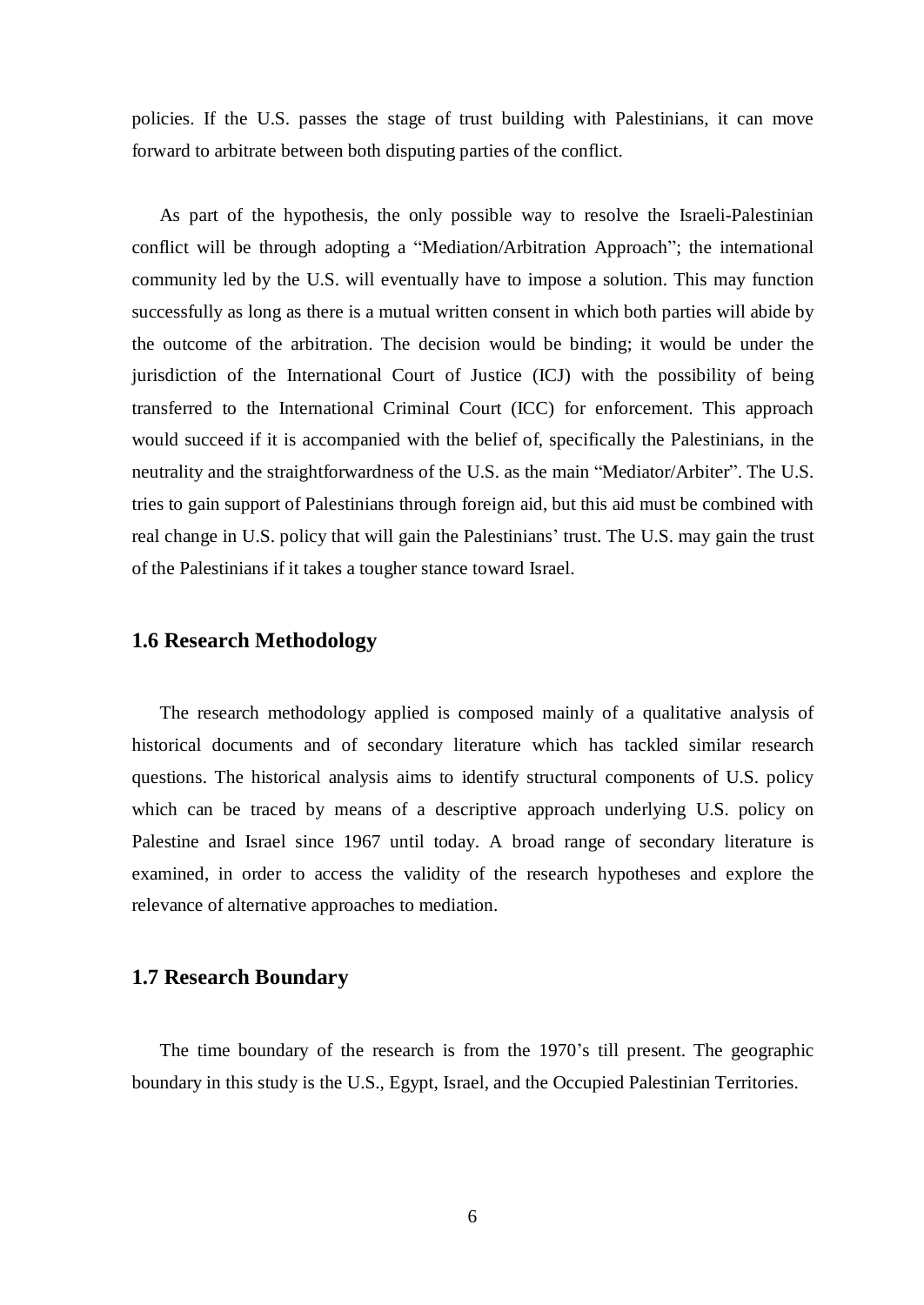## **1.8 Research Limitations**

The research is limited by the lack of available access to research material. It has been only nine years since Camp David 2000 took place, so there are limited resources available on this topic in the libraries of Palestinian universities. The research depends on several Western sources, and journals which had interviewed people involved in the negotiation from both sides (Israeli and Palestinian). The researcher is also limited by the lack of available funding resources to conduct field research and interview the different parties involved in both summits under study.

## **1.9 Research Outline**

This research comprises seven chapters. The first chapter deals with the general concepts of the study; it discusses the research significance, boundaries, limitations, and methodology. Finally, it outlines the main content of each chapter. The last chapter consists of the final conclusions: analysis, results, and recommendations.

### **1.9.1 Chapter Two:**

Chapter two discusses the theoretical framework and reviews some earlier studies on the topic to indicate how this research adds to the knowledge of the subject. In the theoretical framework, the chapter identifies the peaceful approaches to conflict resolution, and explains their methodologies. It specifically discusses negotiation, conciliation, mediation, arbitration, and litigation. The main focus, however, is on mediation which is the most commonly used approach and as the core topic of this study. It focuses on the definition and the history of mediation as a peaceful approach to conflict resolution and investigates the range of its applicability in different regions among the world. Also, it discusses the shortcomings of such an approach and how sometimes it does not work efficiently if practiced by a biased mediator. The case of Qatar vs. Bahrain is used as a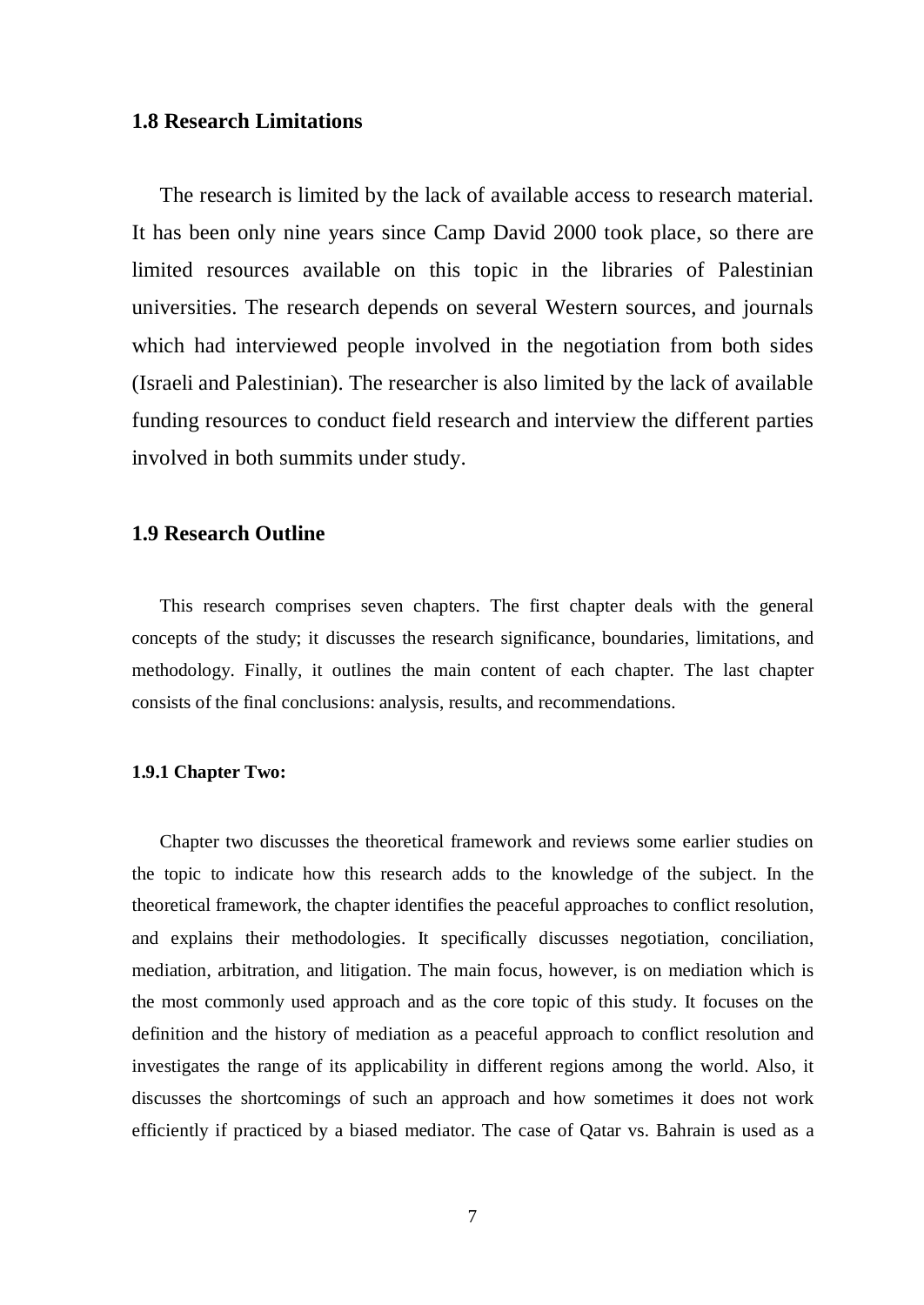relevant example that supports the hypothesis of combining mediation with arbitration as an effective approach in conflict resolution.

The second section of this chapter deals with some earlier studies related to both summits but mainly the summit of 2000. This section will focus mainly on what went wrong by exposing the readers to comprehensive analysis had been made by several political analysts from both sides: Israelis and Palestinians.

#### **1.9.2 Chapter Three:**

Chapter Three studies the history of the U.S. mediation in the Middle East. In addition, it discusses Rogers Peace Plan and the role of the main foreign policy strategists in the last forty years. It also discusses U.S.'s strategy in foreign assistance i.e. pressures and incentives, stick and carrots. It investigates and discusses USAID programs aiming to help the Palestinians. Furthermore, this chapter discusses both the American-Israeli relationship in comparison with American-Arab relationship. It also discusses whether the special American-Israeli relationship is strategic, or it is a result of pressure groups such as AIPAC.

The focus of this chapter is to reveal how (mediation) was practiced by the U.S. in building their diplomatic relations with Palestine and Israel since the end of the Second World War. It discusses mainly the other alternative peaceful approach in conflict resolution (U.S. Foreign financial Aid) and provides a brief history of U.S. diplomacy, particularly, the concept of their financial aids and the "hidden-agenda" behind such a policy. Finally, this chapter explores how the U.S. uses mediation as one of its main approaches to international conflict resolution.

#### **1.9.3 Chapter Four:**

This chapter discusses Camp David 1979. It discusses the situation of both Egypt and Israel before 1979 and points out the main political events that prepared the political environment to be ripe for a solution. The Rogers plan, October War, Kilometer 101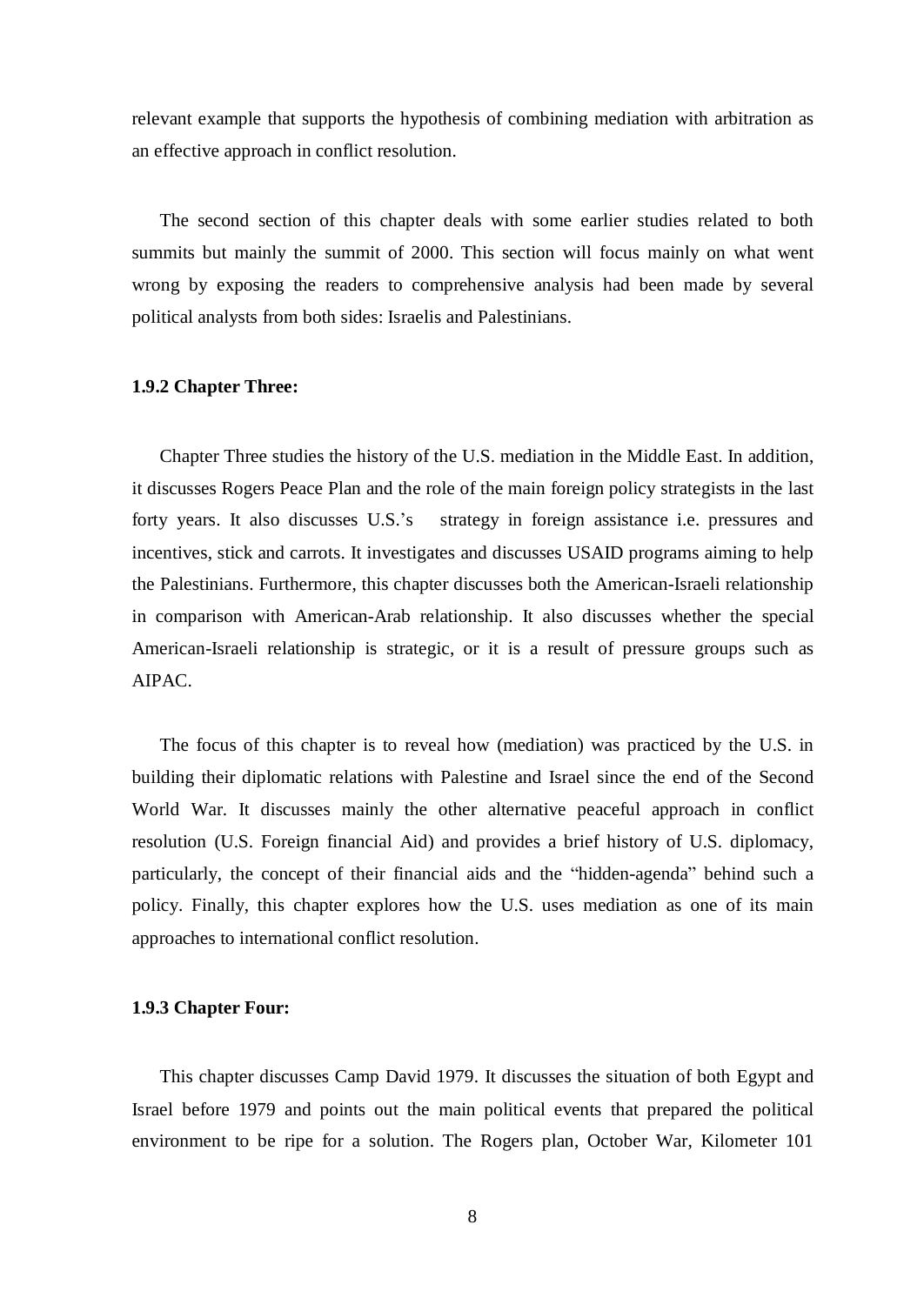Agreement, Geneva Convention, Disengagement and Separation of Forces in Sinai Agreement, Kissinger's Step-by-Step approach, and Sadat Peace initiative.

#### **1.9.4 Chapter Five:**

Chapter five discusses the Camp David Summit of 2000. It outlines the main events that contributed to reaching advanced peaceful negotiations in the year of 2000 after a long period of violence and fighting between the Palestinians and the Israelis. The 1982 Lebanon War, Arafat's visit to Egypt in 1983, the 1988 declaration of independence and renouncing terrorism by Palestinians in Algeria Conference, the 1991 Gulf War, Madrid Peace Conference, and Oslo accords were main factors in transforming Palestinian attitudes toward reaching a negotiated solution. Consequently, this chapter which is based on the analysis of several political analysts and scholars reveals the reasons behind the failure of the summit of 2000 and who caused it.

### **1.9.5 Chapter Six:**

Chapter six comprises the main results agreed upon by both sides (Egypt/ Israel) in Camp David 1979. Similarly, it presents the main points discussed at Camp David 2000. It recapitulates the major factors, including policy decisions, which have led to the failure of Camp David 2000 and the successes of Camp David 1979. A clear comparison between the competence and the behavior of the different administrations that handled the negotiations is identified. In short, both cases are examined as the main two case studies of this thesis.

### **1.9.6 Chapter Seven:**

Chapter Seven shows the results of the research, and offers a set of relevant recommendations and suggestions for Arab and Palestinian policy makers, specifically for the Palestinian negotiating team, in addition to Palestinian scholars.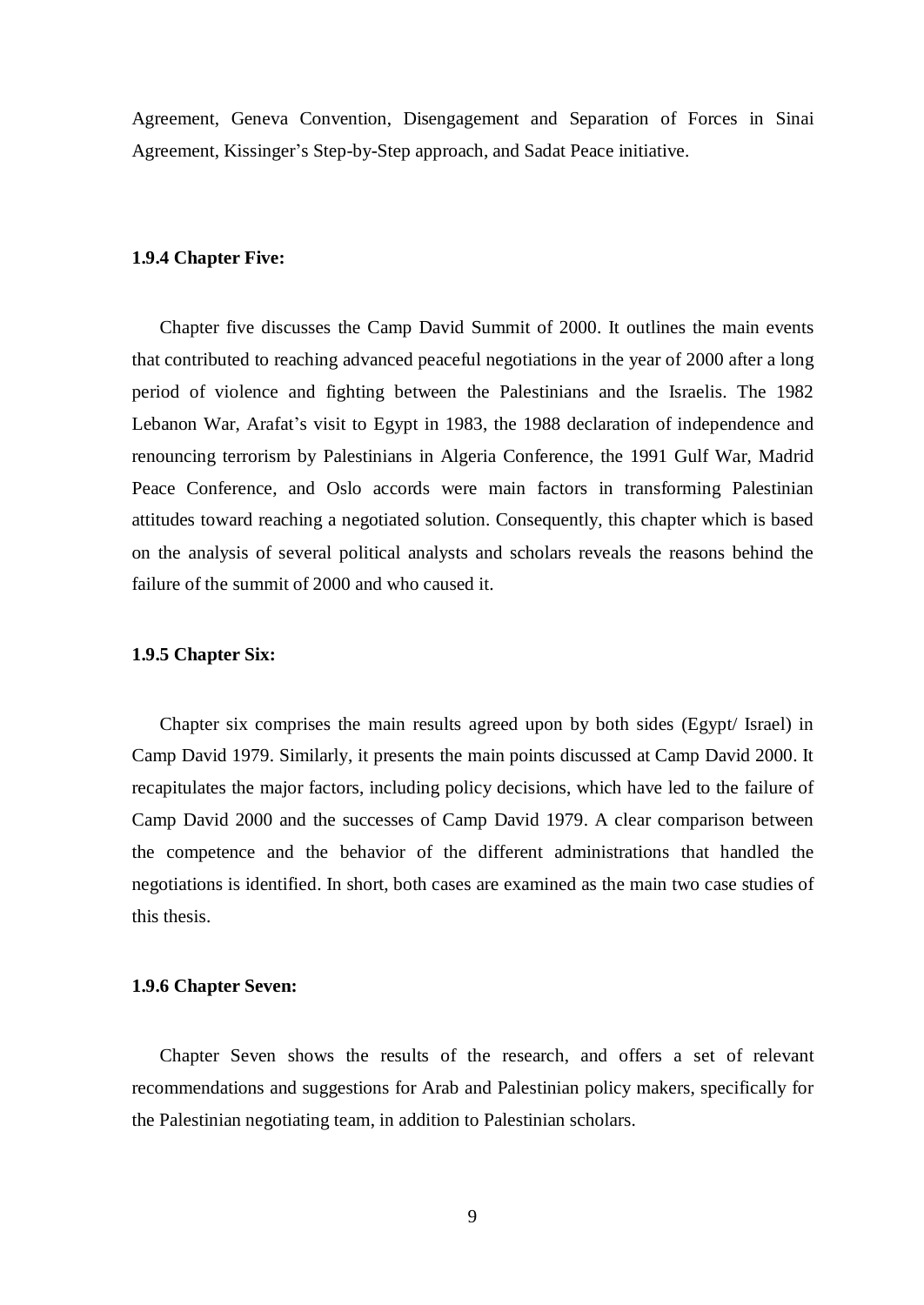# **Chapter Two Literature Review**

## **2.1 Theoretical Framework**

 $\overline{a}$ 

Conflict is a state of opposition. People deal with conflicts every day at work, home, in the car, and even within one's own self. Conflict may occur at a very low level when one is at odds within himself, or among different nations in the international arena. It may be transformed from a small trivial difference to a very big violent and aggressive conflict. In political terms, it refers to the feud or the state of ongoing hostility between two individuals, groups, communities, or states. When the two disputing parties who live in the same state or area are in a disagreement status where each party attempts to undermine the legitimacy of the others' claims, demands or goals, it would be called domestic conflict.

A regional conflict involves two states or more located in the same geographic area. International conflict involves many countries from different parts of the world such as the First and the Second World Wars. However, some political analysts define international conflict differently suggesting that international conflict is not always connoted with the disputes among different countries from different parts of the world; it may include other actors such as non-governmental organizations such as Al-Qaeda. Also, international conflict may apply to inter-group conflicts within the country itself where one ethnic group is fighting for civil rights, identity, or independence such as the Israeli-Palestinian conflict.

As for the inter-group conflicts, they can be very destructive and the struggle may lead to either success, failure, or a stalemate and deadlock. Ronald J. Fisher wrote:

"Groups in conflict tend to develop negative stereotypes of each other: over-simplified, inaccurate, rigid, and derogatory beliefs about the characteristics of the other group that are applied indiscriminately to all the individuals in that group……Mutual stereotyping leads in part to a mirror image, in which each group sees the other negatively (as aggressive, untrustworthy, manipulative) and itself positively (as peaceful, trustworthy, cooperative)"<sup>(1)</sup>.

<sup>(1)</sup> For more information see Ronald J. Fisher,"Intergroup Conflict" in: Morton Deutsch and Peter T. Coleman. *The Handbook of Conflict Resolution: Theory and practice,(.*San Francisco: John Wiley & Sons Inc. , 2000), p. 171.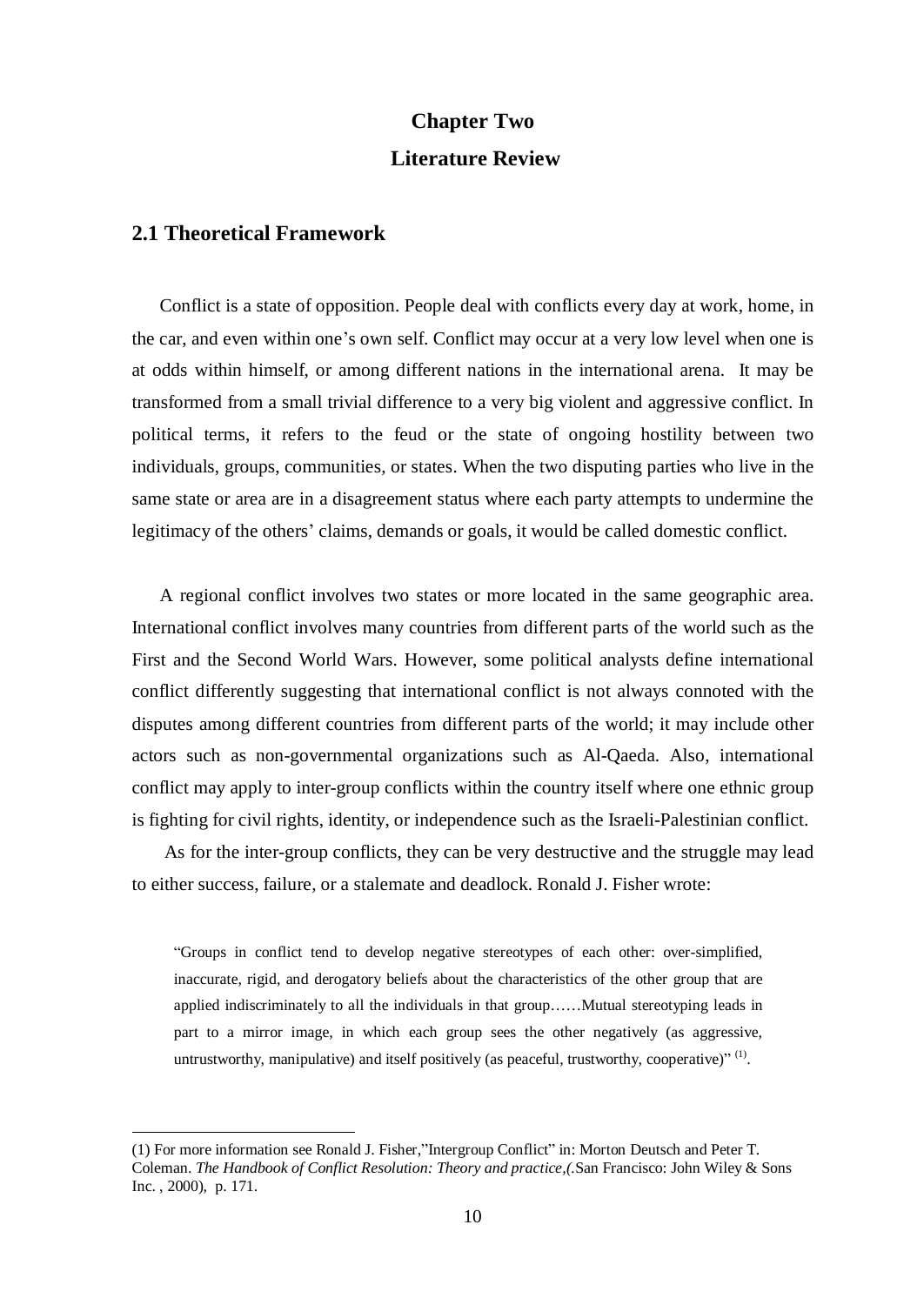Finally, different factors may cause conflicts; most of the conflicts all over the world are caused by one of the following: aggression, conflict profiteers and distribution of wealth, hate crimes, identity, extremism, nationalism, poverty and dehumanization.

#### **2.1.1. Violent vs. Peaceful Approaches of Conflict Resolution:**

Conflict resolution can be achieved through two main approaches. First, people can resolve their disputes through violence and coercion; by military attacks or waging wars. Second, the disputes can be resolved by peaceful approaches. Conflict resolution through peaceful approaches has become one of the top priorities on the international agenda in modern times. After the tragic events of September 11, 2001, military confrontations whether local or international have erupted; several terrorist attacks took place in Spain, Britain, Saudi Arabia, Yemen, Kuwait, and Jordan, and cultural clashes are spreading in different parts of the world. Also, the U.S. attacked and toppled the Taliban leadership in Afghanistan, and the Saddam regime in Iraq. Many peace activists are deeply concerned with such escalation; they are exerting their best efforts to achieve a peaceful end to this "cancerous situation". They believe that conflicts should not be resolved through violence since it simply breeds more violence. Therefore, the dire need for peaceful approaches has become the main concern of the people who join the peace camp.

On the other hand, conflicts do not always lead to confrontation or violence; they function as a stage where one can improve his bargaining position. Christopher W. Moore asserts that conflicts may lead to productive and positive changes or to the destruction and degradation of relationships. He suggests:

"A significant variable in the outcome of a dispute is the means that the participants use to resolve their differences. Now, more than ever before, there is a need for dispute resolution procedures that assist parties in meeting their needs, satisfying their interests, and reaching voluntary agreements that minimize physical and psychological harm"<sup>(1)</sup>.

Beverly Potter asserts: "Conflict is not necessarily bad, and it doesn't necessarily indicate a failed interaction. In fact, conflict can be a catalyst for creating interactions that

<sup>(1)</sup> Christopher Moore, *The Mediation Process: Practical Strategies for Resolving Conflict* (San Francisco: John Wiley & Sons Inc., 2003), p.466.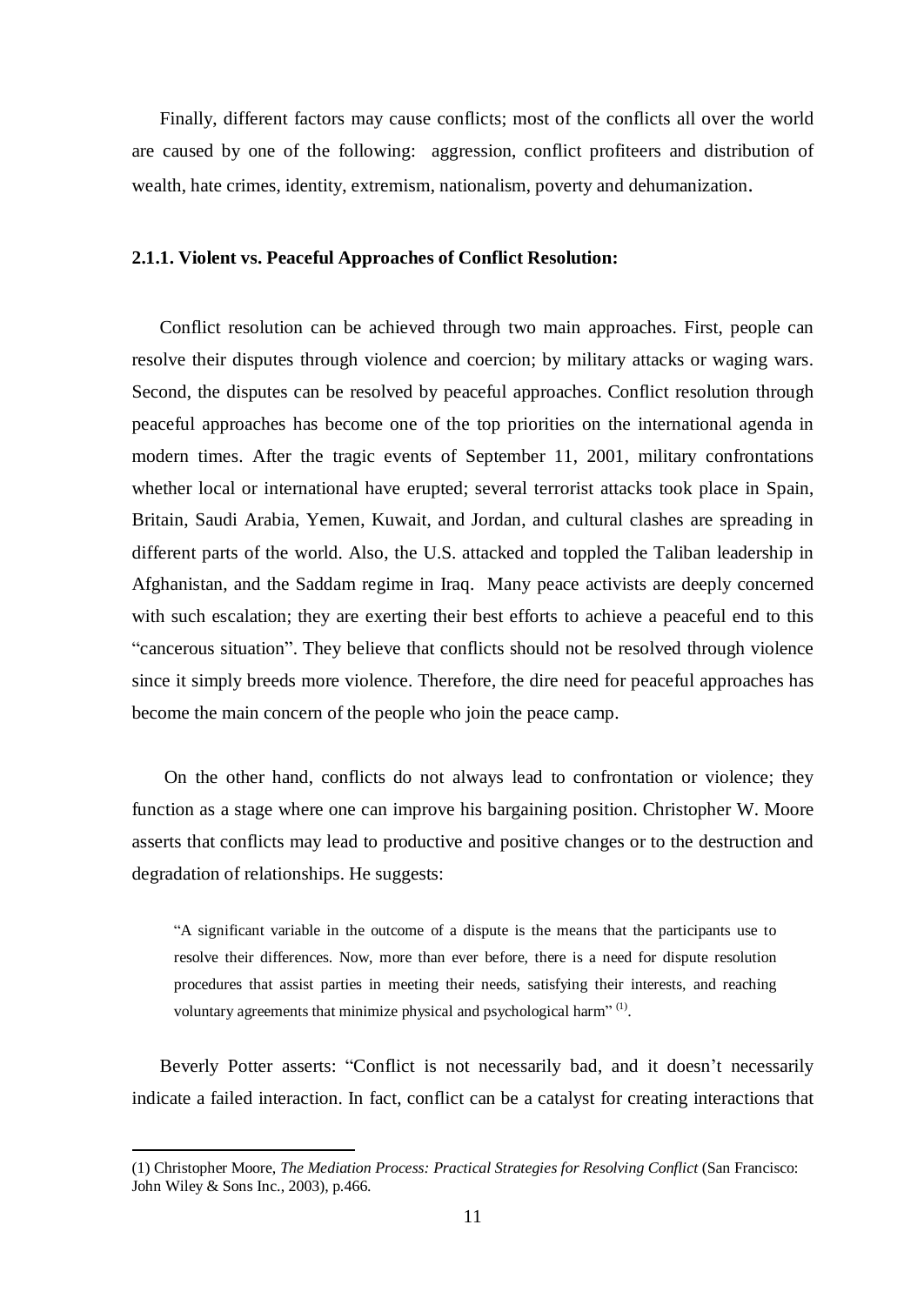are more satisfying. It can benefit people by pushing them to make needed change<sup> $(1)$ </sup>. Conflicts may produce a better understanding of one's self and more tolerance of the other's needs and claims. For example, one of the primary events that created the preconditions for mediation of the Israeli-Egyptian dispute was the Yom Kippur War in 1973.

#### **2.1.2. The Concept of Mediation:**

The mediator who is, in theory, a third neutral party assists the two parties (states, sides, couples) to negotiate an agreement. His role is to facilitate negotiation between the two disputed parties with intent to reach an agreeable solution that meets their interests. The competence of the mediator is a basic requirement. The way he presents himself, his behavior, style and the impression about his personality that he marks in the adversaries' minds usually is the main factor in gaining their trust.

Building trust from both parties is considered a major step toward progress of the whole case. Mediation is one of the main six peaceful approaches according to article (33) in the United Nation Charter: negotiation, mediation, conciliation, arbitration, enquiry, and adjudication (litigation)<sup>(2)</sup>. These approaches are all indirectly overlapped with each other. For instance; conciliation is the result of good mediation which will not be effective if the mediator is not a skillful negotiator.

Mediation efforts to resolve the Arab-Israeli conflict has increased significantly in the aftermath of the 1967 June War. Moore writes that mediation has grown rapidly since the mid-1980; it has surpassed other methods of conflict resolution particularly arbitration as the method of choice. He stresses the importance of using a mediated approach while attempting to resolve conflicts. He adds: "Mediation must become more highly institutionalized and must be incorporated as a significant component of organizational dispute resolution systems at all levels of society" $(3)$ .

<sup>(1)</sup> Dr. Beverly Potter, *From Conflict to Cooperation: How to Mediate a Dispute (*California: Ronin Publishing Inc. 1996), p.3.

<sup>(2)</sup> The United nation Charter (1945).

<sup>(3)</sup> Ibid., p. 467.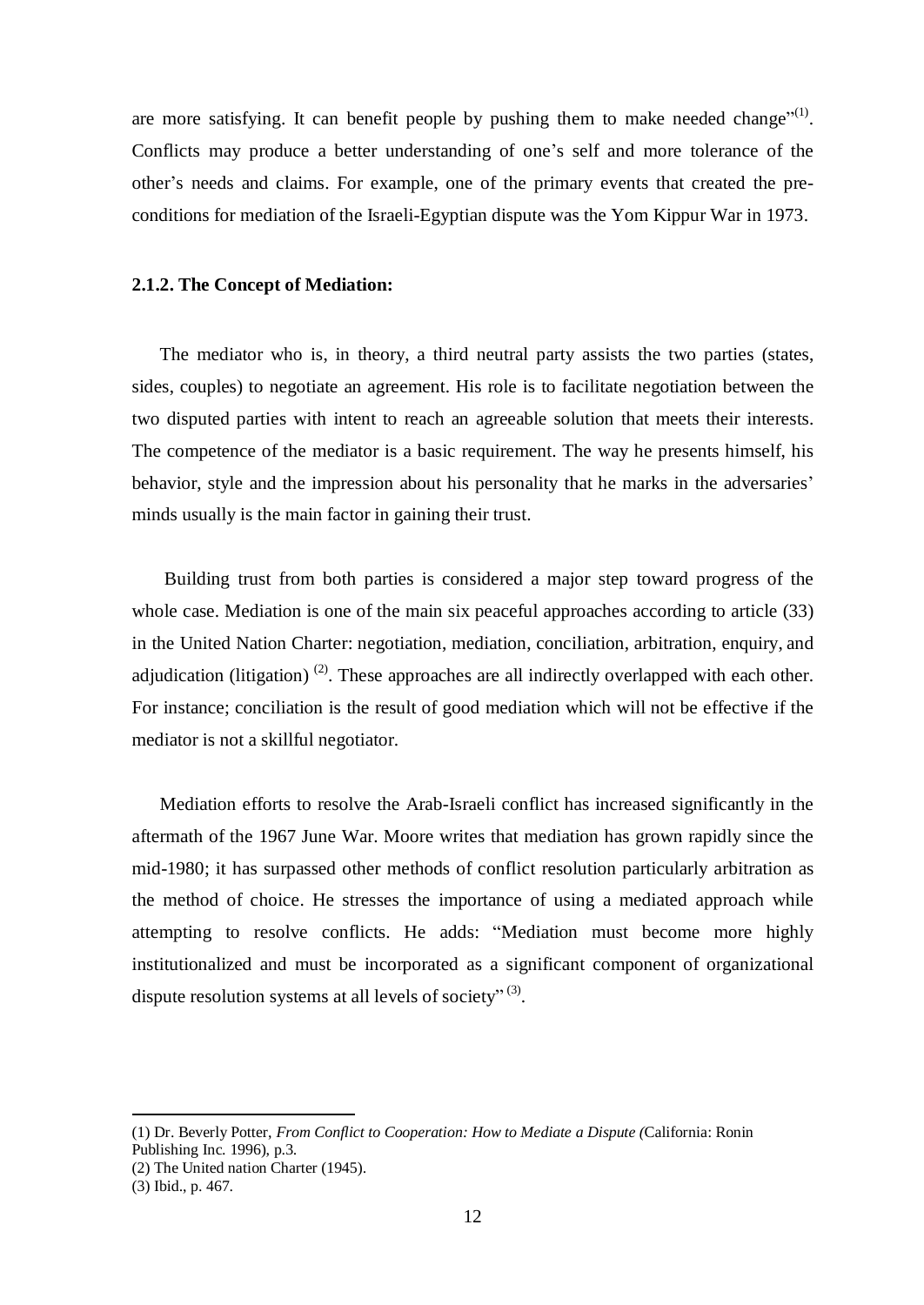The American diplomat George Mitchell who successfully brokered the "Good Friday Agreement" can be considered as best model of a skillful mediator. His work with the Protestants and the Catholics in Northern Ireland can be used as an example of successful mediation. His charismatic personality and his ways of showing respect to others have helped him enormously in gaining respect and esteem. The Good Friday Agreement signed on April 10, 1998 in Belfast shows the effectiveness of the mediation approach practiced by a skilled and objective mediator.

Nevertheless, mediation has its own shortcomings; it has failed in several international disputes. For example, the long history of mediation by many Arab states between Qatar and Bahrain ended with failure  $(1)$ . Also, before and after the Gulf war of 1991, many mediators tried to resolve the dispute between the two Arab states (Kuwait / Iraq). Many Arabs were moved to mediate extensively between both countries after the Iraqi civilians had suffered daily because of the harmful sanction that was imposed by the international community on Iraq. Arab mediators had hoped that the sanctions would be broken gradually had both countries conciliated their disputes. However, all the efforts exerted ended with failure and created the conditions for a second war. In relation to the Israeli-Palestinian case, Camp David (2000) is another "recent" example of the shortcomings of the mediation approach used by the Clinton administration.

Mediation is different from both negotiation and arbitration; it is an attempt by a third party to help the disputed parties in finding a solution to their problem. Concerned countries offer their services as mediators between two other states since they feel that the continuance of the dispute between these two states would harm the mediating country's national interest. These types of mediators feel the dire need for intervening to help the disputing parties because they have invested interests (ulterior motives) in both states and they do not want to jeopardize their relationship with either one of them. When one of the disputed parties asks a third party to intervene, it explains its position and ideas about the disputes and expects the mediator to adopt these ideas when offering them to the adverse party. In other words, it is asking the mediator to understand their position while negotiating with the other side; this, however, cannot take place unless the mediator is convinced that these ideas can establish a common ground for launching the mediation process.

<sup>(1)</sup> Qatar and Bahrain's border dispute over the islands Hawar & zubra.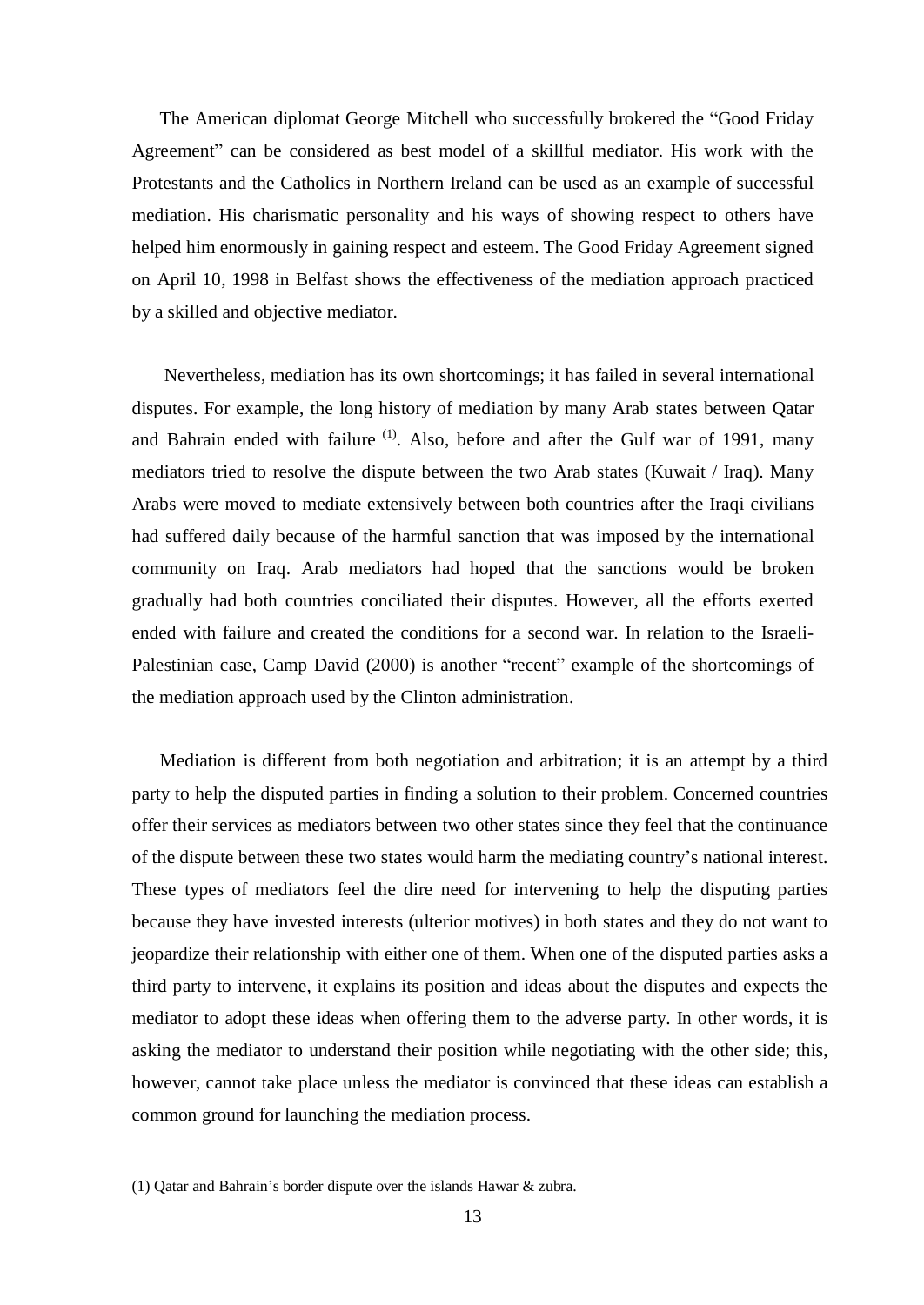According to Saeb Erekat, in his book *Al Hayat Mufawadat* [Life is Negotiations], if both parties agree on mediation, the process should comprise the followings: First, the mediator should ask for a meeting in a neutral place where the mediator starts with a speech or leaflet that explains the goals, common interests, benefits, hopes, and the resulting incentives from reaching an agreement. Second, each party will be given time to present his case based on the rule that each party has the right to speak where the other party must listen to what is being said. Third, the mediator opens the discussion between the disputed parties while he has to remain wise, patient, and fair while he facilitates the discussion. In case of complications, the mediator has to intervene while he is remaining neutral between the parties. If it gets too complicated, the mediator has to see each party separately; he may offer some ideas in order to help each party overcoming the obstacles. This can be done by suggesting some methods or styles that will protect their demands without insulting or causing the other party to be angry. Fourth, the mediator must present what he thinks is suitable for a common agenda that both parties agree upon. After preparing this agenda that includes the points of agreements and differences, the disputed parties start suggesting ideas or giving alternative solutions. The work continues on a written agreement that may include the differences and the ways of resolving them, then the team of negotiation returns for consulting after agreeing on setting a date to meet again for continuing decisions. At this stage, the mediator goes back and forth between the parties until he feels the possibility of reaching an agreement and invites both parties for a joint meeting. In this meeting, ideas and positions are presented by both parties and they eventually reach a final agreement. Finally, both parties agree to set the date of announcing the agreement to the public  $(1)$ .

In sum, the main factor behind the success of the mediator is his ability to remain neutral, objective, and fair while dealing with the both parties. The mediator should be able to find solutions when negotiations are in deadlock and he has always to be careful from being misunderstood by one of the parties; misunderstanding leads automatically to misjudging. The most common reason behind the failure of any mediation is when one of the parties feels that the mediator is supporting one party's position against the other. Jimmy Carter in Camp David 1979, and George Mitchell in the Good Friday Agreement, gave the impression to all involved disputing parties that they were not, in anyway, adopting one party's position while

<sup>(1)</sup> Saeb Erekat*. Al Hayat Mufawadat [Life is Negotiations], (*Palestine, Nablus: Jama't al-Najah al-Wataniyyeh, 2008), pp.47-51.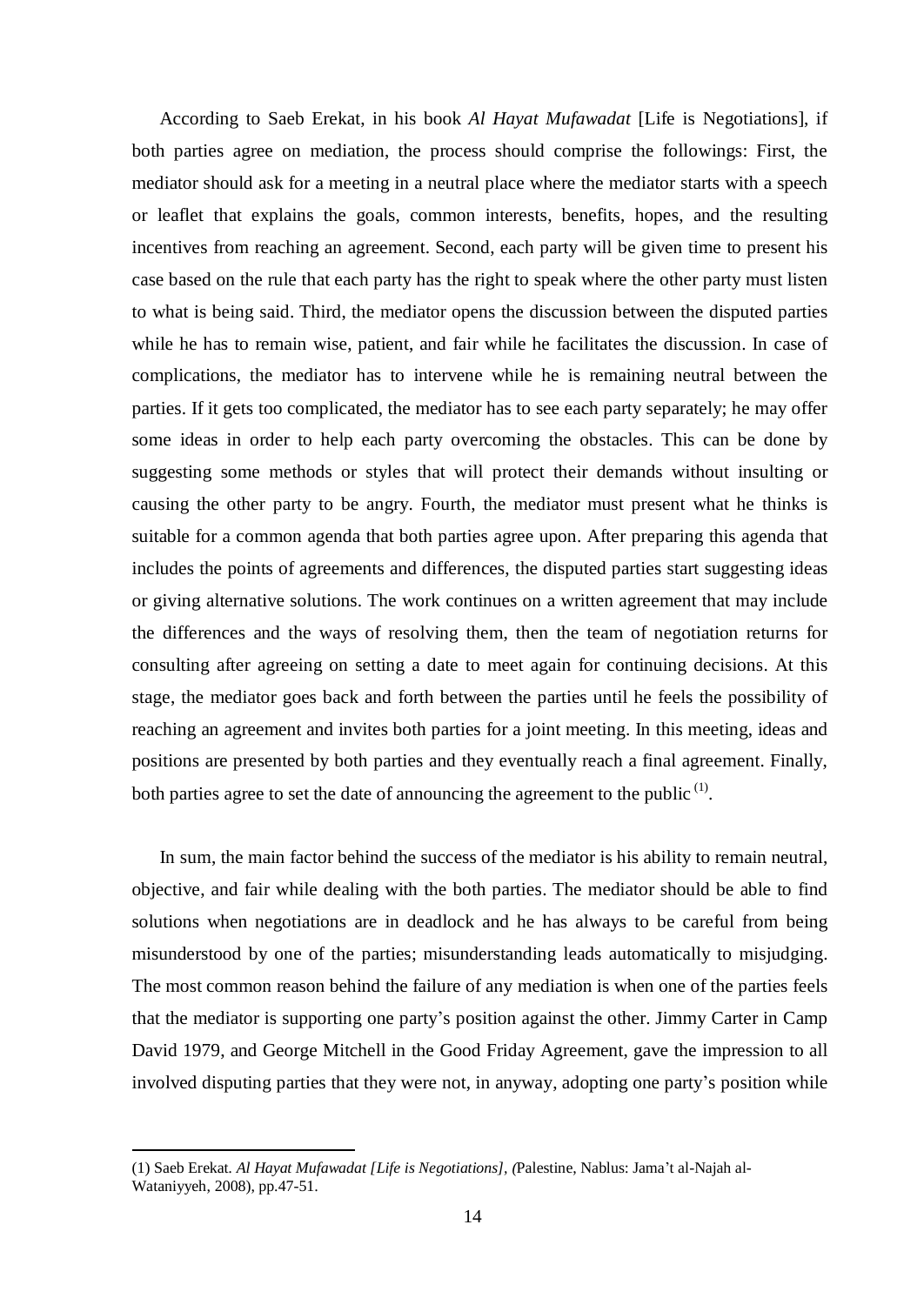abandoning the other. Therefore, their mediations in these particular cases are considered elite examples of "successful mediation" in recent history.

#### **2.1.3. Third Party:**

Since the Oslo accords, the Palestinians have relied on a third party to mediate between them and the Israelis hoping that they will eventually resolve the conflict. This conflict has been handled by different mediators and as a matter of fact, it was a third party who had helped in creating the Israeli-Palestinian conflict<sup>(1)</sup>. The Palestinians will always refer to the British government's role in causing their catastrophe (*Nakbah)* in 1947-1948 by supporting the establishment of the state of Israel in Palestine or the failures of the United Nation to support them in ending the Israeli occupation. The biased role of the United States with Israel has created bitter feelings toward such third parties. Despite this fact, the Palestinian Authority remains hopeful that a third party, such as the U.S., will assume a balanced position and affect a change in the situation.

The Palestinians started looking for a powerful country in order to establish a power balance with the Israelis, so they looked for support from former Soviet Union (USSR). After the collapse of the Soviet Union, the U.S. became the sole super power, therefore; the Palestinians do not have any other alternative but to seek the U.S. and international public support to help in resolving their cause. In this conflict in which one of the disputed parties does not have much leverage, they seek for the fairness and the legality of their case, facing an adversarial party who is more powerful in both economic and military force, a third party mediator is the only mechanism to balance the course of negotiations, and help prevent the dictation of terms by the stronger party upon the weaker party.

However, the ability of the U.S. to act as an impartial mediator is put to the test by the history of its friendly relations with Israel. The U.S. was the first country to acknowledge the State of Israel in 1948; it built a strong relationship with Israel as "a strategic ally". In 1975, the U.S. decided to boycott the PLO; it labeled the organization a "terrorist organization". This boycott lasted till 1988 when the U.S. administration under Ronald Reagan administration decided to revive its stalled relationship with the PLO. The affects

<sup>(1)</sup> British Government through announcing Balfour Declaration.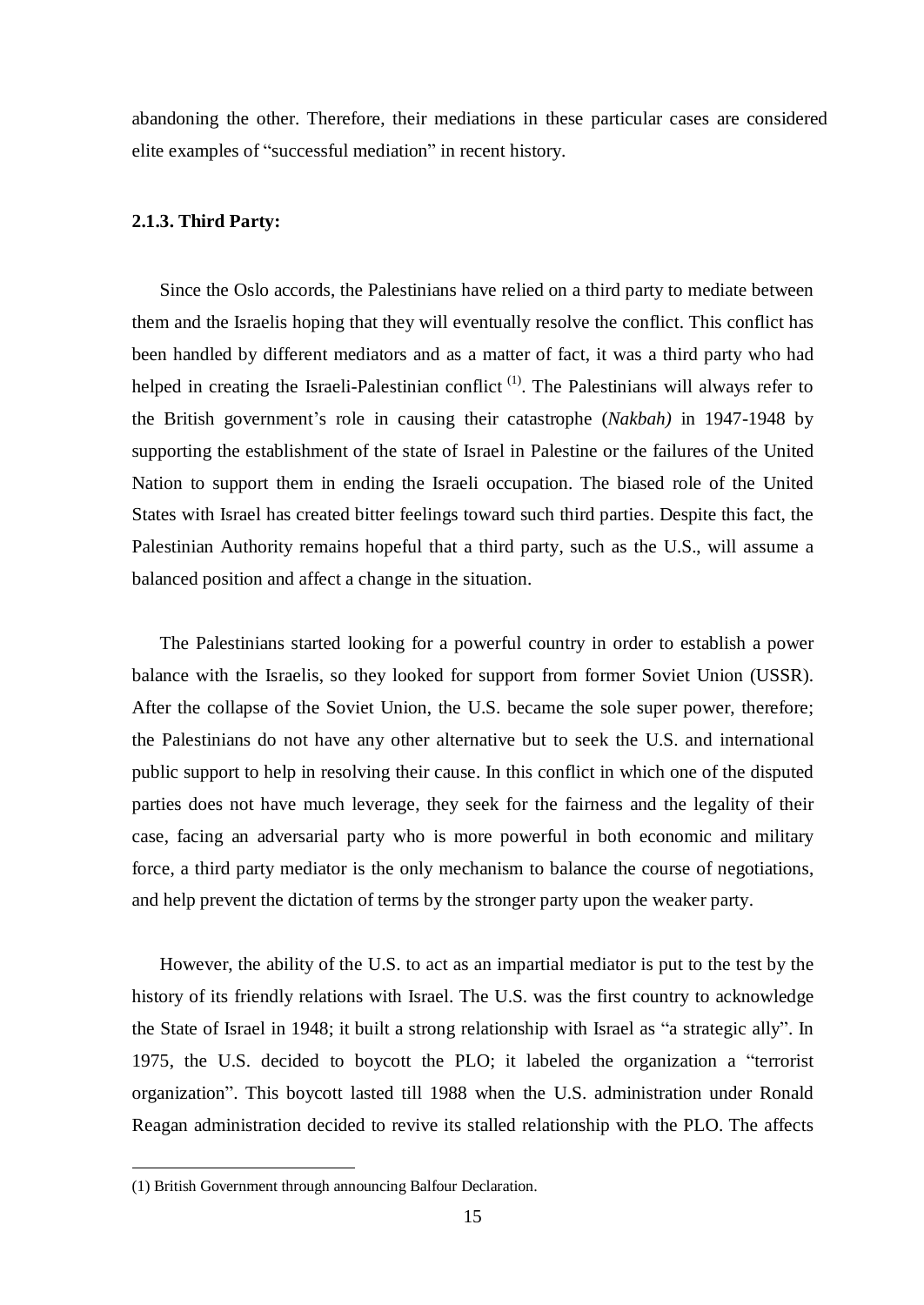of this boycott still contribute to shaping a disfigured image of the Palestinians in which successive U.S. administrations have yet to move beyond this perception of the Palestinians while dealing with the conflict.

## **2.2. Peaceful Approaches to Conflict Resolution**

Negotiation is an approach that is actually incorporated in all approaches to conflict resolution. The difference among the approaches listed in article 33 in the United Nation Charter is not always clear. For example, arbitration is known as a form of litigation where the mediating party is given power to impose judgment. The judgment is binding and therefore would be enforceable. In arbitration, the arbiter (arbitrator) mediates through negotiation to reach conciliation between the two parties, and after listening to both arguments, he will have to come up with a decision that is to be binding and irreversible. Once the parties agreed to submit the case to an arbitrator, his judgment will be enforceable. Even though the disagreeing party (losing party) to the judgment has the right to appeal, the appellate court does not usually revoke the arbiter's judgment. In most cases, the higher court affirms the decision unless the arbiter has exceeded his limits or authority just as any judge who works at court of law. Furthermore, the arbiter is authorized to call witnesses or visit sites outside the hearing room.

The main difference between arbitration and adjudication is that the later is slower, more expensive, and more adversarial. In short, the arbiter starts indirectly as a negotiator who tries to mediate between the two disputed parties in order to reach a conciliation phase between them, if he fails, he is entitled to give his final opinion to be considered as a legal judgment. Mediation coupled with arbitration became very popular; there are many courts all over the world using arbitration as a procedure to resolve legal disputes.

Conciliation is another alternative dispute resolution. Some regard conciliation as a specific type of mediation rather than being a whole separate approach. The mediator meets with the adversaries separately in an attempt to resolve their differences. The main goal is to conciliate by seeking concessions, and the conciliator, usually, tries to guide the discussion in a way that optimizes the parties' needs. If the mediator succeeds in negotiation to reach an agreement or an understanding between the two parties, he will ask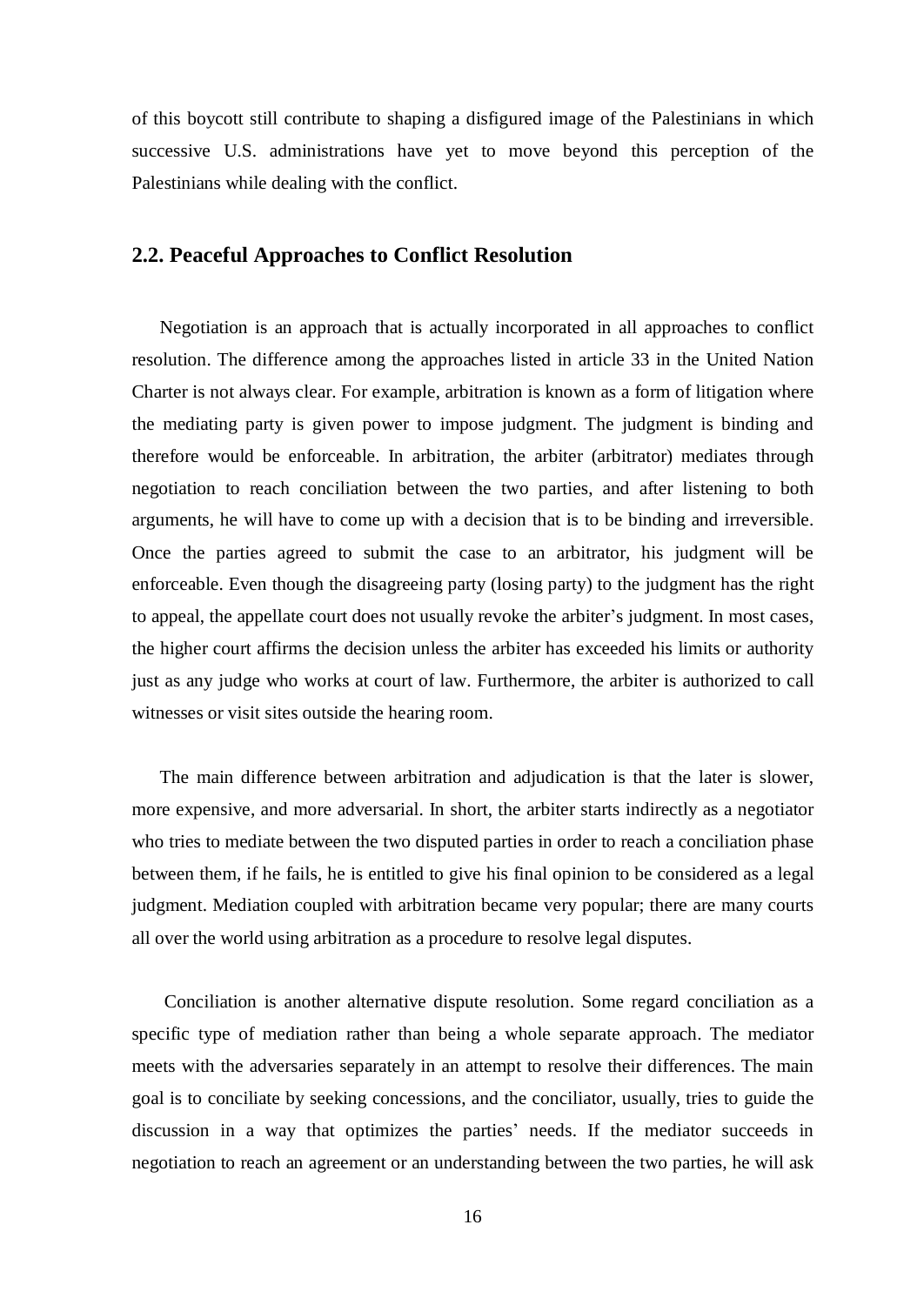for a written commitment signed by both parties at which it becomes a legally binding contract before the court of law. Conciliation helps to end fighting and transform the dispute into a lasting resolution; without conciliation, the fight can break out again as one can see what had happened in the tragic beginning of the second *Intifada* (uprising). Despite the Oslo agreement, the parties made little progress toward achieving a stable peace and Palestinian frustration boiled over into a new and bloodier round of violence. There were no serious attempts of conciliation offered by the third party and that is why the region had the second *Intifada.* 

During the process of conciliating, the role of the conciliator is to assist each of the disputed parties to develop a list of their objectives and demands. The conciliator then asks each of the parties to prioritize their own list, from most to least important, and then encourages them to ignore the least important while focusing on the most important for each party in turn. The disputed parties rarely have compatible priorities on all objectives (their list of objectives would be different or opposing). The conciliator should quickly build a string of success and help the parties in creating an atmosphere of trust which would be the task of the conciliator to continue developing. If he succeeds in gaining the trust of both parties, his next step would be to establish the trust between the disputed parties. This is the first stage in getting the parties closer to each other in which he may become able to convince them into making concessions on some of their important demands. Christopher Moore believes that the conciliator should have a positive psychological relationship with both disputing parties. He explained:

"Conciliation is essentially an applied psychological tactic aimed at correcting perceptions, reducing unreasonable fears, and improving communication to an extent that permits reasonable fears and improving communication to an extent that permits reasonable discussion to take place and in fact makes rational bargaining possible….Conciliation is the psychological component of mediation, in which the third party attempts to create an atmosphere of trust and cooperation that promotes positive relationships and is conducive to productive negotiations" $(1)$ .

Thus, conciliation cannot be separated from mediation as a completely independent approach. At the same time, mediation will not succeed and be practiced efficiently if the

<sup>(1)</sup> Christopher Moore*, The Mediation Process: Practical Strategies for Resolving Conflict, (*San Francisco: John Wiley & Sons Inc. 2003), p.166.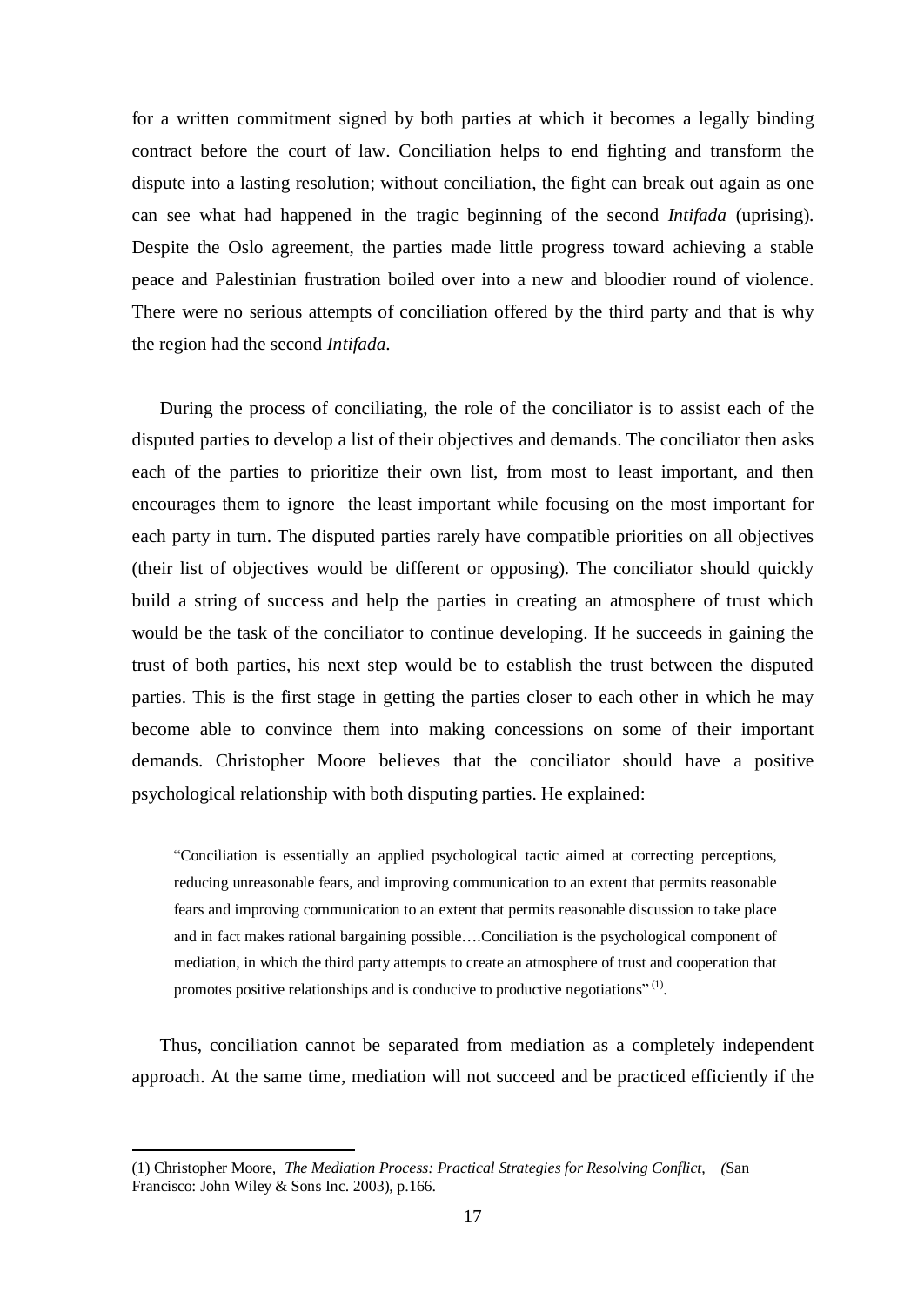mediator is not being, at the beginning, a skillful conciliator. This is an example of the overlap between the different methods of third party conflict resolution.

James Schellenberg separated the approaches to conflict resolution according to each one's function; he has listed five approaches:

"The forms of conflict resolution are as diverse as the forms of social conflict. At first glance, therefore, it may appear hopeless to generalize about the practice of conflict resolution. Nevertheless, we can identify a limited set of approaches usually applied to the resolution of conflicts. These may be summarized as follows:

1. Coercion or forcing parties in conflict to a particular conclusion.

2. Negotiation and bargaining, or involving the parties in the process of the discussion which seeks to bring them into voluntary agreement.

3. Adjudication or using the power of the state and its legal system to provide an authoritative conclusion.

4. Mediation or using a third party to help the conflicting parties come to mutually satisfactory agreement.

5. Arbitration or using a third party to decide, through prior mutual consent, the issues in dispute.

Although the possibilities of further variation in approaches to conflict resolution (including combinations of the above forms) are endless, most practitioners emphasize one or another of these five approaches" $^{(1)}$ .

As noted earlier, the main emphasis, in this study, will be on mediation, and at a later stage will be on mediation coupled with arbitration (Mediation/ Arbitration).

#### **2.2.1. Definition and History of Mediation:**

 $\overline{a}$ 

Mediation is an old method used by the ancient Geeks and advocated by almost all religions. According to Christopher W. Moore, mediation has a long history in almost all cultures of the world. The Christian, Islamic, Hindu, Jewish, Buddhist, and many other cultures have "exertive and effective traditions of mediation practice"  $^{(2)}$ . Moore explains

<sup>(1)</sup> James A. Schellenberg, *Conflict Resolution: Theory, Research, and Practice, (*New York: State University of New York press. 19996), p.13.

<sup>(2)</sup> Christopher Moore, *The Mediation Process: Practical Strategies for Resolving Conflict (*San Francisco: John Wiley & Sons Inc., 2003), p.20.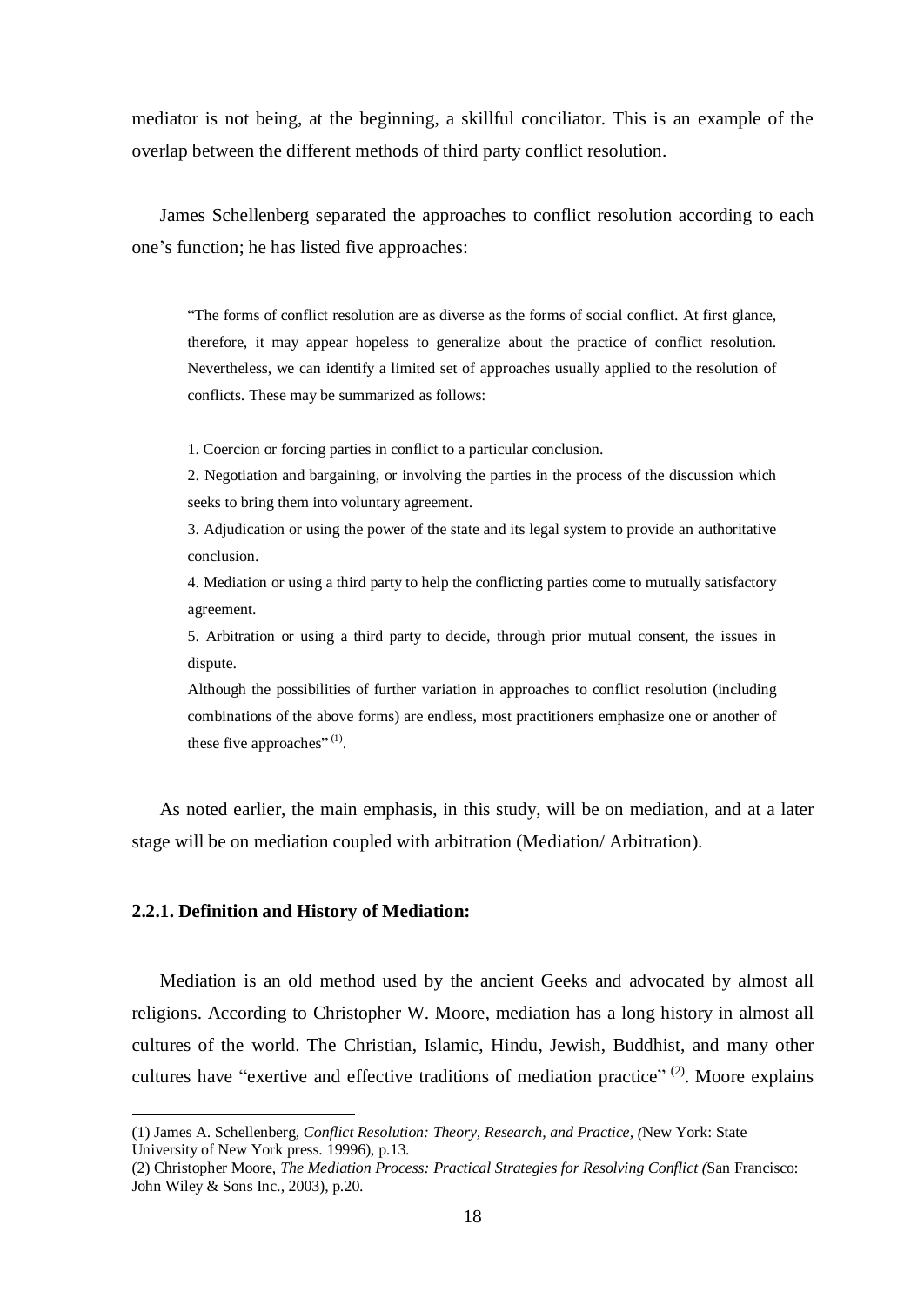that in biblical times, in Jewish communities both religious and political leaders practiced mediation to resolve civil and religious differences. This tradition was carried over to Christian communities who saw Christ as the supreme mediator. Similarly, Islam practiced mediation and it became very commonly used throughout the Moslem World. Moore states that Islamic cultures have a long tradition of mediation; many disputes were resolved through community meetings of elders in which participants discussed and debated and finally mediated to resolve the conflict. Moore explains:

"In urban areas, local custom *('urf)* became codified into *shari'*a law, which was interpreted and applied by a specialized intermediary, or *[quadi].* ….a *[quadi]* might interpret his role as that of a conciliator, attempting to preserve a social harmony by reaching an agreed upon solution to a dispute, rather than applying the strict letter of law"  $^{(1)}$ .

As such mediation is not a new phenomenon and its modern application is supported by historical precedents.

According to article 33 in the United Nation charter, mediation is one of the main approaches of conflict resolution:

"1.The parties to any dispute, the continuance of which is likely to endanger the maintenance of international peace and security, shall, first of all, seek a solution by negotiation, enquiry, mediation, conciliation, arbitration, judicial settlement, resort to regional agencies or arrangements, or other peaceful means of their own choice.

2. The Security Council shall, when it deems necessary, call upon the parties to settle their dispute by such means".

Even though mediation has originated in ancient cultures, and it has never been abandoned completely by some cultures, it has recently become widely used all over the world. As a matter of fact, the Arabs in Iraq, Lebanon, Jordan, and Palestine think of it as an efficient method of settling disputes; they believe for example, that mediation is more objective and fair than litigation. Moore indicated that:

"At a later stage, the Jewish community had their Rabbis playing a vital role in mediating or adjudicating disputes between members of their faith in Spain, North Africa, Italy, Central and Eastern Europe, the Turkish Empire, and the Middle East. Mediation also spread out to reach the Americans, Canadians, and the Chinese. Mediation also grew in the American and other

<sup>(1)</sup> Ibid.,p.21.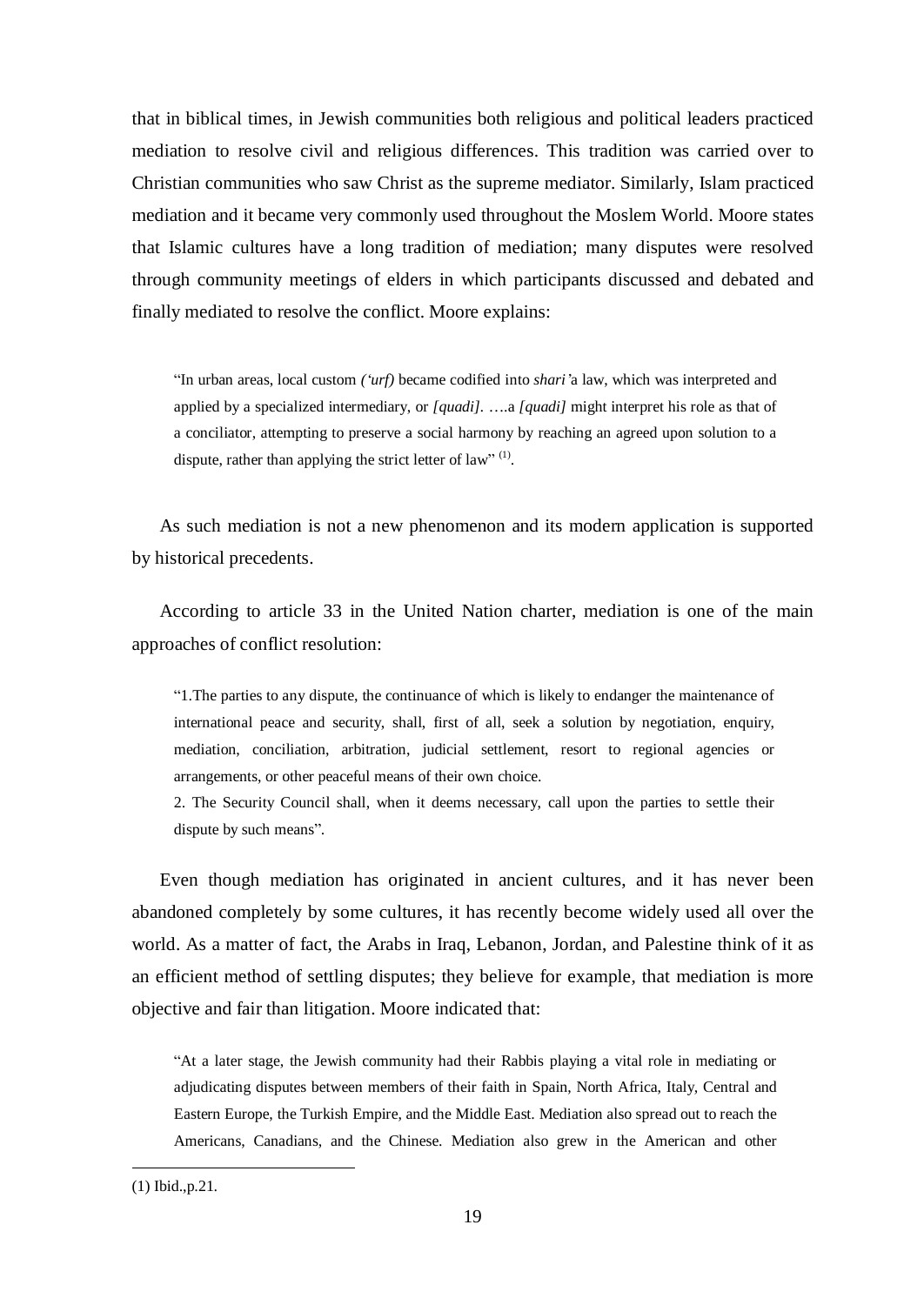colonies, and ultimately in the United States and Canada, where religious sects such as the Puritans and Quakers, and Chinese and Jewish ethnic groups developed alternative procedures for dispute resolution that were of an informal and voluntary nature" $^{(1)}$ .

He added that mediation is not confined to the Western culture; actually it may be used more widely in non-Western countries. It is used now, in Japan, Korea, Thailand, Indonesia, Philippines, Seri Lanka, India, Australia, New Zealand, Melanesia, Kenya, Somalia, South Africa, Western Europe, and Arabia. As for the mediation process in the Arab world, Moore explains:

"A society in which conflicts are frequent must develop mechanisms for settling differences which, if allowed to get out of hand, can destroy the entire social fabric. In the Arab world, mediation on the tribal and the village level has for centuries been the traditional method of settling disputes, and the same method has in modern times, been adapted for settling political and military issues within and between Arab States" $(2)$ .

In the Arab region, the mediator usually comes from a special well-regarded family with a high status; large and extended family elders or representatives usually are the mediators. They are well respected among their societies and known for being impartial even if they are related in some way to one of the disputed parties. In Palestine, the politicians often mediate in family and civil disputes. The late Faisal Husseini (a well known Palestinian politician) mediated in countless civil and family disputes within the Palestinian community. Some Palestinians in Jerusalem have labeled him the "Prince of Jerusalem" for the significant efforts he exerted in settling Jerusalemites' civil and political differences.

### **2.2.2. Mediator's Competence:**

The competence of the mediator is a basic requirement for success. Many analysts have referred either the success or the failure of international reconciliation agreements to the competence of the mediator. The mediator plays an important role in encouraging or even pushing the parties, indirectly, to reach an agreement. This of course depends on the mediator's skills, behavior and mainly on his neutrality. Bill Clinton was very frustrated when the negotiations at Camp David in 2000, in which he was actively involved as the main

<sup>(1)</sup> Moore*.* Op.cit. p.23.

<sup>(2)</sup> Ibid. p. 40.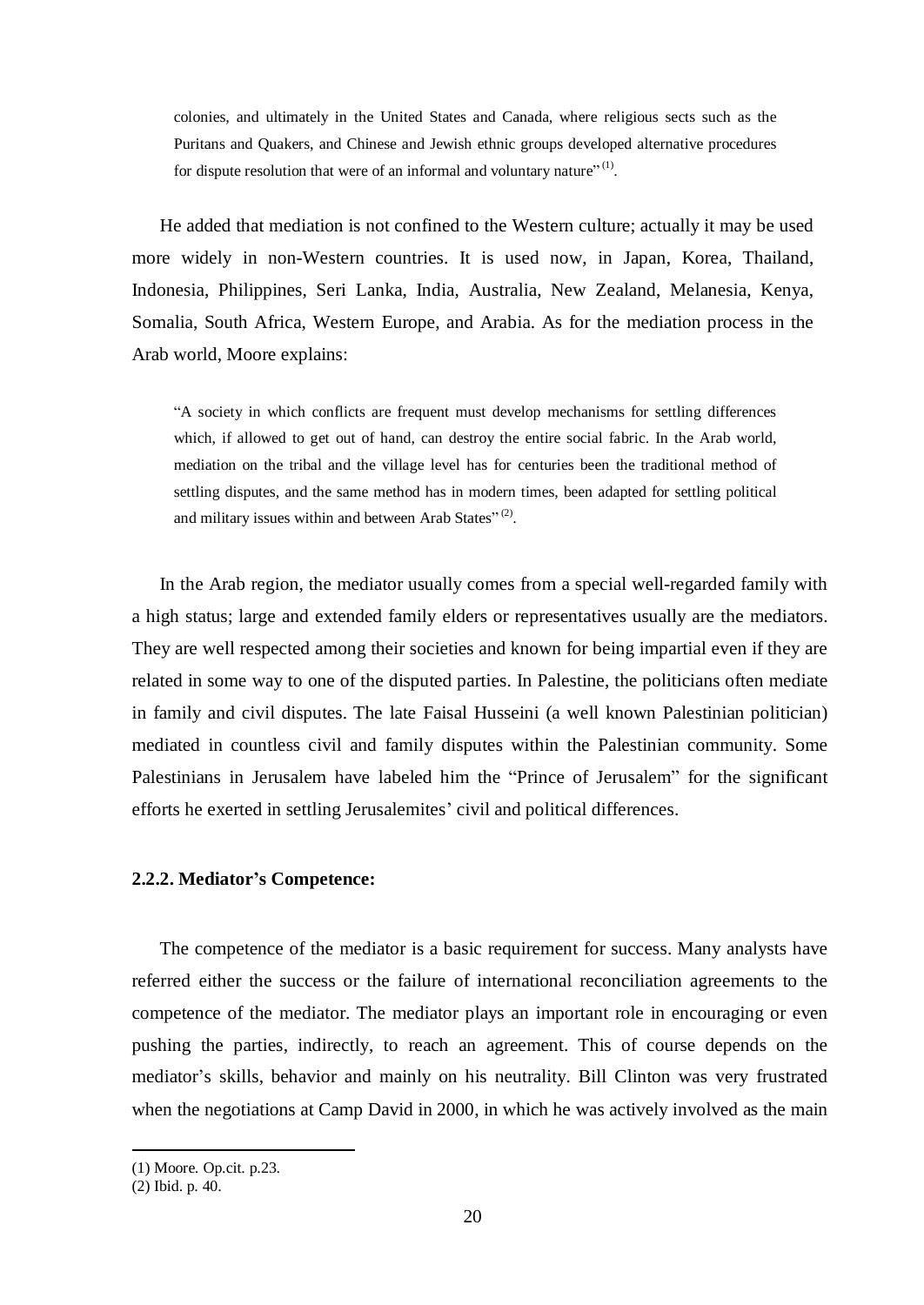mediator, failed. He was concerned that failure of the negotiations would be interpreted as a sign of his weakness as a mediator. Observers said that he genuinely tried to close a deal (peace agreement) between the Israelis and the Palestinians in his last few months in the White House. According to political analysts, Clinton was attempting to mark a personal position in history by solving the long-standing and complicated dispute. However, Clinton's efforts failed and the situation in the region was exacerbated in which both sides engaged in very violent armed battles during the second *Intifada.* It is important to understand that failed mediation may have lasting implications beyond the immediate failure. Dr. Beverly Potter explained that if the conflict is poorly handled it will lead to more conflict: "Emotional outbursts and cutting remarks have a way of lingering in people's minds. Dwelling on words said in anger, people are offended. Soon a new dispute has emerged which, if handled poorly, will probably generate more ill will"<sup>(1)</sup>.

In discussing the nature of mediation, James Schellenberg defined the mediator as a third party who should help disputed parties to come to a mutually satisfactory resolution of their conflict. The followings are some of the characteristics of mediation listed by Schellenberg:

"1. Mediation is assisted negotiation. The mediator's role is to facilitate negotiation between parties who have difficulty in resolving a conflict on their own.

*2. The mediator is a neutral third party.* The mediator avoids taking sides in attempting to move the parties toward agreement.

*3. Mediation is voluntary.* Although mediation is sometimes initiated by court orders (and thus not fully voluntary in this respect), continuing in mediation is voluntary for the parties, and no agreement is reached that is not mutually accepted.

*4. Disputants retain responsibility*. The mediator may guide the negotiations, but responsibility for any decisions of substance always remains in the hands of the disputants.

*5. Mediation is private and confidential.* What goes on in mediation sessions is not expected to be shared with others. Sessions are conducted in a private place, and there is no official record of what is discussed.

*6. There are no sanctions for failure to reach an agreement.* If agreements are voluntary, it must be also acceptable not to agree. When agreement is not reached, no blame for this is cast upon either party"<sup>(2)</sup>.

<sup>(1)</sup> Dr. Beverly Potter, *From Conflict to Cooperation: How to Mediate a Dispute,(*California: R onin publishing Inc.,1996), p.5.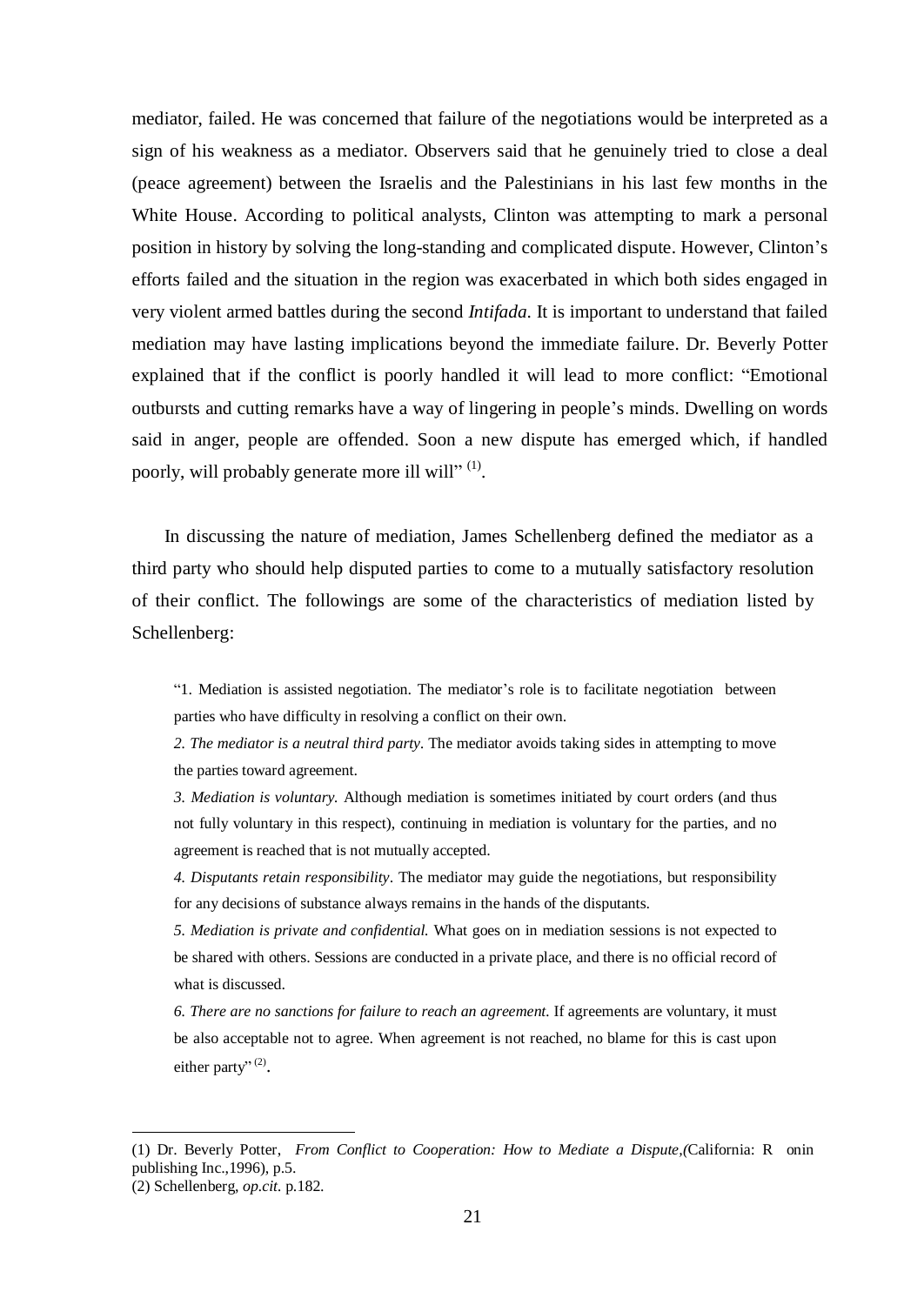There are limits and restrictions to the mediator's authority: a mediator does not have the power of decision making as the judge in the court of law. He cannot enforce or impose his decision on the disputed parties. This is what distinguishes the mediator from the arbiter who is empowered to make a decision for the parties since he had attained a prior agreement by the disputants. As such a mediator's role is different from or a judge who is empowered by the law to make a decision that would be enforceable upon the disputed parties. According to Christopher Moore:

"The mediator on the other hand, works to reconcile the competing interest of the two parties. The mediator tasks are to assist the parties in examining their interests and needs, to help them negotiate an exchange of promises, and to redefine their relationship in a way that will be mutually satisfactory and will meet their standards of fairness"<sup>(1)</sup>.

Mediators may encounter difficult cases where it would be impossible for them to succeed. No matter how hard the mediator tries, sometimes he will not be able to broker an agreement. In this case, the mediator may decide to do nothing since he tried all possible means to get the disputed parties closer or to get them together on reaching an agreement. Mediators with some authority however, may be able to succeed but they need to be very careful while making a judgment:

"When you are the person in authority, you might issue a directive. Issuing a directive under these conditions is generally the most likely alternative. But you must make sure you don't jump the gun. After several failed attempts to get the disputants to agree on a plan, you may have to take on the role of King Solomon and decide on a solution yourself. In some cases, when you do give a directive and thereby become King Solomon, you must be very wise and very observant because it is your responsibility to figure out how to resolve or lessen this dispute. The key is to issue a directive that will cause a change" $^{(2)}$ .

Kenneth Kersey described how it is difficult for the mediator to speculate what actually goes on the disputants' minds. He said:

<sup>(1)</sup> Christopher Moore, *The Mediation Process: Practical Strategies for Resolving Conflict,* (San Francisco: John Wiley & Sons Inc., 2003), p.18.

<sup>(2)</sup> Dr. Beverly Potter, *From Conflict to Cooperation: How to Mediate a Dispute.* (California: Ronin publishing Inc., 1996), p.146.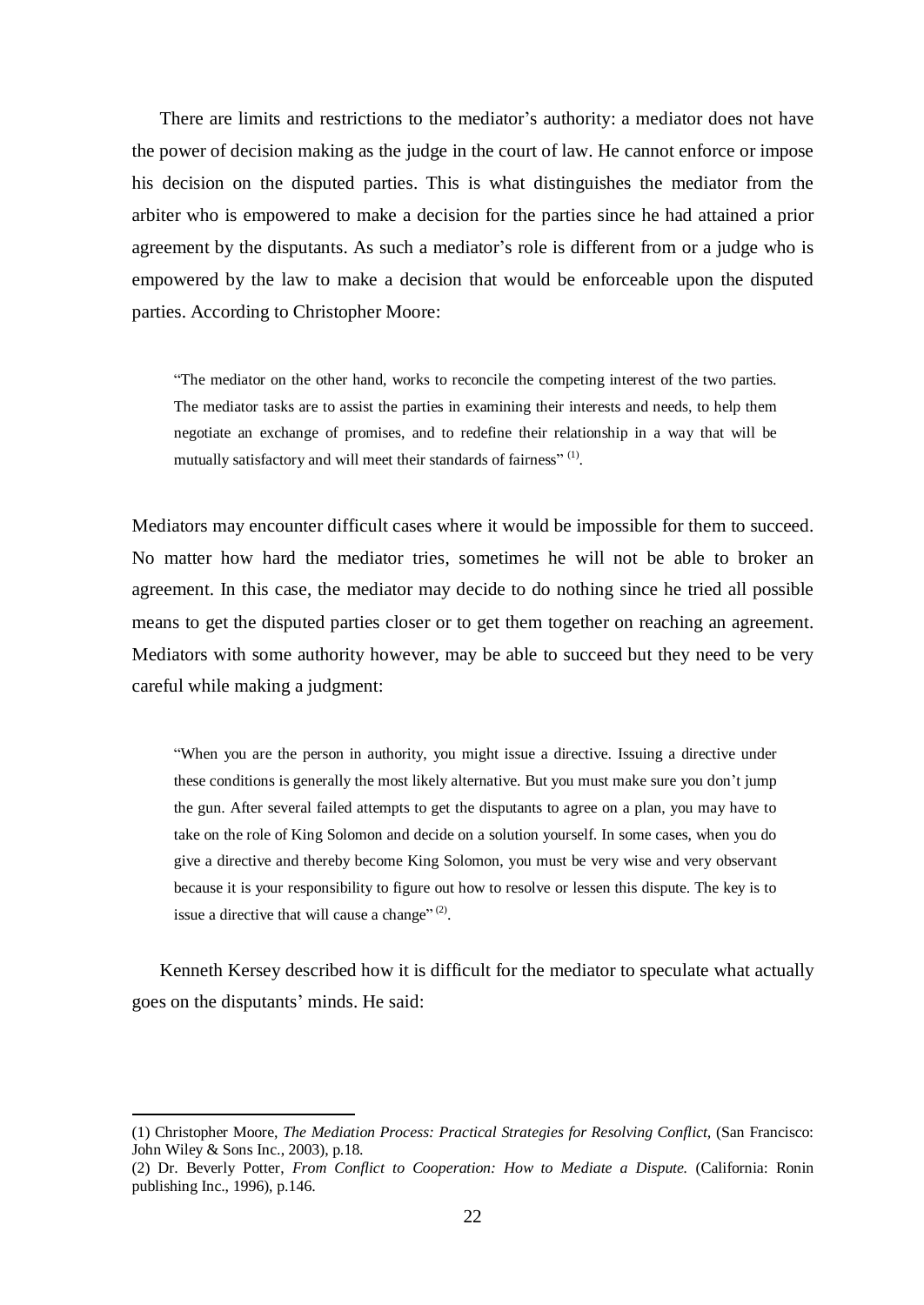"It is impossible to give a universally accurate account of what transpires in mediation since the process occurs across so many domains of conflict and since mediators often strive for quite contrasting goals, ranging from settling the substantive issue narrowly defined to accomplishing broad relational, psychological, or social objectives"<sup>(1)</sup>.

William Ury illustrated methods of conflict resolution based upon the basic human needs, stating:

"In searching for the basic interests behind a declared position, look particularly for those bedrock concerns which motivate all people. If you can take care of such basic needs, you increase the chance both of reaching agreement and, if an agreement is reached, of the other side's keeping to it. Basic human needs include: Security, economic well-being, a sense of belonging, recognition, and control over one's life" $^{(2)}$ .

Moore has also given some instruction for the mediators to take into consideration while dealing with disputed parties. He listed several responsibilities that mediators should carry:

"Among the responsibilities that the intermediary has to the parties are:

1. An obligation to remain impartial and maintain freedom from "favoritism or bias either by word or by action, and a commitment to serve all parties as opposed to a single party".

2. Assurance of informed consent to guarantee the participants understand "the nature of the process, the procedures, the particular role of the neutral, and the parties' relationship to the neutral"

3. Disclosure of the limits, if any, of confidentiality, and commitment to hold conferences once given.

4. Avoidance of conflict of interest or its appearance.

5. Implementation of the process in a timely manner.

 $\overline{a}$ 

6. Assistance in conducting a process and a settlement that they will hold as their own, and in which the neutral "has no vested interest"  $(3)$ .

<sup>(1)</sup> For more information see: Mediation by Kenneth Kressel in Morton Deutsch and Peter T. Coleman, *The Handbook of Conflict Resolution: Theory and practice, (* San Francisco: John Wily & Sons Inc.,2000), p. 528.

<sup>(2)</sup> William Ury, *Getting Past No: Negotiating Your Way from Confrontation to Cooperation.* (New York: Bantam Books, 1993) , p.48.

<sup>(3)</sup> Christopher Moore, *The Mediation Process: Practical Strategies for Resolving Conflict*. (San Francisco: John Wiley & Sons Inc., 2003), pp.448-449.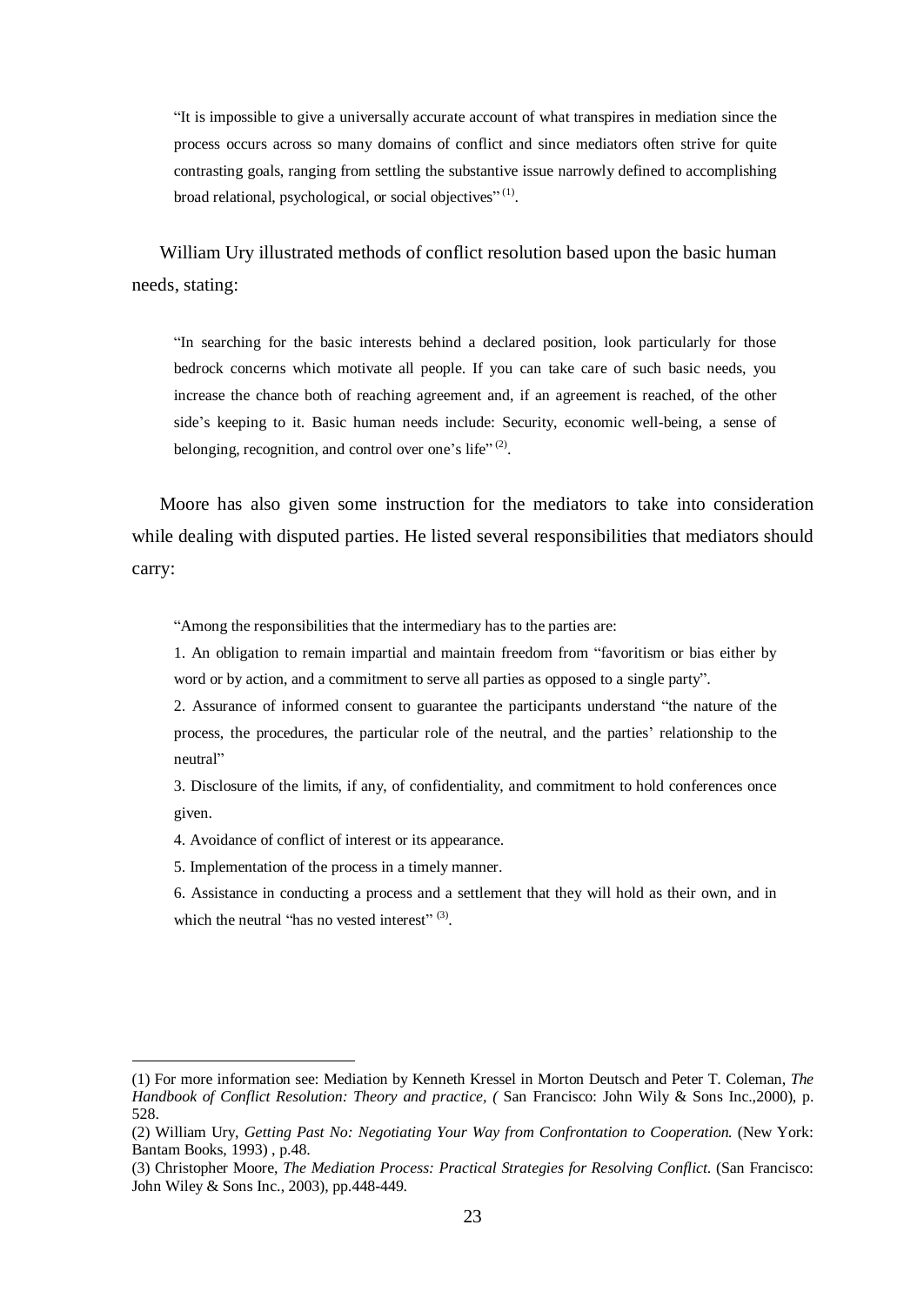#### **2.2.3. Behavior and Style:**

 $\overline{a}$ 

In discussing the mediator's skills, behavior, and personality, many scholars and analysts have stressed on the fact that neutrality is a basic and important characteristic in which mediators should maintain. Being a biased mediator is a roadmap that leads to failure. The main requirement for gaining the disputed parties' trust is through convincing both of his neutrality. Gaining their trust is a major step toward succeeding in advancing the negotiations. If one of the parties is doubtful of the straightforwardness and the honesty of the mediator, the whole negotiation process would be very exhausting and useless for all participants.

The process of mediation can transform into a dangerous situation where it empowers the strong party at the expense of the weak. Because of the informality of mediation and the seeking of conciliation between the opposite point of views, and because of the absence of the procedural rules and regulations, mediation as a process may open the chance for coercion and manipulation by the stronger party. By comparing mediation with other lawful procedures, one can find that mediation has produced many unfair results. The mediators were biased in favor of the strong party without any reasonable justification. Since the process gives mediators a strategic authority in controlling the negotiations, it gives them the opportunity to be biased. This kind of impartiality may control and limit the choices of the weak party to determine his demands and lower his expectations of attaining a just and fair settlement <sup>(1)</sup>.

George Mitchell, a former Senate Minority leader from Maine, who, as mentioned earlier, successfully brokered the Good Friday Agreement in Northern Ireland, is a good example that supports the hypothesis concerning the importance of the role of the mediator. Mitchell possessed the personal and professional skills necessary to mediate an agreement. Besides being neutral, he very well commanded the skill of listening. Patience was another characteristic that Mitchell exhibited while working with both parties in Northern Ireland. Connie McDougall, in her article "Leadership That Unites" wrote:

<sup>(1)</sup> Robert A. Bush and Joseph P. Folger, *The promise of Mediation: Responding to Conflict through Empowerment and Recognition, (*San Francisco: Jossy-Bass Publishers, 1994).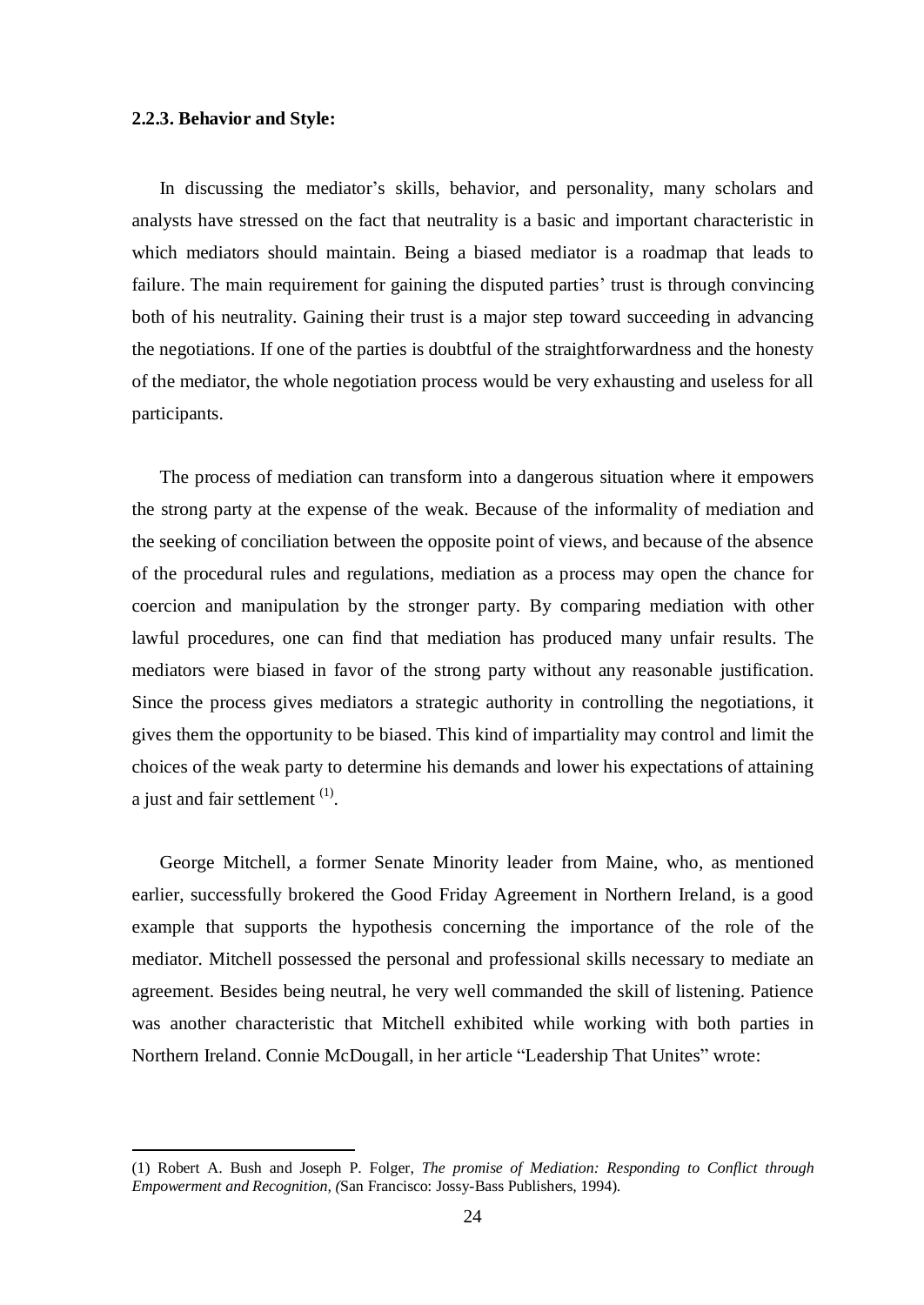"George Mitchell did the impossible. As chairman of the peace negotiations, he made the 1998 Good Friday Peace Agreement in Northern Ireland a reality, a feat that has been recognized by his nomination for the 2000 Nobel Peace Prize. ….

George Mitchell is someone who exhibits both qualities. He is a master at bringing together people of diverse points of view and finding a solution to conflict. We desperately need leaders like Mitchell, leaders who bring the hope that comes with unity….. Certainly chairing the Northern Ireland peace negotiations was tough, and serving 15 years in the U.S. Senate, finally as majority leader, posed its own challenges. Mitchell explains his determination this way: It's simple. I have a desire to be of help when I can be. …He found that the ability to listen was a great advantage in the talks. "We don't often truly listen to each other. It takes concentration," Mitchell says. "I also tried to encourage them to see each other as I saw them: as fellow human beings with the same aspirations" $^{(1)}$ .

Mitchell currently serves in the administration of President Barak Obama as a Special Envoy to the Middle East; he is currently working to "jump start" the peace process in order to revive stalled peace talks. Mitchell is not new to serving as an official envoy/mediator in the Israeli-Palestinian conflict. He was previously dispatched by the former U.S. President George W. Bush in 2001 to serve as an official mediator between Palestine and Israel after the outbreak of the second *intifada.* His famous report (Mitchell Report) investigated the reasons behind the *intifada* and what steps should be taken to end the violence. The report included recommendations for confidence-building measures for each side.

The Palestinians often get disappointed with the biased positions taken by the U.S. during mediation between them and the Israelis, however; they did not feel the same after reading the results of Mitchell Report. They have expressed some satisfaction with the objectivity that Mitchell had practiced during the investigation. They are hoping that Mitchell's new involvement will end up with a fair comparison and will give President Obama a clearer image about the Palestinians and their position toward ending the conflict.

#### **2.2.4. Successful Model (Qatar vs. Bahrain):**

 $\overline{a}$ 

The International Court of Justice (ICJ) in The Hague has resolved the long lasting dispute between Qatar and Bahrain over their borders (the Borders Dispute). It is interesting that both parties were pleased with the decision; not accusing the court of being

<sup>(1)</sup><http://www.spu.edu/uc/Response/spr2K/leadership.html> . *Leadership that Unites,* February 09, 2007.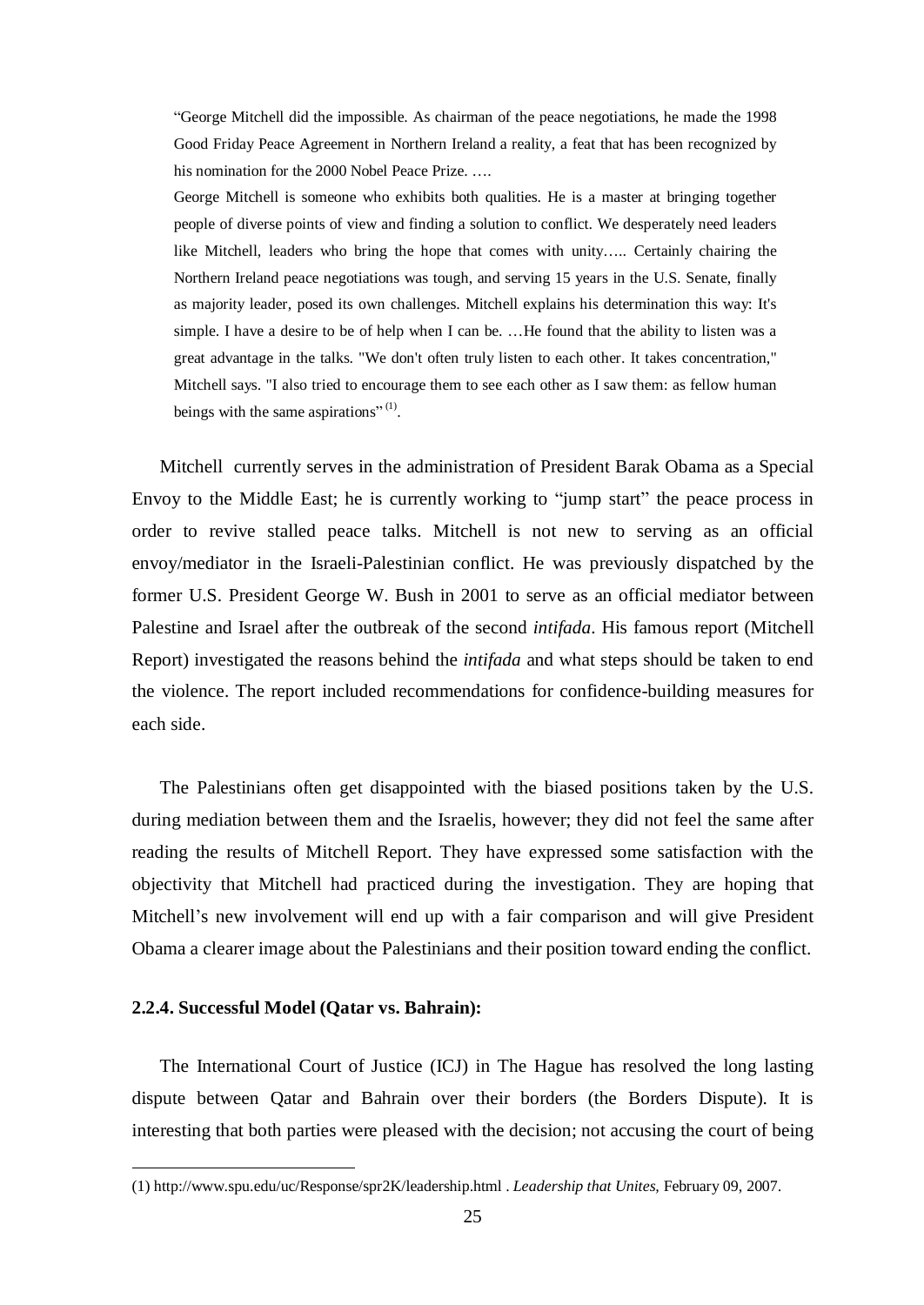biased or unfair. They both agreed previously to take their case to ICJ for arbitration; therefore, they both felt that their case was settled fairly through arbitration where it would not have the same reaction had it come through litigation:

"The court itself characterized the case of Qatar v. Bahrain as the longest case in its history. So far it is the only case of a Gulf boundary dispute which has been resolved through the ICJ rather than through mediation, arbitration, or negotiation……But decide the case it did, in the process drawing a maritime boundary ( as requested by the parties) and settling, apparently, all the outstanding territorial issues. Almost immediately Qatar and Bahrain both began praising the decision, though in each case some territorial claim it had long characterized as non-negotiable had been overridden ( Bahrain,s claim to Zubara, Qatar's to the Hawars). As noted in the introduction, there appeared to be an almost visible sense of relief on the two sides, for the court had cut the Gordian knot which has long been the main point of contention between the two Gulf neighbors. Although Bahrain quickly invited foreign companies to begin oil exploration in the Hawar Islands, there was none of the protest from Qatar which would have been expected a few weeks earlier from the same announcement".<sup>(1)</sup>.

Unfortunately, these methods of resolving disputes were not followed in the Iraqi-Kuwaiti dispute. The Iraqi regime chose completely a different approach (military attack and occupation) and it has led the Iraqi nation to a real disaster. The Iraq vs. Kuwait borders' dispute is not as complicated as was the case of Qatar vs. Bahrain but more violent. Besides, there was no enough time in the Iraq-Kuwait case, allotted for mediators, conciliators or arbitrators to contribute in resolving the conflict. Ultimately, none of these conflict resolution procedures function effectively if one of the disputed parties takes a very firm position, or insists that the issue is closed as in the Israeli position toward the status of Jerusalem and the Palestinian Refugees issue.

### **2.3 Literature Review**

 $\overline{a}$ 

The mediator's styles, behavior, and neutrality, play a very important role in either reaching a settlement or failing while sponsoring the negotiations. It is almost impossible for the mediator to be absolutely impartial or direct and straightforward. Jimmy Carter, who is known for his excellent abilities in brokering successful agreements between

<sup>(1)</sup> For full text on The Bahrain-Qatar Border Dispute,see: *The World Court Decision (part 1 &2)* at *<http://www.theestimate.com/public/040601.html>* .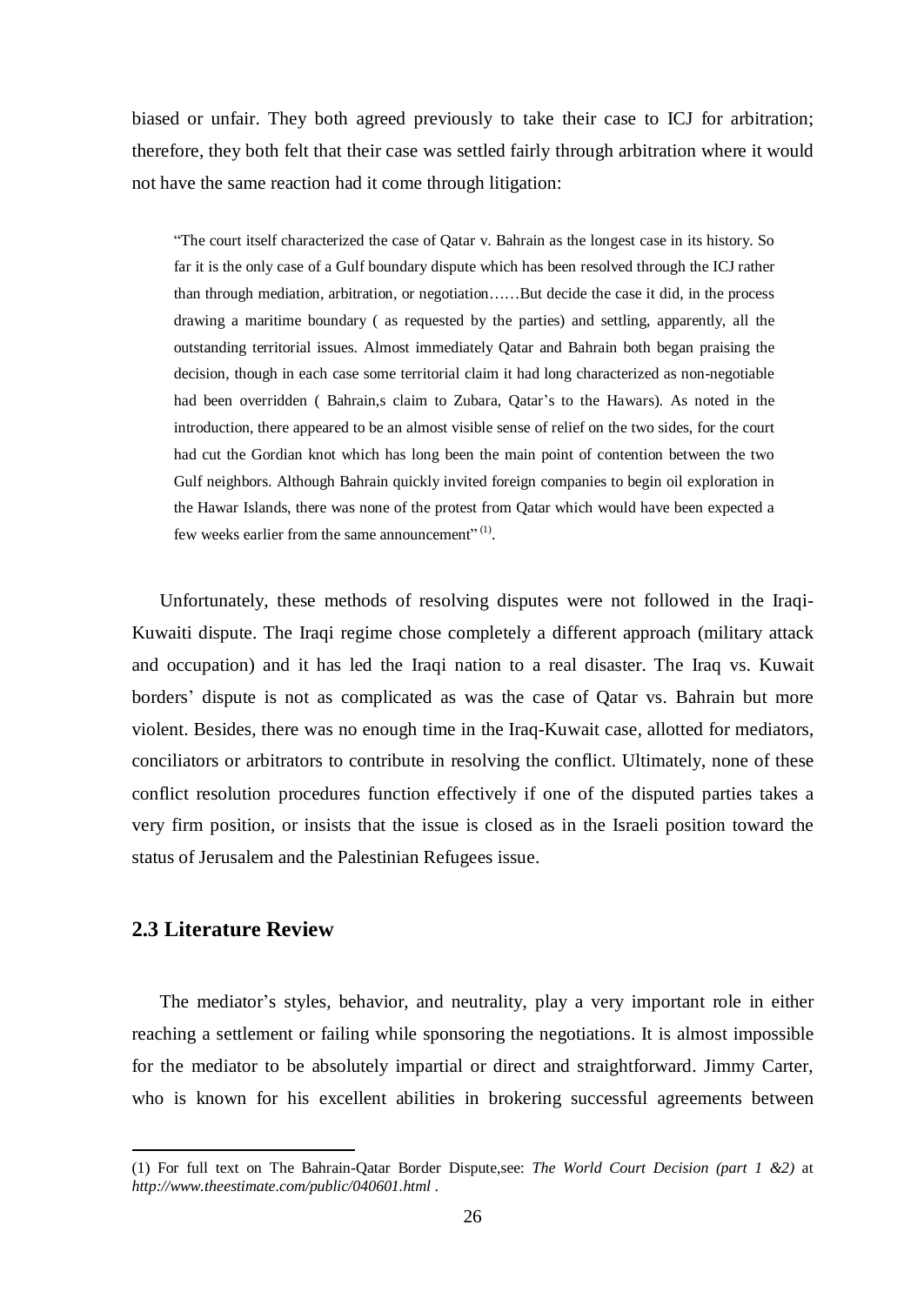disputing parties, had to sometimes be manipulative in dealing with both Anwar Sadat and Menahem Begin at Camp David in1979. Israelis accused Carter of not being neutral because he had a better personal relationship with Sadat than with Begin. Even though this close relationship with Sadat was confirmed by Carter on more than one occasion, Carter admitted that he had manipulated Sadat at some stages during the negotiation:

"Carter admits to a bit of manipulation in order to help confirm an early agreement: The only serious problem was his desire to delete the entire paragraph on Jerusalem. I knew that the Israelis wanted the same thing, but I confess that I did not tell Sadat. I reserved this concession just in case I needed some bargaining points later on" $^{(1)}$ .

Trusting the mediator and believing in his neutrality, as mentioned earlier, is a very essential need. According to Noam Chomsky the U.S. has failed to play this role. He accused the U.S. administration (the mediator in Camp David 1979 and Camp David 2000) of being a "Leading terrorist State". He gave a list of examples supporting his claim such as: the U.S. role in drawing Russia into "Afghan trap", the Nicaragua case, U.S. support for Turkey's crushing of its own Kurdish population, the destruction of the *Al-Shifa*  pharmaceutical plant in Sudan, and the contrasting U.S. policies toward Iraq and Israel's military occupation. If Chomsky's analysis is true, it would be impossible to have a "comprehensive and just" peaceful political settlement between the Israelis and the Palestinians with the U.S. as a mediator<sup>(2)</sup>.

Many scholars and political analysts reacted to the failure of Camp David 2000, however their explanation and analysis were different; the narrative of the Israeli accompanied with the Americans was very different from the Palestinian version of telling the story of what exactly took place in the negotiations at Camp David 2000. Itmar Rabonivich summarized these different narratives into four main types. He explained in his paper (The Failure of Camp David: Four Narratives) that these different narratives can be grouped into four categories that reflect the mindset embedded in each group's thinking. Rabonivich divided these categories as follows: First, the orthodox "represented by the pronouncements made by President Clinton, Prime Minister Barak, Shlomo Ben Ami and Deniss Ross. These are the most distinctive representations of what I call the

<sup>(1)</sup> James A. Schellenberg, *Conflict Resolution: Theory, Research, and Practice,* (New York: State University of New York Press, 19996), p.180.

<sup>(2)</sup> Noam Chomsky*, 9-11*. (New York: Seven Stories Press, 2002), pp: 39-54.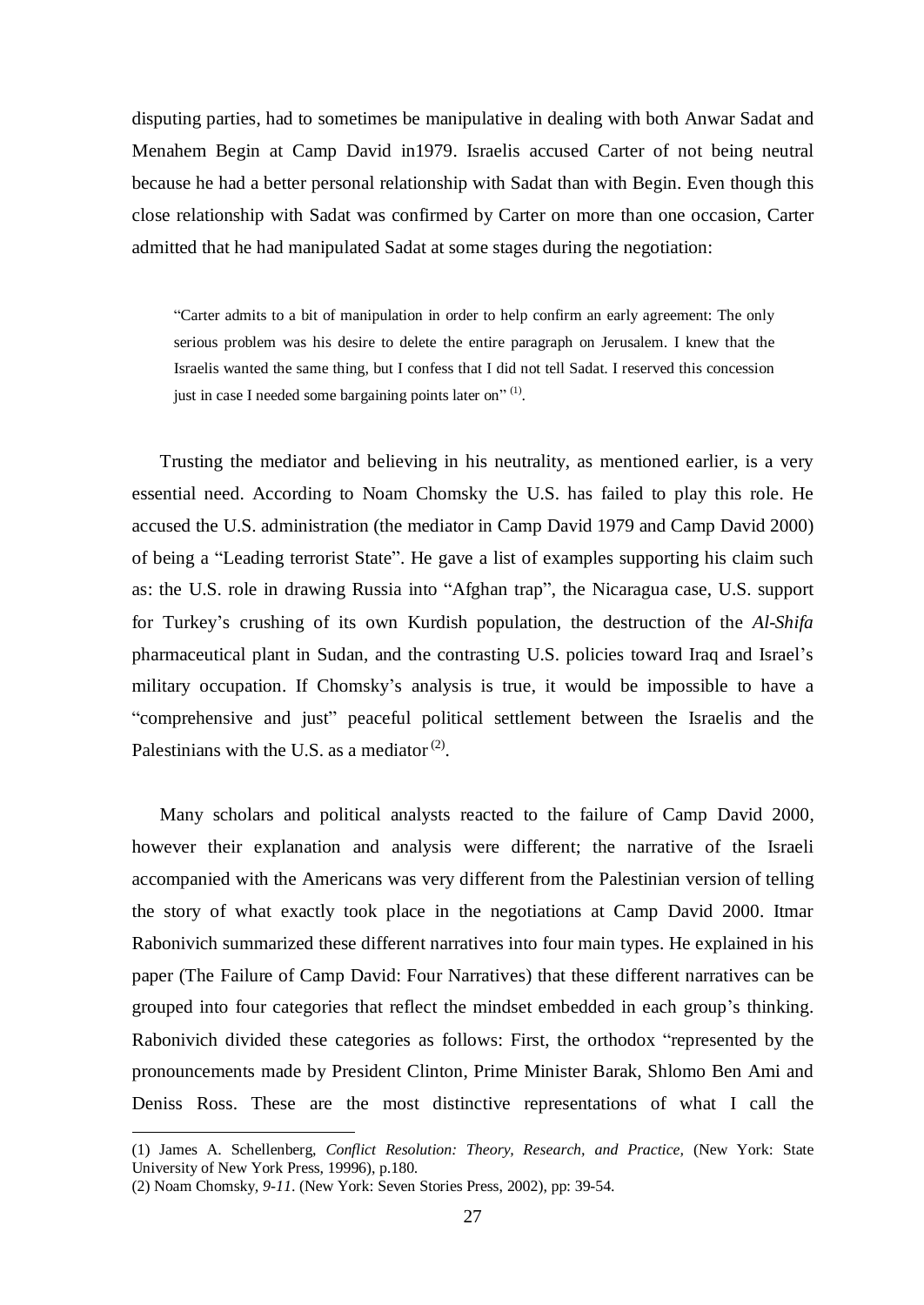Israeli/American orthodoxy"  $(1)$ . The second category is a revisionist counterclaim represented by Robert Mally and Hussein Agha who generally denied most of the main points made up by the orthodox narrative. The third category is the deterministic narrative that argues that there was no need for negotiations since the summit was bound to collapse anyway. This group is made of a mixture of the community of academics, experts and former officials led by Henry Kissinger. Kissinger claimed that no attempt to settle the disputes between the Israelis and the Arabs can succeed. Kissinger explained that the "minimum Arab demands have never met the minimum Israeli demands. There is a gap there that cannot be breached, unless one wishes to compromise Israel's security and future. Therefore, there is no point in trying"  $(2)$ . The fourth narrative is called by Rabinovich an "eclectic in nature". According to Rabonivich, this group appears in books and statements describing:

"The events of Camp David in a way that does not present a specific clear-cut thesis. One example of a narrative of this type is the book by Gilaed Sher , *Within Touching Distance,* Sher ….does not seek to be overly critical. He presents an informative, detailed description of how the talks evolved and how they collapsed, but in his narrative there is no finger-pointing or overarching themes" $\cdot$ <sup>"(3)</sup>.

As for finger-pointing and playing the "Blaming Game", Muhammed S. Dajani explained that all involved parties in the negotiations (Israelis, Palestinians, and Americans) blamed each other for the failure of the summit. Dajani explains that Israelis claim their government offered the Palestinians maximum concessions but were rejected. Palestinians were offered:

"96% of the West Bank; complete withdrawal from the Gaza strip; establishment of a Palestinian state, creation of a Palestinian capital in East Jerusalem, some kind of sovereignty over Haram al-Sharif; sovereignty over parts of Jerusalem's Old City; the dismantling of part of the settlements; the Right of Return for Palestinian refugees to the state of Palestine; and some territorial waters in the Dead Sea"<sup>(4)</sup>.

<sup>(1)</sup> Shimon Shamir and Bruce Maddy-Weitzman, *The Camp David Summit-What Went Wrong?*, (Great Britain: Sussex Acadimic Press, 2005), p.15.

<sup>(2)</sup> Ibid., p.16.

<sup>(3)</sup> Ibid., p.17.

<sup>(4)</sup> Ibid., p.86.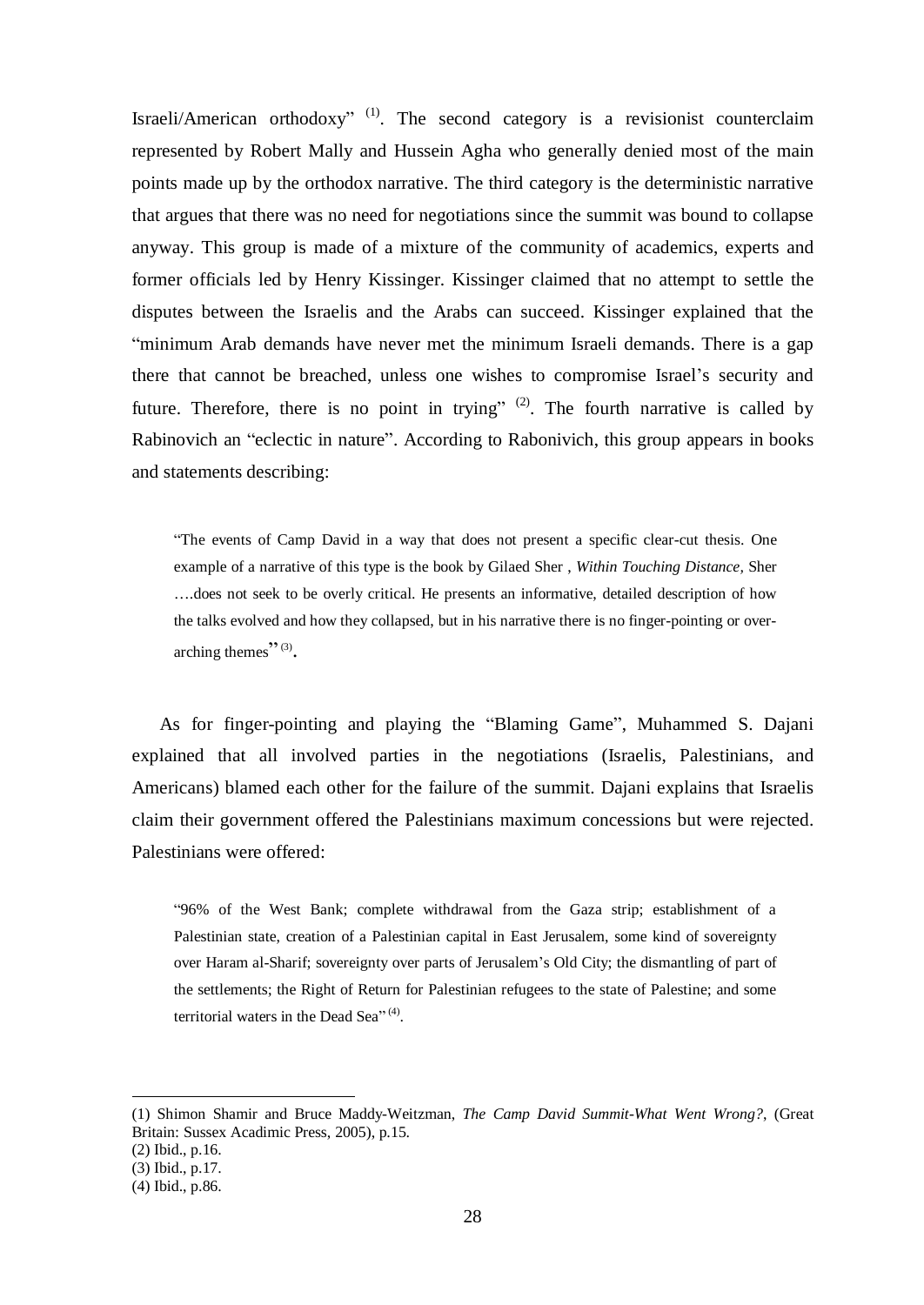On the other hand, The Palestinians justified their refusal to what Israel had offered by accusing both Israelis and Americans of not being genuine in settling the dispute fairly.

"The Palestinian counter version was that the Israelis offer at Camp David fell short of matching the Palestinian historic concession of recognizing the State of Israel writhen 78% of the territory of Mandatory Palestine…. Palestinians could not accept an arrangement that divided Palestinian territories into four cantons separated by Israeli areas and hindering Palestinian passage"<sup>(1)</sup>.

Dajani added that the mediator himself joined the "Blaming Game" since President Clinton put most of the blame on Arafat even though he promised Arafat not to do so, had the summit failed. Clinton considered Arafat in particular to be the main factor behind the failure of the summit.

<sup>(1)</sup> Ibid., p.86.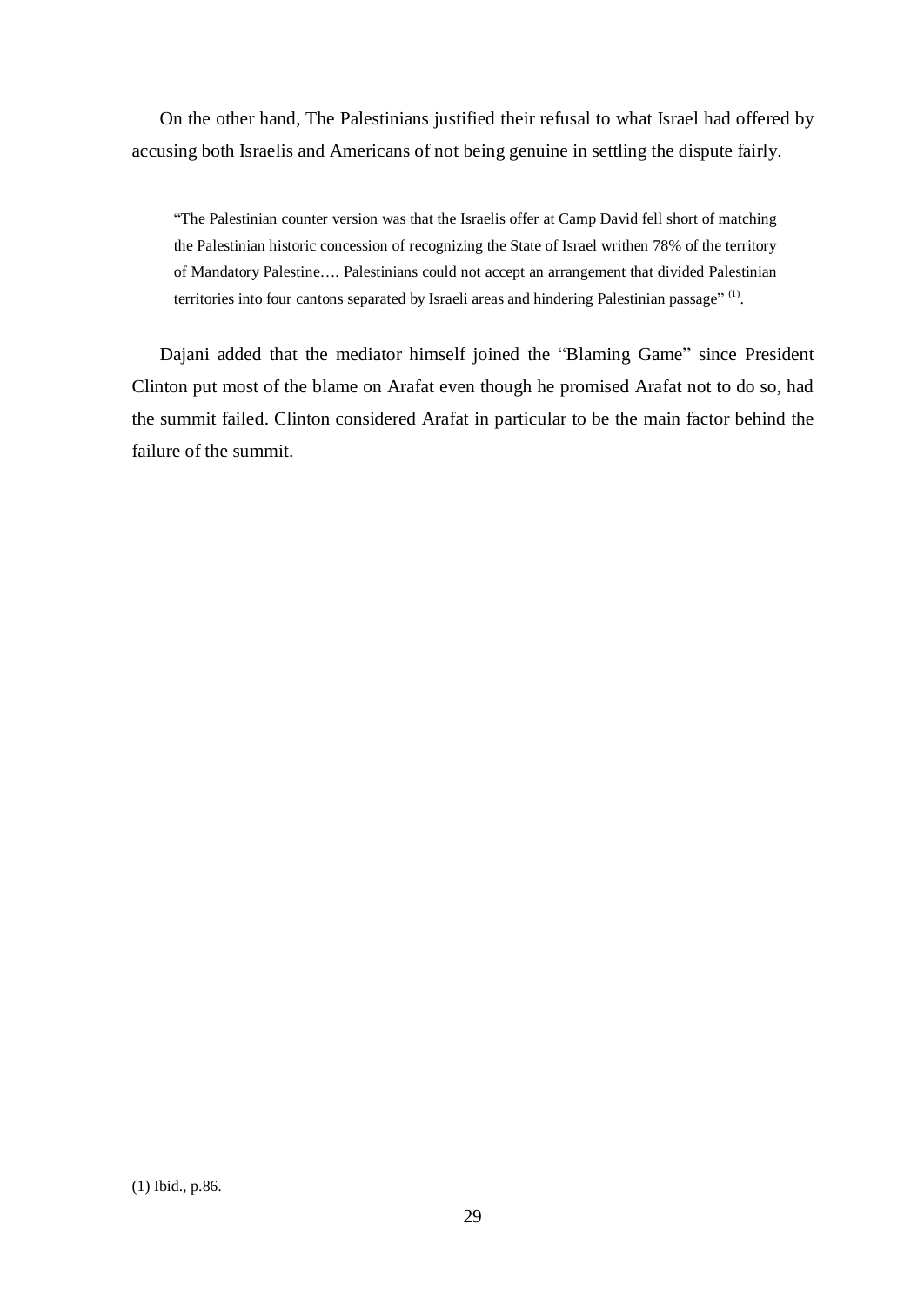# **Chapter Three U.S. Role in the Middle East**

# **3.1 Introduction**

The United States is considered as one of the most powerful countries in economic, military, and technological strength. It has been and continues to compete with Russia, China, and sometimes with Europe in leading the world politically and morally. It has adopted a foreign policy that will enable the increase of its power while attempting to weaken the power of its competitors  $(1)$ .

What makes the study of this chapter significant, is discussing the Arab failure in influencing the direction of the U.S. policy especially when compared with the success of Israel's influence on the formation of the U.S. foreign policy. In this section, the U.S. perception of the Arab and Moslem states and the main factors that lie behind this biased position of the U.S. against the Arab countries, in general, and the Palestinians in particular are identified.

This chapter deals also with the United States foreign policy and the U.S. use of foreign financial aid, as a pillar of its foreign strategy. The U.S uses donations and endowments as a peaceful approach to strengthen allegiances and induce compliance to other U.S. policies. Several studies have been made investigating the U.S. international relations especially on the nature of its foreign financial aid; and its discrete purposes (hidden agenda). This chapter provides a definition of U.S. diplomacy in general and international financial aid in particular. The different types of U.S. foreign policy strategies are discussed, and this chapter has a brief comparison between the different foreign policy strategists in the U.S. administrations. President James Monroe, President Woodrow Wilson, President Eisenhower, President Nixon, Kissinger, and Dr. Brzezinski's strategies are used as relevant examples.

<sup>(1)</sup> For more information see: Marshall Plan.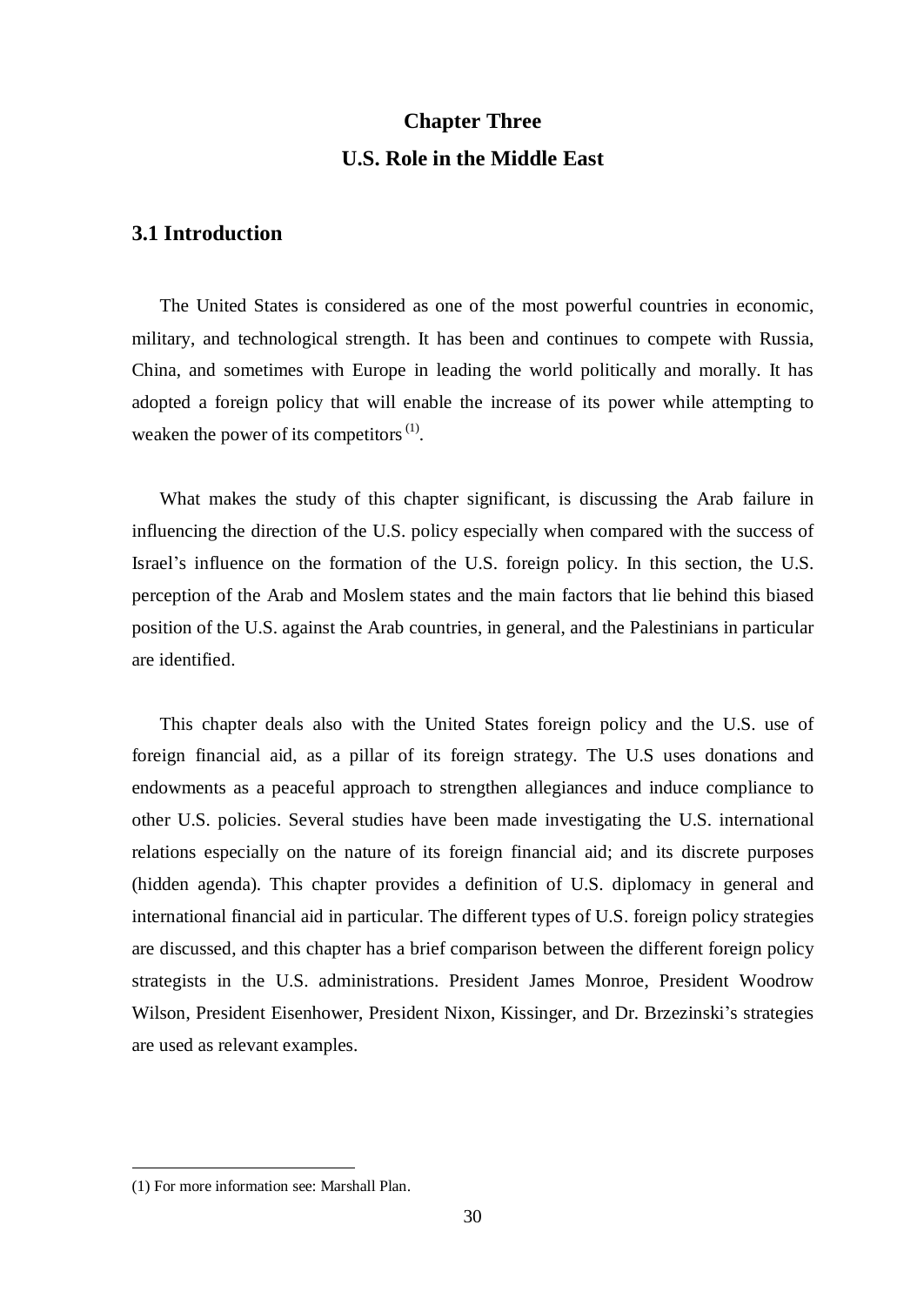#### **3.2 History of American Diplomacy**

The fifth American President James Monroe (1758-1831) initiated the idea of intervening in international disputes. Monroe's Doctrine became the new United States' foreign policy toward the new political order which was developing on both continents. Approximately one hundred years after James Monroe, President Woodrow Wilson made it clear in his famous Fourteen Points (January 8, 1918) that the U.S. wanted to establish a world order in which people can live peacefully and where all nations have the right to determine their own institutions (self-determination).

Wilson stressed that all ordinary people like to live in peace and harmony, enjoying a democratic ruling system. He outlined the principle of justice to all peoples and nationalities; people, whether they are strong or weak have the right to live on equal terms and safety with one another. Katheleen Christison described Wilson as one of the few American presidents who will be always referred to as the true strategists in the history of U.S. foreign policy. Many political leaders in the Middle East refer to his famous term (self-determination) when discussing the Israeli- Palestinian conflict. Christison further asserted that "Wilson will always be best remembered for his doctrine of (selfdetermination) as part of his fourteen points in 1918<sup>\*\*</sup>. Also, the famous term (Wilsonian), set by President Woodrow Wilson, became a guiding principle to be followed in the institution of American foreign policy. In relation to the main hypothesis of this thesis, it is interesting to know that the first academic Jew was appointed to the faculty by Wilson when he was the president of Princeton University. Also, the first Jewish judge was appointed in New Jersey Supreme Court when Wilson was the governor of New Jersey (1910-1912). Finally the first Jewish U.S. Supreme Court justice (Louis Brandeis) was appointed in (1916) by Wilson when he was the president of the U.S. (1913- 1921). In short, Woodrow Wilson formed the true legacy of the American foreign policy and its foreign national interest  $(2)$ .

<sup>(1)</sup> Kathleen Christison, *Perceptions of Palestine: Their Influence on Middle East Policy,* (California: University of California press. 1999), pp: 26-27.

<sup>(2)</sup> For more information see: Appendix.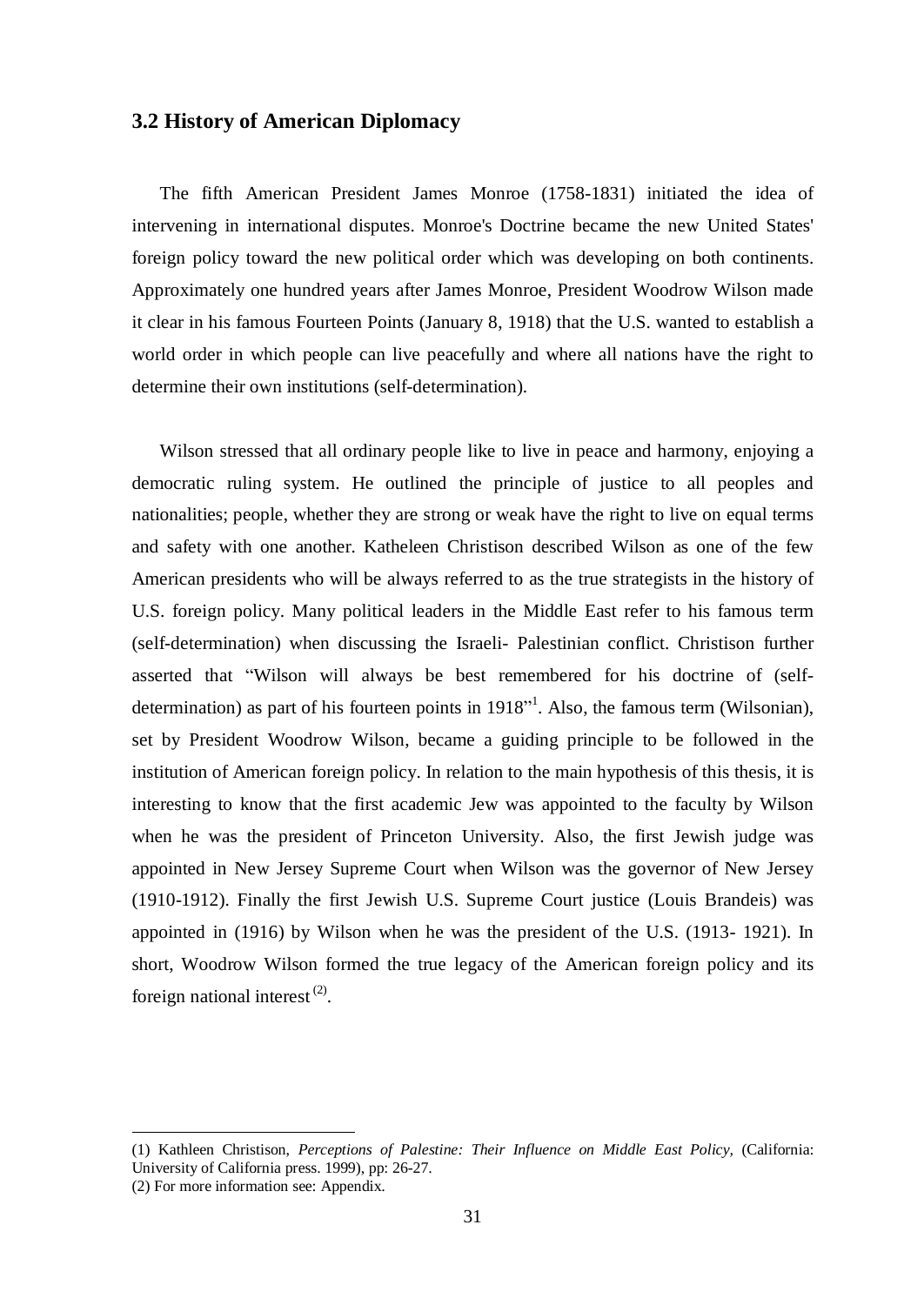### **3.3 U.S. Mediation between Israel and the Arabs**

In 1947, the Palestinian case became the core conflict that influenced negatively the U.S.-Arab relations. American President Harry S. Truman acknowledged and recognized the Israeli state within minutes after the declaration of its establishment on May15, 1948. Truman supported his position by claiming that he was always sympathetic with the suffering of the Jews in Europe, and the Balfour declaration was compatible with the "noble policy" of Woodrow Wilson, especially in relation to the right of self determination. According to the diaries of Colonel William Eddy (commissioner in Jeddah, Saudi Arabia), President Truman was very interested in giving in to the Zionist demands in Palestine. Colonel Eddy tried to warn him of the Arabs outraged reaction, but President Truman replied that he is running for a second term for presidency and he was not aware of the Arabs influential voting power compared to that of the Jews<sup> $<sup>(1)</sup>$ .</sup></sup>

In short, Harry Truman marked the first public announcement of the U.S. biased position. He needed the support of the Jewish vote for the second term election; therefore, he had to be very supportive of the establishment of the Israeli state. When challenged by some members of the State Department, he replied: "I'm sorry gentlemen, but I have to answer to hundreds of thousands who are anxious for the success of Zionism. I do not have hundreds of thousands of Arabs among my constituents" $^{(2)}$ .

The American President Dwight D. Eisenhower had some frictions with the Egyptian president Nasser in 1956, but he differed slightly from Truman when dealing with the Israel-Arab conflict. The friction between the U.S. and Israel started when Israel joined Britain and France in conquering Sinai on October 29, 1956 because Egyptian President Nasser took control of the Suez Canal zone away from the British and French companies which owned it. This war against Egypt had angered the Eisenhower administration; the U.S. condemned the aggression and worked extensively on insuring the withdrawal of all foreign forces from the Egyptian territories. Israel, led by Ben-Gurion, ignored the U.S. outraged reaction and refused to withdraw his military forces. The U.S. was worried about

<sup>(1)</sup> Nizam Sharabi. *Amirika wa-al-Arab: Al-siyasah al-Amerikiyah fi al-watan Arabi al-qarn al-ishrin [America And The Arabs: American Policy and the Arab World] (*London: Riyad al-Rayyis lil-Kutub wa-al-Nashr. 1990).

<sup>(2)</sup> Robert J. Donovan, *Conflict and Crises: The Presidency of Harry Truman, 1945-1948.* (New York: W. Norton,1977), p.322.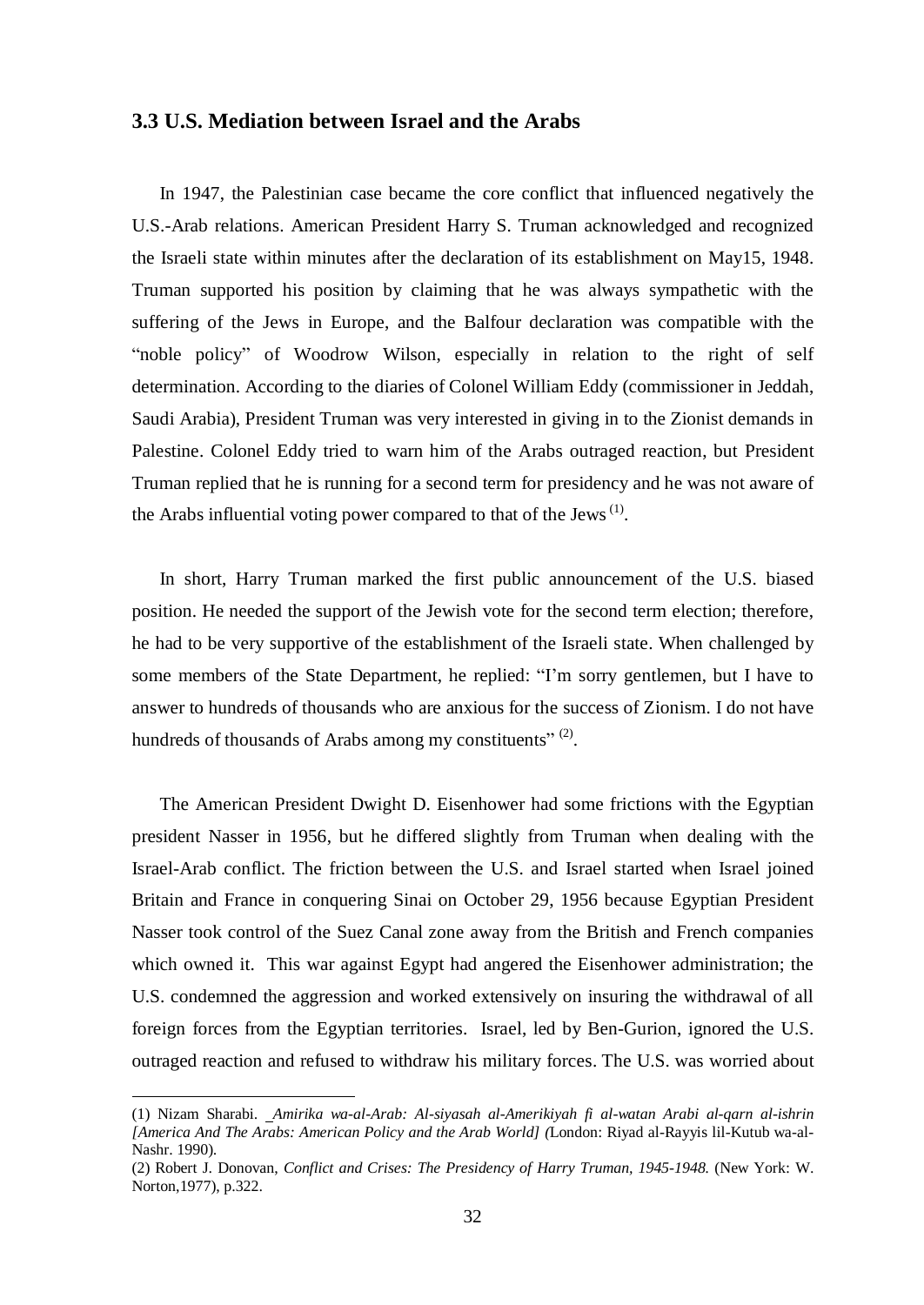widening the political gap between them and the Arabs since there was an alternative hostile competitor (USSR) seeking the containment of the Arab countries. The USSR threatened that it would support Egypt by using its military force which succeeded in worrying the U.S. engaging in a wider war; the last thing President Eisenhower wanted was a wider war over Suez. Also, the U.S. attempted to eliminate entirely the French and British historical super power in the Middle East; therefore, Eisenhower tried to maintain an organized peaceful world order pursued by the U.S. Finally, President Eisenhower pressured Britain, France and Israel into agreeing to a cease-fire and eventual withdrawal from Egypt.

As for the Israeli-U.S. relationship in that period, it was marked as the first serious friction taking place between the two countries. As mentioned earlier, the U.S. represented by its Secretary of State John Foster Dulles condemned Israel harshly in his speech at the United Nations Assembly accusing the Israeli government of committing a huge error by breaching the United Nations Charter. The U.S. threatened to suspend the military and economic aid for Israel until it would have obeyed the international laws set by the United Nation Resolutions; Eisenhower threatened Israel with severe boycotts if Israel did not respect such international resolutions. It was not a new position taken by Eisenhower against Israel; he also suspended the American aid when Israel, in 1953, attempted to convert the Jordanian water into Israeli water. Israel committed to the requests of the United Nations. This Israeli commitment became a precedent in the history of the U.S.- Israeli relationship.

After the 1967 War, and during the Nixon administration, the relationship with the Arabs was limited due to the lack of knowledge about the Palestinian situation. The Palestinians had not tried enough to make a positive impression; on the contrary, they adopted international terrorism such as: hijacking TWA airplanes and the civil war (in the early 1970s) with Jordan ruled by King Hussein (Royal Hashemite Family is a good friend of U.S.). These violent acts very much worsened the Palestinians' position, and the international community's negative perception of the Palestinians was exacerbated. In addition, Henry Kissinger, similar to Nixon, was uninformed about the Palestinians and their cause. The Arabs and the Palestinians themselves harmed their position with the rhetoric they were using in that era. Christison explained: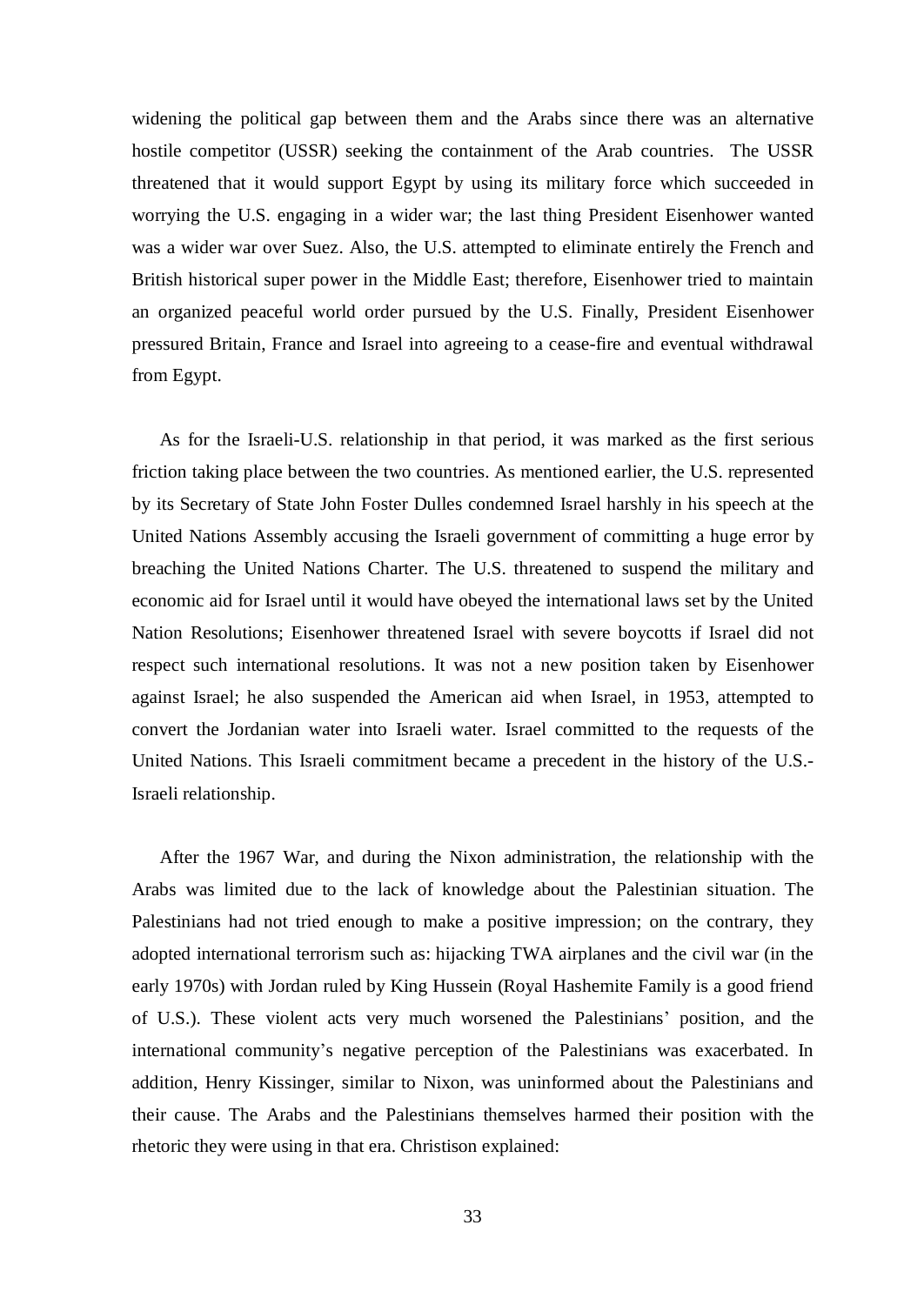"Disregard of all the Arabs, including the Palestinians, was inevitable in the atmosphere prevailing after the 1967 war. The fiery rhetoric of militant Arabs and their lurid threats against Israel had cast them as pariahs, as had the belligerent declaration of the Arab heads of state shortly after the war that there would be no recognition of Israel, no negotiation, and no peace agreement. The fact that six Arab states broke off diplomatic relations with the United States during the war, as well as their increasing their alliance with Soviet Union, the cold war enemy, increased the Arabs' isolation from Americans and the sense they were all alien. The Palestinians' resort to terrorism in the late 1960's added greatly to this alienation. At a time when popular support for Israel was exploding, the Arabs had clearly, in the minds of Americans, placed themselves on the wrong side" $^{(1)}$ .

In short, Nixon and Kissinger focused on their foreign policy (foreign national interest) towards the Soviet Union and how they could check their influence. The United States did not care about the Middle East except when it was related to the U.S. advantage; they viewed some of the main Arab countries such as Egypt and Syria as pro-Soviets who adopted a strategic policy in the region which called for the destruction of Israel. The Nixon administration, for example, declared its position clearly in the October War; it did not pretend to be neutral during this war. Four war ships, including the aircraft carrier (Independence), were ordered to move from Athens to the eastern Mediterranean in order to help Israel if needed. When the Israeli losses were heavier than what Israel and the U.S. had expected, President Nixon and Henry Kissinger (U.S. Secretary of State) sprang to rescue Israel. They supported Israel by mounting an air lift of jets and electronic gear that helped Israel to continue the fight with the indication that it may win the war against the Arabs. Kissinger had no difficulty winning the backing of Nixon in directing the American policy toward the Middle East and specifically towards the unequivocal support for the Israelis $^{(2)}$ .

Another important U.S. foreign policy strategist who contributed effectively in shaping the U.S. biased position against the Palestinians is Zbigniew Brzezinski. President Carter selected Brzezinski, who is originally from Poland and became a U.S. citizen in 1958*,* for the position of the National Security Advisor (NSA) because he wanted an assertive intellectual at his side to provide him with day-to-day advice and guidance on foreign policy decisions. He is known, among politicians, to be one of the most skilled people in

<sup>(1)</sup> Christison,op.cit., p.124.

<sup>(2)</sup> Frank C. Sakran, *Palestine, Still a Dilemm,* (Pennsylvania: Whitmore Pub. Co. 1976), pp: 94-95.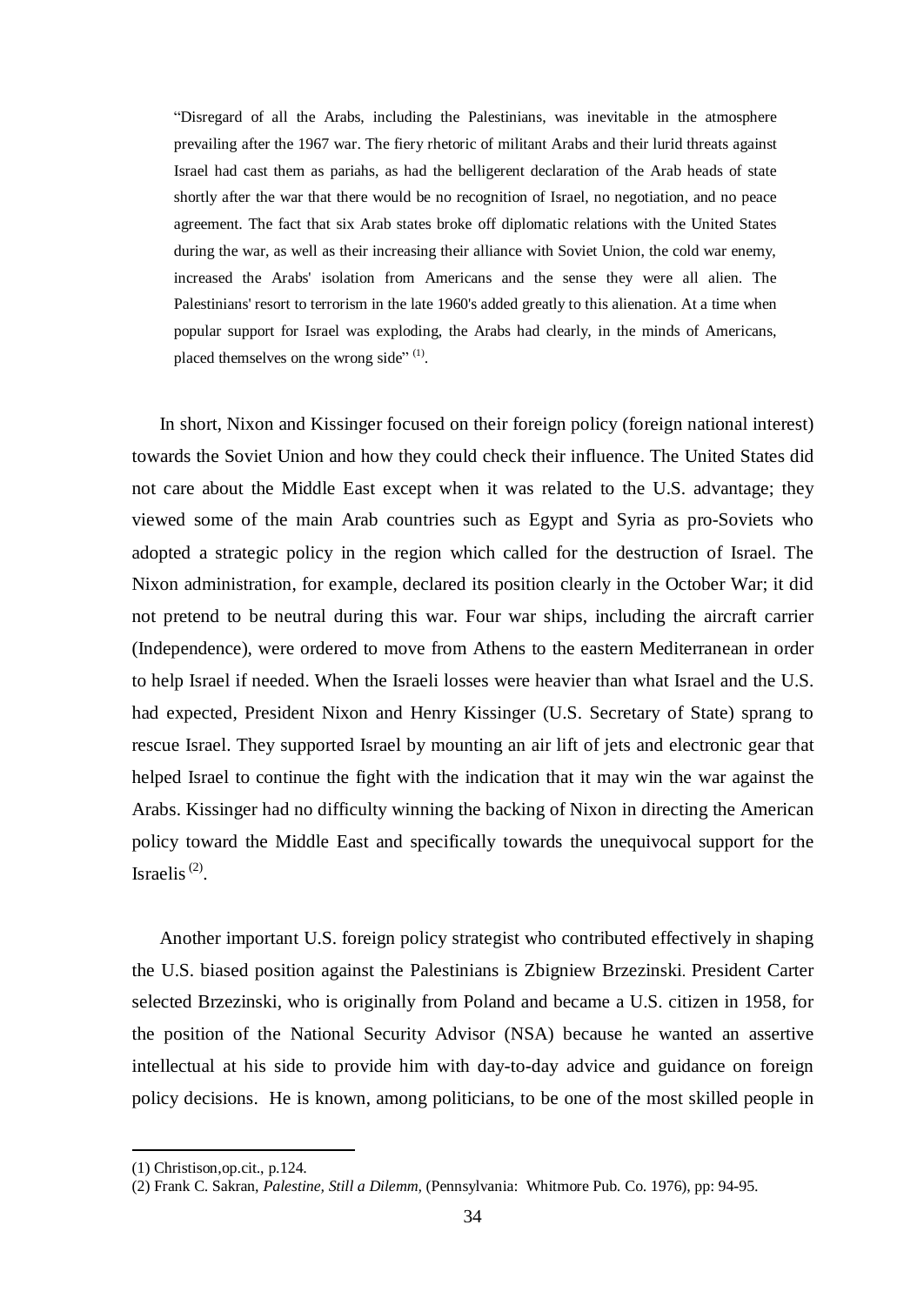predicting the political future of several countries; he predicted the collapse of the former Soviet Union.

Brzezinski has been given much credit for helping Jimmy Carter in brokering the successful agreement between Israel and Egypt (1979). The negotiations ended up with signing and ratifying of the Camp David Treaty in (1981). Since this agreement was signed, there has not been one single aggressive action, worth mentioning, that had occurred to violate the agreement from the Egyptian side. Israel attacked Lebanon, heavily, twice (1982, 2006) without any violent reaction from Egypt. These two incursions to Lebanon by Israel were considered as the real tests of the commitments by the Egyptians towards their peaceful agreement with Israel. Israeli heavy attack and the killing of many civilians in Gaza in January, 2009, and the controversial position that was taken by Egypt towards this war is another example of the fruits of Camp David (1979). Both Brzezinski and Carter are proud of this achievement. There are more U.S. foreign national interest strategists such as James Baker and others, but those, mentioned above, are to be considered most important ones in the recent history of the U.S. foreign policy.

### **3.4 U.S. National interest in the Region**

The correlation between strengthening Israel and serving the U.S. national interest in the Middle East was quite high from the perspective of several U.S. policy strategists (Kissinger and others). The understanding is basically simple; having Israel as a strong ally in the region would protect U.S. interests from the danger of the former Soviet Union. The United States traditionally defined its national interest in the Middle East by the containment of the Soviet Union expansion and the continuous flow of oil to the West. The containment principle was followed as a means of preventing the change of the super powers' balance, guaranteeing the freedom and the security for the West reaching the oil region, securing the arrival of "American Made" products to the region's markets, and establishing the opportunities for more U.S. investments. Therefore, it would have been unwise not to support Israel especially for the sake of keeping it as an alert guard who would protect U.S. regional interests. In other words, Israel would be the strategic power source for the United States.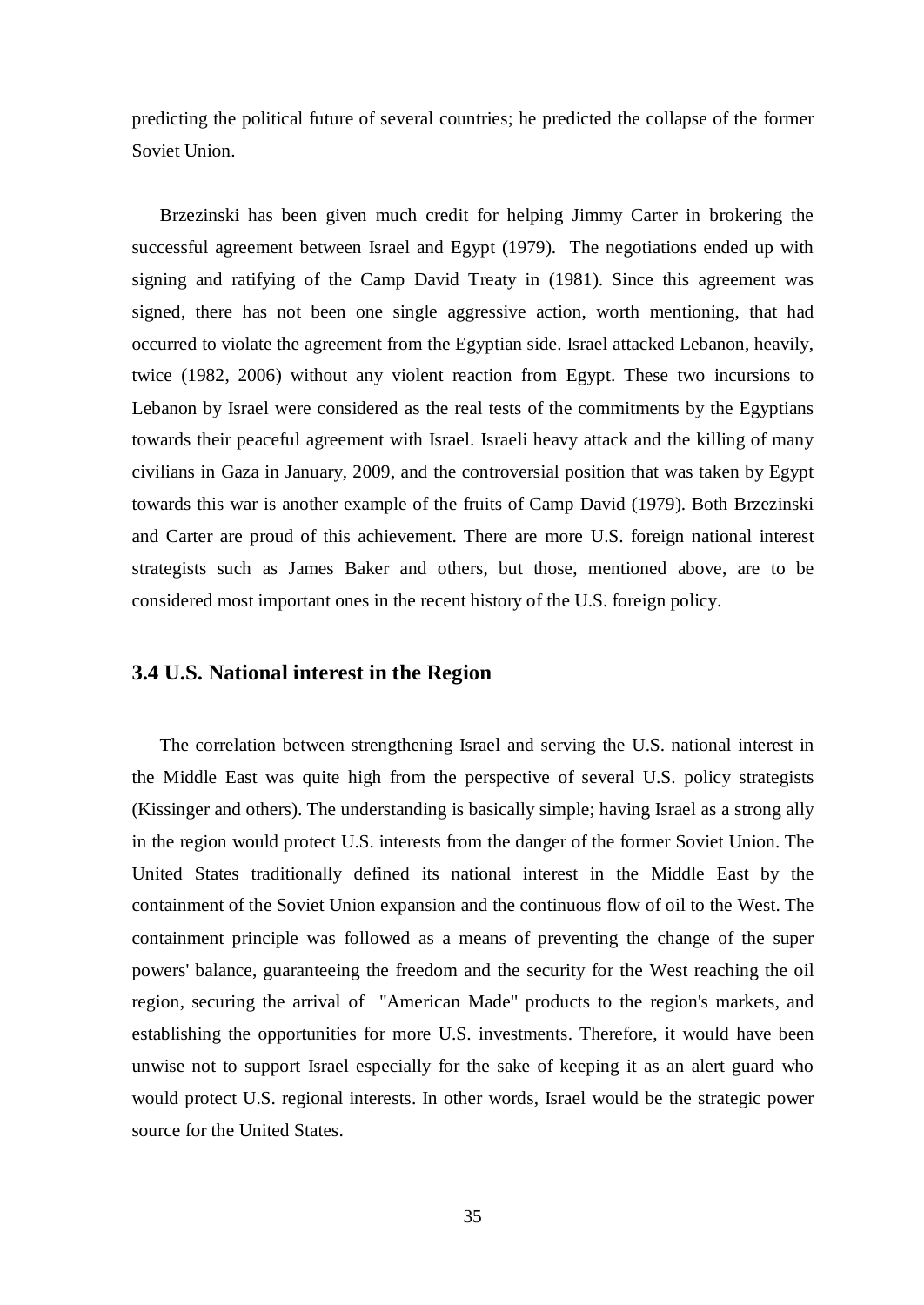Most of the American Presidents, from the second half of the twentieth century till present (2010), have frequently stressed on the rhetoric that Israel is the stable and the eternal ally of the U.S., and that U.S. will exert its best efforts to keep this strong bond from being broken. Nevertheless, several disputes have arisen between both countries especially during the period of Ronald Reagan's presidency term (1981-1989). Reagan was not pleased with the policies of Israel and found out that Israel had breached, more than once, the agreement with U.S. concerning the Palestinian cause and its neighboring Arab countries such as Lebanon. The dispute between Israel and Reagan Administration arose over the Israeli invasion of Lebanon in 1982; Israel promised that its mission in Lebanon would be very limited (crossing only 25 miles in the Lebanese territories for the sake of protecting the Galilee area), but ended up in areas next to Beirut (capital). The American politicians were trying to strengthen their relations with the Lebanese government at that time because they were concerned with the undesired fact that Lebanon would become a country dominated by the Syrians who were under the influence of the Soviet Union. The 1980s were the worst period for both countries in terms of compromising on their interests. U.S.-Israeli relations deteriorated in those years to the lowest point since the establishment of the state of Israel. Israel was not abiding and complying with U.S. demands and the U.S. was concerned about its own interests in the region. The primary concern of the U.S was not to lose the loyalty of friendly Arab countries considering that the other Super Power (former Soviet Union) was interested in establishing stronger relationships with the Middle East  $<sup>(1)</sup>$ .</sup>

The U.S. has had eleven presidents since the establishment of the State of Israel till present (Barack Obama's current presidency). History has shown that every president has unequivocally supported Israel, and was unfair towards the Palestinians. Shimon Peres (current President of Israel) said in one of his speeches, that even President Abraham Lincoln once promised his Jewish doctor, Isachar Zacharie, to support the establishment of a Jewish state. Although this fact is disputed, it is widely accepted that one of Lincoln's acquaintances did indeed tell him about an idea to establish a state for the Jews in the "Land of Israel", and Lincoln replied that the option was worthy of consideration. He added incidentally that he had respect for the Jews; his podiatrist was Jewish<sup> $(2)$ </sup>.

<sup>(1)</sup> Christison, op.cit. pp: 280-283.

<sup>(2)</sup> Haaretz: Article by Tom Segev*, Did Abraham Lincoln Support the Creation of a Jewish State? Last* update-02/27/2009.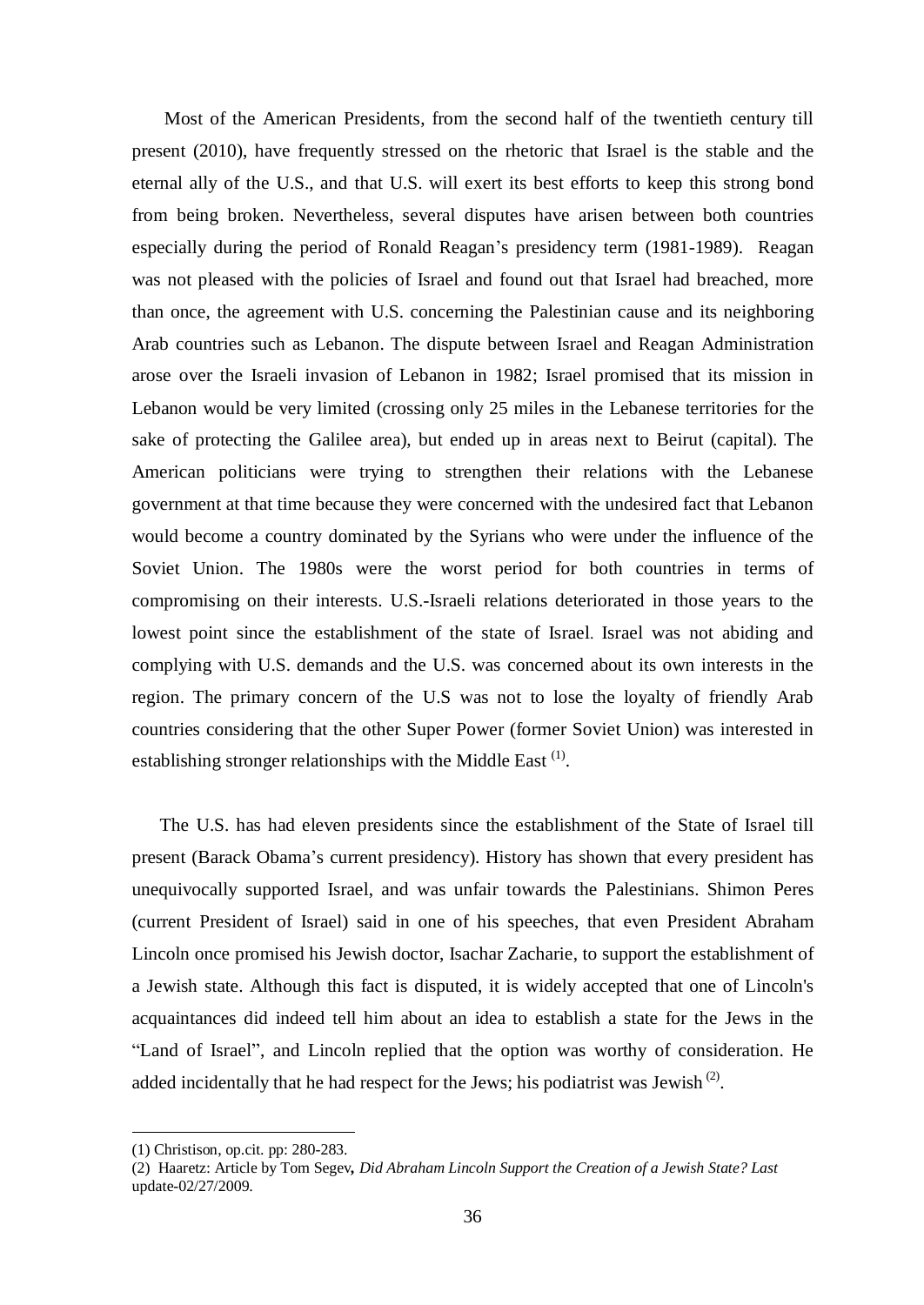Continually, American Presidents have exhibited high levels of support toward Israel, which has led many political analysts and researchers to tackle this controversial question, who controls whom? The main unresolved issue is whether the special U.S.-Israeli relation was the result of pressure imposed on the U.S. by interest groups or a U.S. foreign policy strategy. Some argue that U.S. foreign policy is controlled by internal pressure groups such as AIPAC, while others think it is matter of strategic economic interest. Chomsky for example, had pointed out that the role of AIPAC has been exaggerated for being considered as the main power that controls the American politicians. James Petras agreed with Noam Chomsky's on this particular issue:

"1. The pro-Israel Lobby is just like any other lobby; it has no special influence or place in US politics.

2. The power of the groups backing the Israel Lobby is no more powerful than other influential pressure groups.

3. The Lobby's agenda succeeds because it coincides with the interests of the US state.

4. The Lobby's weakness is demonstrated by the fact that Israel is "merely a tool" of US empirebuilding to be used when needed and otherwise marginalized.

5. The major forces shaping US Middle policy are "big oil" and the "military –industrial complex", neither of which is connected to the pro Israel- Lobby.

6. The interests of the US generally coincide with the interests of Israel" $^{(1)}$ .

The discussion of the Israeli-U.S. special relationship will be, in this section, about two main points:

1. Is it a strategic U.S. interest?

 $\overline{a}$ 

2. Is it the result of the influence of the pressure groups spear-headed by AIPAC?

The United States support of Israel is excessive; the size of the U.S. supports, political, economic, military, and diplomatically, exceeds any normal support established between two traditional political systems. It is usually known that any super power supports its ally in order to keep it strong, so the supported country will do its part in protecting the donor country's interests. The U.S. has offered unlimited support for Israel, but Israel was involved, several times, in operations that contradict and were harmful to the U.S. interests in the region .This kind of a relation hindered the U.S. from the containment of the

<sup>(1)</sup> James Petras, *The Power of Israel in the United States.* (Atlanta: Clarity Press, 2006), p.169.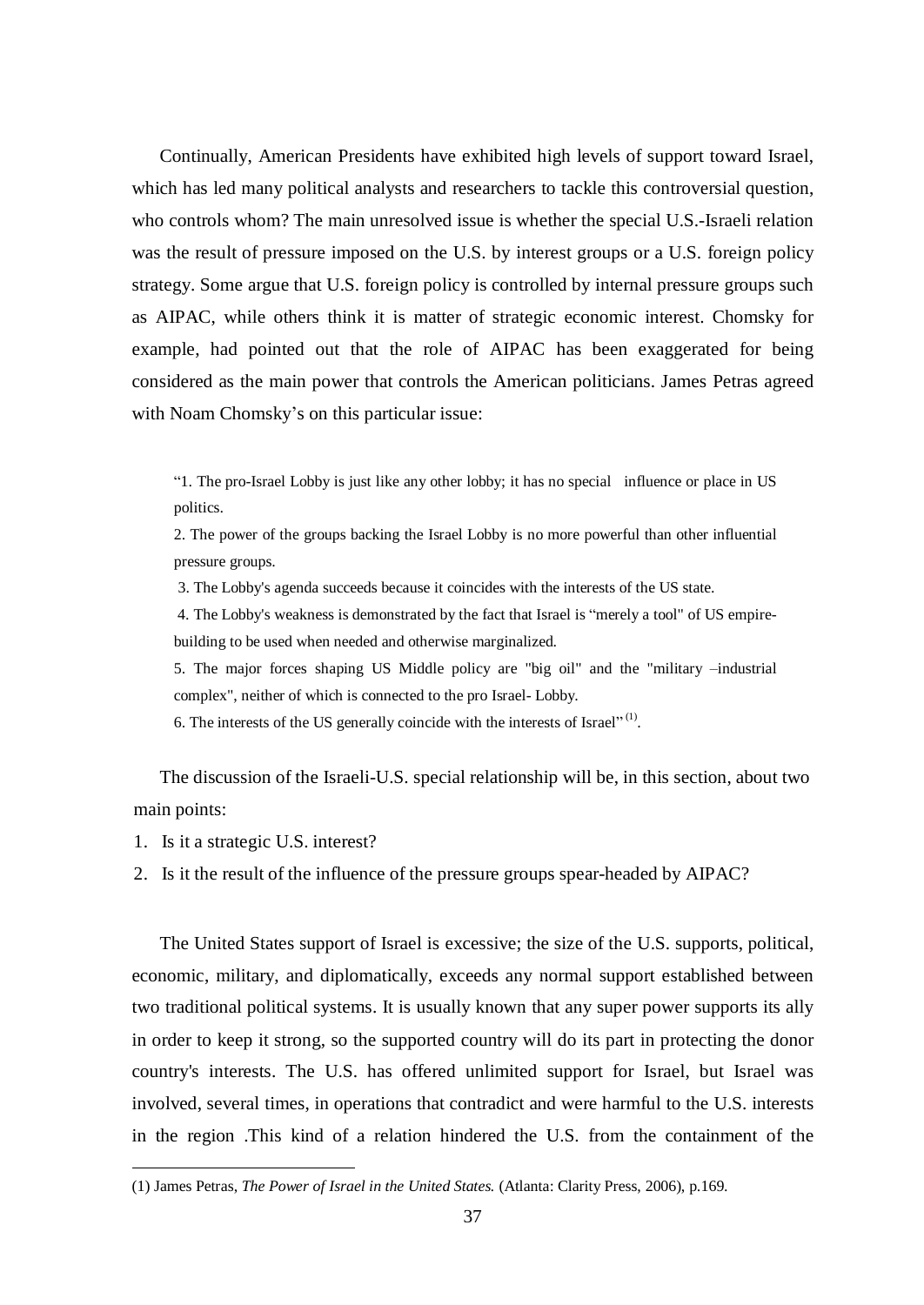Soviets' influence and did not allow them to access Middle East markets effectively. In reference to the nature of the U.S.-Israel relationship, Jimmy Carter explained that, according to the law, Israel violated legally the agreement between the two countries; he said that the "use of American weapons violated a legal requirement that armaments sold by us be used only for Israeli defense against an attack"<sup>(1)</sup>.

It has been said by several U.S. political leaders that Israel and the U.S. share many ethical, cultural, and moral values; they resemble each other when it comes to their democratic and political systems. However, there are several indications that this hypothesis is not accurate. For instance, the U.S. constitution states clearly the equity before the law (nobody is above the law) and equal opportunities for all (pursuit of happiness), pluralism, and that citizenry in the United States is not based on religion, race, or political orientation. Israel, however, does not have a constitution yet, and its general concept is mainly based on the understanding that it will be a Jewish state that follows Jewish religious values and instructions while applying the social rules on its citizenry.

Freedom of speech for Palestinians is highly controlled, and freedom of the press is limited. King Hussein of Jordan criticized U.S. political leaders including American Senator Edward Kennedy when he said that Israel is the only democratic country in the Middle East region. King Hussein wondered how Israel can be considered a democratic state when it sends its armed troopers to shoot Palestinian students inside their schools or colleges simply because they demonstrated against the Occupation. The Israeli army has more than once attacked Palestinian universities and arrested many of the students because of their peaceful demonstrations. Most of Palestinian universities were frequently closed by the Israeli government and many houses were demolished after ordering their owners to leave without taking their belongings. This democratic state takes a child from his Jewish mother simply because she was married to a Palestinian person!!  $(2)$ .

The Israeli scholar Avi Shlaim who served in the Israeli Army in the mid-1960s raised his concern about the legitimacy of Israel as a democratic state. Because of his critical and bold views about the Israeli occupation, he is considered one of the "new historians" who

<sup>(1)</sup> Jimmy Carter, *Palestine Peace Not Apartheid,* (New York: Simon and Schuster Inc. 2006), p.44.

<sup>(2)</sup> Nizam Sharabi, *Amerika wa-al-Arab: Al-siyasah al-Amerikiyah fi al-watan Arabi al-qarn al-ishrin [America and the Arabs: American Policy and the Arab World in the Twentieth Century],* (London: Riyad al-Rayyis lil-Kutub wa-al-Nashr. 1990), pp: 642-643.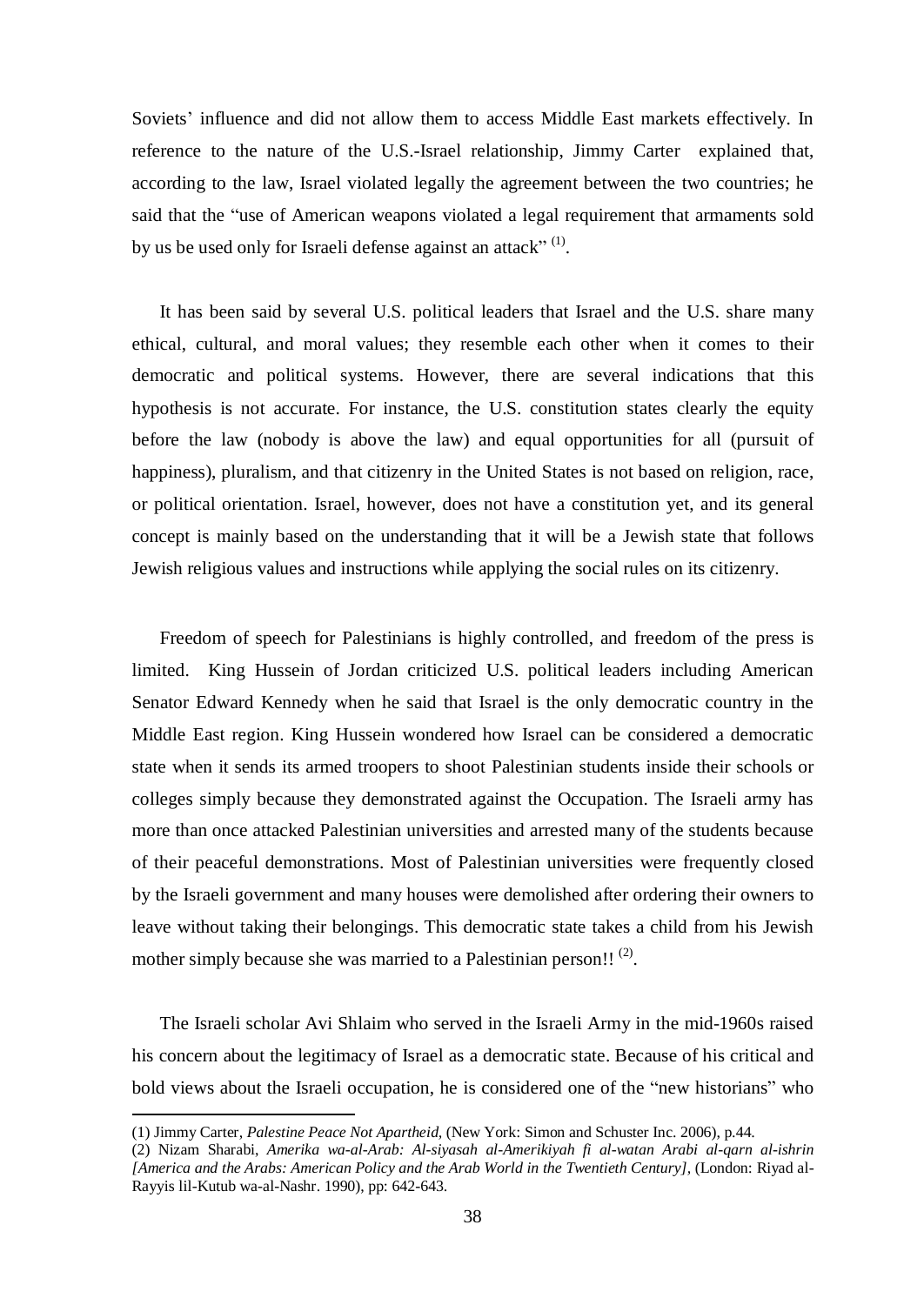is frequently labeled as "anti-Zionist" as well as the rest of the scholars who dare to criticize the practices of the Israeli governments such as: Noam Chomsky, Ilan Pappe, Benny Morris, and Uri Milstein. In his article "How Israel brought Gaza to the brink of humanitarian catastrophe", Avi Shlaim came to the conclusion after the assault by Israel on Gaza in December2008-January 2009 that Israel has never tried to promote democracy on the Arab side. He wrote:

"Israel likes to portray itself as an island of democracy in a sea of authoritarianism. Yet Israel has never in its entire history done anything to promote democracy on the Arab side and has done a great deal to undermine it. Israel has a long history of secret collaboration with reactionary Arab regimes to suppress Palestinian nationalism. Despite all the handicaps, the Palestinian people succeeded in building the only genuine democracy in the Arab world with the possible exception of Lebanon. In January 2006, free and fair elections for the Legislative Council of the Palestinian Authority brought to power a Hamas-led government. Israel, however, refused to recognize the democratically elected government, claiming that Hamas is purely and simply a terrorist organization" $^{(1)}$ .

In general, many political analysts refer this special kind of relations to different reason; mainly to the role of "pressure groups" in the U.S. such as the American Israel Public Committee (AIPAC). Initially, these pressure groups succeeded in worrying the U.S. people about the constant threat and the danger of the Soviets, thus presenting Israel as a necessary ally. The role of AIPAC and other interested groups have served to forward Israel interests in the U.S. at the expense of an accurate perception of Arab states and Palestinian people.

AIPAC is very active in trying to dominate student activities at American universities since they are increasingly worried about the direct contact between the Americans and Palestinian and other Arab students. In the 1980s they established "student leadership committees", whose main role was to formulate an obstacle to any activity that might harm Israel's image on American university campuses. AIPAC's main argument is that what benefits the Israelis will automatically benefit the Americans. They have always stressed on the idea of "What is good for Israel will be good for the U.S. national interest", and they

<sup>(1)</sup> For more information see: *How Israel brought Gaza to the brink of humanitarian catastrophe by Avi Shlaim* at <http://www.guardian.co.uk:80/world/2009/jan/07/gaza-israel-palestine>. Accessed on: January, 8, 2009.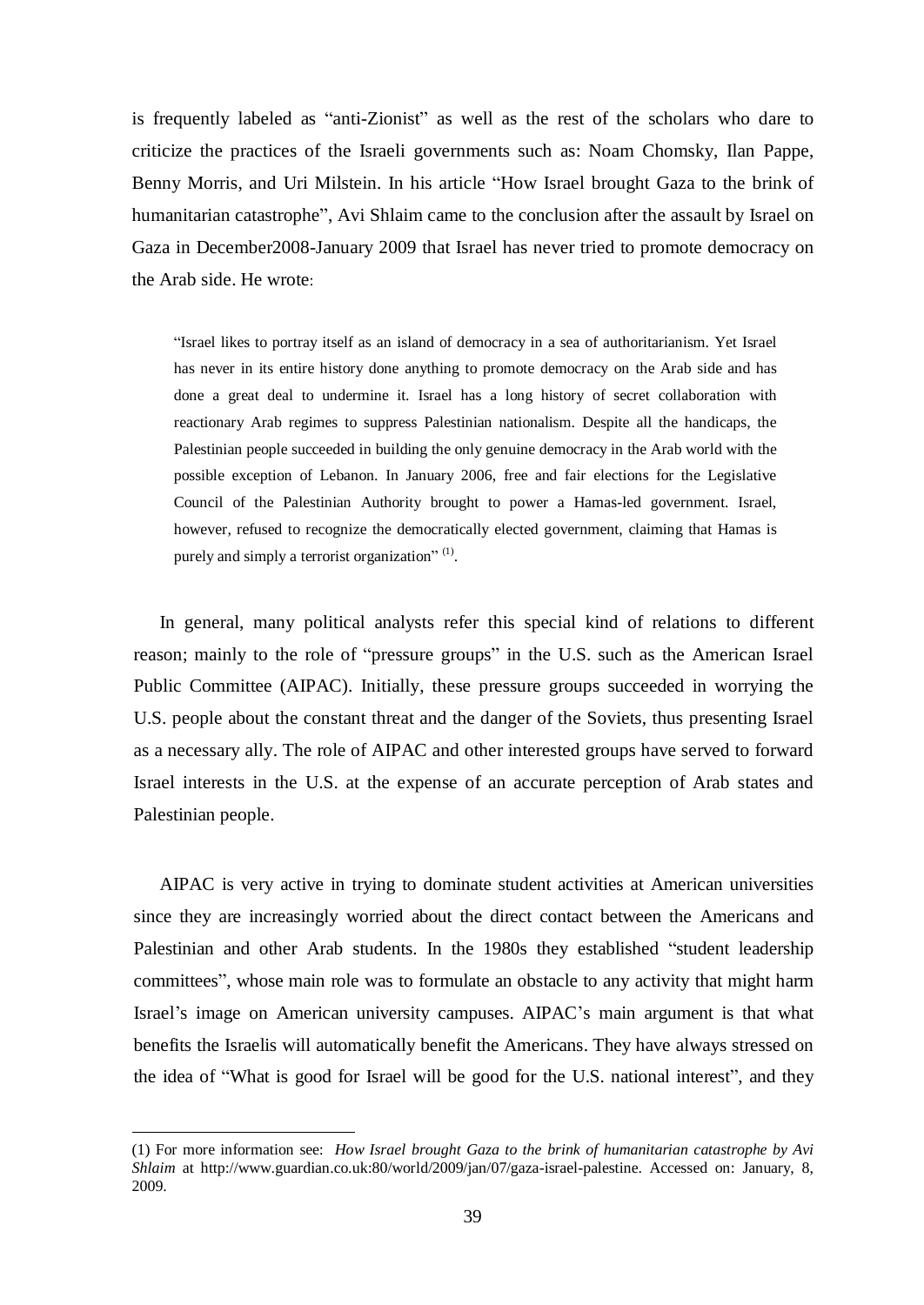have succeeded in transforming these ideas into the main principles of the U.S. Policy towards the Middle East and the Israeli-Palestinian conflict. AIPAC is registered as a domestic organization and not as a foreign one even though there was enough evidence in 1963 (Fulbright Case Hearing) that would indict it as a foreign diplomatic agency. There have been many incidents in the U.S. where AIPAC has played an important role in directing the U.S. foreign policy. There were several trials held in U.S. courts concerning the suspicious role of AIPAC in cooperating illegally with the Israeli Intelligence Agency<sup>(1)</sup>.

The strongest weapon that AIPAC employs, as mentioned earlier, is the use of the Anti-Semitism rhetoric by accusing whoever criticizes Israel of being Anti-Semitic. Such a tactic has worked efficiently for them as most of American people attempt to avoid such an accusation. Since many have strong sympathy and sad feelings toward the Holocaust, they worry about this particular type of accusation more than worrying about not being supported financially by AIPAC.The election system process in the U.S. is another leading factor that helps AIPAC in playing a very important role in determining the results of the American political elections. For example the percentages of the American people who are eligible to vote are 70 %( 70 persons of each hundred). Only 60% percent of the 70% are registered to vote (42 persons), however; the people who actually participate in voting are about 50% (21 persons). It just needs 11 persons (Half  $+$  1) to win the election. So, even though the Jewish community is only about 3% of the American people , the results of their participation in the American election is about the same of the African-Americans' election results who form around 11 percent of the American public  $(2)$ .

AIPAC controls the American "democratic elections" through the financial support for some American nominees and the extensive attendance and participation in the preliminary elections. The participation of the Jewish vote is carefully planned and effectively contributes in choosing the right candidate for them and for Israel; the Jewish community is basically known for their active participation in the voting and they take this matter very seriously. Both Republicans and Democrats try their best to attain the Jewish votes, and to achieve this, they must promise to support Israel. Some American journalists have considered AIPAC as the main force that influences the American foreign policy in

<sup>(1)</sup> Cheryl Rubenberg, *Israel and the American National Interest,* (Illinois: University of Illinois Press. 1989), pp: 320-322.

<sup>(2)</sup> Janice Terry, *U.S. Foreign Policy in the Middle East,* (London: Pluto Press. 2005), p.21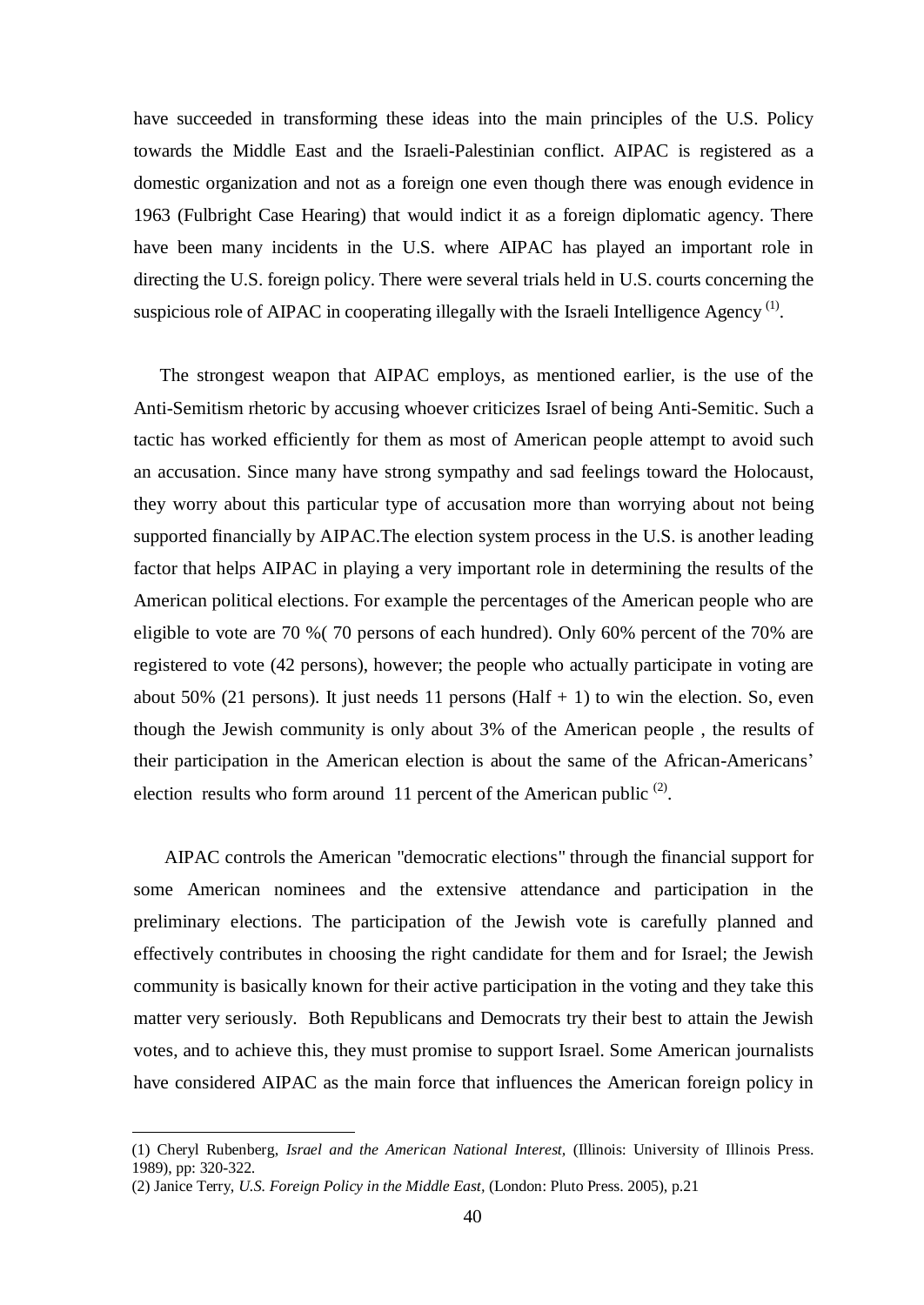the Middle East. For example, the *New York Times*, one of the main newspapers in U.S., described AIPAC as a major force in shaping United States policy in the Middle East:

"The article stated that: the organization has gained power to influence a presidential candidate's choice of staff, to block practically any arms sale to an Arab country, and to serve as a catalyst for intimate military relations between the Pentagon and the Israeli army. Its leading officials are consulted by State Department and White House policy makers, by senators and generals"" the organization has gained power to influence a presidential candidate's choice of staff , to block practically any arms sale to an Arab country, and to serve as a catalyst"<sup>(1)</sup>.

As for the U.S.-Arab relations, Arabs, in general, and Palestinians in particular, wonder why and how the U.S. has been adopting such a Middle East foreign policy. The traditional U.S. policy strongly favors meeting the Israeli needs and interests while it constantly obstructs the Palestinians from exercising their fundamental rights such as democracy, and social and economic development. In other words, people in the Middle East do not understand the contradiction of the United States which always presents the image of itself as a nation that promotes freedom, democracy, and human rights while it is practicing the opposite when dealing with the Arabs.

Sharabi explained that many American leaders believe that Israel forms a strategic military base on all three levels (ground, sea,  $\&$  air). This, of course, would strengthen the American dominance over the Middle East, and Israel would be used by the Americans as the safe guard of their national interests  $(2)$ . Many other researchers do agree with Sharabi on this assumption such as Rubenberg (1989), Janice Terry (2005), and Kathleen Christison who said that: "Arabs essentially played no part, in which they were politically invisible, patronized, disdained or ignored altogether" $^{(3)}$ .

When the U.S. Middle East policy started after WWI, the number of Arabs in the United States was limited, and they had not formed any influential interest group to advance their interests among U.S. policy makers. In contrast, the Zionist lobby was

<sup>(1)</sup> For more information see: *AIPAC: A Major Force in Washington,* by: Shipler, David K. (New York Times, July 06, 1987).

<sup>(2)</sup> Nizam Sharabi. *Amirika wa-al-Arab: Al-siyasah al-Amerikiyah fi al-watan Arabi al-qarn al-ishrin America And The Arabs: American Policy and the Arab World in the Twentieth Century],* (London: Riyad al-Rayyis lil-Kutub wa-al-Nashr, 1990), p.740.

<sup>(3)</sup> Kathleen Christison, *Perceptions of Palestine: Their Influence on Middle East Policy, (*California: University of California press, 1999), p.26.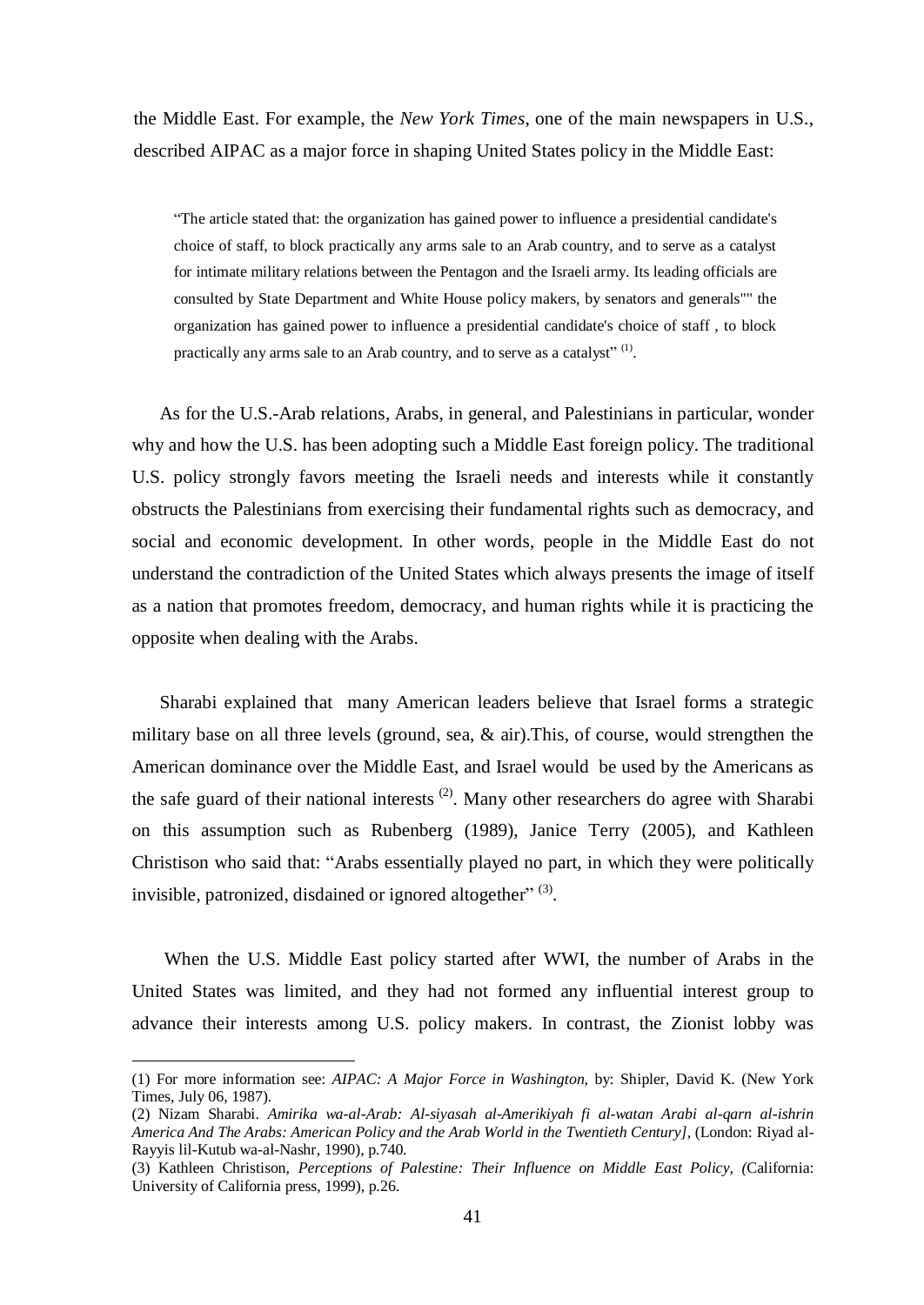growing rapidly by taking advantage of both the predominant orientalist mind-set of the U.S. public and policy makers and the growing Jewish constituency in the United States. In general, most of the analysts drew the same conclusion that Israel is the undisputed strategic ally for the Americans in the region. The general impression taken by the American politicians is based on previous political positions given by some Arab leaders and the shallow information provided by some pro-Israel White House staff. Janice Terry has concluded that many of the American presidents rely so much on the information about the Arab rulers given by the White House staff. Anwar Sadat, for example, was introduced to Jimmy Carter who knew more information about Sadat's attachment to his smoking pipe than about his political positions (at the beginning of their acquaintance). In comparison with the way the Israeli leaders are described and introduced to the American presidents, one can find that the Arabs are far away from understanding the "political game".

Most of the Arab-American relations were controlled by the individual interest of each country and not by presenting their case as one united and collective demand. For example, Saudi Arabia, Jordan, and Egypt were and still are very loyal to the U.S. regardless of the hostile treatment of the Palestinians. According to Janice Terry, even though Saudi Arabia was known for its high rank religious position among the Arab-Moslem world, it was the only Arab country that was dealing with Israeli experts and companies during the boycott period  $(1970s)$ <sup>(1)</sup>. Egypt is the second country in the world, after Israel, in receiving the American financial aid Jordan has been and is still considered as one of the devoted allies to the U.S among the rest of the Arab states. Kuwait is very grateful to the U.S because of the military support that Kuwait received during the Gulf War; Iraq occupied Kuwait in 1990, but the occupation did not last long after U.S. military intervention.

On the other hand, those analysts, themselves, suggest that it is not impossible for other Arab countries to change this negative attitude which was being taken by the U.S. against them for a very long time. The organized efforts, which the Arabs didn't have, will be the main "magic recipe" for this goal to be achieved. The Arab community in the U.S. has tried to establish cultural and social associations but has avoided establishing economical and political ones. After 1967 war, most Arab-Americans felt the dire need to establish some political organizations, especially since their perception of the ugly defeat deepened

<sup>(1)</sup> Janice Terry*, U.S. Foreign Policy in the Middle East, (*London: Pluto Press. 2005).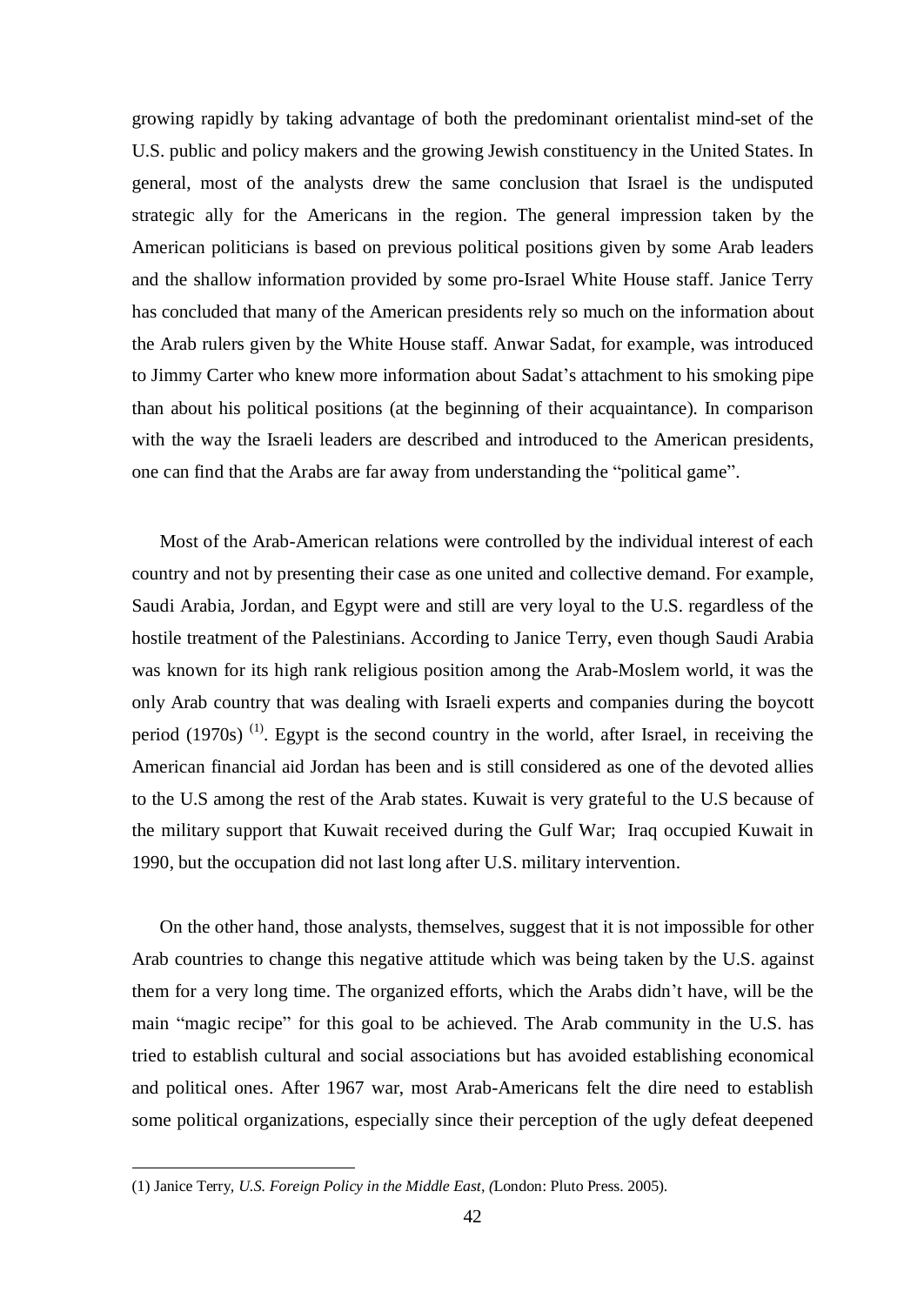their feeling of isolation (being different from the majority of the Americans who were happy about the defeat of the Arabs). Therefore, some Arab intellectuals met and decided to establish the Arab American Universities Graduates (AAUG) as an educational, cultural and charity association<sup>(1)</sup>.

In the beginning of the 1970s, the National Arab American Association (NAAA) was established as an Arab lobby concentrated on defending the Arab cause before both the U.S. Congress and their political officials. More Arab associations were later established, such as the American-Arab Anti Discrimination committee (AAADC, 1980), and the Arab-American Institute (AAI, 1985) in order to defend the civil rights of the Arabs and to educate the Arab-Americans about the significance of their contribution in the U.S. elections. After more than twenty five years of work, those associations have not harvested tangible achievements and this is due to the following factors: First, most of the Arab-American community stayed far away from being involved in American politics. Second, the Arab community in the U.S. is not educated enough about the importance of donations for political causes, and they have always failed in establishing or choosing a skillful political committee to represent them efficiently in the political arena and in U.S. election campaigns. Third, the civil war in Lebanon and the Arabs ignorance of the importance of uniting on one political position towards the U.S. has weakened their position. Fourth, some Arab countries that were interested in political work in the U.S. hired Americans over Arab-Americans .Arab states have not supported Arab-Americans and they ignored the fact that those Arab-Americans can be of a better use for them than the completely strangers to their culture and needs. In other words, those Arab countries have neglected the educated, cultured, and skilled Arab-Americans in particular. Finally, the Arab countries have neglected their U.S. political supporters (sympathizers) and did not encourage them to continue in fighting for the Arab rights and interests  $(2)$ .

In addition, Arab diplomacy is very traditional and classical when contacting the American officials; they cannot establish some pressure channels outside the official frame in which they can influence effectively U.S. decision making. Saudi Arabia has tried establishing some connections outside the frame of its embassy (among the American-Saudi oil companies), but this was a very small effort in comparison with the enormous

<sup>(1)</sup> Muhammed A. Rabie, Sunu' el-Siyasa al-Amriekiyyeh wal-Arab[ The Making of the American Policy and Arabs],(Amman: Manshourat Dar el-Kaemel-Samed 1990), p.224. (2) Ibid.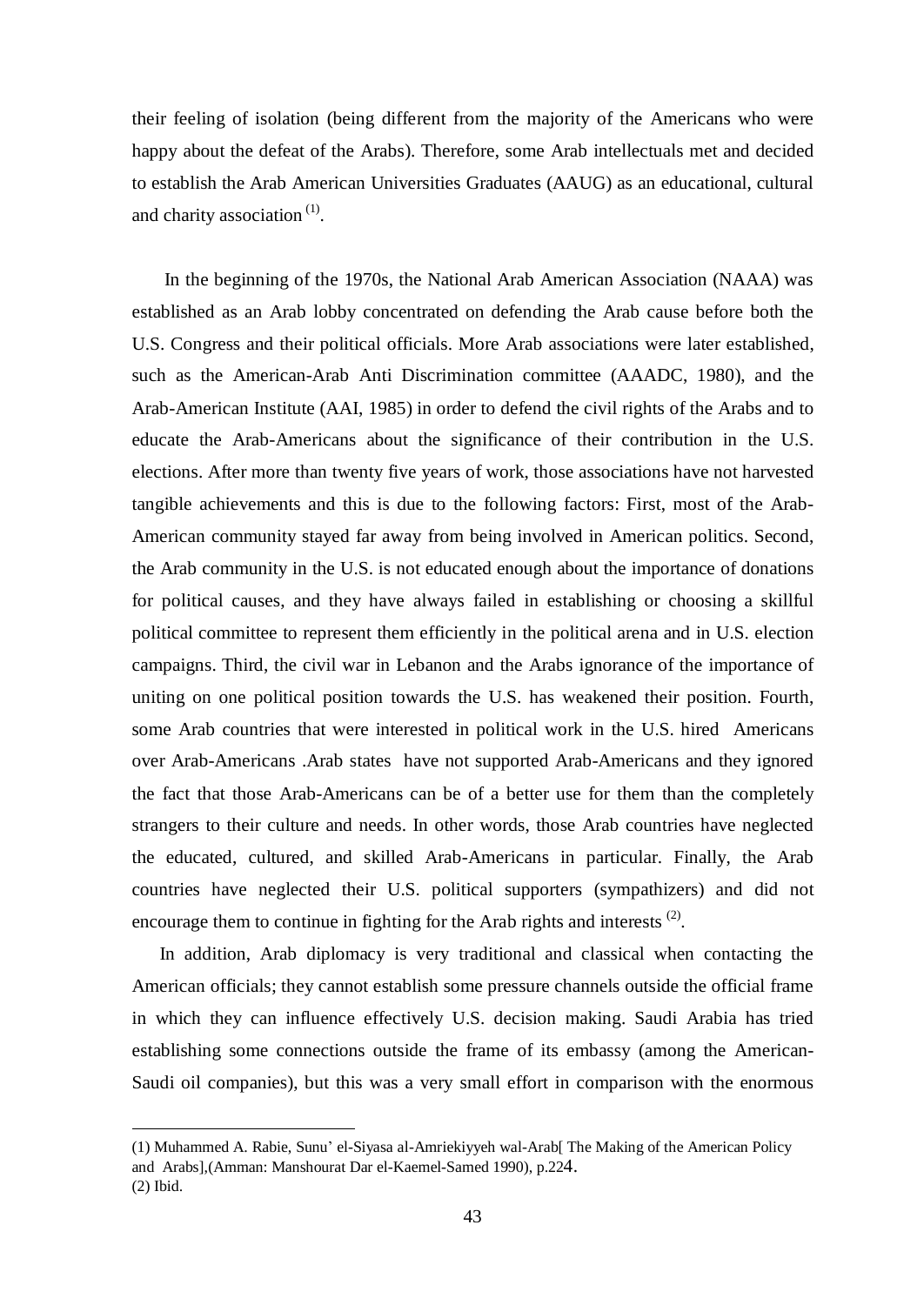achievements of the other lobbies such as AIPAC, which has worked against the will and the desire of the Arabs. Egypt has tried to create a civil relationship with the Americans but its efforts stayed very limited. The Arab League tried also to present the Palestinian-Israeli case but it remained ineffective; it relied on one single person (former ambassador Dr. Clovis Maksoud*)* to argue the case using his own personal experience and judgment instead of referring to an organized plan issued by the League.

The question is what the Arabs should do in order to change this weak and unsatisfactory position. It is not a secret that Arabs have not had a significant role in the decision- making of the U.S. foreign policy. This, however, does not mean that they cannot have an important role in the future since the nature of American society and its leaders are open to new constructive ideas and relationships.

## **3.5 Foreign Assistance: Incentives and pressures**

The U.S. has spent billions of dollars on financial assistance to foreign countries. Helping poorer countries has become one of the permanent pillars of the U.S. foreign policy. It donated to Palestine \$ 550 million U.S. dollars at the international conference held in Paris (December, 2007) and \$ 900 million at the international conference held in Egypt (February, 2009). These donations were given mainly for the sake of helping the Palestinian Authority (PA). Countries that have benefited from U.S. foreign aid vary in their race, religion, and political views. Most Arab countries that benefit from foreign financial aid are very loyal to the U.S. However, many Arabs think of such governments as puppet regimes since they witness the extreme bias toward Israel e.g. Gaza War (2009), but always endorse the U.S. role as the only fair mediator. This type of foreign policy towards Arab states is doomed to failure because of the dissatisfaction with such a discriminating policy. Therefore, the Foreign Financial Aid approach by U.S. does not always function successfully; in complicated situations such as in the Israeli-Palestinian conflict, the issue of helping the Palestinian community is definitely questionable by many Palestinians. Furthermore, the U.S. considers itself as a nation that respects the values of freedom, democracy, and human rights while its policy towards the Palestinian cause undermines the credibility of these "American values". Since the end of WWII, the U.S.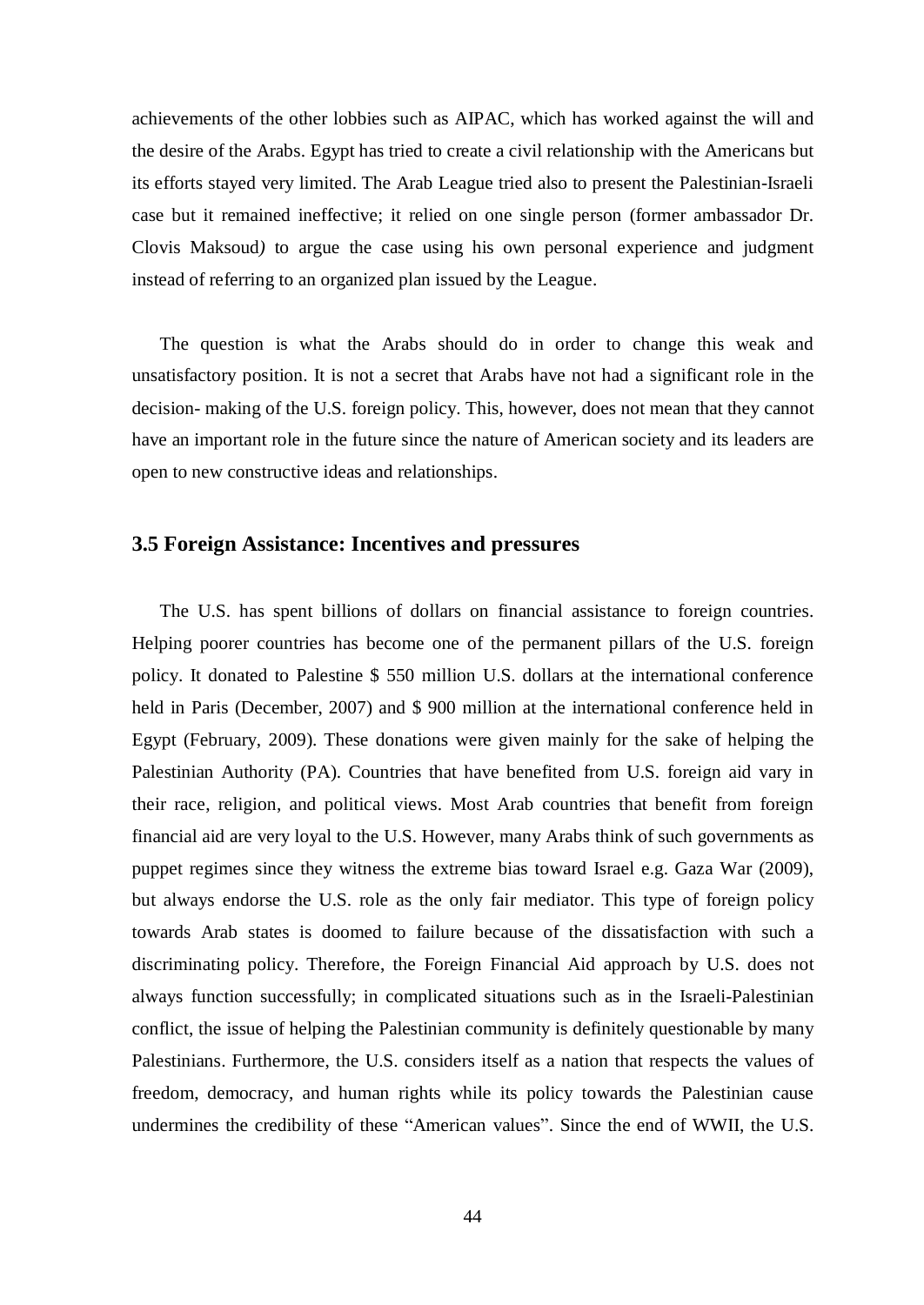position has been clearly viewed, not only by some Arab states, but also by many other countries such as Russia or China, as pro-Israel and against the "Arab-Moslem world".

Providing foreign aid supports U.S. strategic interests and offers many veiled benefits of U.S. policy. For example, it is a little known fact that 80% of U.S. foreign assistance is spent in the United States. Many Americans (farmers, truckers, assembly line workers, software developers) depend on U.S. foreign assistance and benefit from this kind of assistance; if the U.S. administration cuts foreign financial assistance off, it would be cutting off the jobs of millions of their people  $(1)$ . U.S. economic strategists believe that the continuation of helping foreign countries is necessary to ensure U.S prosperity. As mentioned above, a significant portion of foreign aids is reinvested into the American economy, creating both U.S. domestic jobs, and foreign dependency not only on U.S. aid, but on U.S. manufactured products $^{(2)}$ .

As for the foreign financial aid policy, the U.S. is determined to continue this policy as a way of approaching diplomatically other countries. Because of the dissatisfaction about the foreign assistance structures that had been applied since the days of Marshal Plan, there was a dire need to reorganize these unsuccessful programs. Even though there was a big success in improving the American foreign relations with the European countries, it was not enough, according to American strategists, and such a policy has still not achieved its final goals. Therefore, the U.S. attempted to improve its methods of aiding financially other poorer countries:

"On September 4, 1961, the Congress passed the Foreign Assistance Act, which reorganized the U.S. foreign assistance programs; including separating military and non-military aid…………….on November 3, 1961, President John F. Kennedy established the U.S. Agency for International Development (USAID). USAID become the first U.S. foreign assistance organization whose primary emphasis was on long-range economic and social development assistance efforts. Freed from political and military functions that plagued its predecessor organization, USAID was able to offer direct support to the developing nations of the world" $^{(3)}$ .

<sup>(1)</sup> See: *Protecting America's Future: The Role of Foreign Assistance,* (March, 2000).

<sup>(2)</sup> For more information about the role of U.S. foreign aid in the American economy, see *The Congressional Report Service*, (2008).

<sup>(3)</sup> See: *USAID Boycott of Target* at: *[www.fpif.org/outside/commentary/2002/0205aidboycott\\_body.html.](http://www.fpif.org/outside/commentary/2002/0205aidboycott_body.html) (*December, 23, 2008).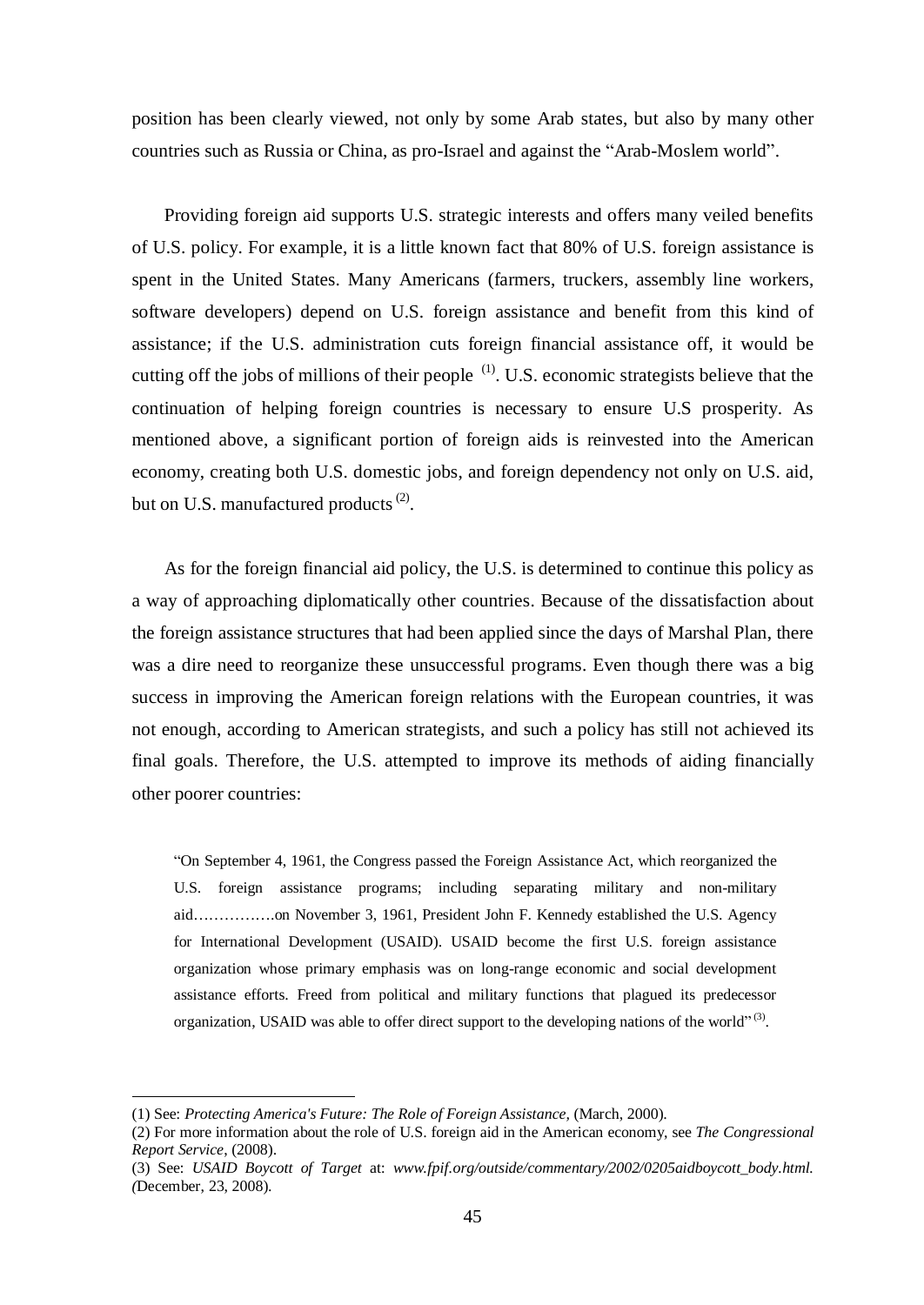The publicly announced goals of USAID program in the Palestinian Occupied Territories are to promote stability in the region and to help establishing the ground work for a final and "just" peaceful settlement. This settlement will lead to a two state solution (Israel and Palestine) living side by side as good neighbors. The other claimed objective is to improve the living conditions of the Palestinians. This can be done, according to USAID, by addressing the basic needs such as food, health, water and waste purification, education, and economy. In addition, USAID is designed to assist Palestinian political development and "Democratic Reform", focusing on the rule of law, and their ruined infrastructure. According to the report in "For the Record", USAID has focused extensively on its activities in Palestine after the signing of the Declaration of Principles in 1993.

"Prior to the 1993 signing of the Declaration of Principles by Israel and the Palestinians, USAID's program in the Occupied Territories focused on community service work. After the Oslo process began, this program expanded "considerably" from \$10 or \$15 million a year to \$75 million a year. USAID has tried to "support some of the specific provisions outlined in the [Oslo] Accords" by, for example, providing assistance to the 1996 Palestinian elections and offering job training and housing. USAID began implementing a five year strategy in 1996, focusing on three key areas: 1) economic development, with the primary goal of "strengthen[ing] private structures"; "democratic governance," such as supporting the elections, the Palestinian Legislative Council, civil society organizations, and so forth; and 3) water and waste purification. This last area has been the largest "by far," contended Garber. In Gaza, USAID has helped develop a waste water treatment plant and build infrastructure for water distribution. In the West Bank, it has assisted Palestinian development of the Eastern Aquifer and the creation of major water reservoirs in Bethlehem and Hal Hul" $^{(1)}$ .

However, many Palestinians think of USAID as the extended arm of the CIA; their perception of this organization is that it is being more harmful than useful to them. But the extensive efforts made by the Palestinian National Authority (PNA) in promoting the Tenet Plan proposed by George Tenet (former Head of the CIA) have indicated that some Palestinians are comfortable with the "American intervention" in their internal affairs. People who are comfortable with USAID programs justify their satisfaction by suggesting that the average Palestinian needs the financial aid in order to improve living conditions. They do not envisage any harm in getting the aid as long as it does not jeopardize their national aspiration. They compare their acceptance of the financial aids from Saudi Arabia or Jordan where they do not believe that those countries have helped in facilitating the

<sup>(1)</sup> For more information see: *Assisting Palestinian Development: Current Challenges* by: Larry Garber at *<http://www.thejerusalemfund.org/carryover/pubs/20010222ftr.html> (*November 09, 2008).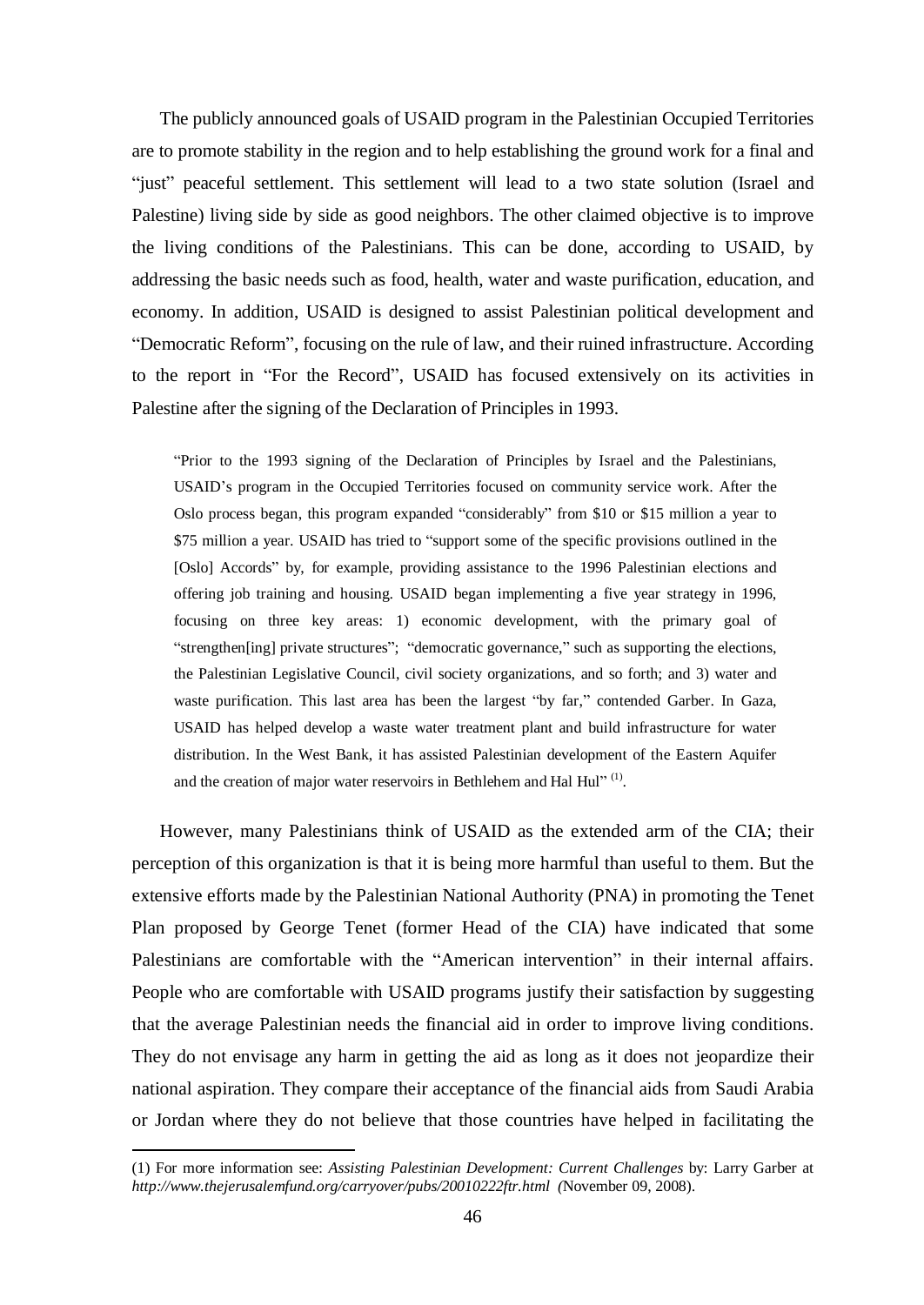Palestinian struggle more than what U.S.A. has done. As a matter of fact, Syria with *Tel Al Zater,* Jordan with Black September, Egypt with Camp David 1979, is a clear indicator that U.S.A. is no different from any other Arab country in their relations with the Palestinians.

The U.S. has offered a generous program for the sake of developing the economy and the living status of the Palestinians. The followings are some USAID Program Budget Analysis (1993-2002):

"Following the signing of the Oslo accords in September 1993, the U.S. government provided \$375 million between 1993 and 1998 through USAID to implement a program of development in the West Bank and Gaza. In 1999, the regular USAID operating year budget was maintained at \$75 million and in 2000 its level increased to \$85 million. In 2000, the U.S. Congress appropriated an additional \$400 million to USAID West Bank and Gaza to facilitate the implementation of the Wye River Accords. In 2001, USAID West Bank/Gaza's operating year budget remained at approximately \$85 million. USAID funding for the West Bank and Gaza between 1993 and 2001 totals approximately \$1 billion. Of this amount, \$540 million had been obligated through September 2000 and approximately \$460 million will be obligated by September 30, 2002.Using the Palestinian Authority Ministry of Planning and International Cooperation's (MOPIC) comparative data, the U.S. is, by far, the highest disbursing bilateral donor in the West Bank and Gaza"<sup>(1)</sup>.

Yet many Palestinians still question the actual reasons behind USAID programs in their region, and there is a growing trend toward boycotting these American programs. Palestinians who were promised of financial aid by the U.S. government were deprived of such assistance under *Hamas* leadership. Even though the *Hamas* led- government was elected democratically and under the supervision of Europeans and some Americans (Jimmy Carter), all American aid projects were frozen. Hundreds of millions of dollars were held from the Palestinian Authority which is responsible for the development of the infrastructure and the public sector (teachers, nurses, and public sector workers). There was an international sanction of the *Hamas* led-government, led by the Americans, which caused very critical conditions for the Palestinians. The halt aid led to enormous deterioration in the areas of sanitation, environment, water, health, education, and "Democracy Building". The U.S. Congress claimed that the aim of the freeze was to ensure that no money goes to "terrorists"; USAID is controlled and limited by the U.S.

<sup>(1)</sup> see: United States Aid to the Palestinians at www.usaidgov/wbg/budget (November14, 2008).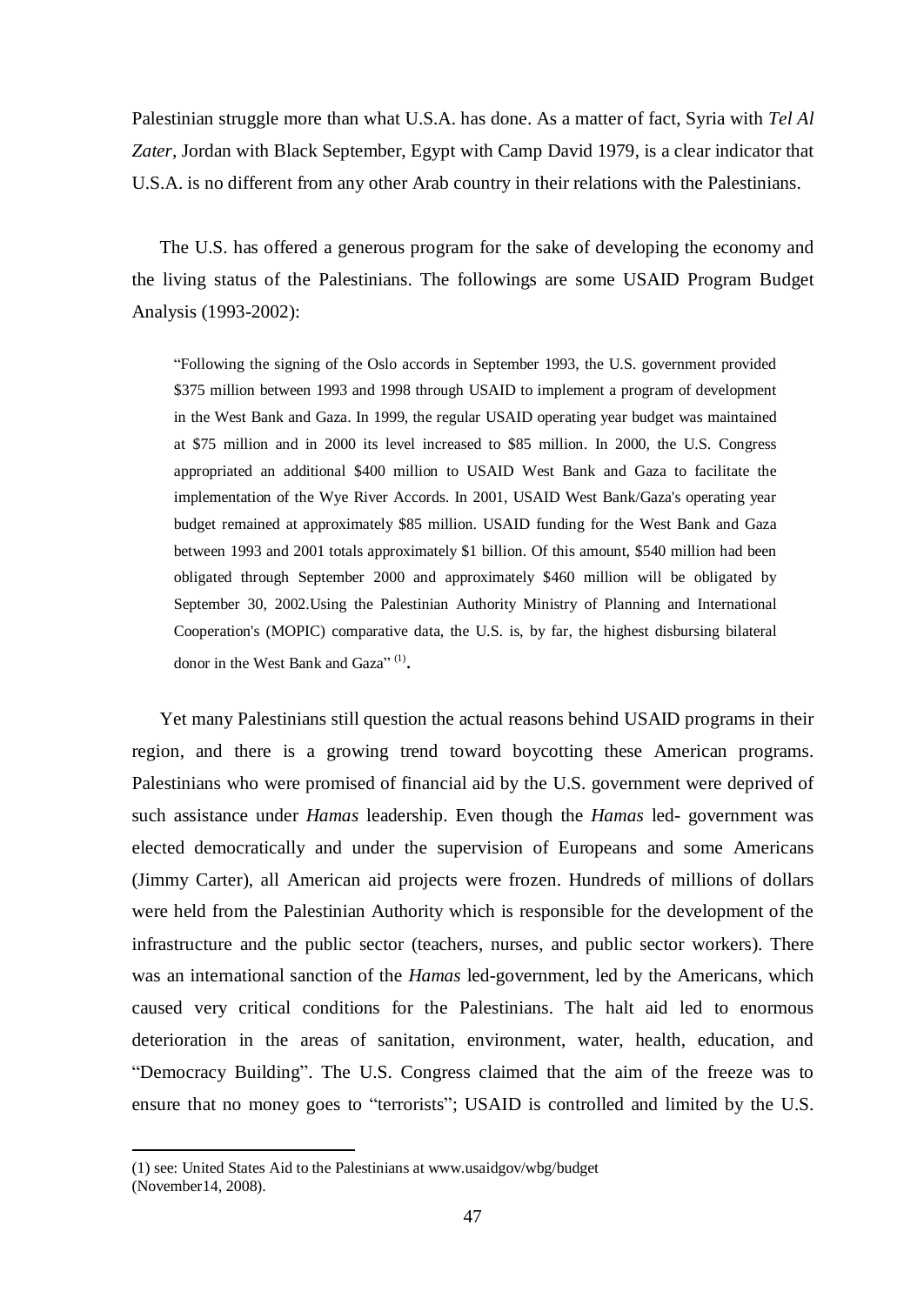Congress. According to Gershon Baskin, "The U.S. Congress: prohibits funding anything in the Palestinian territories that might benefit *Hamas* or members of *Hamas,* or people affiliated with Hamas, or anyone who looks like *Hamas*"<sup>(1)</sup>.

The term "Democracy", unfortunately, is defined differently by the U.S. from its "traditional definition" when applying the same to Arab regimes; its determination whether one Arab state is practicing democracy or not is based on which Arab political party wins the election. What happened in Algeria in 1990<sup> $(2)$ </sup>, and what took place in the last Palestinian parliament election<sup>(3)</sup> verifies the incongruity of how the Americans define the term "Democracy". As a result, some Arabs such as the Saudis, Sudanese, Syrians, Palestinians, and the Egyptians, consider the use of slogans of "Sovereignty of the law and human rights violation" as inconsistent to U.S. active policy.

## **3.6 Analysis**

 $\overline{a}$ 

The transfer of the foreign policy role from the Congress to the American presidents started under Nixon's Presidency in 1970s where his Secretary of State (Henry Kissinger) became one of the prominent key players in shaping the American foreign policy. Kissinger was known for his bias with Israel, while he had a hostile attitude towards the Arabs. Similarly, when Jimmy Carter was the President, he relied mainly on his national security advisor Zbingniew Brzezinski (his previous mentor) who was also known for being pro-Israel. Richard M. Nixon, Gerald R. Ford, Jimmy Carter, Ronald Reagan, George H.W. Bush, Bill Clinton, and George W. Bush were not, with some slight variation, familiar with the details of the conflict in the Middle East. Those presidents, except may be for Jimmy Carter, were acting as managers when dealing with the crises in the Middle East and they relied mostly on their advisors and foreign policy strategists who were pro-Israel for doing "the job".

U.S. foreign policy supports democratic governments abroad and they have been trying for, the last five decades, to apply this policy in the Arab World. Brzezinski, for

<sup>(1)</sup> For more information see: US sanctions on Palestinian Territories taking their toll, (Correspondents Report <http://www.abc.net.au/correspondents/content/2006/s1764725> ,October 15, 2006).

<sup>(2)</sup> The Algerian Islamic movement made its mark in 1990 election(gaining control of some 800 local government offices across the country). It carries the name: Islamic Salvation front( I.S.F.).

<sup>(3)</sup> (Hamas movement winning a surprise victory in parliamentary election on Jan.25, 2006).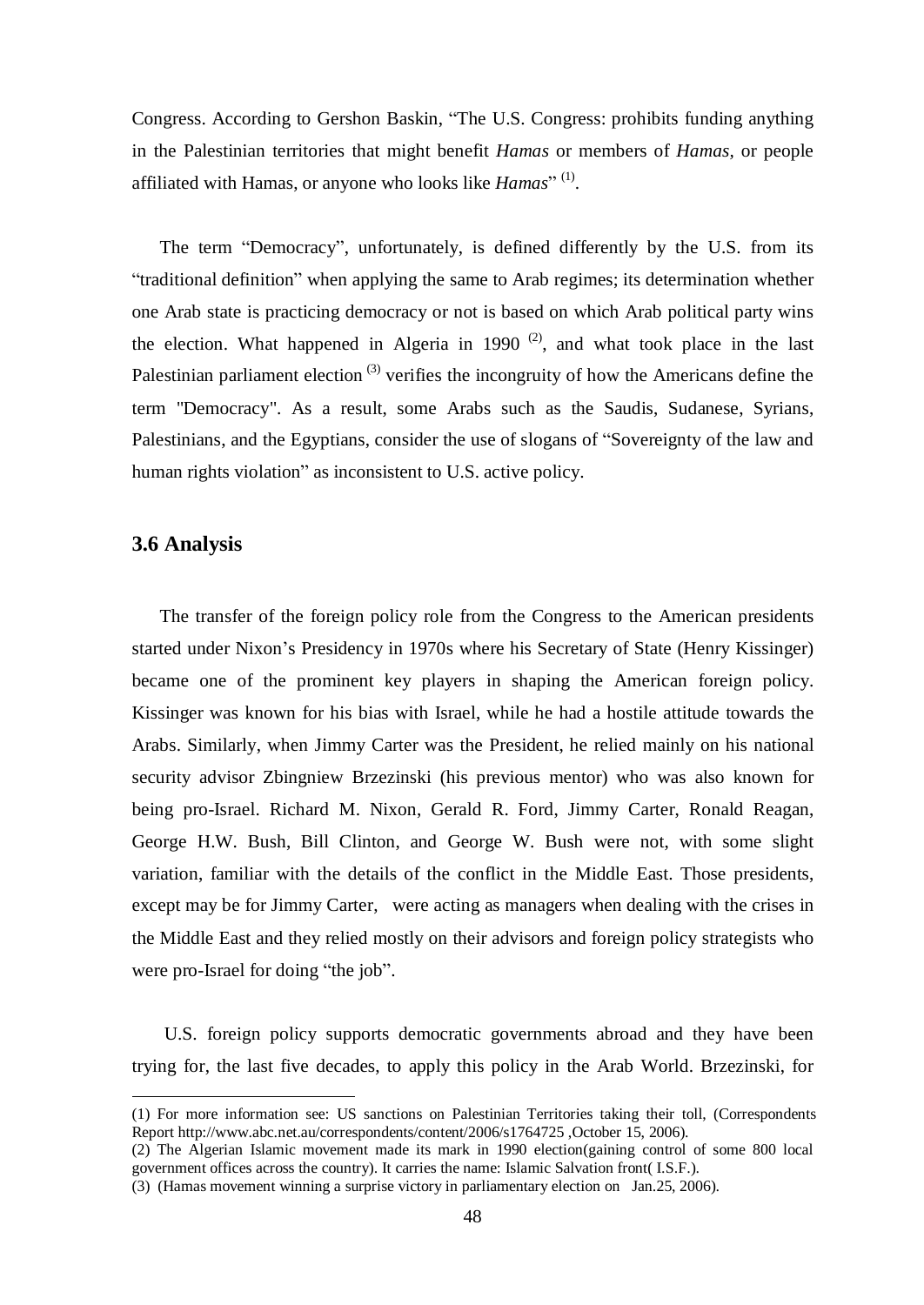example, believes that the Palestinian-Israeli conflict is the core of international conflict and the reason behind the instability of political systems in many parts of the world. He claims that if Arab governments in general, and the Palestinians, in particular, become "democratic countries", the conflict with the Israelis would have a better chance to be resolved. According to U.S. strategists, democratic systems usually do not believe in violence as the only approach to solving disputes or resolving conflicts. Democratic governments only resort to violence after exhausting all peaceful efforts. Further, a democratic country would become naturally, at least, a friend of the United States if not one of its allies.

It may become difficult sometimes for the United States to promote democracy in all Arab states since some parties abuse the democratic system by participating in it for only one purpose; that is to get to the power of ruling. What happened in Algeria in the early 1990s led the United States to reconsider their perspective of "democratic elections" and its universal applicability. Where and how it should be applied became the main concern of the U.S. foreign policy strategists; when one political party wants to change the legislations in order to maintain power for itself (monopoly), the whole purpose of exporting democracy will be defeated. This explains the "strong relationship" that the United States has with several Arab states which do not adopt democratic methods in their ruling system. Saudi Arabia, Egypt, Jordan, Kuwait, and the United Arab Emirates are to be considered as strong allies of the U.S. According to Haaretz newspaper, Hillary Clinton proposed that: "The American nuclear umbrella [is] extended to other countries in the region, like Saudi Arabia and the Gulf States, if they agree to relinquish their own nuclear ambitions<sup>"(1)</sup>.

Palestinians, have been harmed severely by the negative positions the U.S. has taken against them in resolving the Palestinian- Israeli conflict. Understanding the special relationship between the U.S. and the Israelis, and the power of the American Jewish Lobby with its influence on the U.S. foreign policy makes the Palestinians suspicious about any help they may get from the United States. George Mitchell, the current U.S. envoy has stressed:

"Striking economic peace between Israel and the Palestinians, without diplomatic efforts, would not succeed, explaining that diplomatic and economic efforts "must be parallel, not sequential.

<sup>(1)</sup> Haaretz: an Article about Hillary Clinton. December 11, 2008 Kislev 14, 5769.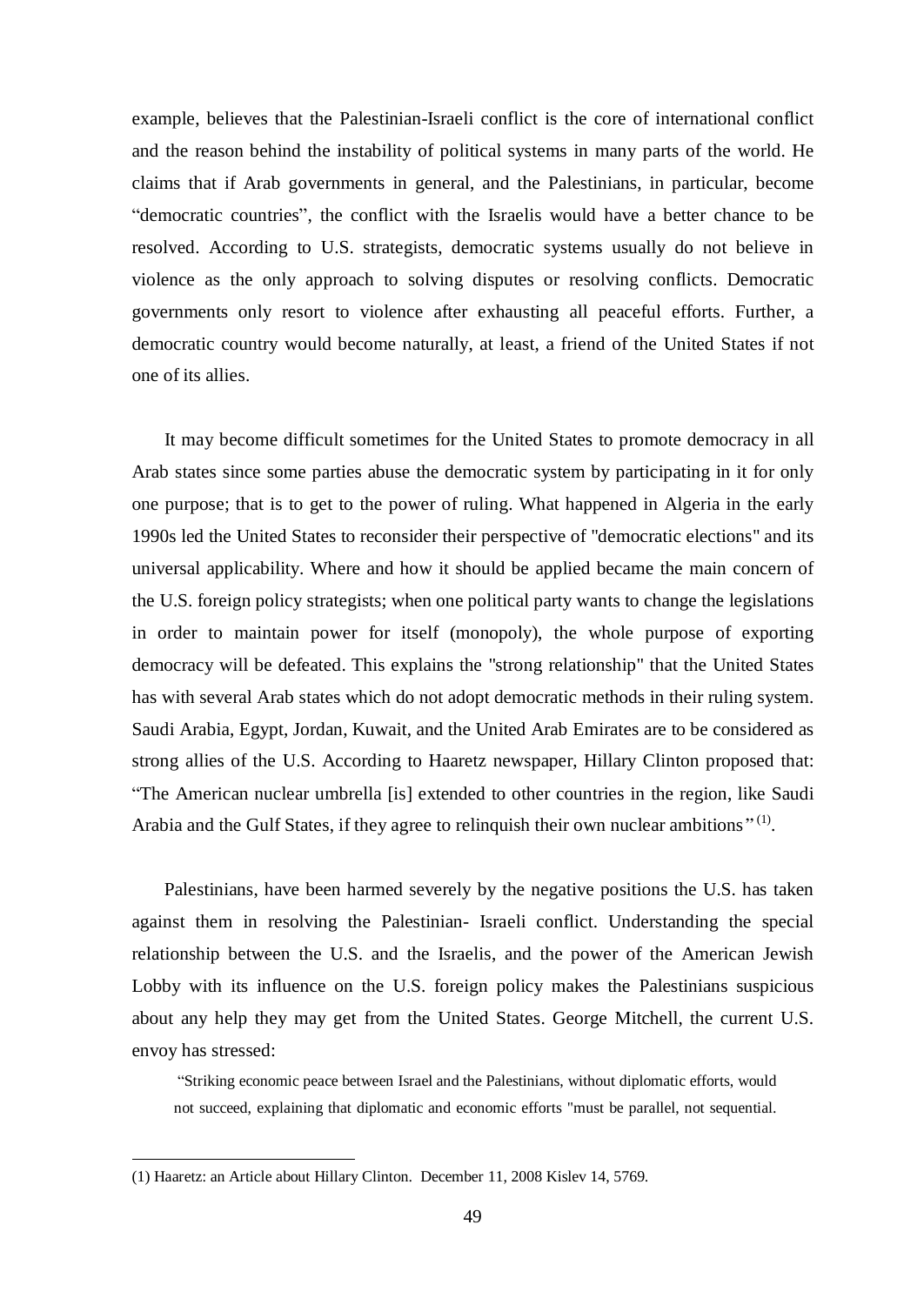You can't have economic development when you're shutting the door in the face of any diplomatic development" $^{(1)}$ .

Some Palestinians do not even agree with the U.S. definition of the term "Democracy". They accuse U.S. administrations of hypocrisy and contradiction while dealing with the terms of "democracy, human rights and justice". If the U.S. does not balance its financial aid and fair role in the Palestinian-Israeli conflict, its value will simply disappear because it will have outlived its usefulness  $(2)$ .

There should not be a high expectation for a change in the U.S. foreign policy towards the Israeli-Palestinian conflict in the near future. Both former presidential candidates Republican John McCain and Democratic Hilary Clinton in and President Barack Obama have all made very similar statements concerning the issue of the Israeli-Palestinian conflict. Hilary Clinton threatened that she would defend the security of Israel and would harm any party who might think of fighting Israel. Barack Obama announced his absolute support for Israel and did not distinguish between resistance vs. terrorism, and John McCain announced that Jerusalem would be the eternal united capital for Israel*.* The new political appointments by Barack Obama such as Hillary Clinton and Ram Emanuel are another sign of the very strong (unbreakable) bond between Israel and the U.S. Barak Obama has chosen Hillary Clinton who is pro-Israel to be his Secretary of State in his current administration. This position is the highest rank in the U.S. foreign policy and would be the most important position that deals with the Israeli-Palestinian conflict.

The role of AIPAC in influencing American foreign policy is a serious matter that needs to be taken into consideration when analyzing such a policy. The ignorance of Arab diplomats and the original hate towards the Arab and the Moslem world in general helps AIPAC in convincing the Americans that Israel is a "democratic country", and that it is the only reliable ally for the U.S. in the Middle East. The financial support provided to American politicians by AIPAC and the constant interference in the work of the committees in the American Congress leads to the conclusion that U.S. foreign policy is influenced by internal pressure groups. It would be unreasonable to ignore the power of

<sup>(1)</sup> Natasha Mozogoyaya. *George Mitchell.* Israel: Haaretz Newspaper. February 19, 2009.

<sup>(2)</sup> Noam Chomsky. Failed States: *The Abuse of Power and the Assault on Democracy.* (New York: Metropolitan books, Henry Holt and Company, LLC. 2006).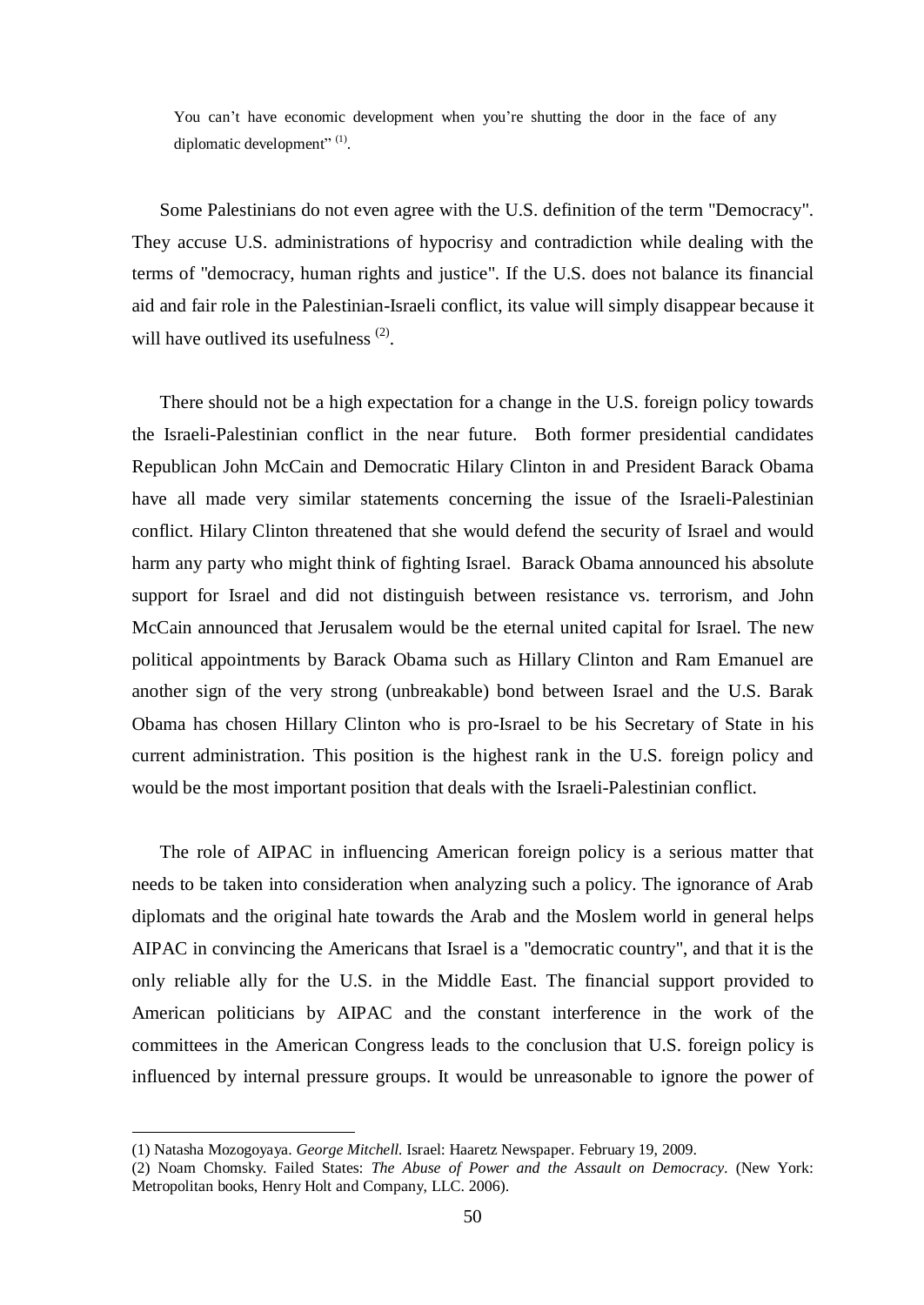AIPAC in the United States and the important role of AIPAC in influencing the decisionmakers of the American foreign policy. As an example:

"In 1992, AIPAC President David Steiner had to resign when he was tape recorded boasting about his political influence in obtaining aid for Israel. Steiner claimed that he had met with (the Bush U.S. secretary of State) Jim Baker and I cut a deal with him. I got, besides the \$ 3 billion, you know they're looking for the Jewish votes, and I'll tell him whatever he wants to hear…Besides the \$ 10 billion in loan guarantees which was a fabulous thing, \$ 3 billion in foreign, in military aid, and I got almost a billion dollars in other goodies that the people don't even know about. Steiner also claimed to be "negotiating" with the incoming Clinton administration over who Clinton would appoint as a Secretary of State and Secretary of the National Security Agency. Steiner stated that AIPAC had a dozen people in [the Clinton] campaign, in the headquarters ....and they're all going to get big jobs"<sup>(1)</sup>.

Nonetheless, recognizing the importance of the role of AIPAC does not necessarily mean that it completely controls U.S. foreign policy. Israel is being used merely as a tool serving the U.S. national interests. In the mid- 1980's Israel and its supporters in the United States were hoping that the Reagan's administration would not sell the AWAX aircraft planes to Saudi Arabia but they failed in doing so; the Saudis have finally bought those planes. In 1991, President George H. Bush put enormous pressure on the Israelis to attend the Madrid Peace Conference against their desire; they could not refuse and they were forced to come to the peace conference. In the same era, the U.S. threatened to stall the \$ 10 billion dollars loans that was set to be offered for Israel if it did not freeze settlements; Israel agreed to this demand because it direly needed the loan. In the years 2000 and 2005, the U.S. forced Israel not to go through with the arms deal that Israel had prepared with China. Further, Israel has been asking for a long time for the release of its agent who was convicted of spying on the U.S. for Israel but has faced a constant U.S. refusal. Therefore, it would not be rational to determine that the role of AIPAC is the only reason behind the hostile U.S. attitude towards the Arabs or the Palestinians. Noam Chomsky has stressed several times; the whole issue is because of the "Big  $\text{Oil}^{(2)}$ . So, it is a mixture of several different factors that influence the U.S. foreign policy and not a sole

<sup>(1)</sup> For more information see: *Washington Report on Middle East Affair,* December/January, 1992/1993, p.69.

<sup>(2)</sup> Noam Chomsky, *Failed States: The Abuse of Power and the Assault on Democracy*, (New York: Metropolitan books, Henry Holt and Company, LLC., 2006) .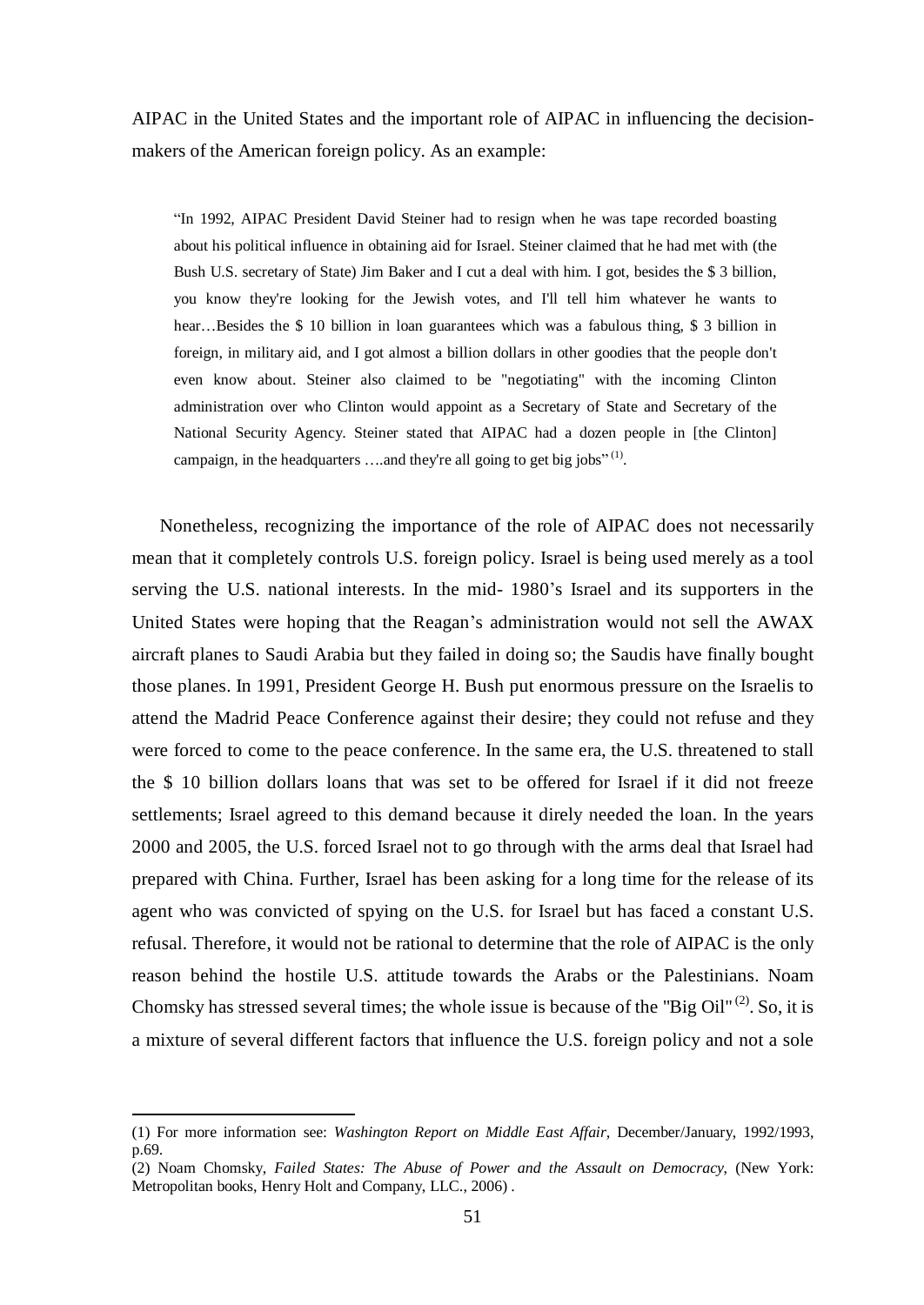one. It would be inaccurate to determine that only one of the mentioned above is the real or major factor; it is very important to be familiar with the real U.S. political environment.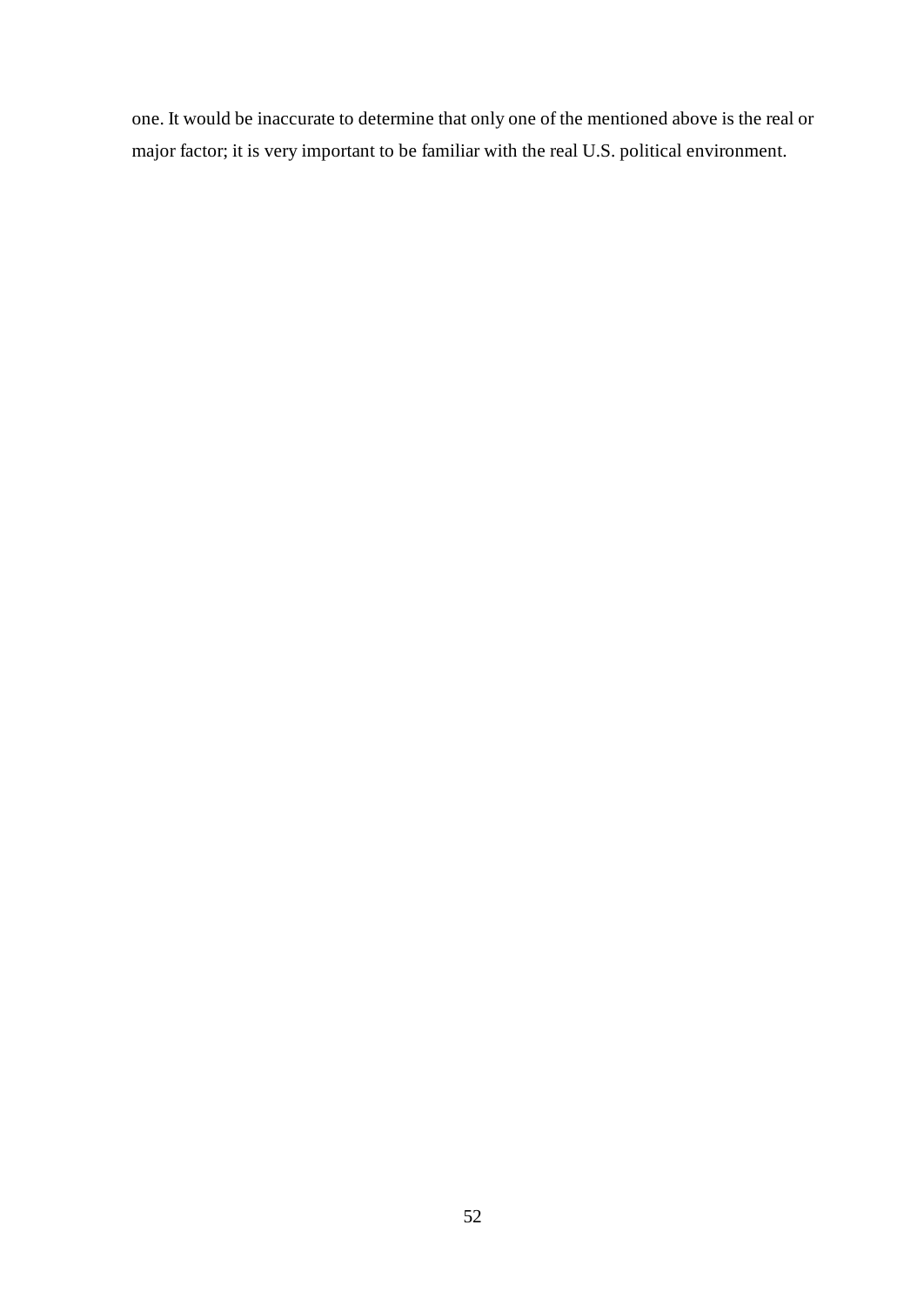# **Chapter Four Case Study 1: Camp David Summit (1979)**

# **4.1 Introduction**

This chapter will discuss the 1979 summit by investigating several variables that influenced the process of the negotiations. It will analyze those variables in terms of the circumstances, the environment, the regional dynamic, and the nature of the mediators' character. The chapter will focus on the main factors that influenced the outcomes of this summit. The prior agreements to the convention had played a very important role in preparing both sides to negotiate peacefully their demands and needs. Thus, the first section of this chapter will discuss the main agreements that took place before the final summit is held.

### **4.2. Rogers Plan**

 $\overline{a}$ 

Three years after the 1967 war, which ended with overwhelming victory of Israel against Egypt, Syria, and Jordan, the U.S. exerted extensive efforts by to resolve the Israeli-Arab conflict. The Rogers Plan was an American peace plan for the Middle East proposed by U.S. Secretary of State William P. Rogers. The plan called for frame work to achieve an end to hostilities in the region caused by the Arab-Israeli conflict. This proposal was originally proposed on December 9, 1969 in a speech at an Adult Education conference, but was formally announced on June 19, 1970. The plan arose after the failure of Jarring Mission that was set to negotiate plan to implement UN Security Council Resolution 242<sup>(1)</sup>. The UN had previously failed to arbitrate the tensions between Egypt and Israel, so the Soviet Union approached the U.S. administration ( President Nixon) proposing a peaceful settlement in the Middle East with the two countries (U.S. & Soviets) as mediators. The U.S. would seek Israel's support while the former Soviet Union would work with Egypt. The plan had 10 points and it included several principles: an Israeli withdrawal to the international borders with Egypt, removing Gaza and Sharm el Sheikh

<sup>(1)</sup> Swedish Ambassador Gunnar Jarring had tried in the past to promote a peace process between Israel and Egypt. Jarring suggested renewing the ceasefire between the two countries. Israel rejected the plan while Egypt agreed to negotiations.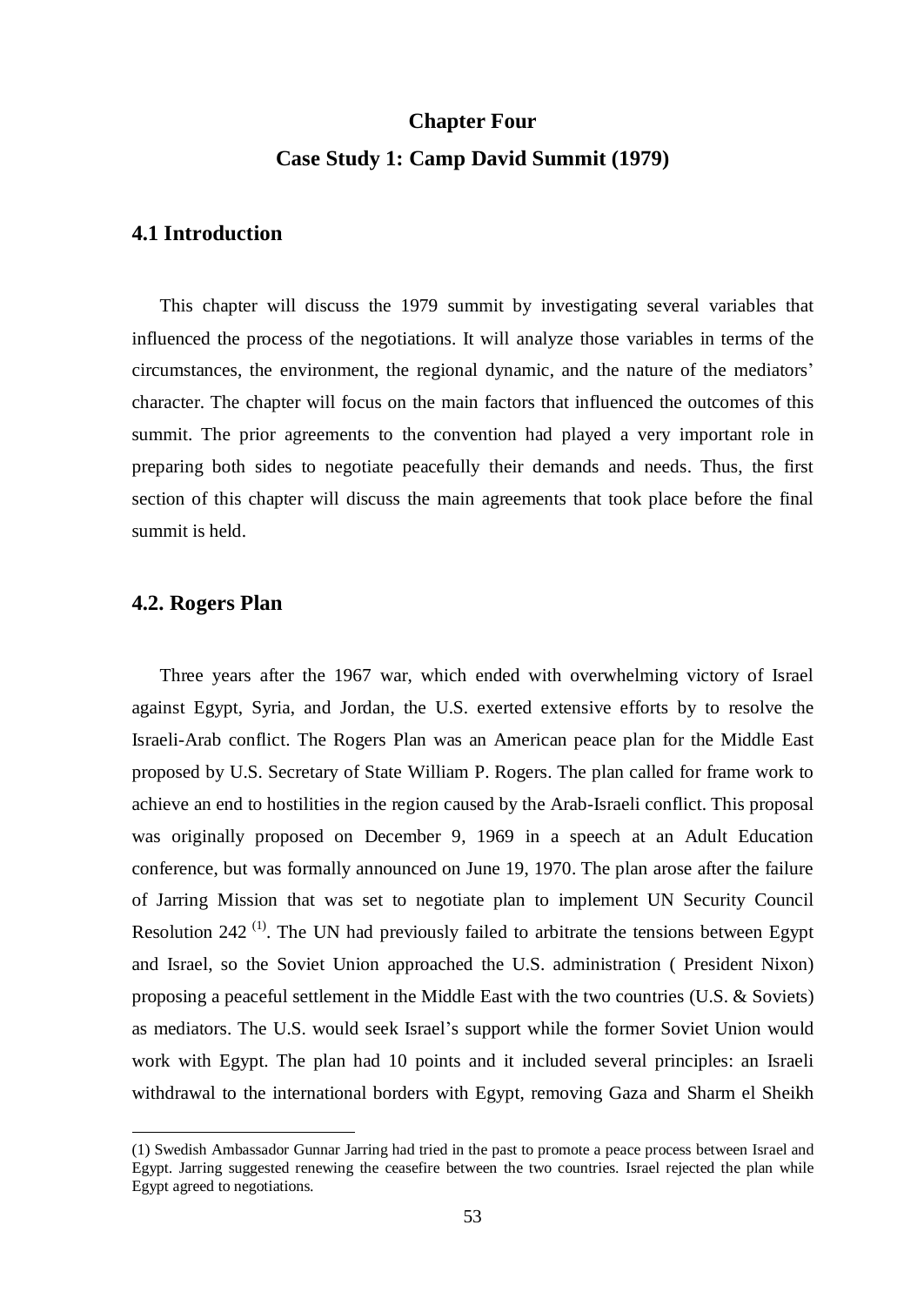from Israeli sovereignty, securing safe passage for Israeli ships through Suez Canal and the Gulf of Aqaba, and maintaining Jerusalem as a unified city run by the three main religions. These principles were to be implemented through negotiations between Egypt and Israel. So the main point was calling for an agreement signed by both sides (Israel and Egypt) ending the state of war; prohibiting any act that may jeopardize the state of peace between them, and demilitarizing the areas which were to be negotiated upon  $(1)$ .

As for Egypt, it had gained respite to consolidate its missile defense after a huge damage from the war, and Nasser had hoped to open a line of communications with the U.S. to avoid the annoying growing Egyptian reliance on the former Soviet Union. The State Department was concerned about the interference of their competitor (the former Soviet Union) and was trying to degrade the Russians role in the conflict. Henry Kissinger had some differences with Rogers since he did not want to involve the Soviets or their Arab friendly countries hoped that the U.S. would become the sole mediator and the main resource for resolving this conflict. The third Rogers plan, which was proposed for an interim agreement across the Canal, was rejected by Israel within hours after it was submitted for approval. Israel's main concern was that the plan lacked any reference to future possibilities of conducting a peace agreement. Egypt's willingness to accept the plan helped to bring more American pressure on Israel. President Richard Nixon assured the Israeli Prime Minister Golda Meir, that the agreement would not harm Israel's characteristic as a Jewish state, and the U.S. would guarantee the sovereignty and the security of Israel, as well as the current balance of power. The Israeli government gave its basic consent to the plan; according to many researchers, this consent was an indication of setting the future opportunity for peaceful negotiations and reaching a final agreement. Aaron Miller, in his book *"The Too Much Promised Land"* explained that Henry Kissinger supported the idea of Israel negotiating peace with the Arabs: "Kissinger saw little merit in trying to impose a settlement only to convince the Arabs that America was best dealt with extortion. Kissinger recalled that the prerequisite to effective Middle East diplomacy was to reduce the Soviet influence so that progress could not be ascribed to its pressures" $(2)$ .

<sup>(1)</sup> For more information see: Rogers Plan, at:

*[http://www.palestinefacts.org/pf\\_1967to1991\\_rogers\\_1969.php](http://www.palestinefacts.org/pf_1967to1991_rogers_1969.php)* . April 22, 2008.

<sup>(2)</sup> Aaron Miller, *The Too Much Promised Land: America's Elusive Search for Arab-Israeli Peace,* (New York; Bantam dell, a division of Random House Inc., 2008), p.133.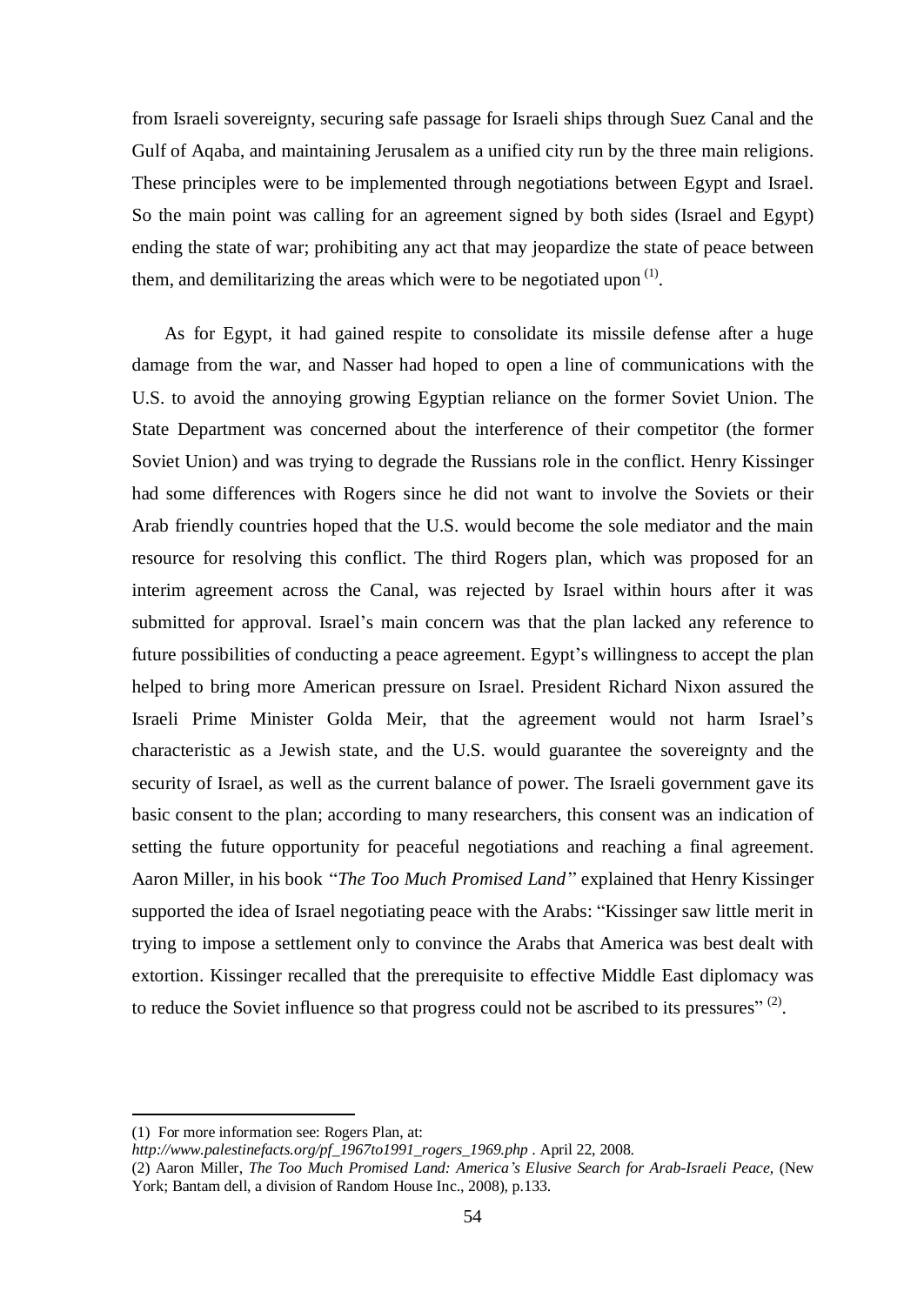Rogers's efforts were continually countered by the opposite efforts from Kissinger who played a major role in causing the Rogers Plan to fail. According to Rubenberg, even though the U.S. Secretary of State William Rogers was officially in charge of the Middle East affairs, Henry Kissinger was always causing Rogers and his staff's initiatives to fail. There were two opposite positions in that period in the U.S. concerning the conflict in the Middle East. Even though Rogers's position was supported by the agreement of the international community, Kissinger was able to dominate Middle East affairs in that period; his policy trend continued to represent the U.S. foreign policy towards the conflict till present days with some adjustments after the  $1973\text{War}^{(1)}$ .

The dispute between William Rogers and Henry Kissinger was one of the main characteristics of President Nixon's term. Kissinger, who was of Jewish descent, was in agreement with Richard Nixon about his perspective towards the world system and the case of the Soviets. He supported Nixon by declaring that the U.S. must be the strongest nation in order to be successful in diplomacy. Kissinger succeeded in having the President's approval to handle foreign affairs policy. He followed a clearly biased policy against the Arabs, justifying it by claiming that Arabs are pro-Soviet while Israel is the only democratic country in the region and it is the strongest and the closest ally for the U.S. in the Middle East. Therefore, he opposed strongly Rogers Plan that was based on Resolution 242 which called for applying the principle of "lands for peace"<sup>(2)</sup>.

As mentioned earlier, Kissinger used the pretext of containing the former Soviet Union's role in the region to hinder the progress of the peaceful negotiation between Israel and Egypt. Thus, Rogers declared the failure of the plan in 1970. President Nixon did not have any pro-Arab internal pressure then, so he had more room to be partial and not objective as an American President who was mediating the Palestinian-Israeli conflict. Kissinger was naturally supported by the pro-Israel interest groups who were accused any American administration that tried to be more balanced of "selling out Israel for having the Arab oil"<sup>(3)</sup>. Even though the Rogers plan failed in that era, its provisions were adopted by the Egyptians and Anwar Sadat stood by these principles in his negotiations with the

<sup>(1)</sup> Cheryl Rubenberg, *Israel and the American National Interest: A Critical Examination,* (Illinois: University of Illinois Press., 1989), p.134.

<sup>(2)</sup> For more information see: *Roger Plan* at: *[http://www.palestinefacts.org/pf\\_1967to1991\\_rogers\\_1969.](http://www.palestinefacts.org/pf_1967to1991_rogers_1969) php .* April 22, 2008.

<sup>(3)</sup> Noam Chomsky, *Fateful Triangle: U.S.A.; Israel, and the Palestinians.* (Boston MA: South End Press. 1999).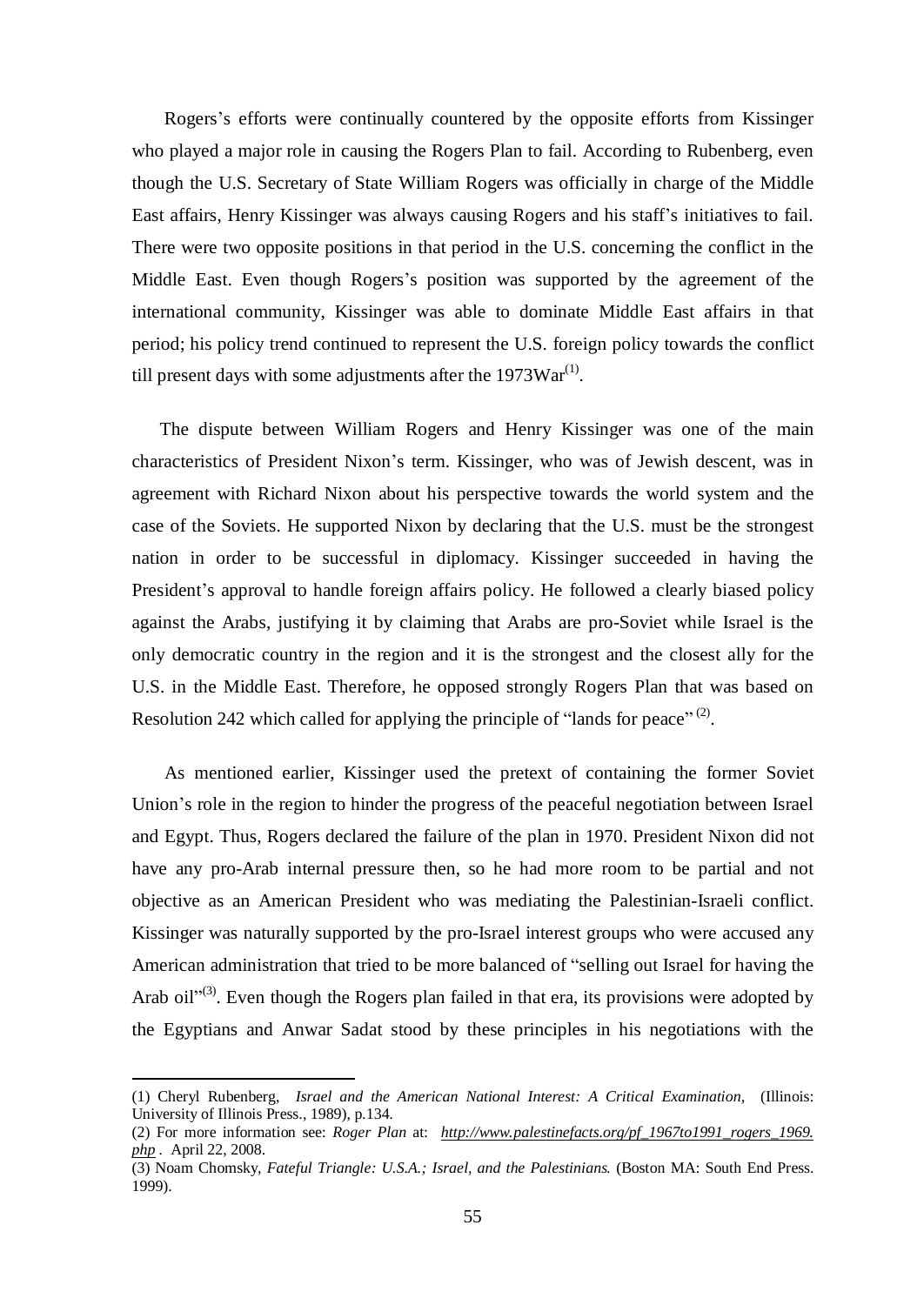Israelis under the patronage of the United States. In general, Rogers Plan definitely paved the way to Camp David in 1979, since it got both Israelis and Egyptians used to seeking peaceful solutions.

#### **4.3. October War (Yom Kippur War)**

The fourth Arab-Israeli war started on October 6, 1973 on Yom Kippur (the holiest day of the Jewish calendar), when the Syrian and the Egyptian armies, supported by some other Arab states (troops and finance), jointly attacked Israeli military locations along with the Suez Canal and the Golan Heights. Israel was caught off guard; therefore, it suffered severe losses. The goals of the Egyptians from the war were limited; they wanted to regain some of the lands occupied by the Israelis in 1967 and to send a statement to both the Israelis and the Americans that the 1967 status quo was not longer tolerable. The war lasted for 18 days until the Israelis abided by the third cease fire agreement that was declared by the United Nations. Even though the Egyptians and the Syrians were defeated in the field (Israel held an additional 165 square miles from Syria, and had encircled the Egyptian Third Army on the west bank of the Suez Canal), it was still a symbolic victory for the Arabs. They succeeded in surprising the Israeli forces and they managed to change the previous portrayed image of the Arabs and their terrible military defeat in 1967. Further, the war was important for the Arabs in general since the oil embargo was used by the Arab states for the first time as a political weapon (Saudi Arabia led the Arab world in an oil embargo against the Western nations especially the United States). This powerful and unprecedented position of the Arabs enabled Egypt to negotiate a peace treaty with Israel. According to Jimmy Carter, "The 1973 war introduced major changes in the character of the Middle East. The effective performance of the Egyptian and the Syrian armies increased the stature of both President Anwar al-Sadat of Egypt and President Hafez al-Assad of Syria"<sup>(1)</sup>.

The Israeli Army leadership encouraged confidence among the Israelis that it would be almost impossible for their defense line to be penetrated by any army. However, its quick collapse in the1973 War changed the balance of the Israeli power and transformed their perspective about the ability of keeping occupied lands under their control. In other words, it is true that Israel managed to occupy lands quickly, but the capability of keeping these

<sup>(1)</sup> Jimmy Carter, *Palestine Peace Not Apartheid.* (New York: Simon & Schuster ,Inc., 2006), p.37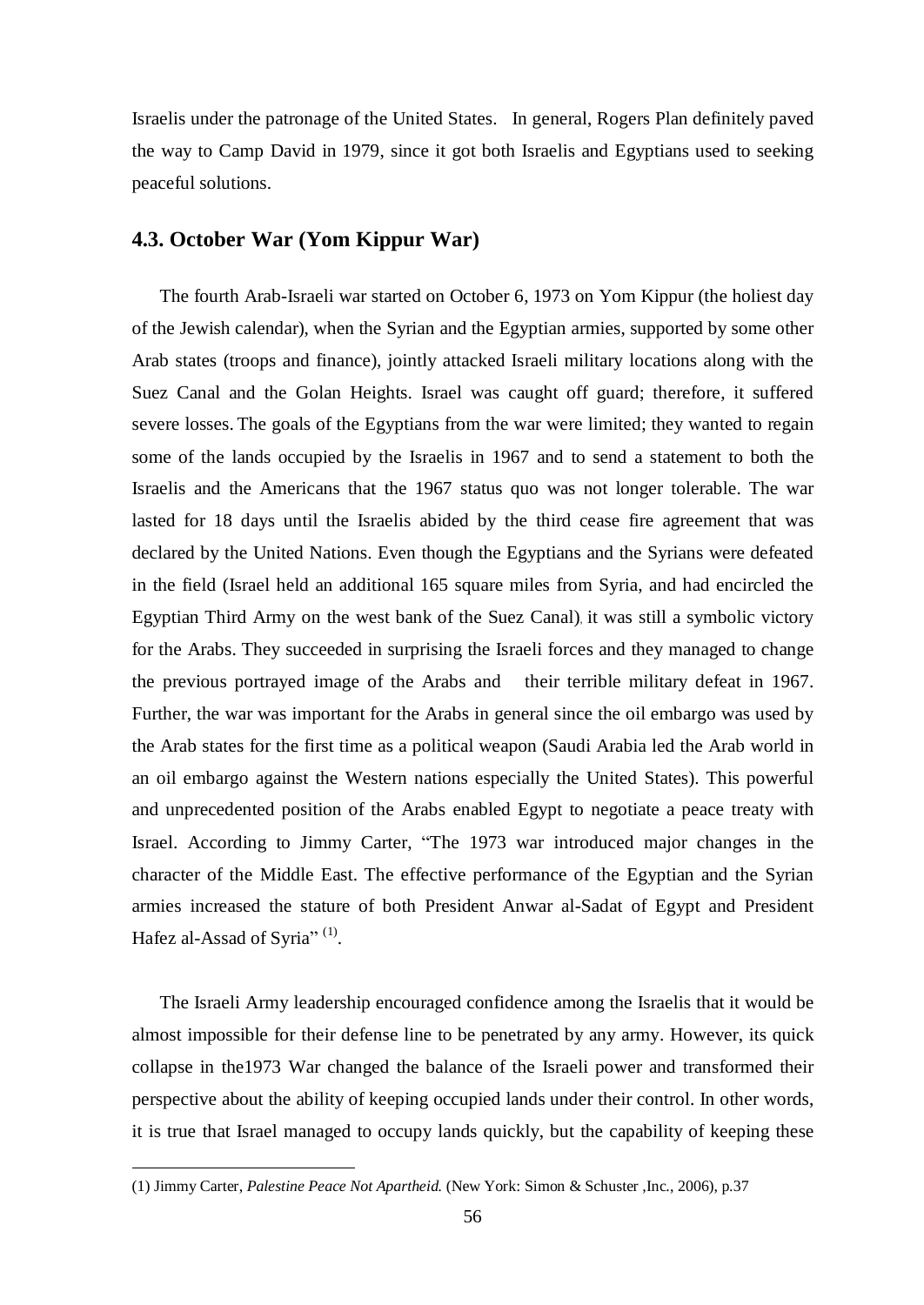lands became the hard fact that Israel had to face. Hence, the Israeli public became more psychologically prepared to abandon Egypt's occupied Sinai. According to William Zartman, this is a necessary phase for parties to make concessions and look for peaceful solutions  $(1)$ .

## **4.4 Kilometer 101 Agreement (1973)**

The kilometer 101 agreement was marked as the first agreement after the war between the Israelis and the Egyptians in 1973; it was signed on November 11, 1973 by Egypt's Major General Mohamed Abdel Ghani el Gamasi and Israel's Major General Aharon Yariv, in the presence of the commander of the U.N. forces, Major General Ensio Siilasvuo of Finland. It was the first official agreement between Israel and an Arab country since the signature of the 1949 armistice agreements. The negotiators from both sides met at the United Nations checkpoint "Kilometer 101" in an effort to work out the details of the Suez ceasefire. The agreement with its six points formed the basis for the Sinai agreement that was signed in 1974. The negotiations continued between the Egyptians and the Israelis military officers about the implementation of these six points<sup>(2)</sup>.

U.S. Secretary of State Henry Kissinger was the mastermind of this agreement; his marathon trips, referred to as "shuttle diplomacy", to Israel and Egypt from the  $5<sup>th</sup>$  to the  $11<sup>th</sup>$  of November, 1973, were made in the hopes that his efforts would consummate the agreement; the agreement was eventually signed. Five of the six points in Kissinger's ceasefire package had already been achieved. Nonetheless, the agreement failed because Sadat asked to drop the point in which Israel asked for both armies to withdraw to the lines of the ceasefire set on October 22, 1973.The ambiguous Kissinger plan left the issue of the "disengagement and separation of forces" unsettled; the Egyptians were worried that withdrawing their forces based on the Israeli demands would mean that they gained nothing in the October war. In other words, the Egyptians did not want to lose the new territory and the prestige that had been regained in the war. Therefore, the Egyptians insisted that the Israeli forces withdraw to the position held on October 22 before they surrounded the city of Suez and trapped the Egyptian Third Army. Kissinger, after not being able to succeed in keeping this agreement effective, and further because of Russian

<sup>(1)</sup> William Zartman, *Ripe for Resolution,* (New York: Oxford University Press, 1985).

<sup>(2)</sup> For more information see: *Kilometer 101,* at:

*<http://www.time.com/time/magazine/article/0,9171,908222,00.html> . April* 08,2009.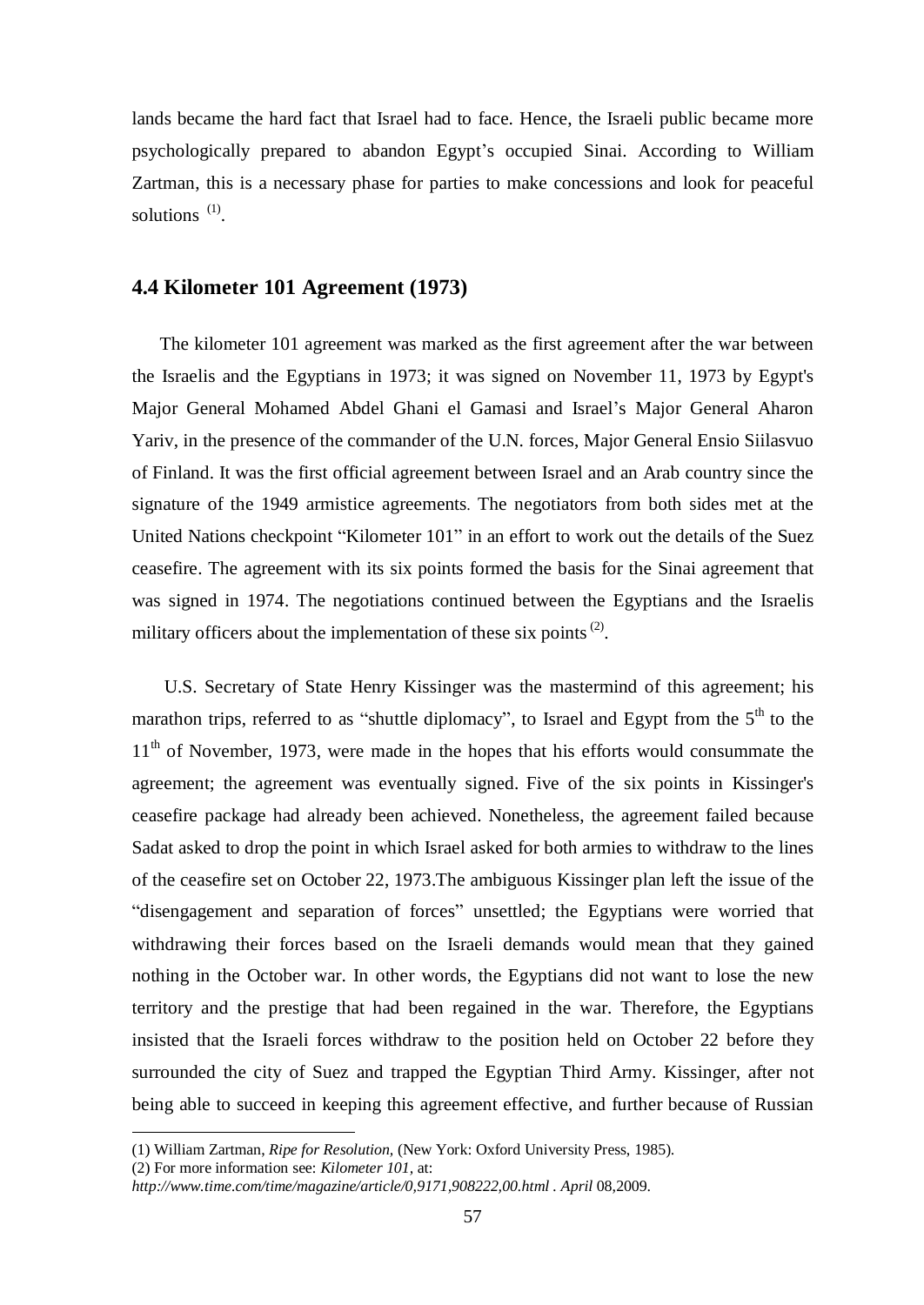pressure, he stressed on holding the Geneva Convention according to the U.N. resolution 338.

Immediately following the war, Israel signed two separate agreements with the Egyptians and the Syrians. These two agreements were considered important for U.S. foreign policy decision makers since they believed such agreements would eventually lead to resolution of the conflict in the region. More importantly, signing of the agreements improved the chances of having a broader peaceful settlement between the Egyptians and Israelis. Henry Kissinger assumed that such a peaceful settlement would serve the U.S. national interest by providing stability in the region and would contain the spread of Russian influence in the Middle East; it would leave the U.S. as the only dominant power in the region  $(1)$ .

# **4.5 Geneva Convention**

Based on the request of the former Soviet Union, the Middle East conference opened in Geneva. The Geneva Conference hosted by the United Nations but under the sponsorship of the Soviets and the U.S. was initially supposed to be held on December 18, 1973. Jordan, Egypt, Syria and Israel were asked to participate in the conference. Henry Kissinger was aware that the conference would not resolve the main problems, but he thought that such a conference would give him enough time to practice his diplomacy indirectly. He also believed that it was important, psychologically, that the Arabs and the Israelis meet together to establish a tangible precedent of negotiation. Egypt was the only country among the other Arab states that preferred to attend but Israel firmly opposed such a conference. Israel required several conditions to be met before it would participate in such a conference; the main concern of Israel was not to expand the list of the participants to include the PLO. The U.S. had to reaffirm that it would use its veto power in case the PLO attempted to attend; this left the Arabs with mixed feelings (anger and dissatisfaction) about the role of the U.S. in making such concessions to the Israelis since the Palestinian case is very central to the Arab-Israeli conflict. All Arab states believed that the Palestinian problem was the crux of the Middle East conflict; no genuine and lasting peace can be established without solving the Palestinian problem.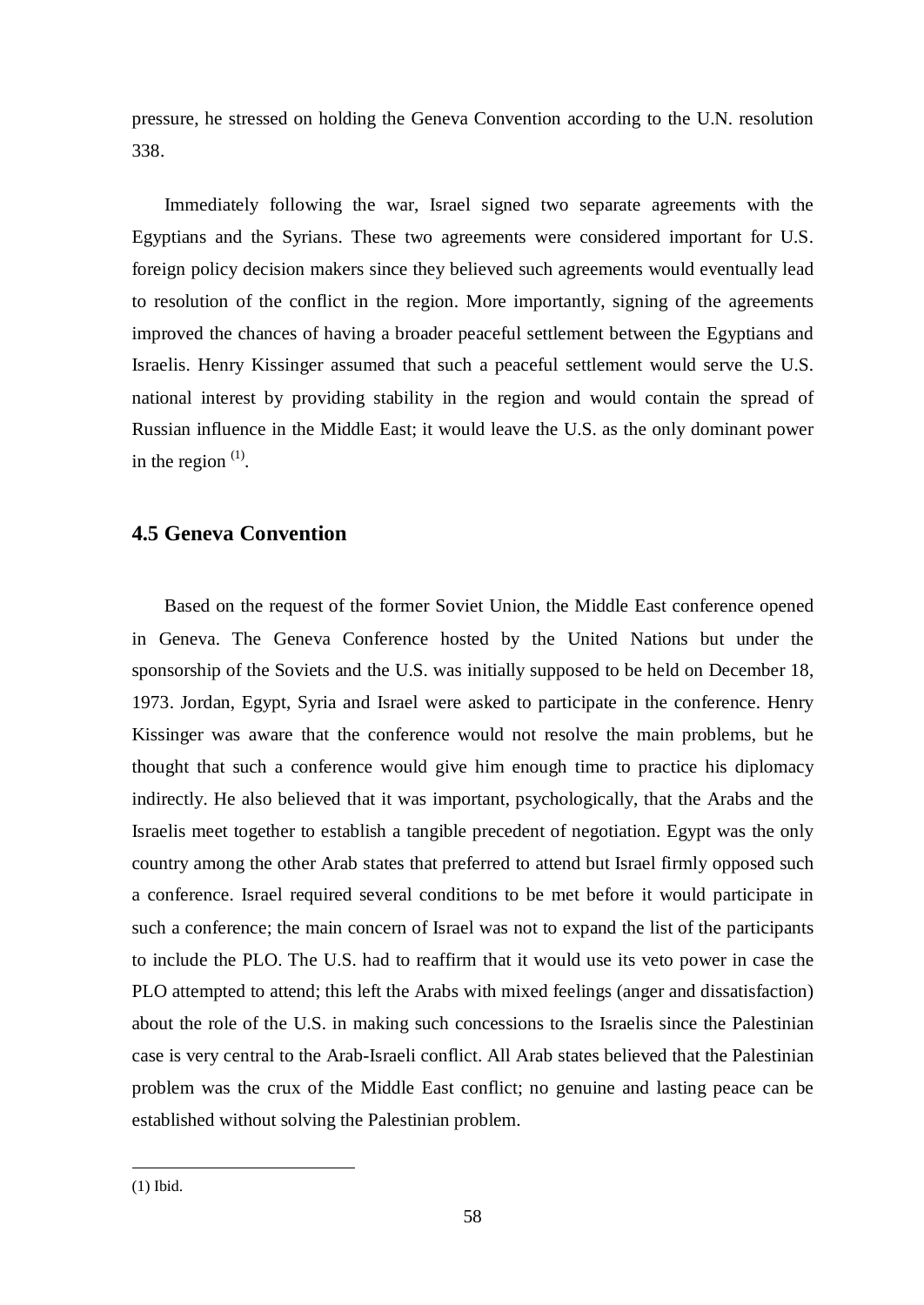At the Geneva Conference, Israel refused to sit in the same room with the Syrians, because Syria had refused to provide the Red Cross with a list of captured Israeli soldiers. On the other hand, Syria, too, refused to attend the conference; this refusal helped Kissinger by not having the responsibility of discussing the Israeli conditions with the Syrians. Syria was demanding a disengagement and separation of forces plan as a prior demand to sit with the Israelis. The Syrians were not satisfied with the separate agreement that took place between the Egyptians and the Israelis on the Egyptian front leaving the Syrian front without a similar agreement. This was a serious threat for the Egyptian-Syrian alliance and to the Syrian interests especially due to the fact that President Assad became suspicious about the secret arrangements that may have been made between Henry Kissinger and Anwar Sadat. Kissinger successfully managed to plant this seed of suspicion and ill intentions between these two Arab countries in this critical period, and he left no excuse for Israeli refusal to attend the conference. Israel attended the conference; it was held on Oct.21, 1973; however, the conference ended with a failure. Kissinger, however, succeeded in removing the Palestinian case from all political forums and was able to prevent the PLO from participating in the diplomatic process  $(1)$ . This Conference may not be a model for successful negotiations, but it had contributed in getting both Arabs and Israelis used to seek peaceful negotiations under the supervision of the United Nations rather than resorting to wars.

# **4.6 Disengagement and Separation of Forces (Sinai Agreement)**

After the Geneva Convention, Kissinger was eager to move forward toward making further agreement between the Israelis and the Egyptians concerning the separation of their troops. Israel offered, after the reelection of Golda Meir, a plan that called for the withdrawal of Israeli forces from the west bank of the Suez Canal. On the other hand, Israel demanded for ending the war between the two countries, and the reopening of the Suez Canal for passage of Israeli ships and freight. Kissinger then directed his energies and efforts toward achieving bilateral rather than comprehensive agreements. After months of what has been called "shuttle diplomacy, he successfully coordinated troop disengagement agreement between Israel and Egypt. The Israeli-Egyptian agreement called for Israeli

<sup>(1)</sup> Cheryl Rubenberg. Op.cit.pp:166-173.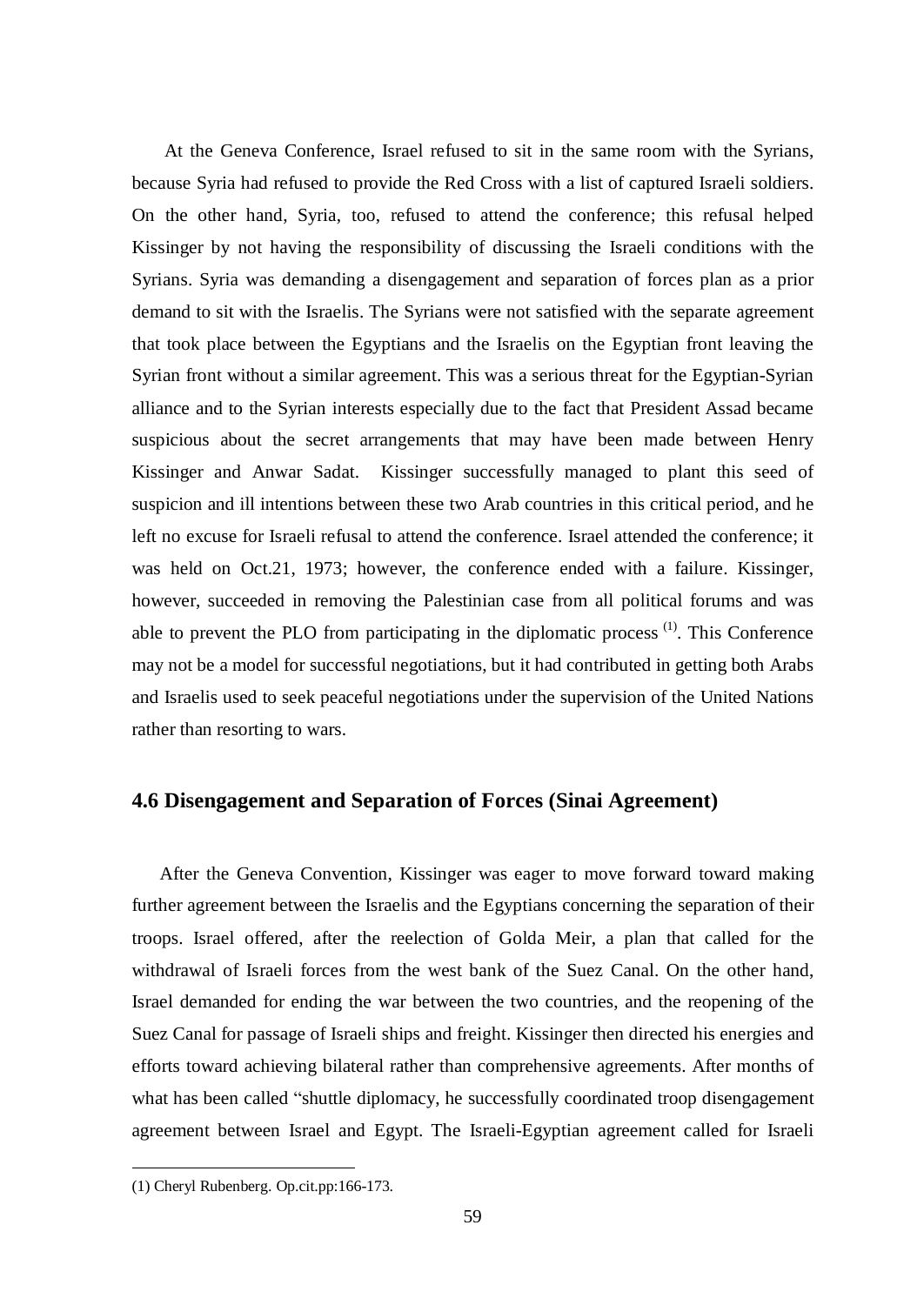withdrawal from parts of Sinai, exchange of prisoners of war, and an end to the Arab oil Embargo  $(1)$ .

The Sinai Agreement reflected that the Israelis and the Americans have common national interests. The agreement was basically an Israeli plan but adopted by the U.S. and agreed upon by the Egyptians. The Egyptians were not aware that this plan is actually an Israeli one. According to Sadat, the Egyptians viewed a transformation in U.S. foreign policy where it became more neutral toward the Middle East; Sadat publicly declared that the U.S. adopted a new policy showing objectivity as a third party (mediator). However; the Palestinians were frustrated with these results as they felt abandoned by some Arab countries. They felt that the Arab countries were willing to make peace with the Israelis in order to gain back their occupied territories at the cost of the Palestinians and their case  $(2)$ .

# **4.7 Step-by-Step Approach (Kissinger)**

The Step -by -Step approach failed in terms of the American national interest in the Middle East. It was set basically to avoid the pressure on Israel so it will be more cooperative in establishing a genuine peaceful settlement but resulted in a division within the Arab World. After the October War and several agreements about the separations of military forces, the U.S. felt that there was a strong opportunity to establish a peaceful settlement.

President Nixon visited Saudi Arabia, Egypt, Syria, Jordan, and Israel. These visits were made in an attempt to reflect the commitment of the U.S. toward finding a peaceful resolution to the conflict in the region. Henry Kissinger tried to avoid the collapse of his Step-by-Step approach especially after the Rabat Conference<sup>(3)</sup>. He made five trips to the Middle East in order to promote his strategy; he was trying to prove that his approach to diplomacy was more fruitful than the reconvention in Geneva<sup> $(4)$ </sup>. He explained that armies

(1) Annual Report 2001:

ec.europa.eu/enlargement/pdf/financial\_assistance/cards/publications/aidco\_2001\_annual\_report\_en.pdf (2) Ibid.

<sup>(3)</sup> The 7th Arab summit which recognized, for the first time, the P.L.O. as the sole and legitimate representative of the Palestinian People. It was held on October 26, 1974.

<sup>(4)</sup> Soviet Foreign Minister Andrei Gromyko concluded a Middle East tour of his own to press the Russian preference to return to Geneva.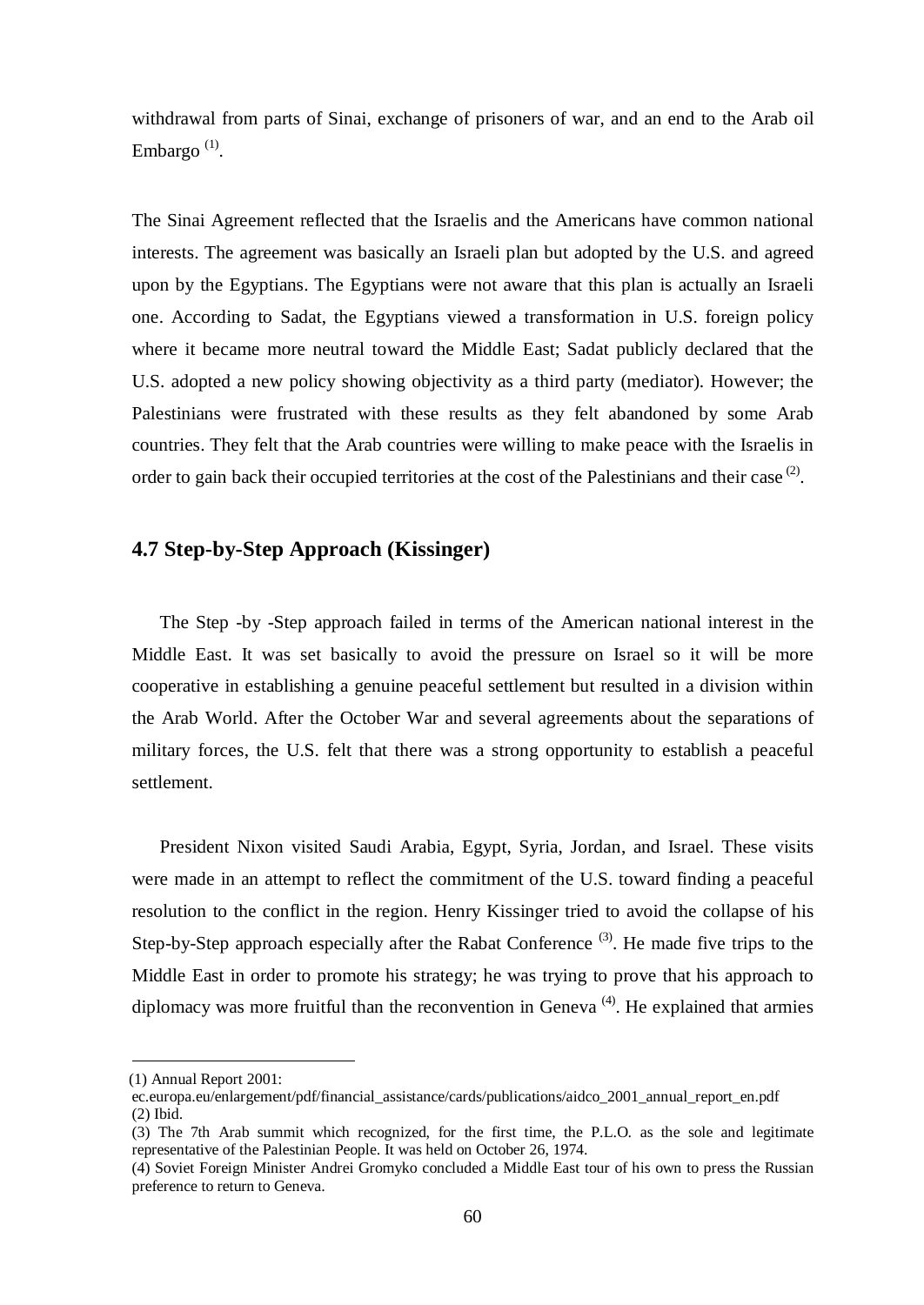had been pulled apart where the United Nation forces were stationed and some Israelioccupied territory has been returned to Arab sovereignty. Kissinger's visits to the mentioned above countries (Saudi Arabia, Egypt, Syria, Jordan, and Israel) were considered as the last chance to succeed in defeating the Russian efforts through the Soviet Foreign Minister Andri Gromyko, who was pressing for a multinational peace conference in Geneva. Egyptian President Anwar Sadat had hoped that Kissinger might achieve further progress; nonetheless, after his meeting with Gromyko, he agreed on the resumption of the Geneva conference. Even some members of Israeli Prime Minister Yitshak Rabin's government, who preferred to negotiate with the Arabs through Kissinger, said that they would go to Geneva<sup> $(1)$ </sup>.

In the late 1970s, Israel witnessed internal political changes where the Labor party, which had dominated the Israeli governments since the establishment of Israel, lost in the elections to the Likud Party. This new change in the governing political party influenced the nature of the Israeli policy; Menachem Begin, who was considered one of the hawks in the extreme right wing of Israeli Likud party, became the Prime Minister of Israel. The concept of the "Undefeatable Army" that had been established after the overwhelming Israeli victory over the Arab armies in the Six-Day War<sup>(2)</sup>, started to be shaken among Israelis because of the quick collapse of the Israeli Defense line ( Bar Lev Line ) during the " Yom Kippur" War of 1973.

Egypt also experienced an internal political shift, since Anwar Sadat who became Egypt's President after Jamal Abdel Nasser, differed completely in his views with his predecessor about the nature of the country's coalitions and allies. President Nasser was well-known for his nationalist policies (Pan-Arabism or Nasserism). He advocated the concept of Arab unity based on their nationality, so he was able to touch the feelings and emotions of the entire Arab World. Nasser counted on the support of the former Soviets (USSR) and had very poor diplomatic relations with the U.S. He tried to cooperate with the U.S. through implementing the Rogers Plan, but the process was difficult, so he decided to be an exclusive ally to the former Soviet Union. As a result, Egyptian relations with the U.S. deteriorated. When Sadat came to power; he ignored the concept of Arab nationalism.

<sup>(1)</sup> Cheryl Rubenberg, *Israel and the American National Interest: A Critical Examination.* (Illinois: University of Illinois Press., 1989).

<sup>(2)</sup> Israel captured West Bank & Gaza, Egypt's Sinai Peninsula all the way up to Suez Canal, and roughly half of Syria's Golan Heights within six days with light casualties in the Israeli Army.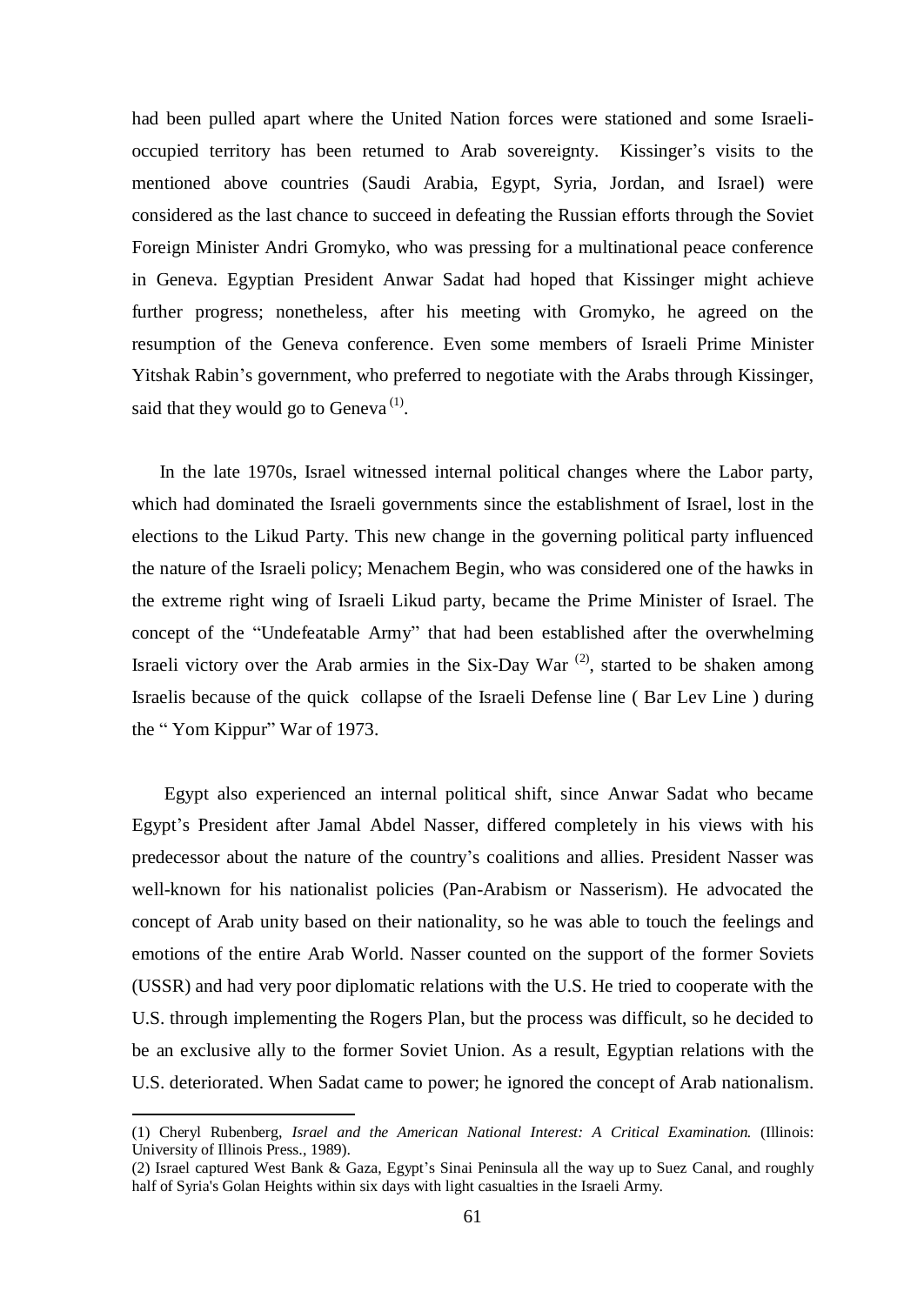Egypt was suffering from a very poor economy, so beside Sadat's recognition of the uselessness of the U.N. resolution 338 due to lack of agreement with the Syrian President (Hafez Assad) and the hope of building better relations with the U.S., he decided to accept the idea of sitting directly with the Israelis at the negotiating table  $<sup>(1)</sup>$ .</sup>

In other words, Anwar Sadat finally decided to prioritize the Egyptian national interests over the pan-Arab national interests. Sadat was convinced that he would be able to market such an idea among the Egyptian public. He concentrated on convincing Egyptian people that their national interest would be protected. He further advocated the idea of benefiting from the circumstances since the U.S. promised to provide more financial aid which would directly contribute to enhancing the weak-economy of Egypt. Finally, Sadat was able to win the agreement of the Egyptian public majority in pursuing his peaceful efforts. The approval of the public opinion was a major step for the Egyptian leader to go forward in making peace with the Israelis. According to Richard Hass, this is a major factor in influencing the leaders' decisions<sup> $(2)$ </sup>.

## **4.8 Sadat Peace Initiative (NO More War)**

 $\overline{a}$ 

In his historic visit to Israel in November, 1977, President of Egypt, Anwar Sadat spoke at the Israeli Kenesset. He spoke with strength, but he acknowledged Israel's right to exist. Very few Israelis were expecting such an acknowledgement from an Arab leader. He and Menachem Begin had made a mutual pledge "No More War", except that Sadat made his promise conditional, that there would be no more war if Israel accepted a peace agreement that included the return of the Palestinian territories occupied in 1967. The Israelis needed to respond creatively to Sadat's gesture; they needed to decide on what lands to return and what to keep; this was the first tough diplomatic challenge they had faced since 1967. However, according to recent history, one can say that the state of war between the two countries was ended with Sadat's visit to Israel. Both countries agreed at the end of Sadat's visit that they would continue discussing their disputes through dialogue and not through war. The continuation of the dialogue was hoped to pave the way towards

<sup>(1)</sup> Nizam Sharabi, *Amirika wa-al-Arab: Al-siyasah al-Amerikiyah fi al-watan Arabi al-qarn al-ishrin [American and the Arabs: American Policy and the Arab World],* (London: Riyad al-Rayyis lil-Kutub wa-al-Nashr. 1990).

<sup>(2)</sup> Richard Hass, Conflicts *Unending: The United States and Regional Disputes*, (New Haven: Yale University Press, 1990).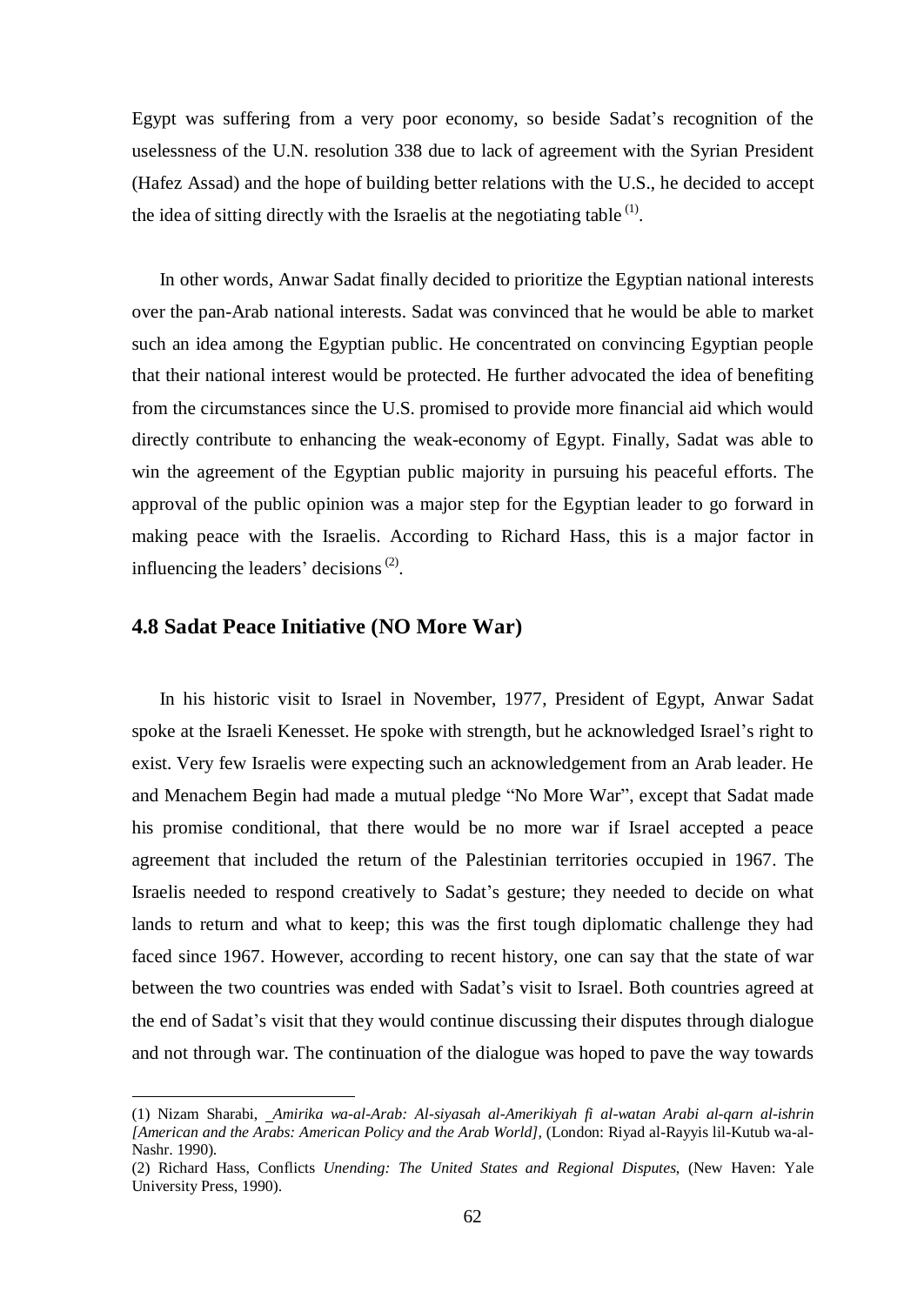successful negotiations in which they would lead to the signing of peace treaties with all the neighboring Arab States.

Both Israelis and Egyptians wanted to achieve serious direct dialogue about the ways of establishing peace in the Middle East. Sadat's visit and his pledge of "no more war" opened the door to such a dialogue, but "continuity" of the peaceful dialogue was the key word. They both hoped that peace eventually would be the result of this dialogue. Peace and security were the main two issues that Sadat pressed during his visit. Sadat intended to remove the psychological barrier that had dominated both nations; he was hoping that after this momentum and this new spirit, both countries would commit to solving their disputes, regardless of their complexity, through talks not through wars. Sadat claimed that most of his people were surveyed and that they supported him. It seems that Sadat's vision was compatible to what John Geer thought of this particular issue; Geer argues that public opinion surveys are critical factors in shaping the behavior of leaders and their foreign policy decision making  $(1)$ .

# **4.9 Official Israeli-Egyptian Peace Treaty**

 $\overline{a}$ 

The official Camp David negotiations started on September 5, 1978. President Jimmy Carter prepared himself by studying the conflict's main issues and the psychological analysis of both Sadat and Begin that was collected by experts from the Central Intelligence Agency (CIA). His study included comprehensive personal information about both of them: their history, their interests, their medical records, and how both of them became leaders of their people. It also contained information about their personal characteristics, political and religious beliefs, their relations with other countries' leaders, their weaknesses, their reactions under pressure, and their position in relation to the American President himself<sup>(2)</sup>.

Carter brought the Bible with him because he thought that he would need it when discussing important issues with Begin. It seems that Carter wanted to be fully prepared and not fail in addressing any surprising situations. He further hoped that he had gained the

<sup>(1)</sup> John-G-Geer, *From Tea Leaves to Opinion Polls; A Theory of Democratic Leadership, (*New York: Columbia University Press. 1996).

<sup>(2)</sup> Nizam Sharabi, *Amirika wa-al-Arab: Al-siyasah al-Amerikiyah fi al-watan Arabi al-qarn al-ishrin [American and the Arabs: American Policy and the Arab World],* (London: Riyad al-Rayyis lil-Kutub wa-al-Nashr. 1990).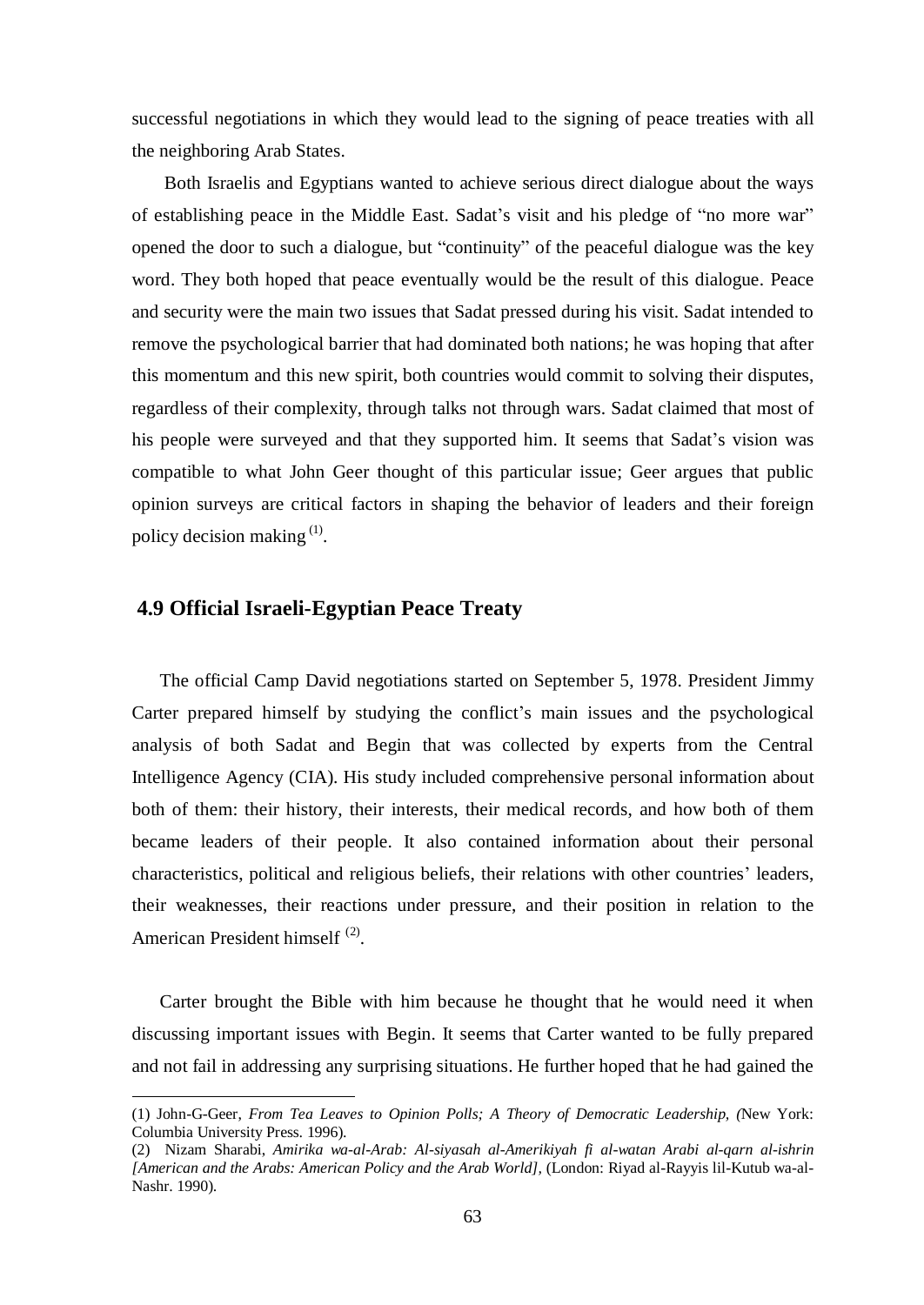trust of Sadat; he actually was able to do so since Sadat from the beginning of the negotiations had put almost all his trust in Carter.Sadat was accompanied by the ministers Muhammad Kamel, Butrus Ghali, Usam El-Baz, and Hasan Tuhami. Prime Minister Menahim Begin was accompanied by the Israeli ministers Moshe Dayan, Eizer Weizmann, and the Israeli attorney general Aharon Barak. President Jimmy Carter had with him Cyrus Vance, Harold Saunders, Roy Atherton, and Brzezinski. The first joint communiqué issued was concentrated mainly on praying to God for bringing hope and peace to the Holy Land that had gone through four wars, but was still not enjoying the blessing of peace  $<sup>(1)</sup>$ .</sup>

At the beginning of the negotiation, Carter prepared a list with the points and the questions that should be discussed and dealt; he mentioned some points that were agreed upon by the three parties in principle. The main points that were agreed upon were:

- 1. Jerusalem would remain a united city where Christians, Muslims, and the Jews would be granted the freedom of practicing their prayer at their holy places.
- 2. Egypt would end its economic embargo with Israel; Israeli ships would be allowed to pass freely through Suez Canal.
- 3. Egypt would have full and undisputed sovereignty in Sinai.
- 4. Jordan and the Palestinians were to be main participants in the negotiation.
- 5. The implementation of the agreements would be done gradually in consecutive phases with well intentions<sup> $(2)$ </sup>.

In contrast, there were some partially disputed points that were significantly important: U.N. Resolution 242 to be the basic reference for any peaceful settlement which Begin refused under the pretext that this solution would not be applicable in the West Bank. Having full diplomatic relations between the two countries was rejected by Sadat who refused this kind of relations with Israel. Sadat demanded that Israel end its military occupation of Gaza and the West Bank, but Begin did not commit himself to this condition. There were many difficult points which Carter had to face to achieve a solution: the removal of all Israeli settlements and airports from Sinai, freezing the building of new settlements in the West Bank, the implementation of all parts of U.N. Resolution 242 in the

<sup>(1)</sup> Ibid.

<sup>(2)</sup> *Camp David 1979 Peace Agreements,* Amman: Dar el-Jalil. (1984).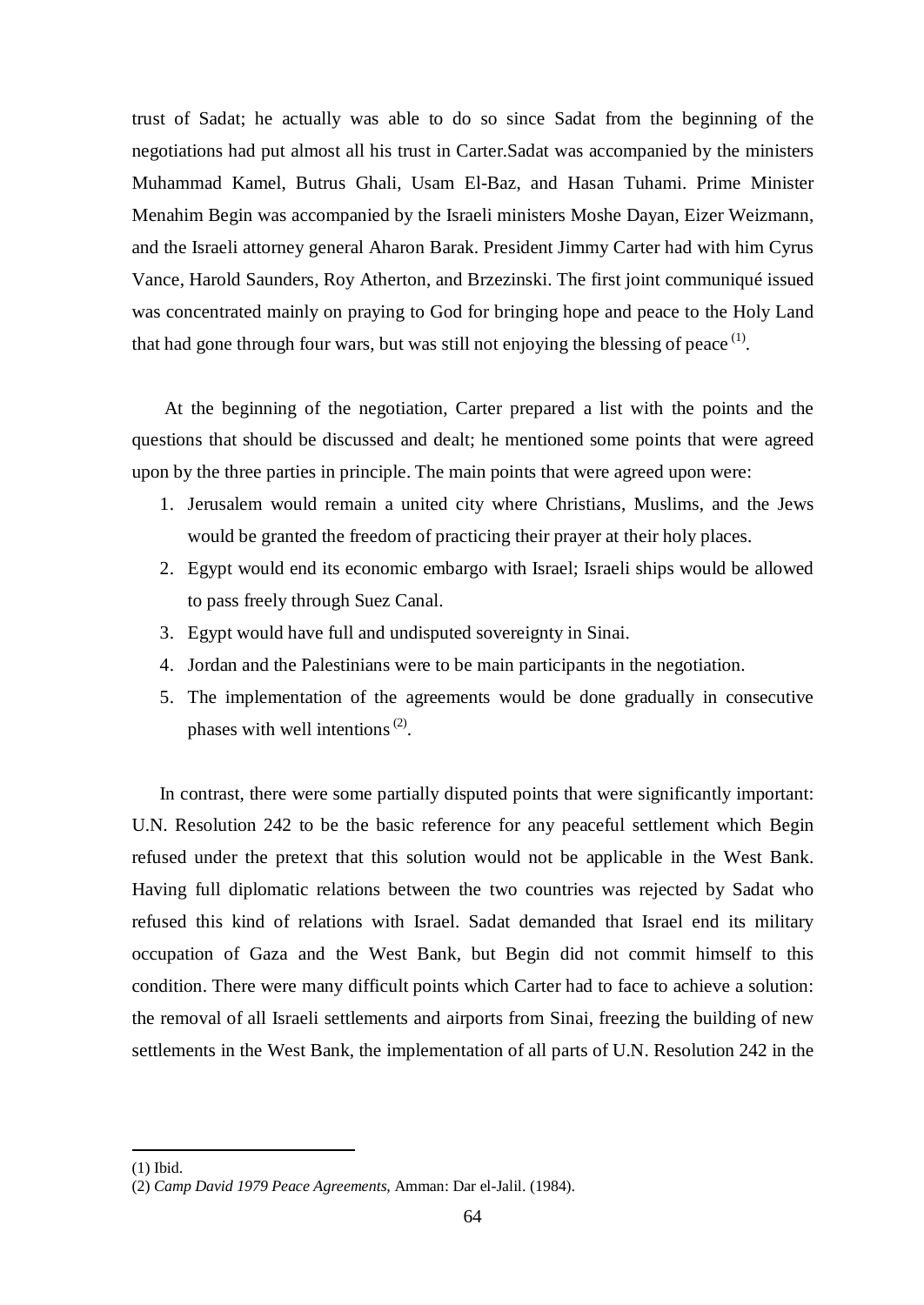West Bank, the final status of the West Bank and Gaza, the Arabs rule of East Jerusalem, and what the nature of the final agreement would be  $<sup>(1)</sup>$ .</sup>

In general, the negotiations resulted in two main agreements between Egypt and Israel: the first agreement, which was signed on September 17, 1978, functioned as a frame work agreement that was mainly concerned with peace in the Middle East according to UN resolutions 338 and 242. This framework agreement comprised the basics for peace not only between Egypt and Israel, but also between Israel and other neighboring Arab countries. Each neighboring country could negotiate its concerns with Israel separately based on this agreement in order to achieve peace. The main points of this agreement concerning the West Bank and Gaza were: first, the transfer of authority from Israel to the Palestinians (Autonomy) in West Bank and Gaza should be arranged with the Israeli government and must be completed within five years. Second, Israel, Egypt, and Jordan would agree on the methods of establishing the authority of the elected autonomous government in the West Bank and Gaza; this would be followed by a joint committee from Egypt, Jordan, and some Palestinians from the occupied territories. Third, after the establishment of this authority, the transition period (five years) would begin and the negotiation for final status of the West Bank and Gaza starts in the third year. Jordan and Israel would sign a peaceful treaty at the end of the five year transitional period  $(2)$ .

As for the relations between Egypt and Israel, they had agreed on several issues  $(3)$ , but the main ones are: first, both countries pledge not to resort to violence in resolving any remaining disputed issues, but to adopt peaceful approaches in accordance with Article 33 in the United Nation Charter. Second, both parties agree to negotiate with good will aiming at reaching a final agreement within three months from signing this framework agreement. Third, both countries would seek finding the chances to develop their economic situations for the sake of contributing in establishing the atmosphere of peace, cooperation, and friendship as their common goal. Fourth, the U.S. would be invited to participate in the negotiations concerning the issues of implementing and executing these agreements within a scheduled time frame. Finally, the Security Council would be asked to certify these agreements and would guarantee that none should violate their articles, and would ask both

<sup>(1)</sup> Caroline Lazo*, Jimmy Carter on the Road to Peace,* (New Jersey: Dillon Press, 1996).

<sup>(2)</sup> Ibid.

<sup>(3)</sup> There are more than 11 points (different issues) mentioned in this agreement.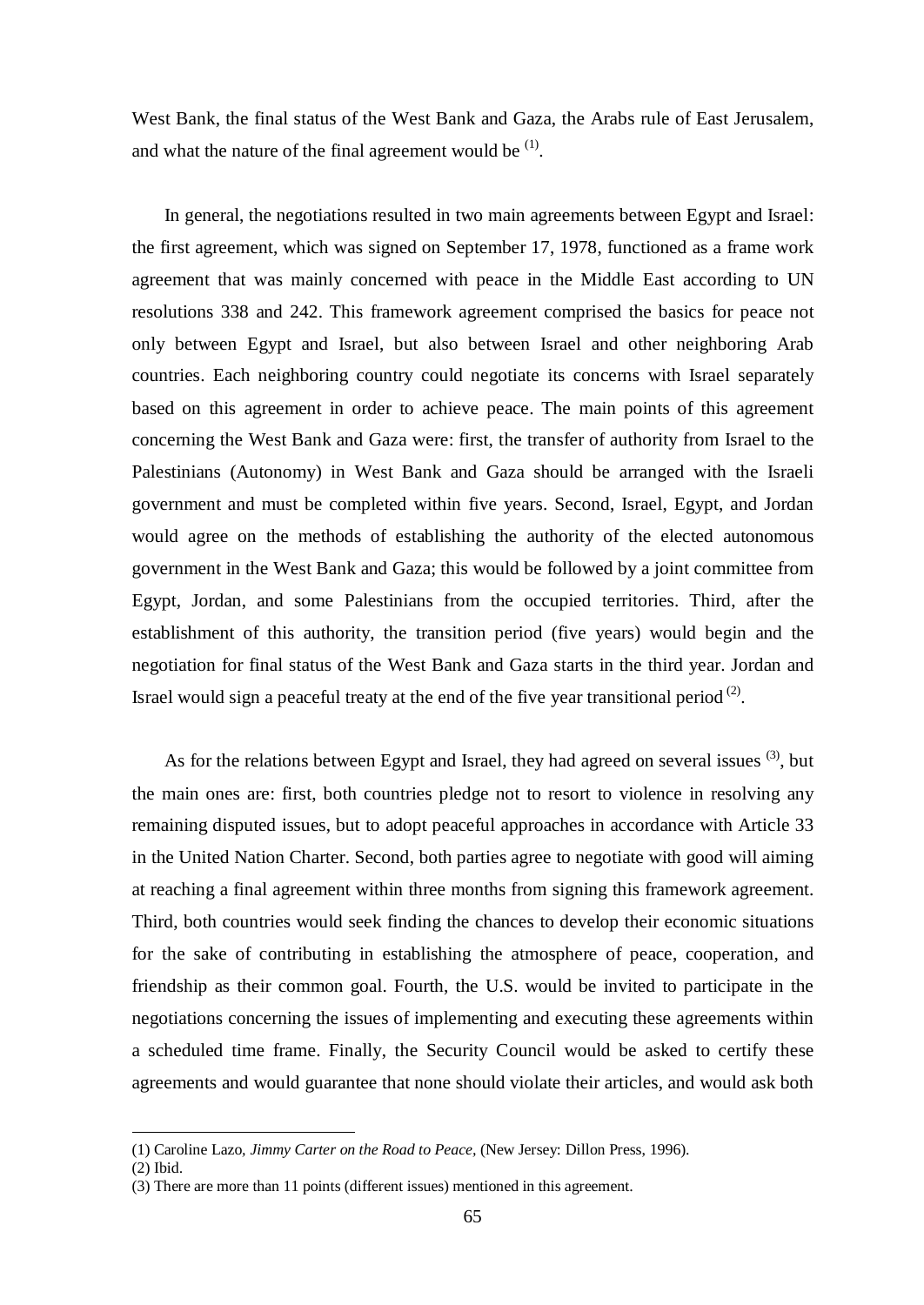countries to make their policies compatible with the conditions mentioned in the framework<sup>(1)</sup>.

The second major agreement issued on March 26, 1979 in three languages (Hebrew, Arabic, and English), is the final agreement between both countries. The English version was to be the only reference for interpretation in case of a new dispute. This peace treaty has nine articles  $(2)$ , but the main points are: first, no more war between the two countries and peace would be established after signing the agreement. Second, Israel should withdraw all its military forces and its civilians from Sinai where Egypt would have the full exercise of its sovereignty up to the internationally recognized borders between Egypt and mandated Palestine. Third, both parties should commit to resolve all future disputes in a peaceful manner and would not practice any use of force against the other either directly or indirectly. Also, each party is responsible for prohibiting any act of threatening or incitement by their people who may organize or help in acting violently against the other party in any place. Fourth, for the sake of providing for maximum security, Egypt was not allowed to keep more than one division of Egyptian armed forces who will be stationed within an area lying around 50 kilometers east of the Gulf of Suez and the Suez Canal. United Nation forces would be stationed there in order to monitor the situation (performing normal police functions) and none of the parties had the right to remove these forces unless they attain the full agreement from the United Nations with the approval of all five permanent members of the Security Council. Fifth, Israeli ships will have the right of free passage through the Gulf of Suez and Suez Canal. The strait of Tiran and Gulf of Aqaba are international waterways; they must be open to the whole international community beside the freedom of navigation and over flight<sup>(3)</sup>. The success of Camp David Summit in 1979 indicates clearly how the role of U.S. as a mediator can be a very important and effective. If it was not for the extensive efforts of the U.S. President and his political strategists, this summit would not have succeeded. The U.S. imposed, indirectly a solution on both sides, and the achieved results were satisfactory to both of them.

<sup>(1)</sup> For more information see: *The Camp David Accords of 1979:* 

*[http://www.jerusalemites.org/facts\\_documents/camp\\_david.htm](http://www.jerusalemites.org/facts_documents/camp_david.htm) .* Accessed on: May 30, 2008.

<sup>(2)</sup> The peace treaty has nine main articles but each article consists of three or more important points. The researcher recommends reading all the details of this agreement to have a comprehensive understanding. (3) For more information see: *The Camp David Accords of 1979:* 

*[http://www.jerusalemites.org/facts\\_documents/camp\\_david.htm](http://www.jerusalemites.org/facts_documents/camp_david.htm)* . Accessed on: May 30, 2008.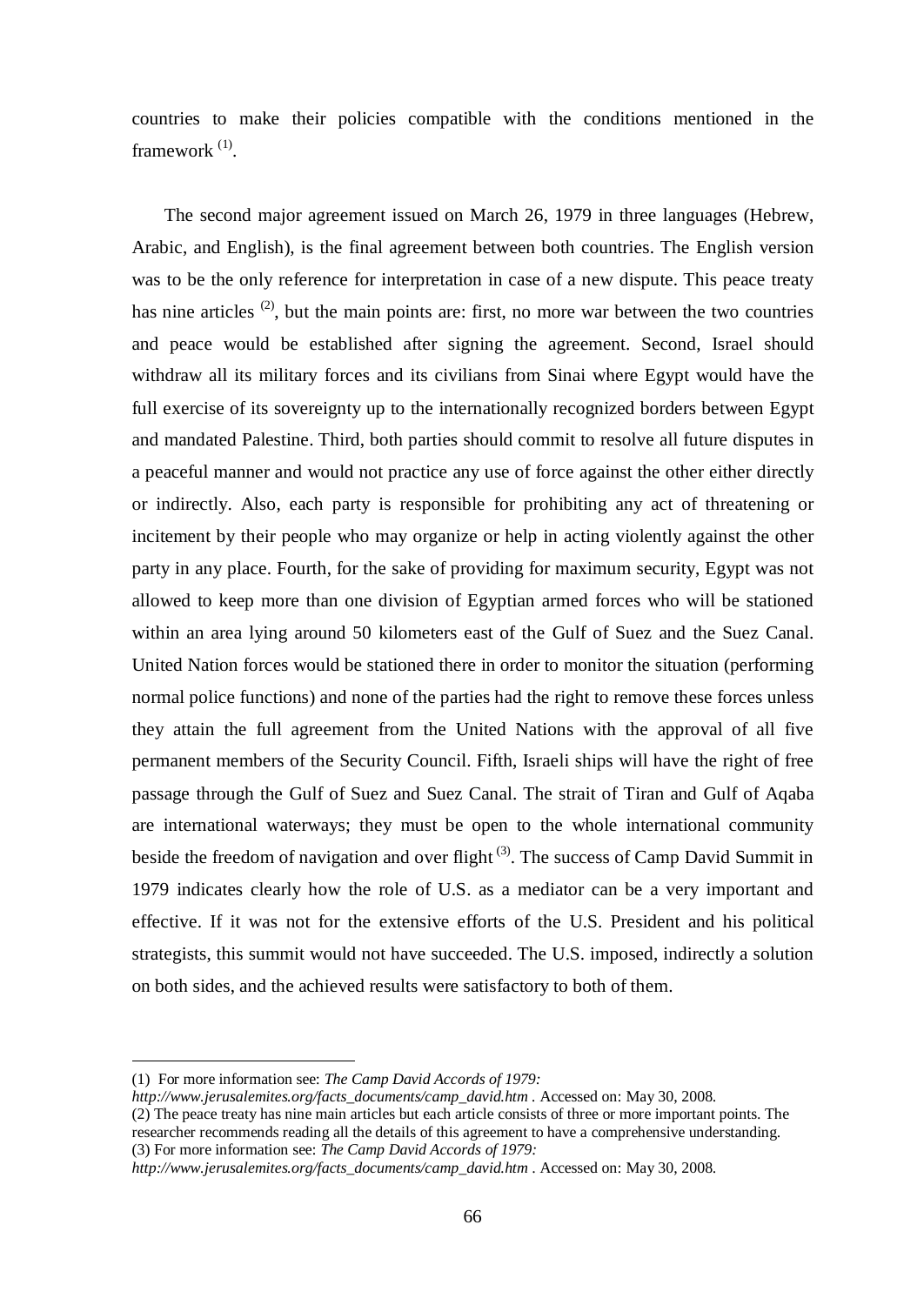# **4.10 Conclusion**

Israel and Egypt signed a peace agreement on March, 26, 1979, under the U.S. patronage as a mediator. Since this peace agreement was signed, many political analysts agree that this treaty has succeeded in spite of all the challenges and obstacles that have threatened its survival. It has become the corner stone for stability and order in the region even though it has failed to normalize relations between the Israeli and Egyptian peoples. Hosni Mubarak has refused officially to visit Israel since he became the Egyptian president, but several Israeli political leaders have visited Egypt and maintain relations with the Egyptian government.

Israeli ministers, including defense and foreign affairs ministers, were happy and enthusiastic after holding meetings with President Mubarak in Cairo and some other places such as *Sharm El Seikh* and Alexandria. Egypt, which is the largest country in the Arab World, has an important role in granting the legitimacy of the political maneuvers of the regional players. Israel knows very well the political weight of Egypt and that is why it avoids any provocative statements or actions that might jeopardize the relationship between the two countries.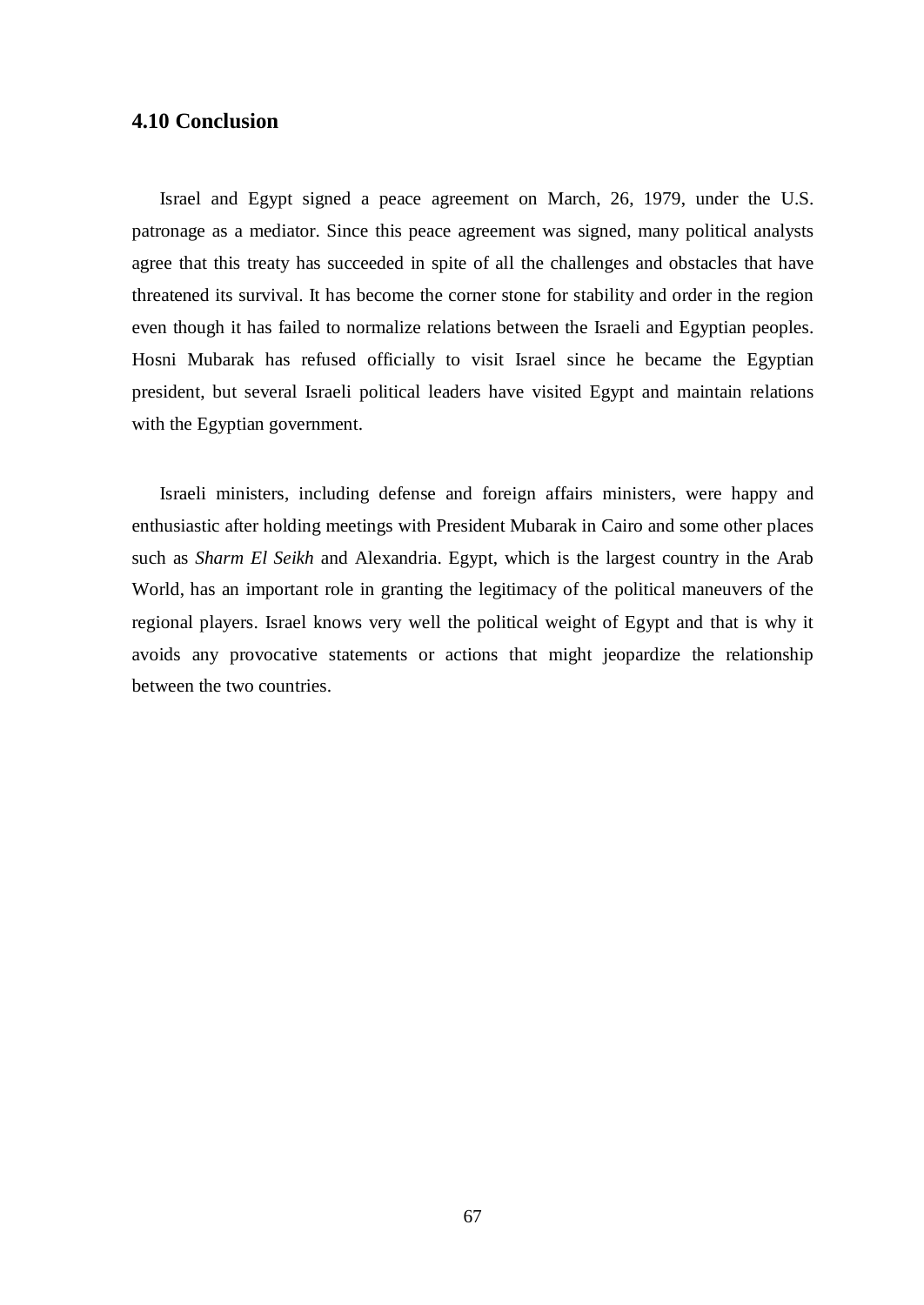# **Chapter Five Case Study 2: Camp David 2000**

# **5.1 Introduction**

The Camp David Summit 2000 between Israelis and Palestinians is considered to be the first major negotiation between the two parties since the 1993 Oslo accords. It focused on negotiating the final status issues remained as real obstacles to a final agreement: final borders and Israel's security concerns, Israeli settlements, the Right of Return for the Palestinian refugees, and the final status of Jerusalem. The Summit was ultimately unsuccessful; the results of Camp David 2000 and the reasons behind its failure have become one of the most controversial issues among researchers and political analysts.

The Summit started on July 11 and ended on July 25, 2000 during which representatives of the three participant parties (Israel, USA, and Palestinians) exerted their best efforts to succeed, but unfortunately were unable to do so. Both Israelis and Palestinians mutually blamed each other for the failure of the talks which the Israelis claimed that they made a generous offer; the Palestinians responded that they were not offered enough. Because of the U.S. reaction to the failure and President Clintons' own statements of blame aired on international news channels, most of the blame and criticisms for the failure of the summit were leveled at PA President Yasser Arafat. Nonetheless, a trilateral statement was issued that defined the agreed principles to guide future negotiations.

This section will present the historic circumstances that provided the environment for peace talks, and will discuss the drastic transformation in PLO rhetoric towards dealing with Israel. Several major events took place in the last two decades which influenced Palestinian political culture. These political events became major factors in transforming the policies of the Palestinian leadership and rhetoric from violent to peaceful. Further, this section will discuss, separately, several important factors that caused the failure of the negotiations.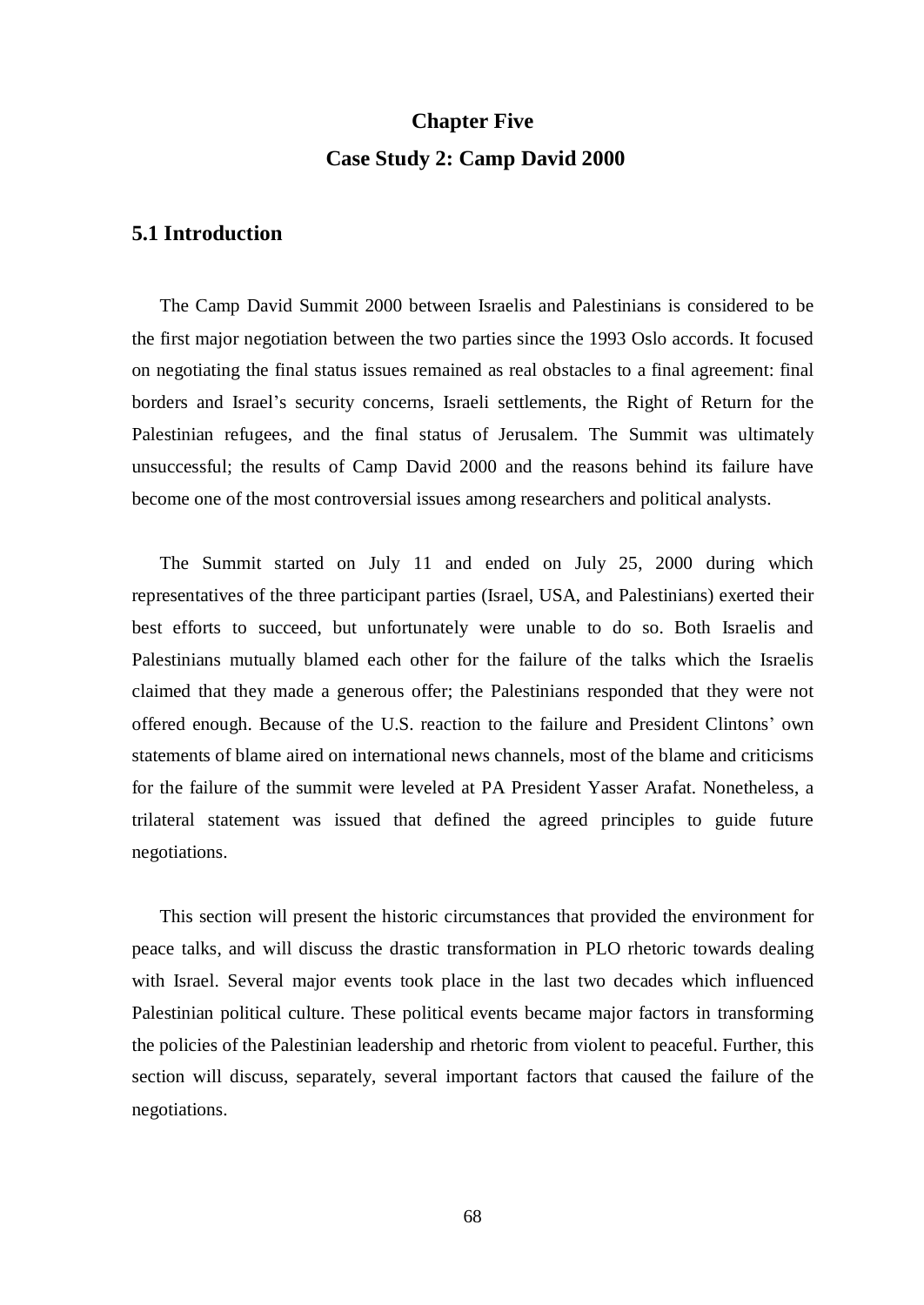## **5.2 1982 Lebanon war**

 $\overline{a}$ 

The Lebanon War started in the first week of June, 1982, when Israel launched a full incursion (land, air, and sea) into Lebanese territories. Israel managed to occupy approximately one third of Lebanese territory ending up in areas next to Lebanon's capital, Beirut. The original plan, coordinated with the U.S. administration, called for Israeli troops to undertake a 25 mile incursion to wipe out PLO positions in Southern Lebanon. Israel managed to harm the Syrian army by destroying many of its military air forces and the Syrian military installations in Bekaa Valley. Also, Israel managed to destroy the military bases of the PLO in the south. The war lasted approximately 80 days (the longest and most controversial war)  $(1)$ , and after fierce battles in West Beirut, the PLO agreed to a withdrawal agreement, and its members moved on to Tunisia. The American Ambassador Philip Habib mediated a peaceful PLO force withdrawal from Lebanon and through his marathon diplomatic trips in the region; he managed to convince Israel to agree to permit the Palestinian forces to leave Beirut with only their personal weapons as a gesture of flexibility. However, this result was a major set-back for Yasser Arafat and his Fatah movement (the dominant party in the PLO) since it became obvious that the shadow of "Armed Struggle" against Israel adopted by Fatah started to fade away and vanish  $(2)$ .

Arafat and his troops were evacuated mainly to Tunisia as well as some other Arab countries, for example Yemen. As a result, Arafat realized that PLO policy had to change. He felt that Arab and the Soviet support was not enough to carry on. Arafat returned in 1983 to Tripoli (Lebanese city) in order to support the late Abu Jihad (second in charge in Fatah) who had not been expelled from Lebanon. On his way back to Tunisia he decided to stop by Egypt. He made a historical visit to the Egyptian President Hosni Mubarak. Several Palestinian leaders were frustrated with Arafat's visit to Egypt. They accused him of violating the rules of the Palestinian National Council (PNC). By visiting Egypt, Arafat broke the siege imposed on Egypt by the Arab countries since 1978, and allowed several moderate Arab states to revive their diplomatic relations with Egypt. Furthermore, this

<sup>(1)</sup> There was, for the first tine, a widespread debate within Israel about the War in Lebanon due to the high number of civilian causalities. In March 2000, the Israeli cabinet voted unanimously for a full troop withdrawal from Lebanon by July 2000.

<sup>(2)</sup> Cheryl Rubenberg, *Israel and the American National Interest: A Critical Examination, (*Illinois: University of Illinois Press, 1989).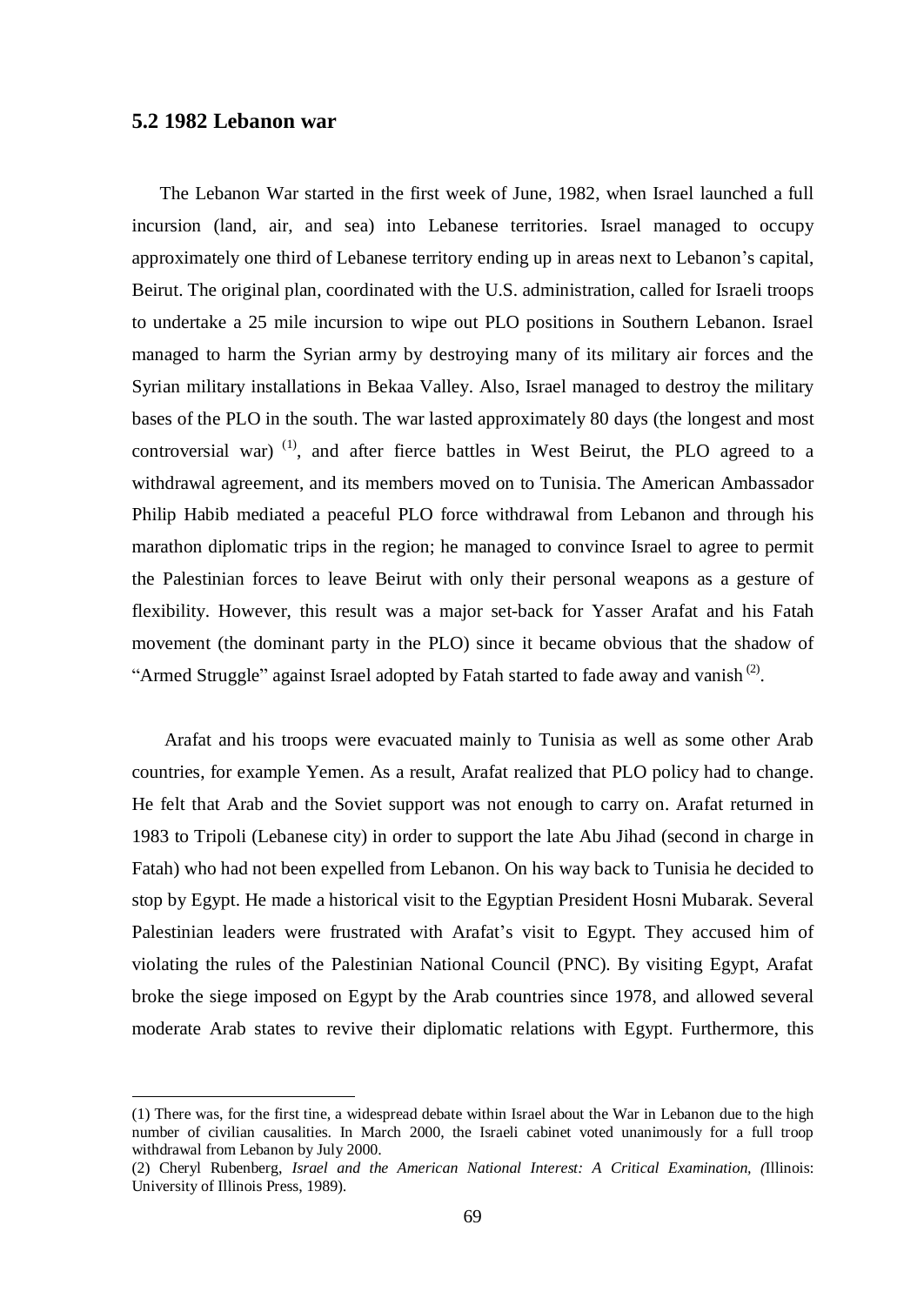historic visit marked a transformation in the Palestinian rhetoric towards dealing with the Palestinian-Israeli conflict.

#### **5.3 Declaration of Independence Conference (Algiers Declaration) 1988**

The Declaration of Independence written on Nov.15, 1988 by the Palestinian poet Mahout Darwish<sup>(1)</sup>, was an important event in the Palestinians' political life since their leadership, for the first time in Palestinian history, clearly recognized Israel's right to exists as a state in peace with the future independent Palestinian state. Furthermore, The Palestinian leadership rejected violence and terrorism by both Palestinians and those who attack Palestinians. They renounced terrorism as a means of fighting for their rights to solve the conflict. The PLO officially declared termination of their armed struggle and its goal of eliminating the State of Israel. They accepted the idea of living in a separate Palestinian state next to Israel rather than instead of it. The declaration recognized all United Nations resolutions related to the Israeli-Palestinian conflict, specifically both UN Resolutions 242 and 338. Resolution 242 called on Israel to withdraw from territories it occupied in the 1967 Six Day War, and on Palestinians to recognize Israel. Resolution 338, initially a resolution calling for a cease-fire in October War, called for immediate negotiations and all sides to seek "a just and durable peace in the Middle East"<sup>(2)</sup>. These resolutions formed the foundation of post declaration of independence PLO policy.

In April 1989, the Palestinian Central Council appointed Arafat to be the President "Palestine". In May 1989 Arafat visited France to establish diplomatic relations with a western country; he announced, during this visit, that the provision related to the destruction of Israel in the Palestinian National Charter is null and void. The charter, which was formed and declared in 1964, and amended in 1968, had become an important symbol of Palestinian history. Thus, the cancellation of one of the main provisions (destruction of Israel) was a major step in transforming Palestinian political strategy. As for the U.S. role: were it not for the pressure applied by the Reagan administration on the Palestine

<sup>(1)</sup> Mahmoud Darwish was a Palestinian poet, essayist and political activist whose voice was among the most powerful in late 20th century Arab literature. He spoke for two generations of Palestinians mostly abandoned by the Arab world, and oppressed by Israel.

<sup>(2)</sup> For more information see: The Arab-Israeli Conflict, at:

*<http://middleeast.about.com/od/arabisraeliconflict/f/me081115e.htm> .* October 17, 2008.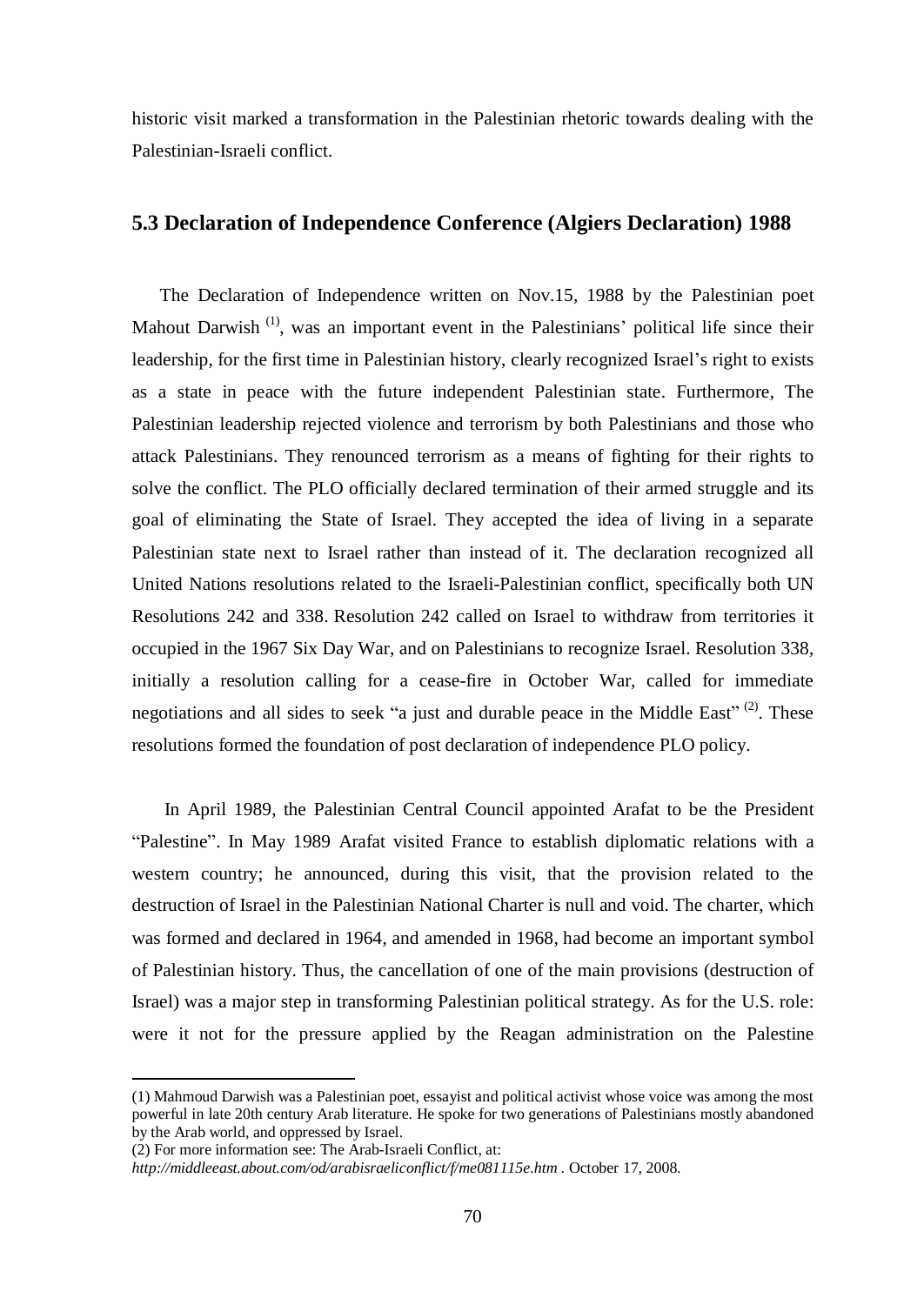Liberation Organization, the Palestinian National Council would not have declared a cessation of the armed struggle against Israel and would not have adopted UN Resolution  $242^{(1)}$ .

The Palestinian recognition of 242 Resolution opened the channel of communications between the U.S. and PLO after 13 years of a diplomatic impasse. As a result of this recognition, and primarily due to PLO renouncement of violence, the U.S. removed the PLO from the list of terrorist organizations. Although not officially recognizing the PLO as the sole legitimate representative of the Palestinian people, the U.S. accepted the fact that the PLO represents the majority of the Palestinians. Therefore, the U.S. decided to communicate directly with the organization and exert pressure on Israel to start negotiating with the Palestinian leadership. The Palestinian Declaration of Independence helped warm relation with the incoming Bush administration. It was used by Secretary of State James Baker to steer Israelis toward the Madrid Peace conference of 1991that took place few months after the Gulf War.

# **5.4 Gulf War (1990-1991)**

The Gulf War (August 2, 1990-Febreuary 28, 1991), authorized by the United Nations, was launched to liberate Kuwait after Iraq's occupation in August 1990. The United Nations approved the formation of a military coalition force from 34 different nations. The majority of the international military forces were from the United States, Saudi Arabia, Britain, and Egypt. The invasion of Kuwait by Iraqi troops was met with an immediate preparation for war by the U.S. and some allies such as Britain and Canada. The war against Iraq resulted in the expulsion of Iraqi troops from Kuwait and was considered as a decisive victory for the coalition forces. In a move to destabilize the coalition by alienating the Arab members in the coalition, Iraq launched missiles against Israel in order to precipitate retaliation from Israel. Even though Israel had threatened to retaliate, it abided by the U.S. orders not to fall into the trap set by the Iraqis.

The Palestinians publicly supported Iraq during its war against Kuwait and even after Iraq's defeat. Several were seen on their rooftops cheering the Scud missiles launched by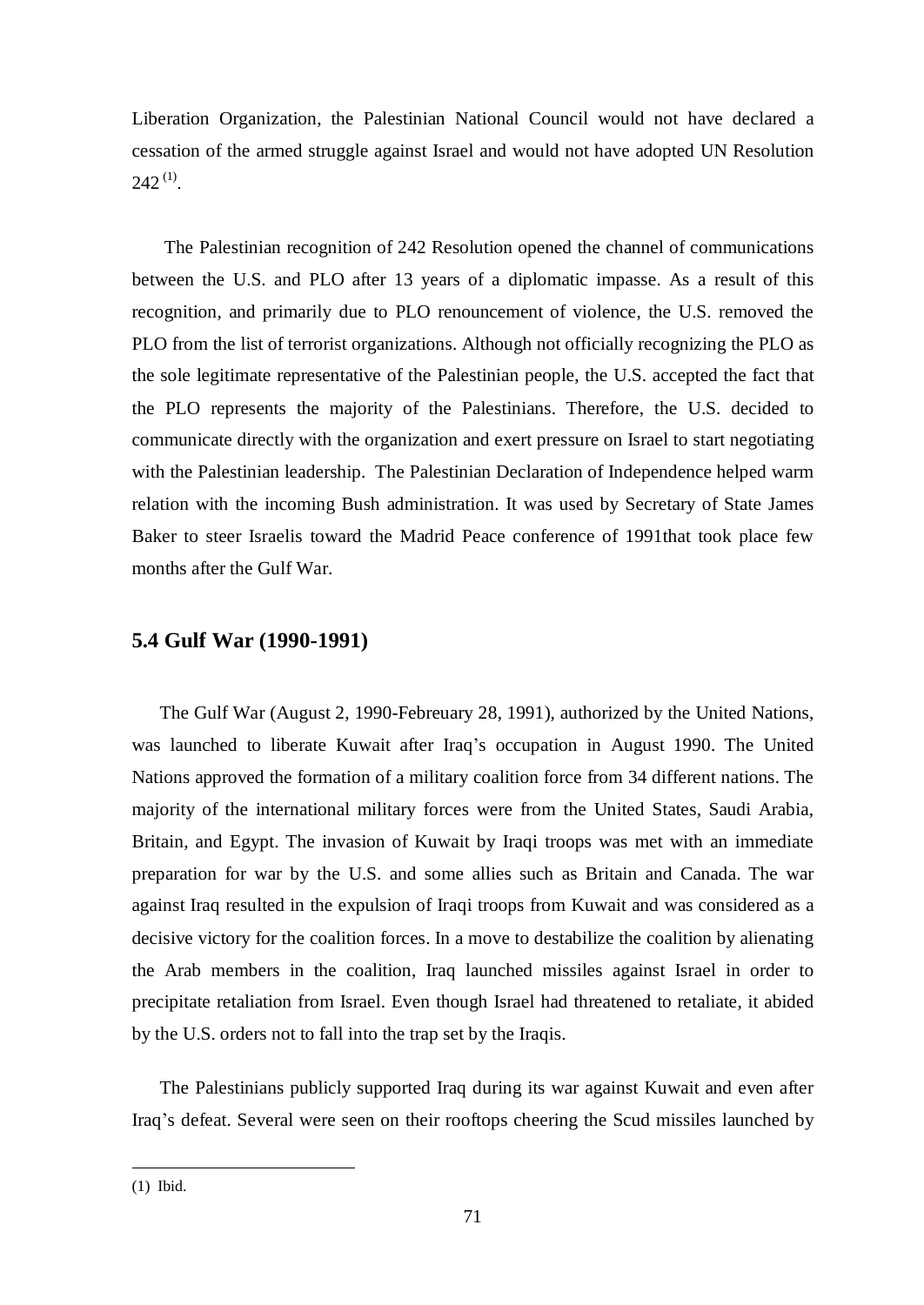Iraq on Israel territories. Once the war began, the PLO Executive Committee reaffirmed its support for Iraq: "The Palestinian people stand firmly by Iraq's side." The following day, Arafat sent a message to Iraqi President Saddam Hussein hailing Iraq's struggle against "American dictatorship" and describing Iraq as "the defender of the Arab nation, of Muslims and of free men everywhere" $(1)$ .

The PLO and Libya were the only members of the Arab League who opposed an Arab resolution calling for an Iraqi withdrawal from Kuwait. Palestinian leadership in the West Bank and Gaza congratulated Saddam Hussein and referred to the occupation of Kuwait as the first step toward liberation from the Israeli occupation. Arafat was concerned about the mass U.S. troops heading to engage in a military conflict with Iraq. According to a Palestinian news paper, Arafat called this a "new crusade" that conveyed the gravest dangers and disasters for the Arab nation  $(2)$ .

Media coverage of Palestinians declaring their support for Saddam caused a significant international and regional loss of support for the Palestinian case, particularly by Arab Gulf countries. The Saudis and other Gulf states cut off financial aid that was vital to the existence of PLO. Despite the downfall of PLO status, its main concern continued to focus on the attainment of independence. After the invasion of Iraq, and during his post-tour of the Middle East, U.S. Secretary of State James Baker expressed interest in receiving Palestinian political delegations. The PLO, earlier, presented a Step-by-Step strategy in order to achieve its nation's main goal of independent statehood. It needed the UNprotection and their role in safeguarding the Palestinian rights and lives. The 1987 *intifada* gained the support and the sympathy of the international community from its first day on December 9, 1987; it seemed that it became the most promising thing for the Palestinians to do  $^{(3)}$ .

The U.S. asked their Arab allies to aid the Palestinians in an effort to encourage them pursuing in the peace talks. Economic conditions in the West Bank and Gaza seriously deteriorated since the Gulf War. The Saudis and a number of Arab governments, including the United Arab Emirates, Morocco and Egypt refused to pay taxes collected on Palestinian workers living in their borders to the PLO. Dr. Hanan Ashrawi, spokesperson

<sup>(1)</sup> For more information see: *Gulf War 1990-1991,* France-Press Agency, February 26, 1991.

<sup>(2)</sup> East Jerusalem.: Sawt al-Sha'b Newspaper. September 4, 1990.

<sup>(3)</sup> Ibid.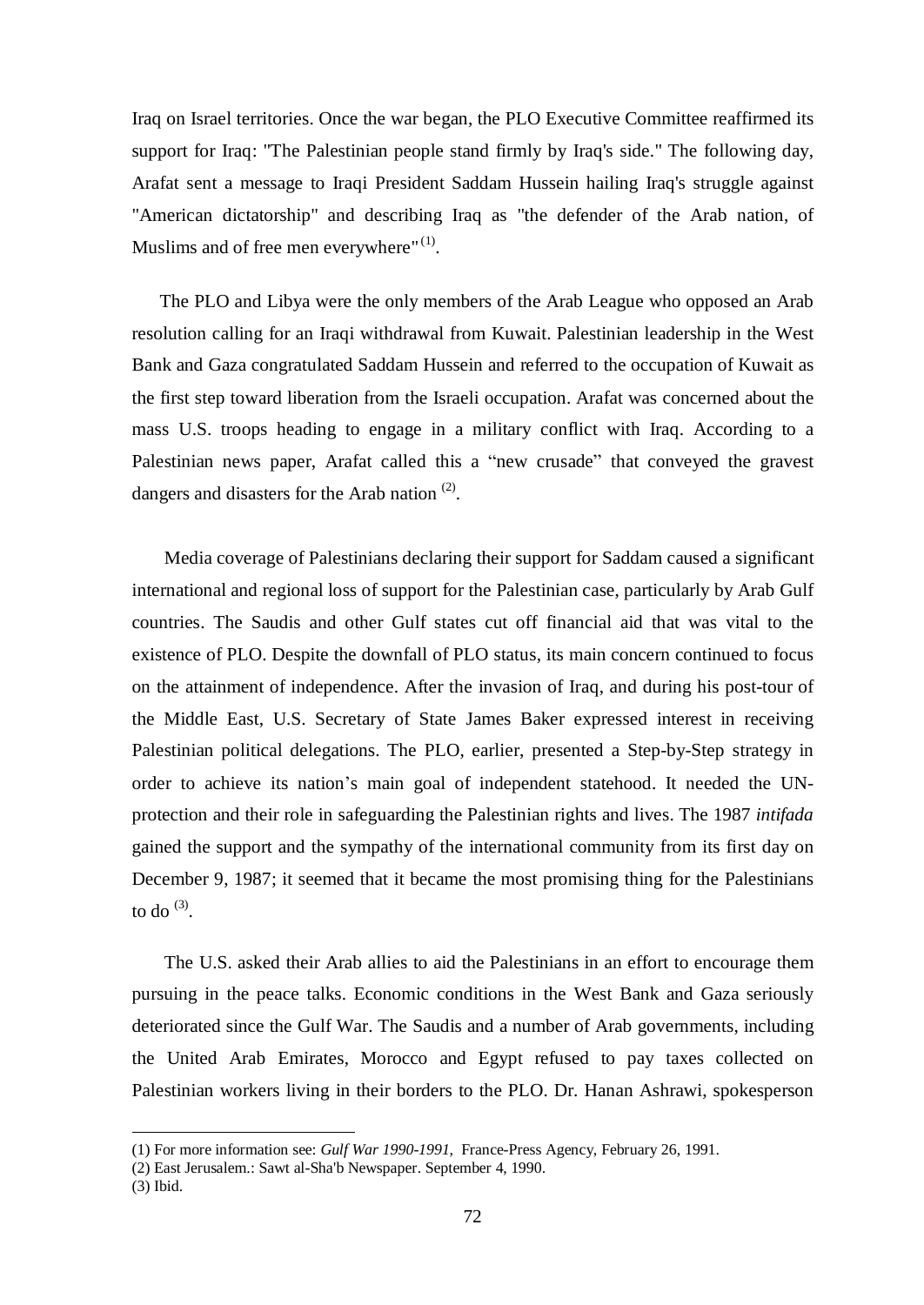for the Palestinian delegation to the peace negotiations, confirmed then that the United States had to keep its promise in helping to get the funds flowing again. Dr. Ashrawi hinted that continued Palestinian participation could hinge on whether the payments are delivered "It's at a very critical stage right now." Dr.Ashrawi said, referring to the aid pledge from Gulf States. "If it's not kept now, things could fall apart still"<sup>(1)</sup>.

As for Israel, the Gulf War increased Israel's importance to the United States. Israel remained uninvolved, but had the American position become jeopardized, it would have had Israel as an ally. Israel also benefited from destroying the Iraqi's military capability that was forming a direct threat to the Israelis. The U.S.-led coalition succeeded in weakening one of the major regional enemies of Israel, this subsequently changed the power balance between Israel and the "Arab Armies". Israel became a stronger foe to the PLO, so the Palestinian leadership had to change its strategy by searching for more peaceful approaches to resolve their conflict. In 1990, Arafat announced that he was holding secret talks with the Israelis, and that they would attend the 1991 Madrid Peace Conference held under the patronage of both the U.S. and the former Soviet Union. In addition, Secretary of State James Baker made several trips after the war to the Middle-East; these trips succeeded in producing this Conference in October 1991. Egypt, Jordan, Lebanon, Saudi Arabia, and Syria as well as Palestinian delegations from the Occupied Territories participated in this conference. The war caused an increased Arab readiness to participate in such peaceful dialogue. By not retaliating against Iraq, Israel helped to bring these Arab countries to sit with the Israeli delegations at the same negotiating table.

#### **5.5 Madrid Peace Conference 1991**

 $\overline{a}$ 

On October 30, 1991, the Madrid Conference was hosted by Spain and lasted for three days. It was co-sponsored by the U.S. and USSR. This conference is considered by many researchers as the first serious attempt by the international community to start a peace process. It was, as mentioned earlier, the first time that Israelis and Palestinians started peaceful negotiations about the conflict. After the Gulf War, President George H.W.Bush and Secretary of State James Baker established the framework of objectives and, with the

<sup>(</sup>1) See: *U.S. Asked Saudis to Aid Palestinians,* Steven A. Holmes. Published on: April 29, 1993 at: *[http://www.nytimes.com/1993/04/29/world/us-asked-saudis-to-aid-palestinians.html.](http://www.nytimes.com/1993/04/29/world/us-asked-saudis-to-aid-palestinians.html)*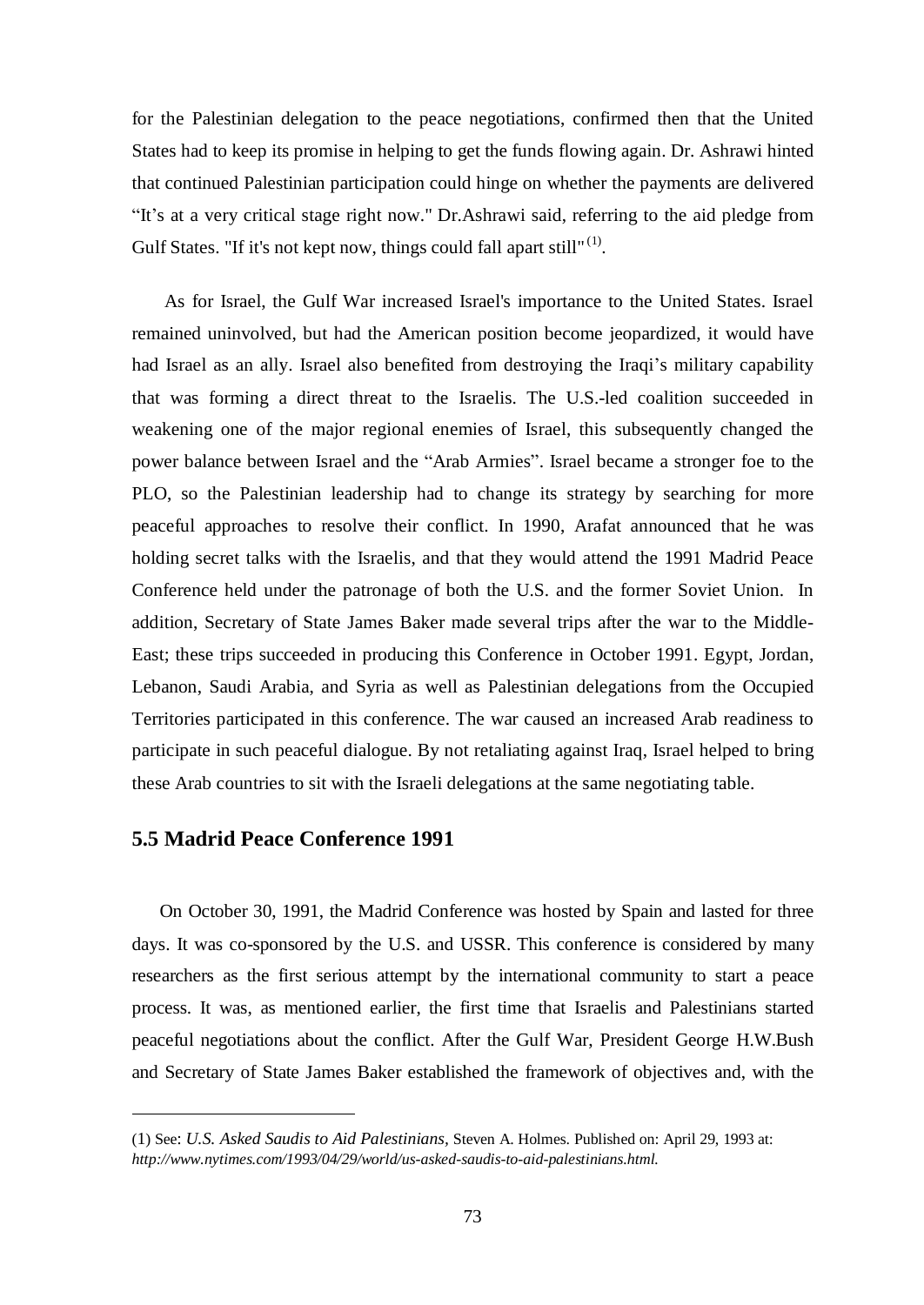approval of the former Soviet Union, sent a letter of invitation to Egypt, Syria, Jordan, Israel, and the Palestinians. Due to Israeli objection, the Palestinian team was formed initially as a joint Jordanian-Palestinian Delegation, and the Palestinians had to be inhabitants of the West Bank and Gaza. This demand by Israel reflected the rejection of dealing with the PLO directly; however, the delegation was in constant communication with the PLO leadership in Tunisia. The Palestinian negotiating team was led by Dr. Haidar Abdel-Shafi, but counseled by an advisory committee that maintained contact with the PLO representatives. The PLO dispatched the Palestinian Jerusalemite resident Faisal Husseini to lead the unofficial "advisory delegation". The main purpose of the conference was to serve as an opening forum for the participants. It had no power to impose solutions or making official agreements. However, according to Aaron Miller, the Madrid conference "was the first Americanbrokered success in the Middle East in twelve years"<sup>(1)</sup>.

Immediately after the last day of the conference, bilateral talks were held in Madrid between Israel and each of the Syrian, Lebanese, and Jordanian-Palestinian delegations. Israel finally agreed to meet with the Palestinians separately from the Jordanians, and the multilateral talks commenced in 1992 in Moscow. The negotiations were important on a symbolic level even though there were not many practical results. There were several multilateral working groups that were convened to lay the ground work for cooperative regional projects such as arms control, water, environment, economic development, and the "intractable" conflict over Palestinian refugees. These bilateral talks were essentially halted by the surprising announcement of the Oslo Agreement in August 1993.

### **5.6 Oslo Accords 1993**

 $\overline{a}$ 

After six months of secret talks in Oslo, both Arafat and Israeli Prime Minister Yitzhak Rabin signed in Washington the Oslo Accords. The Declaration of Principles (DOP) on Interim Self-Government Arrangements issued on September 13, 1993 was a result of a long and complicated phase of secret negotiation between the Israelis and the Palestinians. The secret Channel started with Ahmad Qurei who received Mahmoud Abass's approval in the early stages of the talks. After consulting with Arafat, Qurei attained the endorsement

<sup>(1)</sup> Aaron Miller, *The Too Much Promised Land: America's Elusive Search for Arab-Israeli Peace, (* New York; Bantam dell, a division of Random House inc. 2008) p.195.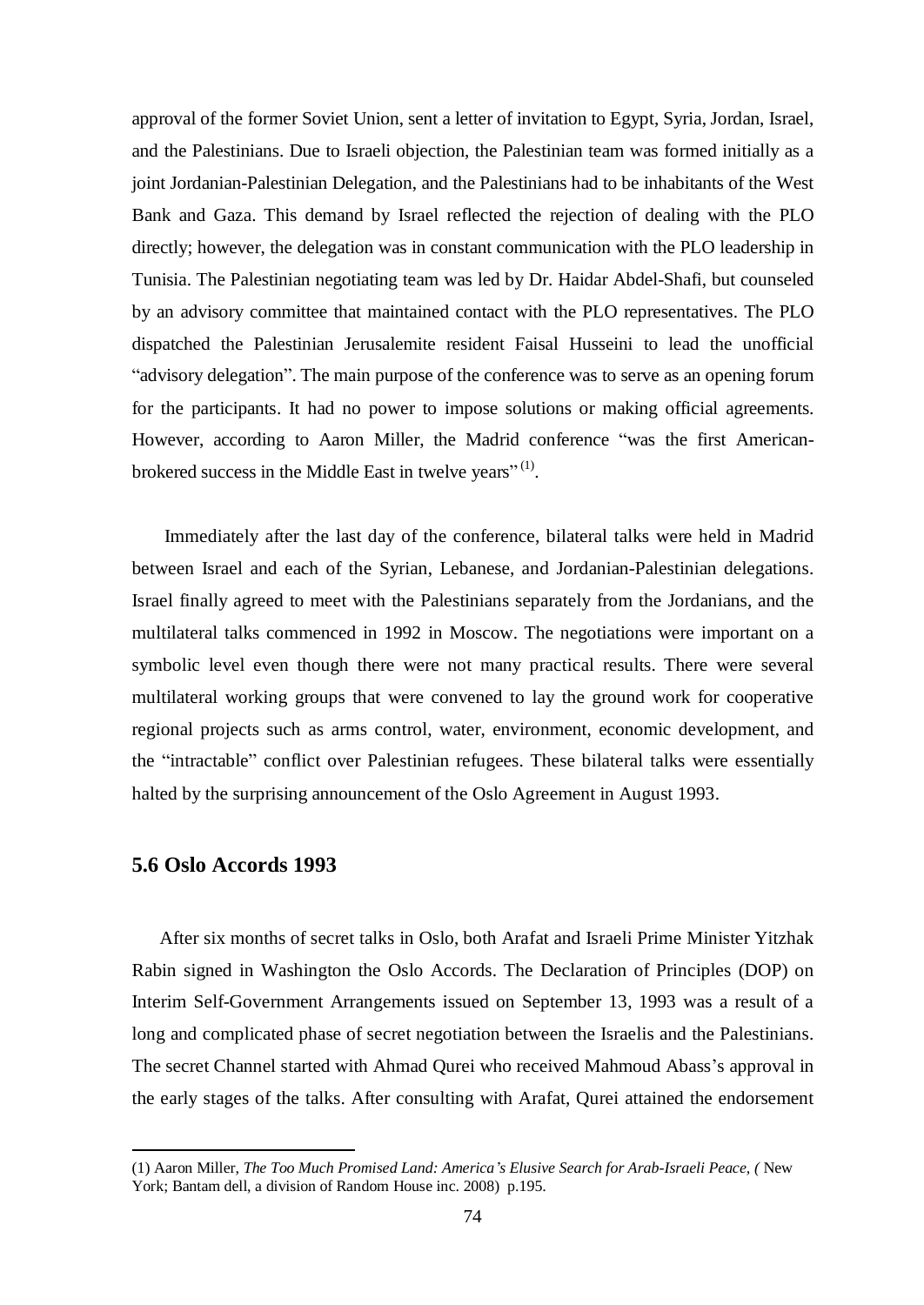of Arafat who did not consider it a significant effort at the beginning. Arafat started to be more concerned about these secret talks after being informed that Rabin himself was aware of these efforts and was indirectly involved. Rabin was asking questions about the Palestinian position; this motivated Arafat to give the talks more significance  $<sup>(1)</sup>$ .</sup>

This agreement became a prominent transformational point in the history of the "Palestinian Case". Palestinians were granted autonomy in Jericho and Gaza, in exchange for recognition the state of Israel. The Norwegian government played the role of "the mediator" by sponsoring the negotiation process through hosting both parties, and attempting to facilitate between them. Norway tried to stay neutral, so it left the parties by themselves to negotiate their goals and demands, and it mainly did not interfere directly unless it was based on the parties' request. The introduction of Oslo Accords states:

"The government of the State of Israel and the PLO team ( in the Jordanian –Palestinian delegation to the Middle East Peace Conference), the" Palestinian Delegation" representing the Palestinian people , agree that it is time to put an end to decades of confrontation and conflict, recognize their mutual legitimate and political rights, and strive to live in peaceful coexistence and mutual dignity and security and achieve a just, lasting and comprehensive peace settlement and historic reconciliation through the agreed political process" $(2)$ .

Both parties have agreed in regard to the resolution of the disputes on the following:

"1. Disputes arising out of the [application] or interpretation of this Declaration of Principles or any subsequent agreements pertaining to the interim period shall be resolved by negotiations through the Joint Liaison Committee to be established pursuant to Article X above.

2. Disputes which cannot be settled by negotiations may be resolved by a mechanism of conciliation to be agreed upon by parties.

3. The parties may agree to submit to arbitration disputes to the interim period, which cannot be settled through conciliation. To this end, upon the agreement of both parties, the parties will establish an Arbitration Committee"<sup>(3)</sup>.

According to Galia Golan, the word "Oslo", as a title, includes actually several agreements since those several various agreements formulate what is known as "The Oslo

<sup>(1)</sup> Al Quds Newspaper : November, 26, 2008, p.21.

<sup>(2)</sup> For more information see: Declaration of Principles on Interim Self-Government Arrangements, at: *<http://www.historycentral.com/Israel/Documents/Oslo.html>*. Accessed on: January 17, 2007.

<sup>(3)</sup> For more information see the Declaration of Principles Agreement.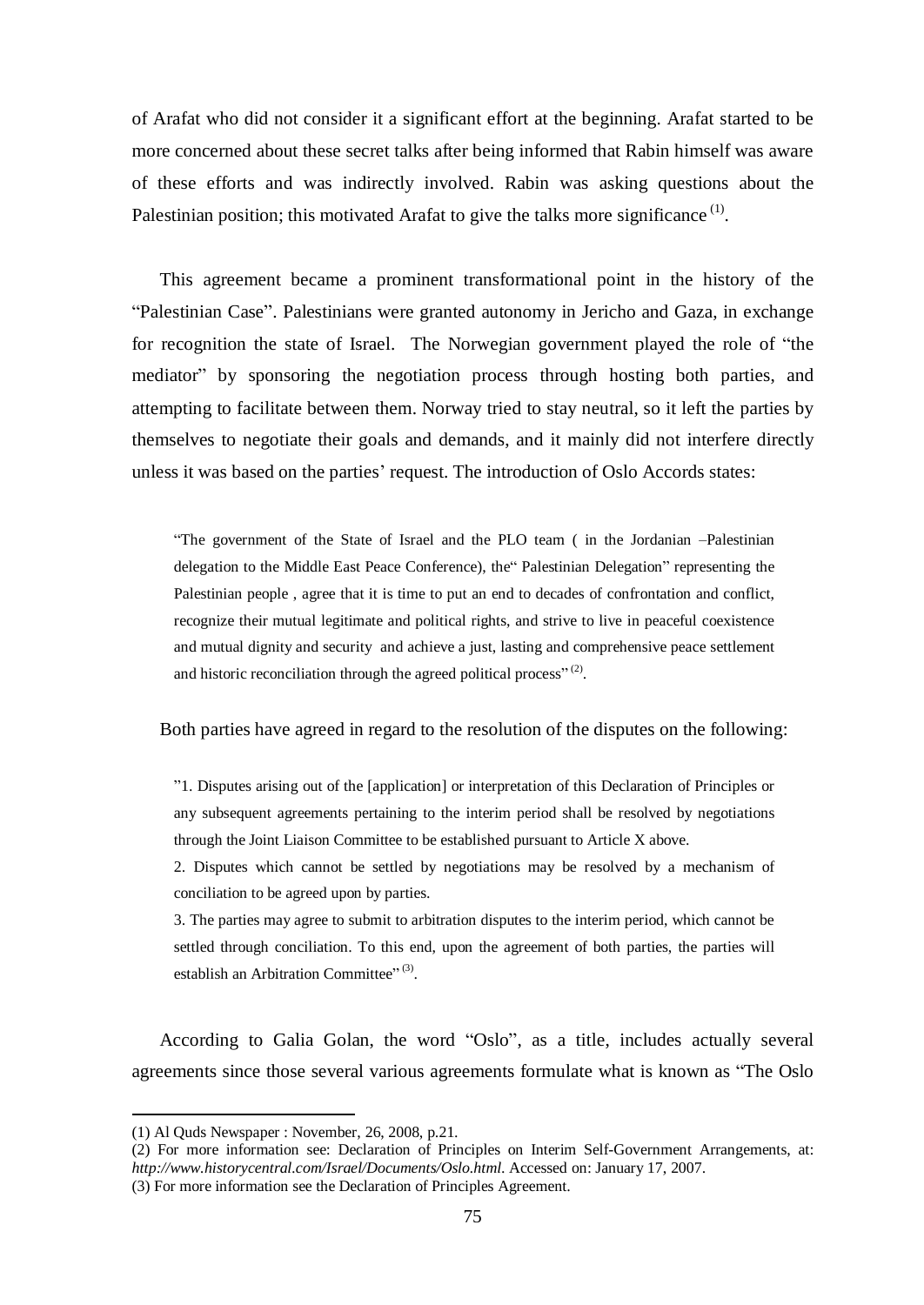Accords". She summarized the agreements that made up what is called "The Oslo Accords" as follows:

- "Letters of Mutual Recognition Between Israel and the PLO-9,10 September 1993
- Declaration of Principles on Interim Self-Government Agreement ("Oslo I")-13 September 1993
- [Paris] Protocol on Economic Relations-29 April 1994
- Agreement on Gaza Strip and the Jericho Area ("Cairo Agreement")-4 May 1994
- Agreement on Preparatory Transfer of Powers and Responsibilities-29 August 1994 (additional agreement 28 August 1995)
- Israeli-Palestinian Interim Agreement on the West Bank and the Gaza Strip("Oslo II)-28 September 1995
- Protocol Concerning the Redeployment in Hebron-15 January 1996
- Wye River Memorandom-23 October 1998

 $\overline{a}$ 

• Sharm el-Sheikh Memorandom-4 September 1999"<sup>(1)</sup>.

As a result of this agreement, many Palestinians returned to their homeland. This would not have happened if the Oslo negotiations had failed. After struggling against Israel for over a half century, the Oslo Accords at the time were perceived as the first step toward the Palestinian reclaiming of their home land and establishment of Palestinian statehood. The Oslo Accords basically aimed to set in motion a process that would end up gradually with a Permanent Status Agreement (PSA) between Israel and the PLO.

According to Oslo Accords, all issues, especially those that are particularly sensitive and problematic, were to be placed on the negotiating table. The Oslo Agreement represents the link between the era of conflict and the era of peace. However, the agreement failed to address several difficult issues, such as freezing the construction of the settlements, the refugees' right of return, and the final status of Jerusalem. The period of the implementation of the agreement and the results of the negotiations on permanent status were supposed to represent the foundation for a comprehensive and lasting peace agreement. However, Ron Pundak explained that it would be inaccurate to conclude that the Oslo process and the options it offered for a permanent status agreement "were faulty

<sup>(1)</sup> Galia Golan, *Israel and Palestine: Peace Plans and Proposals from Oslo to Disengagement, (*New Jersey: Markus Weiner Publications, 2008), pp: 13-14.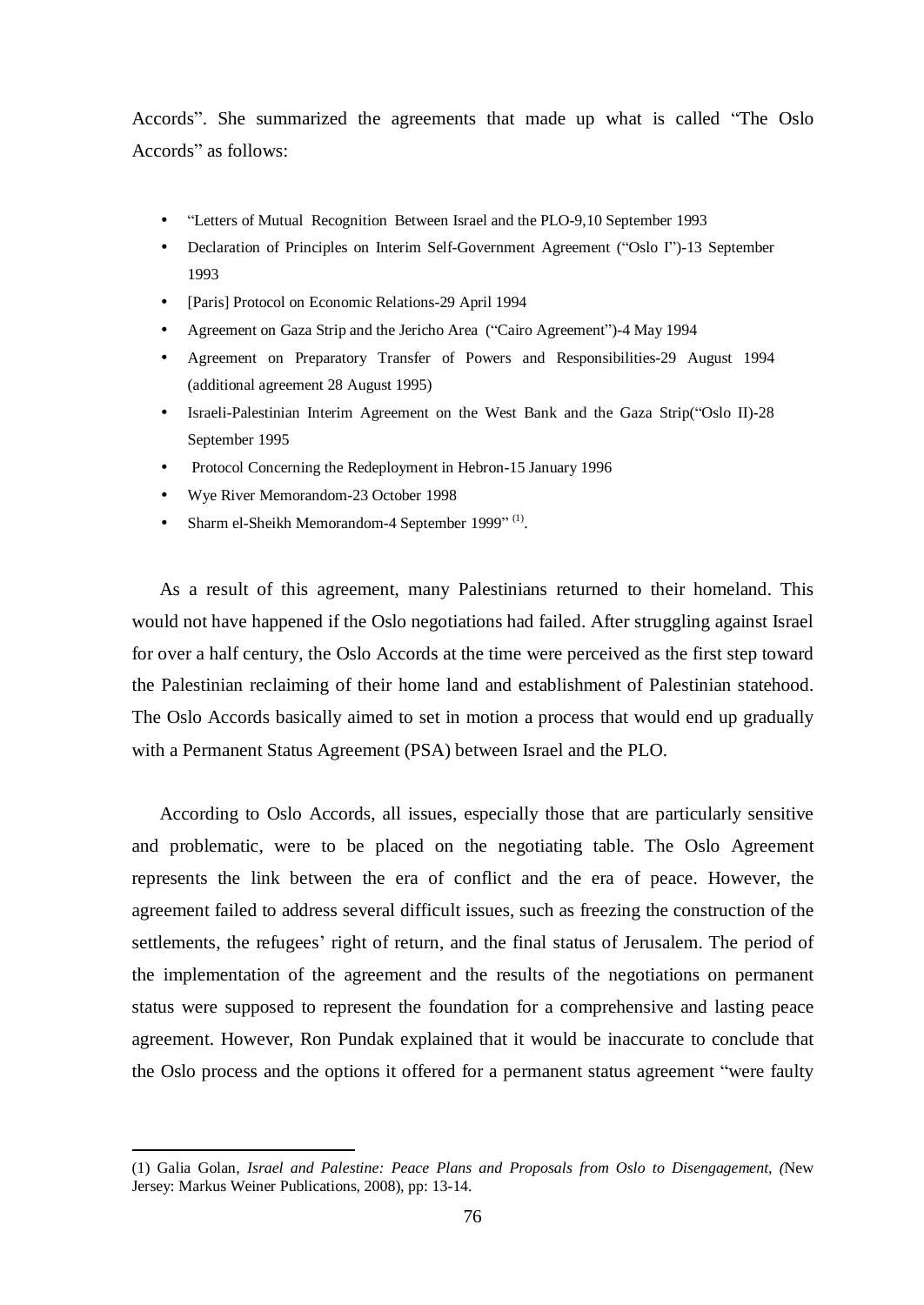by design". The Oslo approach and its objective were not implemented as had been planned; therefore, Oslo Accords should not yet be discounted <sup>(1)</sup>.

In general, the Oslo process brought about an historical change in the Israeli-Arab conflict, including the peace agreement with Jordan and a process of recognizing Israel's legitimacy by the Arab world. The process created an Israeli-Palestinian consensus on a two-state solution based on the 1967 borders and on a process of reconciliation founded on a fair agreement and common future interests.

## **5.7 Wye River Memorandum of 1998**

 $\overline{a}$ 

The assassination of the Israeli Prime Minister Yitzhak Rabin in 1995 represented the deterioration of Israeli peaceful policy. By Benjamin Netanyahu winning the election the following year, the right wing extremists in Israel who opposed the Oslo agreement became stronger. All negotiations between the Israelis and the Palestinians became difficult when the Israeli Likud Party rose to power in the Israeli government. Netanyahu was one of the primary Israeli opponents to "Oslo Agreement". He considered it a disaster for Israel's future. The new elected Israeli government led by Netanyahu expressed their perspective towards the peace process by demanding that the two sides should work on the principle of "Security of Israel for peace" instead of "land for peace". They also pushed for the annulment of Oslo agreement, and the freeze of developing Palestinian autonomy. In short, Netanyahu adopted several "No's": 1. No Palestinian State. 2. No surrendering the Golan Heights. 3. No division of Jerusalem<sup> $(2)$ </sup>.

During the rule of the Likud party, the Israeli army killed and injured several Palestinians in 1996 (Jerusalem *Intifada*), delayed the redeployment of the Israeli armed forces from Hebron, and postponed the final status negotiations. After several belligerent actions by Netanyahu against the peace process, the U.S. had to intervene. Clinton invited both Arafat and Netanyahu for a meeting in order to resolve the dispute, but this small summit failed because of the Israeli refusal to commit to the implementation of the Oslo Agreement. The Hebron issue was resolved after several months of tough negotiations and

<sup>(1)</sup> Dr. Ron Pundak., "*From Oslo to Taba: What Went Wrong?*" Survival: Vol.43.No.3, (Autumn 2001).

<sup>(2)</sup> Ahammed Qurie', *Mufawatdat Oslo 1993[Oslo Negotiations1993],* (Beirut: Mu'assasat el-Derasat el-Falestieniyyeh, 2005).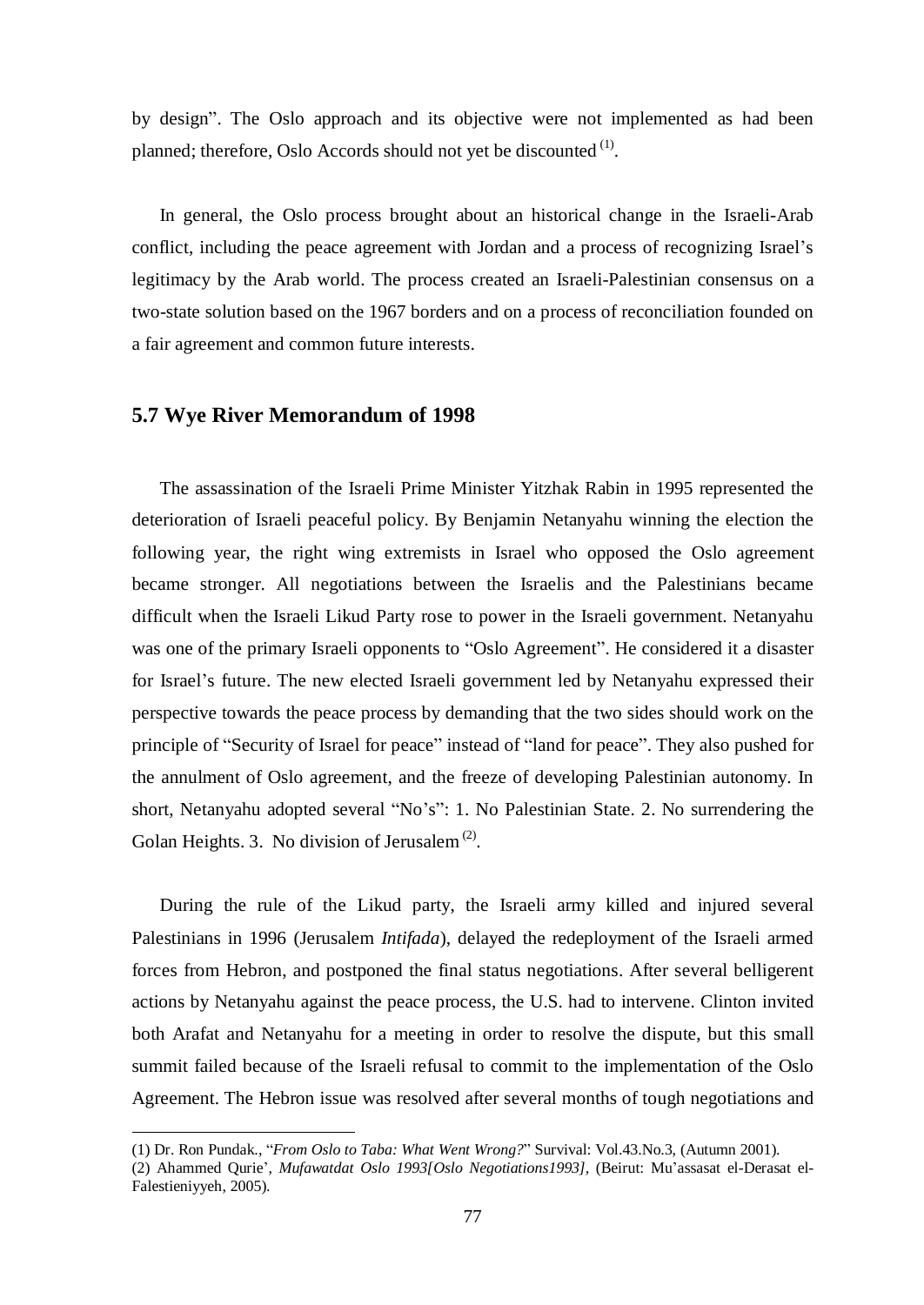extensive American efforts with the constant coordination of the Egyptian leadership. The Palestinians started to wonder about the objectivity of the U.S. as a mediator, since the nature and the details of the Hebron agreement reflected that Israel was dictating its demands to the U.S. who was accepting of the Israeli conditions. The U.S. abandoned the main principles of "Oslo Agreement" which was finalized under its patronage. Clinton declared, in a press conference, that the principle of land for peace is not accepted by Israel and the time had come to change it to the security of Israel for peace  $<sup>(1)</sup>$ .</sup>

Netanyahu took advantage of the letter that was sent by Secretary of State Warren Christopher assuring him of the U.S. commitment to the security of Israel. He continued the building of the Israeli settlements and made several political statements against the peace process. The Palestinian leadership became very frustrated with the Israeli policies, and believed that the U.S. was not acting as genuine mediator. The PA announced that it would freeze all diplomatic relations with the Israeli government after the Israeli government allowed the building of 6500 new apartments at*"Abu Ghnaim Mt."* in Jerusalem.

The U.S. leadership became embarrassed by Netanyahu and his government's actions; Clinton became more assertive with Netanyahu and asked him to join Arafat in another meeting. Based on the invitation of President Bill Clinton, Israeli Prime minister Benjamin Netanyahu and Yasser Arafat held a Middle East summit in Maryland on October 23, 1998. Both sides signed a memorandum in a ceremony that was also attended by King Hussein of Jordan. This summit gave the impression that there would not be a full agreement between the Israelis and the Palestinians on all the issues. Israel was concerned with security issues where the Palestinians were accused of allowing the use of illegal weapons while the PA was accusing Israel of not complying with the redeployment of its military forces in the occupied territories. Therefore, there was a need for a third party: the U.S. leadership asked the CIA to act as a monitor and arbiter on the security issues. The CIA was given the authority to report the contradictions between both sides about their interpretations of compliance. Both sides were accusing each other of not being in

<sup>(1)</sup> Ahammed Qurie', *Mufawatdat Camp David (Taba and Stockholm) 1995-2000 [Camp David Negotiations], (Beirut*: Mu'assasat el-Derasat el- Falestieniyyeh, 2007).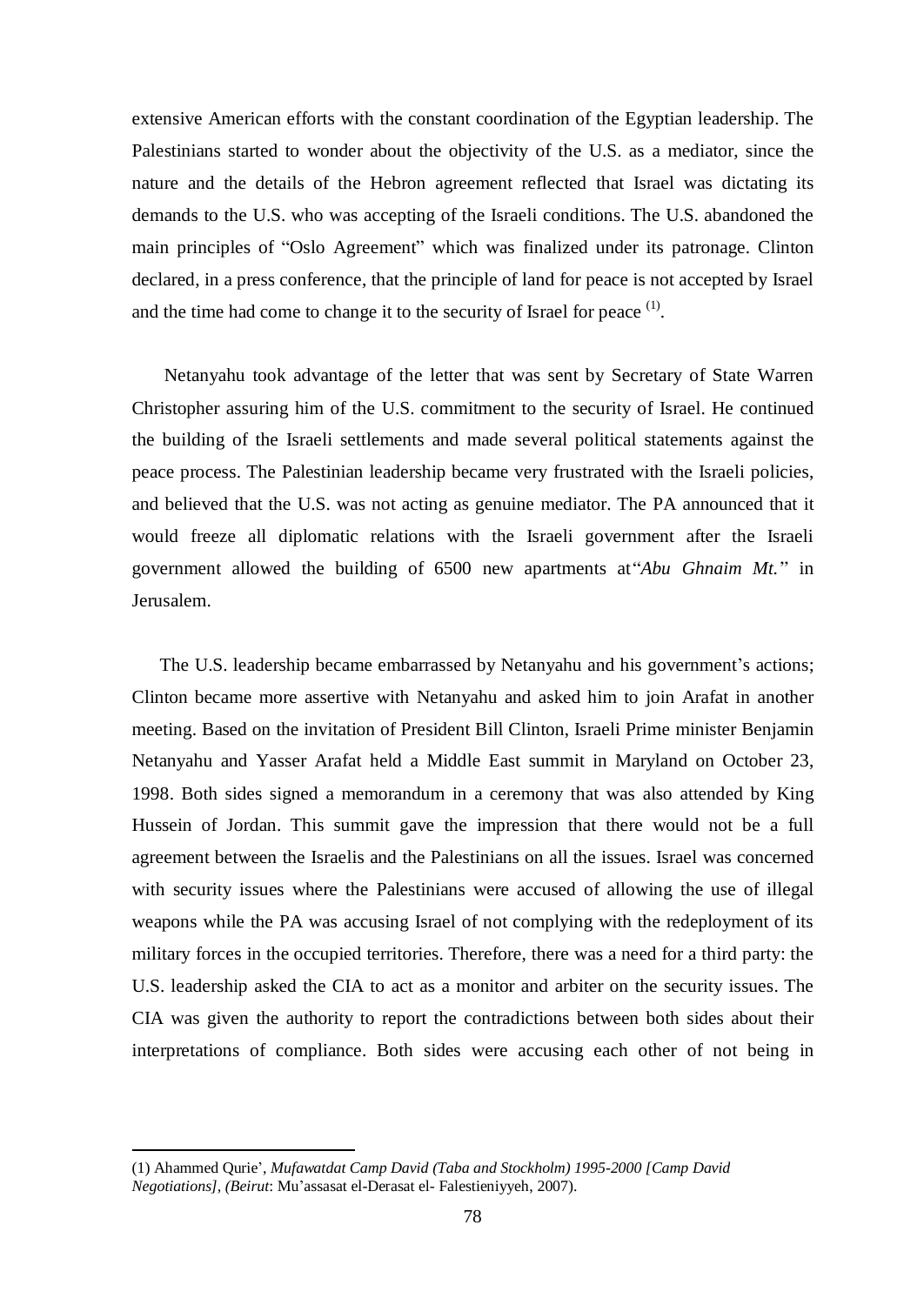compliance with the timeline for implementation. Delays in implementation led to a new timetable implemented at the Sharm el-Sheikh conference in 1999 $^{(1)}$ .

## **5.8. Sharm el-Sheikh Memorandum in 1999**

The Sharm el-Sheikh Memorandum was signed on September 4, 1999 in Egypt by Yasser Arafat and the newly elected Israeli Prime Minister Ehud Barak under the patronage of Egyptian President Hosni Mubarak, King Abdullah of Jordan, and U.S. Secretary of State Madeleine Albright. The Sharm el-Sheikh Memorandum reaffirmed the commitment of both sides to full implementation of all previous agreements set forth by Oslo Agreement in 1993. This summit was held in an attempt to resolve all outstanding issues set in the Wye River agreement. The goal was to build a bridge between the completion of the interim period and the permanent final status negotiations.

This summit discussed the obligations of both parties in order to put the timetable of Wye agreement back on track. The Israeli government again asked the PA to commit to its agreement on suppressing terrorist acts and to control other Palestinian groups. Israel claimed that the PA had been ignoring and constantly violating their security obligations. The PA asked that the Israeli government must release the Palestinian prisoners as had been agreed upon, it also asked for the redeployment of the Israeli military forces which had been over due step according to the previous agreements. Both Wye River and Sharm el-Sheikh agreements were held based on the request of the third party (the mediator), which was the U.S. administration under Bill Clinton presidency. Clinton built a better understanding of the conflict during these consecutive summits and became more personally involved in the process. However, both summits were held as a result of the lack of a basic stage in conflict resolution that is "trust building". Both sides lost the trust of each other and this is where the U.S. had to intervene frequently in an attempt to rebuild trust between the two parties. This deteriorating situation in the region raised Clinton's concern about the stability and continuity of his diplomatic efforts that had led to Oslo Agreement. As the gap between Israelis and Palestinians widened, and Clinton's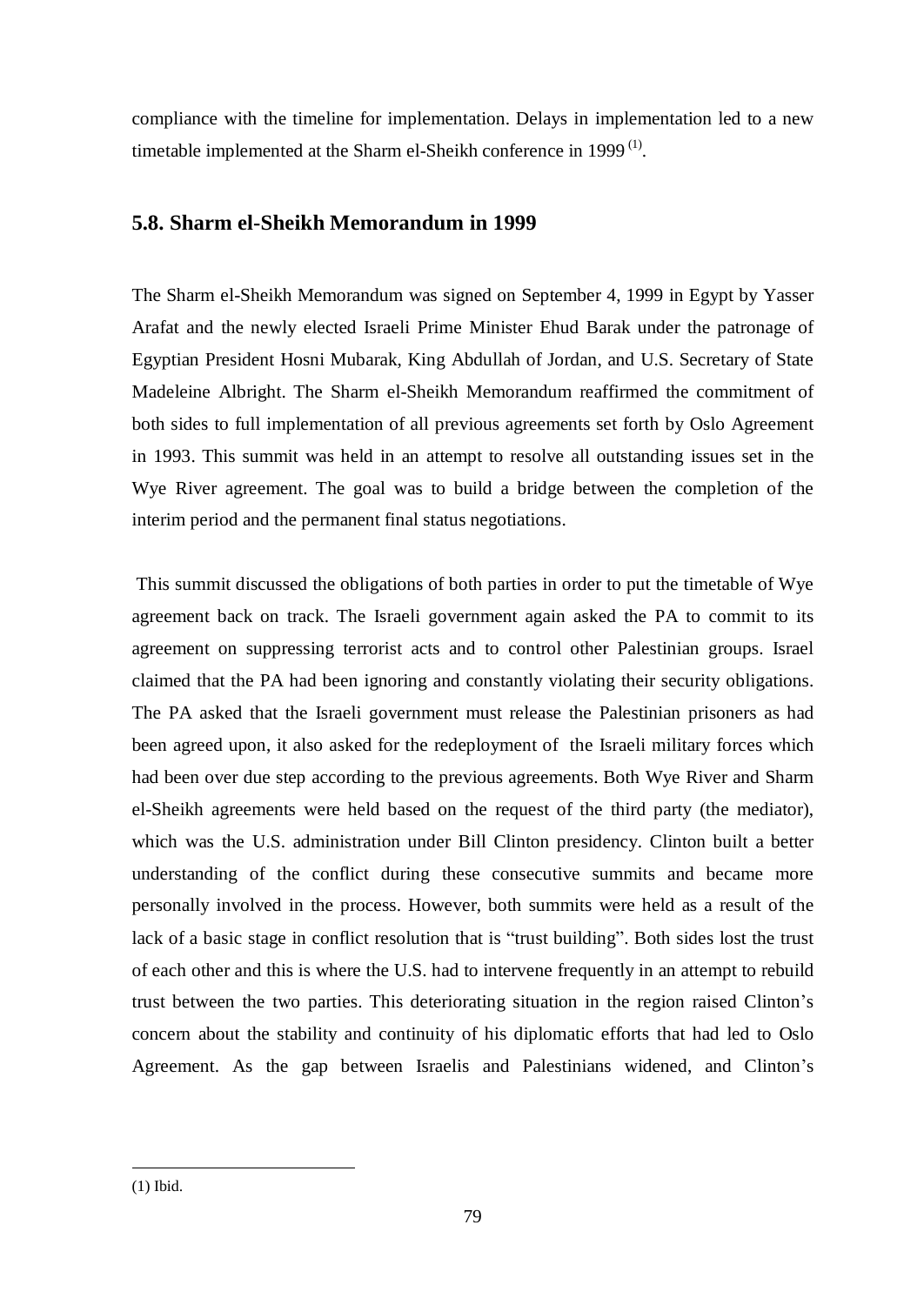presidency neared its end, Clinton made a final and inevitable push to establish Israeli-Palestinian peace<sup>(1)</sup>.

#### **5.9 Negotiations at Camp David (July 11-25, 2000)**

Clinton planned, in consultation with the Israelis<sup> $(2)$ </sup>, to invite both the Israelis and the Palestinians to hold a major summit that would allow them to tackle the most problematic but core issues in order to end the conflict. Clinton informed Yasser Arafat of his intention to hold the summit. Arafat advised Clinton of not expediting the negotiation process by suggesting that both sides hold preliminary negotiations but Clinton rejected Arafat's suggestion. Arafat warned and he reiterated his warning more than once that the time was not ripe to hold final and permanent status negotiation. Aaron Miller said that the U.S. administration faced a problem with Arafat in holding Camp David summit:

"Arafat did not want to come to the summit. He genuinely feared that Ehud Barak would set a trap that would force him to make a decision. Worse, he did not wish to be put in a position in which he would have to say no to the president on a substantive issue such as Jerusalem or refugees. At the same time, he did not want to say no to Clinton on process by actually refusing to show up at the summit meeting"  $(3)$ .

However, Clinton ignored Arafat's warnings and decided to officially invite the two sides to meet at Camp David; he announced his invitation to Yasser Arafat and Ehud Barak on July 5, 2000. He informed Arafat that Barak had new initiatives and a surprising offer, which would be a rare opportunity for Palestinians. Even though the U.S. administration was well aware of the low level of the personal trust between Arafat and Barak, it insisted on holding the summit hoping that Barak would surprise the participants with his mysterious "generous offer" as he had promised  $(4)$ .

The U.S. leadership actually believed that there was something new to be offered by Barak and that there was a golden opportunity to reach a final agreement. Arafat received

<sup>(1)</sup> Ibid.

<sup>(2)</sup> Clinton called for the summit after he had been informed by Barak that he had new initiatives.

<sup>(3)</sup> Aaron Miller, *The Too Much Promised Land: America's Elusive Search for Arab-Israeli Peace,* (New York; Bantam , 2008) , p.69.

<sup>(4)</sup> Ahammed Qurie', *Mufawatdat Camp David (Taba and Stockholm) 1995-2000 [Camp David Negotiations],*  (Beirut: Mu'assasat el-Derasat el- Falestieniyyeh.2007).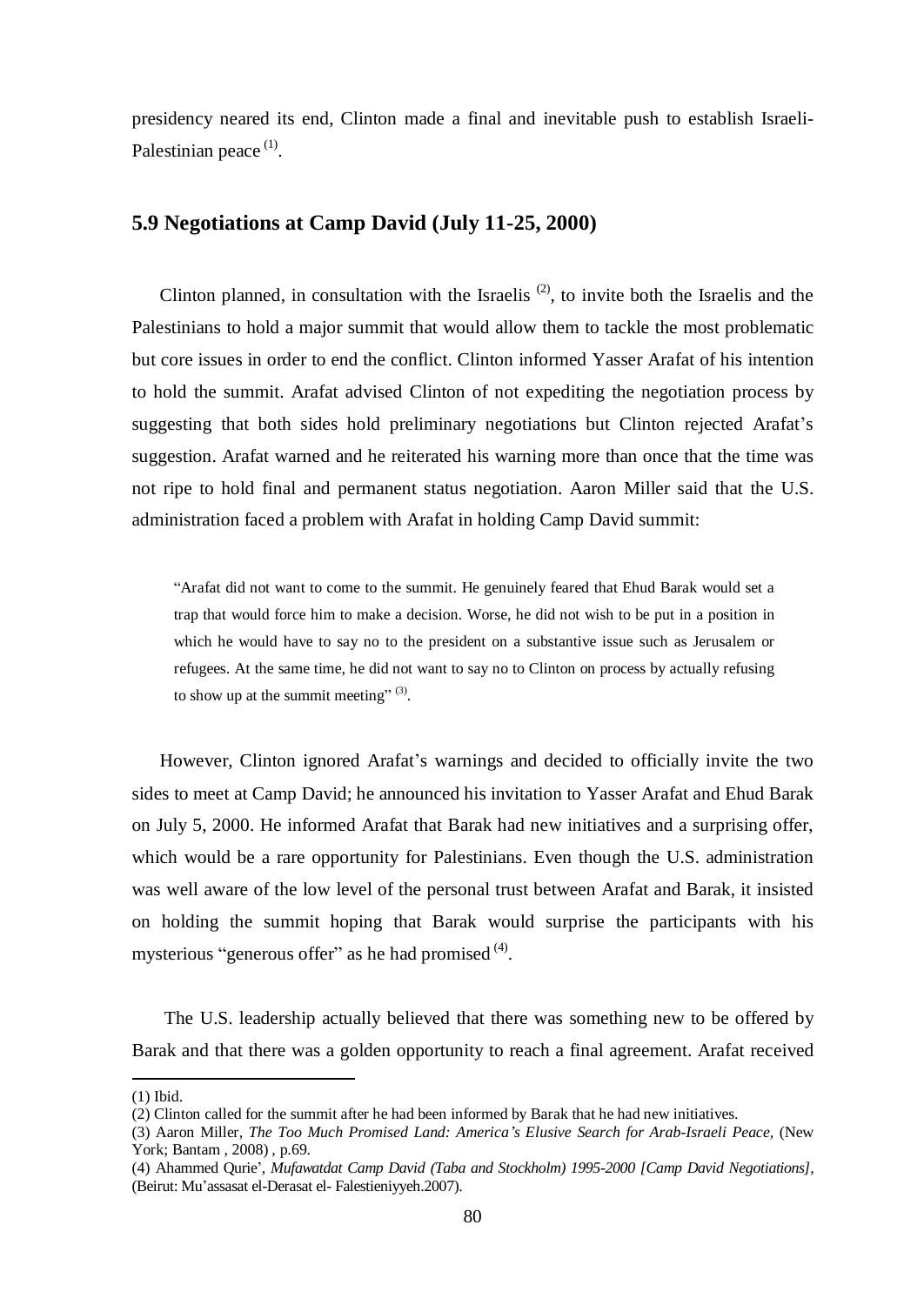assurances from Clinton that no one in particular would be held responsible should the negotiations fail to reach an agreement. The U.S. also thought that the Palestinians' anger over the procrastination by the Israelis would vanish after reaching a satisfactory final agreement. The U.S. leadership chose to pressure Israel to accelerate their efforts in tackling the core and final issues instead of dealing with temporary issues. Many "stories" were written about what had happened in Camp David 2000, and many concluded that the Palestinians would not abandon their famous habit of "seizing the opportunity to miss an opportunity". The Israelis claim that they offered a historic, generous proposal, but "as usual" the Palestinian leadership turned it down. In short, only Arafat is to be blamed for the failure in reaching the final agreement at Camp David  $2000$ <sup>(1)</sup>.

The negotiations at this summit concentrated mainly on the most complicated problematic issues that were very important for both sides. The borders of a Palestinian state as well as the fate of Jerusalem and Palestinian refugees, and the Israeli security concerns were the core issues that the two sides had to tackle at Camp David 2000 negotiations. Ahmad Qurei led the Palestinian committee that was formed to negotiate the issues of territory, security, and borders. The Palestinian delegations reaffirmed that the land and the borders issues do not actually need to be thoroughly discussed since UN resolutions 338 and 242 were very clear about these issues and they should form the basic common ground for both sides. Qurei pointed out that the only issues that needed to be discussed were the issues of the "possible" land swap and security measures. Besides, The Palestinian delegations were aware of the danger of keeping the Israeli settlements within their borders but under Israeli control (overlapped jurisdictions), so they demanded that any final settlement must guarantee that most of the Israeli settlements be within the borders of the state of Israel and not within the borders of the Palestinian state based on Resolution 242. The Israelis presented maps that require the annexation of more significant Palestinian lands without offering any land swap. Moreover, Israel asked to lease for a long term part of the lands that surround Jordan's Valley to be used by the Israelis as a "security zone" $(2)$ .

<sup>(1)</sup> Hussein Agha and Robert Malley, *Camp David and After: An Exchange (2.A Reply to Barak).* The New York Review of Books: Vol 49, No10. (June 13, 2002).

<sup>(2)</sup> Ahammed Qurie', *Mufawatdat Camp David (Taba and Stockholm) 1995-2000 [Camp David Negotiations],* (Beirut: Mu'assasat el-Derasat el- Falestieniyyeh.2007).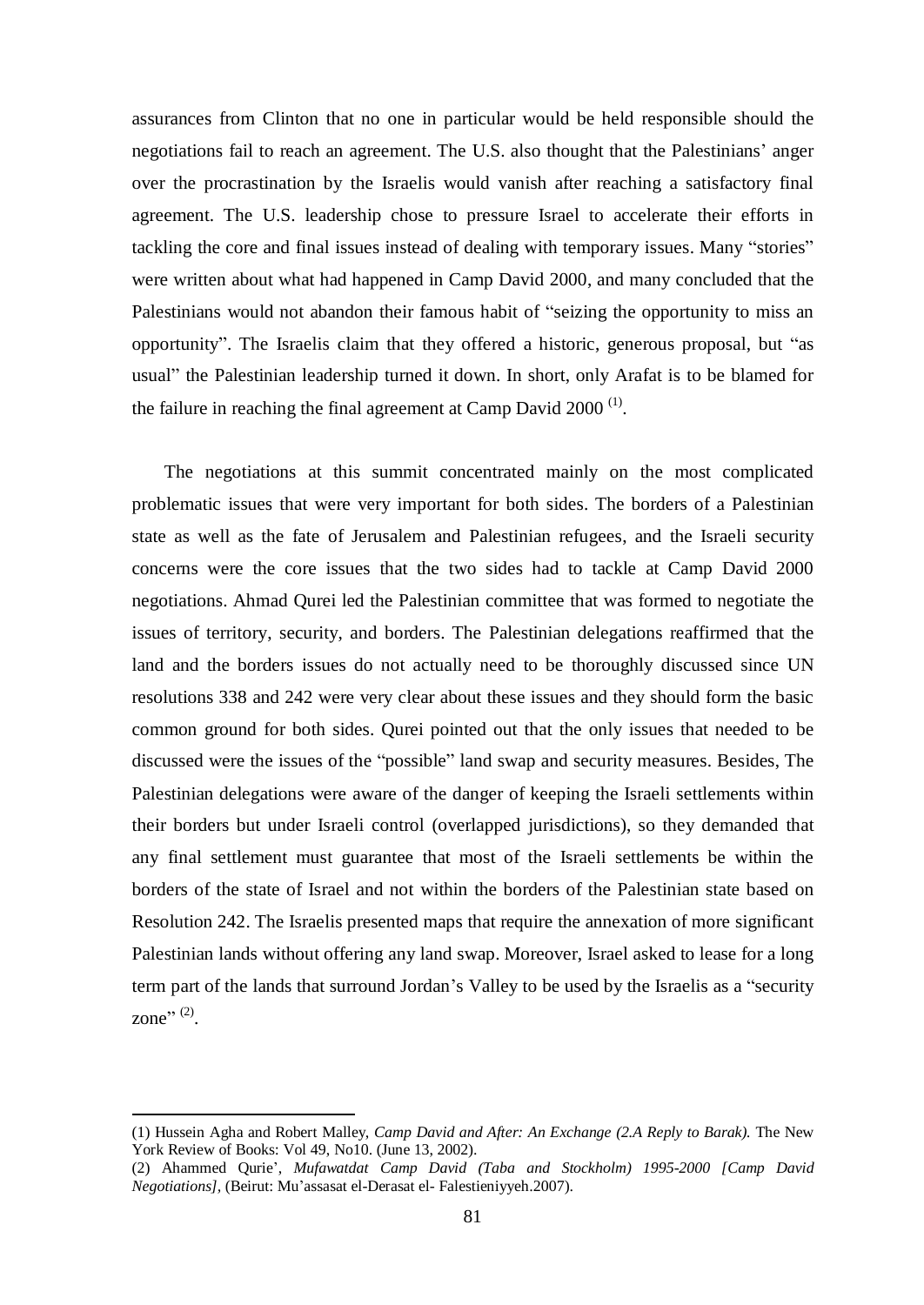In short, after refusing to transfer some of the lands, demanding to lease other parts, claiming the need of keeping some parts for security reasons (Control, Lease, and Annexation), and demanding to hold on to the four largest settlement blocks of Modi'in, Ma'ali Adumim, Ariel, and Etzion, it is clear that Israel asking for the annexation of approximately an extra 25% of the Palestinian Occupied Territories. This, of course, does not include the Jerusalem area that, according to the Israelis, is not part of the West Bank, but it is part of the "No Man's Land" which was marked in the Armistice Agreements in 1948-1949. When Qurei rejected the Israeli claims and maps, Bill Clinton accused him of not being a straight and honest negotiator, and threatened to stop the negotiations and cancel the summit. According to Clayton E. Swisher, Barak's plan to hold on to these large settlements: "Would have functionally divided the Palestinian state into three noncontiguous sections, denying Palestinians the ability to exercise and enforce governmental and security functions, develop a coherent economic policy, or promote development opportunities"  $^{(1)}$ .

In general, the negotiations about all the basic issues continued at Camp David without any progress. Reaching an agreement on the Palestinian rights recognized as legitimate by the international community. In particular, the UN Resolution 242 (the basic ground for Madrid Conference and the main factor behind reaching Oslo agreements), was not possible to be carried out because of the Israeli strong rejecting stance towards these issues. The Palestinians sought for the establishment of a Palestinian state based on their understanding of Resolution 242, while the Israelis, as mentioned above, and interpreted it differently. The decision about this particular issue was the basic disagreement between both sides. Barak was determined not to withdraw to 1967 borders, not to dismantle the Israeli settlements established within the 1967 borders, not to give up parts of Jerusalem, and to demilitarizing the West Bank and Gaza. Arafat insisted on the full Israeli withdrawal from the 1967 areas including East Jerusalem, and recognizing of the right of return for Palestinian refugees<sup>(2)</sup>.

Clinton was always initiating "new ideas" but those ideas were very compatible with the Israeli proposals. Instead of being an honest broker, he was overly biased toward Israeli

<sup>(1)</sup> Clayton E. Swisher, *The Truth About Camp David,* (New York: Nation books. 2004), p.319.

<sup>(2)</sup> William Quandt, *Peace Process: American Diplomacy and the Arab-Israeli Conflict since 1967,*  (California: Brookings Institution Press and the University of California Press, 2005).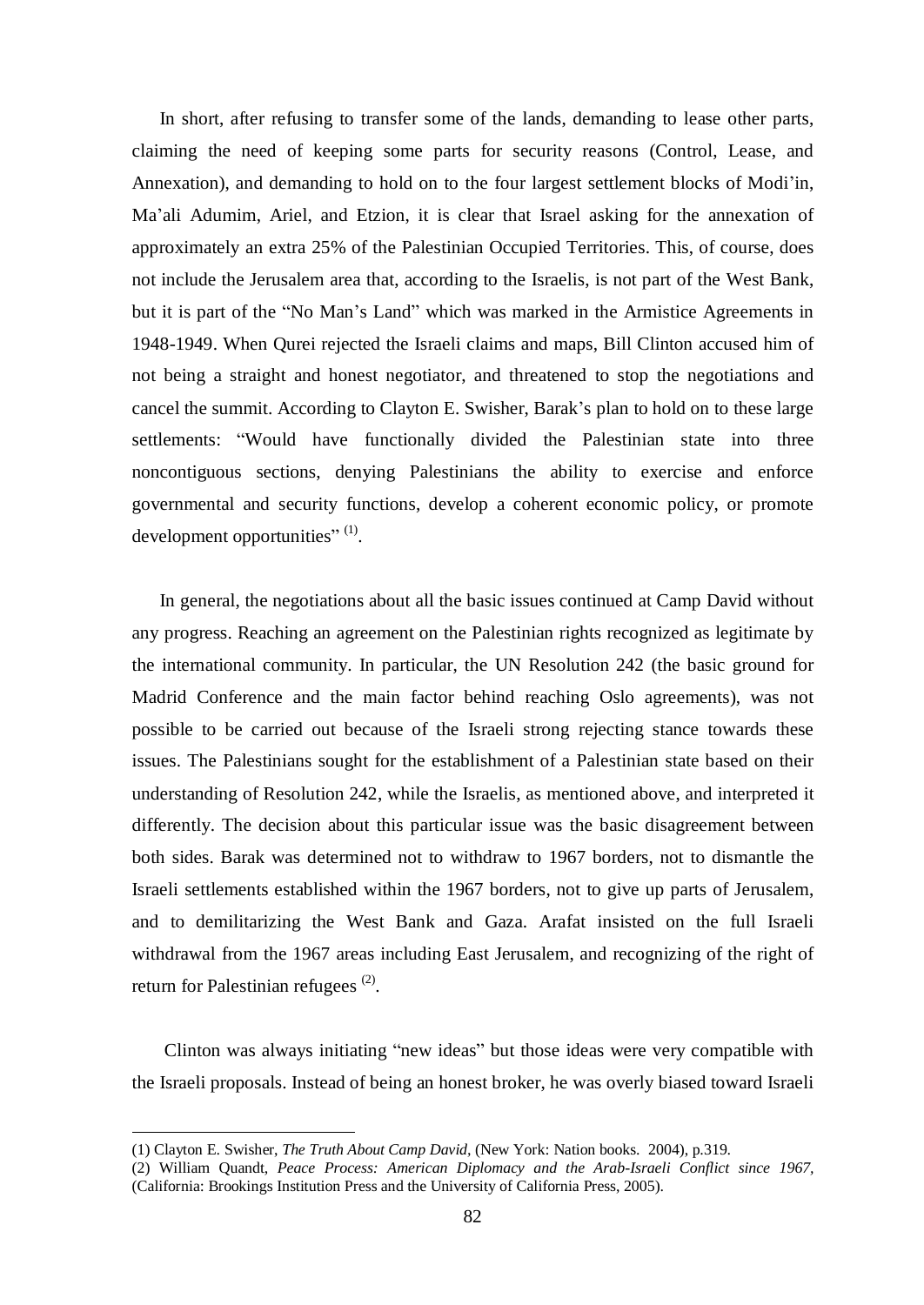demands and conditions. Arafat was offered from 90% to 96% of the West bank with the annexation of 1% to 3% in Israel territories; this would give the Palestinians the opportunity to establish their state on approximately 97% of the West Bank where Israel would be allowed to keep the main settlements with 80% of the Israeli settlers. This narrative contradicts the Palestinian claim of Israel annexing an extra 25% of the Palestinian Occupied Territories.

However, Gamal Helal (special Middle East coordinator and Arabic language interpreter for Clinton) was interviewed by Clayton Swisher on July 17, 2002; Helal described that one of the ideas discussed in his presence was about the idea of swapping territories. He said:

"Israel could annex areas where there are settlement blocks, and in exchange the Palestinians get some territories from Israel proper. Contiguity was an issue. But the Palestinians were willing to go around it conditional on Israeli flexibility- the land had to be equal in size and quality….The Palestinians showed flexibility that they would swap territories 1:1. However, the Israelis were not willing to go 1:1. They wanted a land grab of 1:6, 1:7, or  $1:8$ <sup>"(1)</sup>.

As for Jerusalem, it would be under both the Israeli and Palestinian jurisdiction and the refugees would have several choices, their acceptance in Israel would be decided by the Israeli government. The U.S. role, according to Dennis Ross, was conciliating between the symbolic needs for the Palestinians and the practical needs for the Israelis; he indicated that the U.S. was adopting the strategy of meeting the symbolic needs for the Palestinians while taking into consideration the true and legitimate security concerns of Israel<sup>(2)</sup>.

Therefore, Arafat was pressured by the U.S. administration, especially on the fate of Jerusalem. The U.S. administration asked the Palestinian leadership to accept the division of Jerusalem. The U.S. used the pretext of the so-called "Legal Responsibilities" of administering Al Aqsa Mosque in the holy city between the two sides. "As all the issues came into focus, the status of the Haram al-Sharif/ Temple Mount was identified as the most important, make-or-break point for both sides"<sup>(3)</sup>. Gallia Golan agreed with Clayton

<sup>(1)</sup> Clayton E. Swisher. Op.cit.p.325.

<sup>(2)</sup> Dennis Ross, *The Missing peace: The Inside Story of the Fight for the Middle East Peace,* (New York: Farrar, Straus and Giroux, 2004).

<sup>(3)</sup> Clayton E.Swisher, *The Truth About Camp David.* (New York: Nation books, 2004), p.320.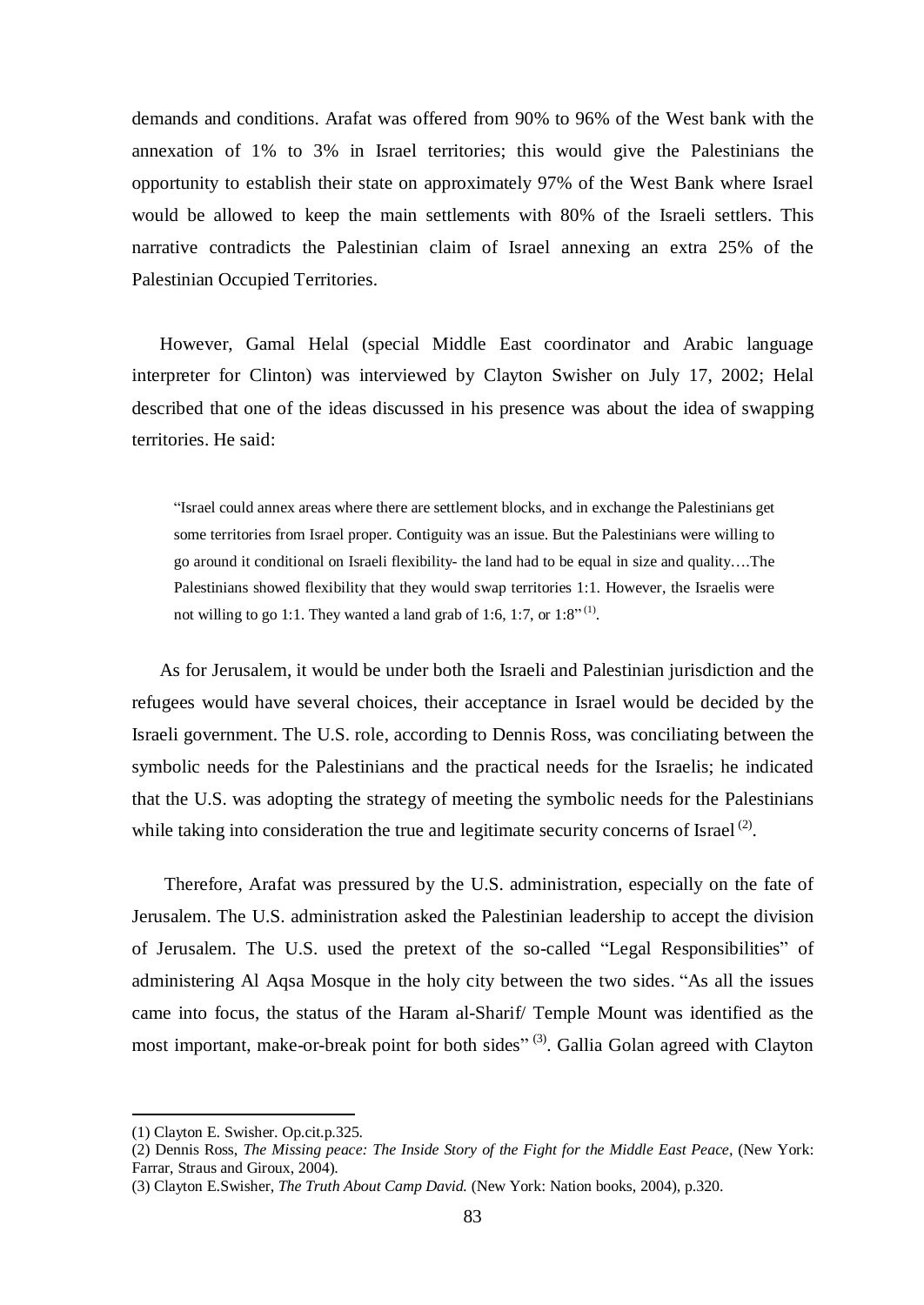Swisher on this particular issue: she, too, concluded that the issue of Jerusalem was the main reason behind the failure of Camp David 2000:

"In general, it could be said that the issue on which Camp David failed was (East) Jerusalem, and particularly the Temple Mount/Haram al-Sharif. There was not necessarily agreement on all the other issues-refugees, borders, security-but two sides appeared to come quite close to agreement on these matters…with the Jerusalem issue was the one that prevented the drafting of a final agreement of any kind"<sup>(1)</sup>.

Clinton persuaded Arafat to agree on the presented ideas suggesting that Arafat's dreams would finally be achieved. He even promised to stand beside Arafat while raising the new Palestinian flag considering that this would be a historic moment in Arafat's life  $(2)$ . According to Quandt, Clinton had pursued his last effort to convince Arafat to become more flexible; however, Arafat, after few hours, responded that he could not agree on the settlements proposed by Clinton. On Tuesday, July 25, 2000 Clinton officially declared the end of the Summit and explained that Barak was more flexible and serious in achieving the goals than his Palestinian partner. On July 28, interviewed by the Israeli media (television) Clinton reaffirmed his support for Barak, and warned Arafat against declaring the State of Palestine. He even threatened to move the U.S. embassy from Tel Aviv to Jerusalem before the end of the year<sup>(3)</sup>.

The Palestinians witnessed a new painful reality on a policy of increased U.S. pressure. They were suspicious about the whole process since they had felt that the offered plan was the result of a joint coordination between the U.S. and the Israelis. According to Qurei, Arafat had suspected this plan in advance when before going to Camp David; he told the U.S. Secretary of State Madeline Albright that negotiations would explode in the President's face. The only reason behind Arafat joining the Israelis and the Americans in the summit was to avoid U.S. anger and frustration. The Americans failed to build better relations between Arafat and Barak due to Barak's refusal. Even though the U.S. team refused to accept the Israelis demand by attacking Arafat on the international level, they

<sup>(1)</sup> Galia Golan. *Israel and Palestine: Peace Plans and Proposals from Oslo to Disengagement*. (New Jersey: Markus Weiner Publications, 2008), p.38.

<sup>(2)</sup> Secretary of State Madeline Albright's Diaries 2003.

<sup>(3)</sup> William Quandt. *Peace Process: American Diplomacy and the Arab-Israeli Conflict since 1967,*  (California: Brookings Institution Press and the University of California Press, 2005).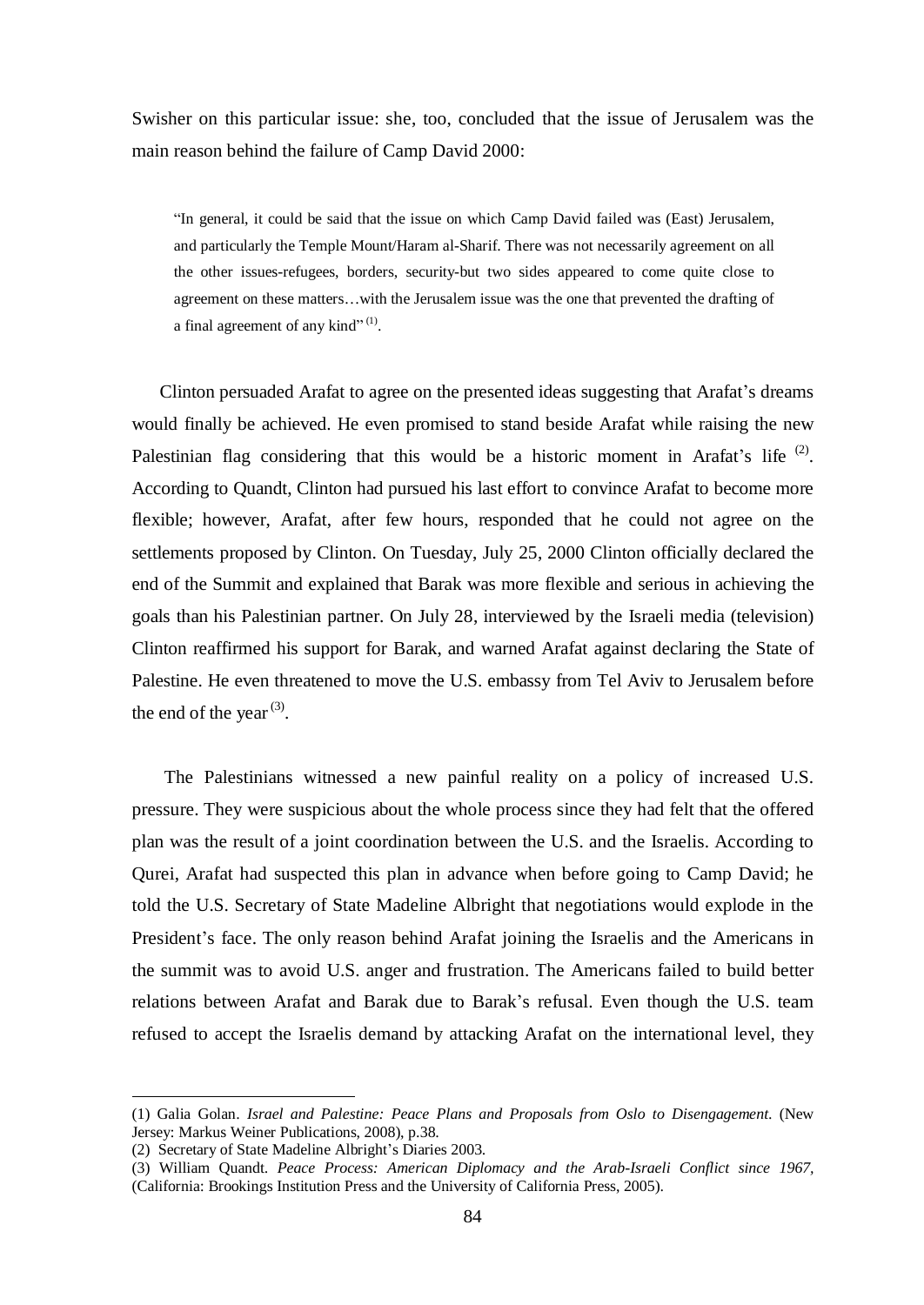finally abided to Barak's demands<sup>(1)</sup>. According to Swisher, when Barak was on the way home, returning from a short break visiting Antietam and Harper's Ferry, he expressed his ideas to Albright about how the summit should continue: "He wanted the President to force Arafat to accept his ideas before negotiations resumed. He said we should tell the Palestinians that the United States would sever contacts with them if they did not yield" $^{(2)}$ .

The final result was that there was no such "a generous offer" presented by the Israelis. The Israelis kept protracting the discussion the core issues by being several steps away from proposing a true genuine offer. The ideas that were offered at Camp David were not even presented in a written form; all Israeli ideas were transferred orally and presented in general as "American or Israeli ideas". Barak himself refused to meet with Arafat in a basic meeting, to avoid Arafat's pursuance of writing down the Israeli concessions. Both Clinton and Barak persisted on pushing Arafat to accept these unwritten ideas as a basic framework for the general negotiations before getting involved in more detailed negotiations. The Palestinians exerted their efforts to the utmost in order to prove their point that they were cooperative and willing to reach a final agreement, but they were always portrayed as the reason behind not cooperating with the Barak's "enormous effort". They could not manage to convince the U.S. administration of their position since they did not cope with the "American ideas" or even put forward a "counter offer". This led to the frustration and anger of the U.S. President especially when Qurei refused to negotiate about the content of the Israeli maps. Qurei insisted that any agreements about the lands should be based on the 1967 borders  $(3)$ .

Obviously, one can conclude that Camp David Summit in 2000 failed. The relations between the Palestinian leadership and Clinton's administration deteriorated to a very low level. Both sides exchanged accusations and pointed fingers at each other for being the cause of failed results. Arafat justified such a failure by accusing the U.S. of not acting as a fair and neutral mediator. According to the Palestinian leadership, the U.S. acted as a strong supporter of Israel against the Palestinians instead of playing its natural role as an honest broker.

<sup>(1)</sup> Ahammed Qurie', *Mufawatdat Camp David ( Taba and Stockholm) 1995-200[ Camp David Negotiations],*  (Beirut: Mu'assasat el-Derasat el- Falestieniyyeh, 2007).

<sup>(2)</sup> Clayton E. Swisher. *The Truth About Camp David*, (New York: Nation Books, 2004), p.317.

<sup>(3)</sup> Ahammed Qurie. Op.cit. p.345.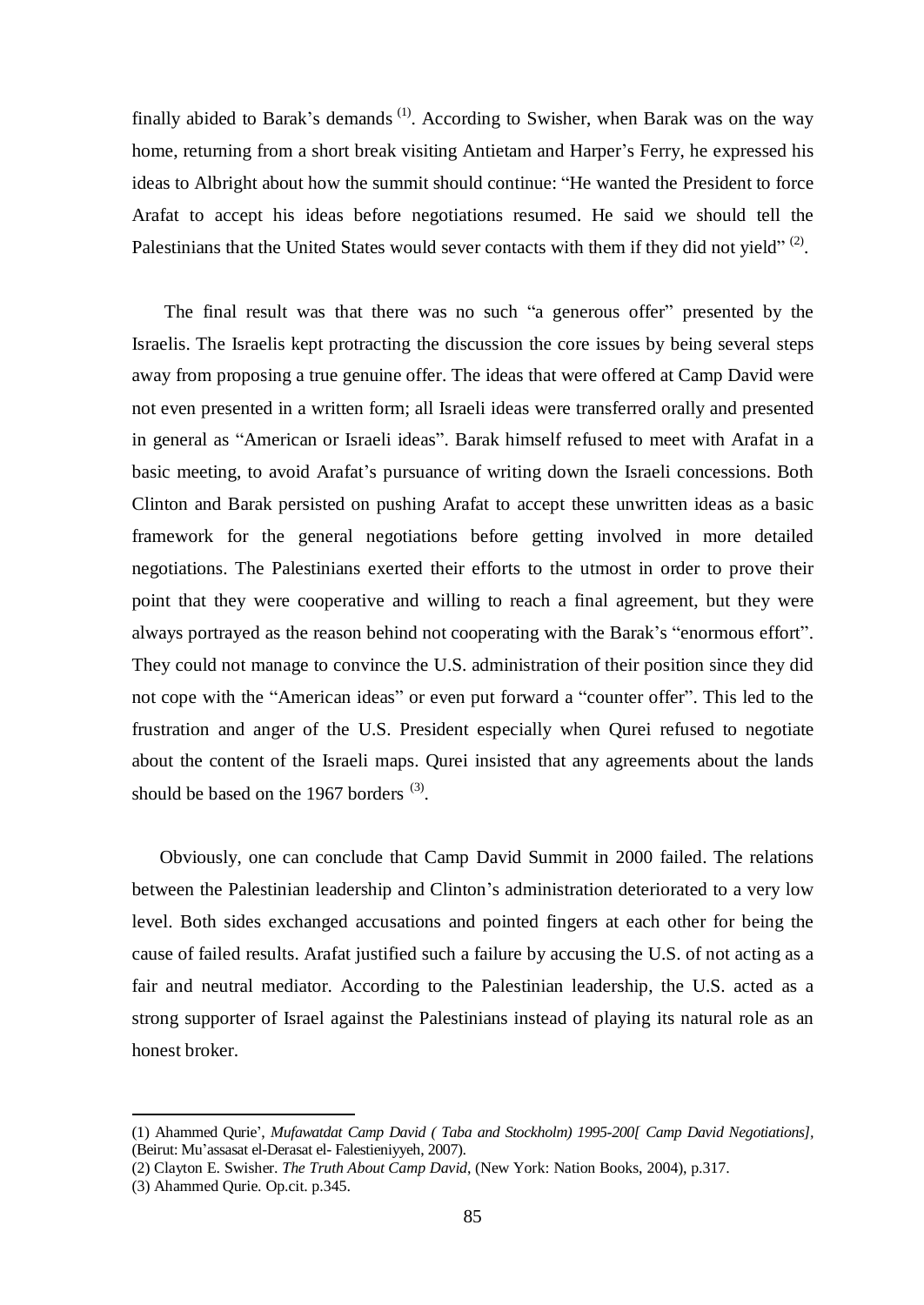# **Chapter Six Analysis and Conclusions**

# **6.1 Introduction**

To explore the differences between both case studies, this chapter divides this topic into two sections. The first section will offer a selective examination of what went wrong at Camp David 2000 and shed light on the Palestinian perspective to which Israelis and Westerners are not generally exposed. The second section compares the role of both American Presidents Jimmy Carter (1977-1981) and Bill Clinton (1993-2001), the U.S. objectives in the summits, and the experience, knowledge, skills, and behaviors of both presidents as mediators and direct brokers.

Clinton and his team failed to design an organized and comprehensive plan for the summit. The Palestinians were expecting from the U.S. a "surprising solution" for the conflict while the Americans were counting on Barak's government to do "the honor". Clinton was optimistic about pulling a final agreement off; however, his presidential term was close to end. It was inevitable for Clinton to seize this historic opportunity that could claim himself as the only American President able to solve this long-running conflict. Robert Malley described the U.S. behavior at the summit like the amusement ride bumper cars. When the Americans hit an obstacle, they would turn some other way and try something new and stay with their tactic for a couple days.

## **6.2 Analysis**

 $\overline{a}$ 

Clinton did not act as professional and presidential mediator, and allowed his emotions to interfere with negotiations  $(1)$ . Clinton failed to understand that the Palestinian negotiating team was not truly ready to make final decisions that might be fateful to their leadership; besides that, the timing set for final negotiations had not prepared both

<sup>(1)</sup> Both Swisher and Qurie mentioned in their books how President Clinton shouted at Qurie and Arafat during the negotiations in the summit.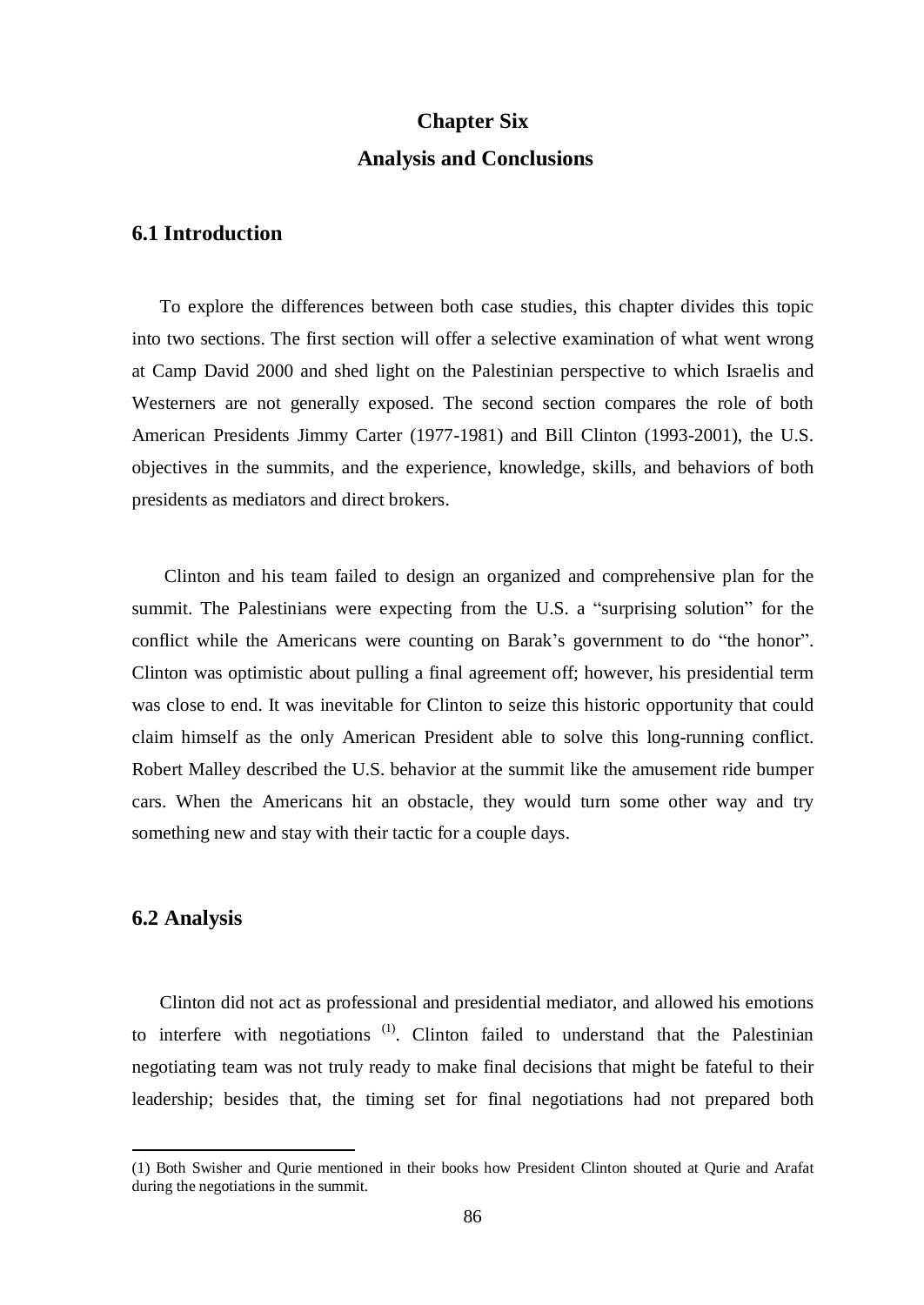Palestinians and Israelis for attaining the full willingness of both communities to conclude a final agreement. Also, Clinton could have started these negotiations much earlier instead of waiting until the last months of his two terms (8 years) of presidency. Moreover, Clinton was not fully equipped with the correct and accurate information about the nature of Arafat's personality; he was not warned that cornering Arafat will produce an opposite result; if cornered, Arafat will commit actions against all the requirements of any successful negotiations. Clinton may have realized this fact, too late, when he witnessed Arafat's reaction to the siege, imposed on him by the Israeli Prime Minister Ariel Sharon, at his headquarters *(Muqata'h)* in Ramallah 2003.

As for Arafat, most Palestinians were proud of him for his steadfastness and "not giving in" to the pressure of the U.S. and Israel. On his arrival home to the Palestinian territories, Arafat was received by many Palestinians with a warm welcome and was praised as a true leader and a "genuine hero". Barak failed to understand the Palestinian perspective that Arafat had made a severe painful concession by agreeing to accept only 22% of all Palestine (Mandatory Palestine). The Palestinian leadership was abandoned by the regimes of Arab countries during the negotiations under the pretext of not having been consulted in the process of the decision making. Arafat was pressured by the fact that a decision about the fate of the Holy City of Jerusalem belongs to the "Moslem World", not only to the Palestinian leadership. It was a very heavy burden on the Palestinian leadership to make sensitive and important decisions that deal with Moslem and Christian issues such as the *Haram al-Sharif* and the Armenian Quarters, both of which the Israelis demanded to be under their sovereignty.

The Palestinian leadership had no trust in Barak who refused to implement the third redeployment of Israeli military forces, and who clearly stated his rejection of the Oslo Agreement. Aaron Miller talked about Barak's reaction when asked by Terje Larsen about his perspective towards "Oslo":

"The Norwegian peace intermediary Terje Larsen tells a story of being invited to the new prime minister's house shortly after Barak's election. " What are you going to do on the peace process?" Larsen asked Barak. "I will do the opposite of Oslo" came the reply." You see, Terje, we have a dog in front of us, and this dog is very ugly. Why is it ugly?" …because it has an ugly tail. If we take the tail away, the dog would be beautiful. You Oslo people would chop the tail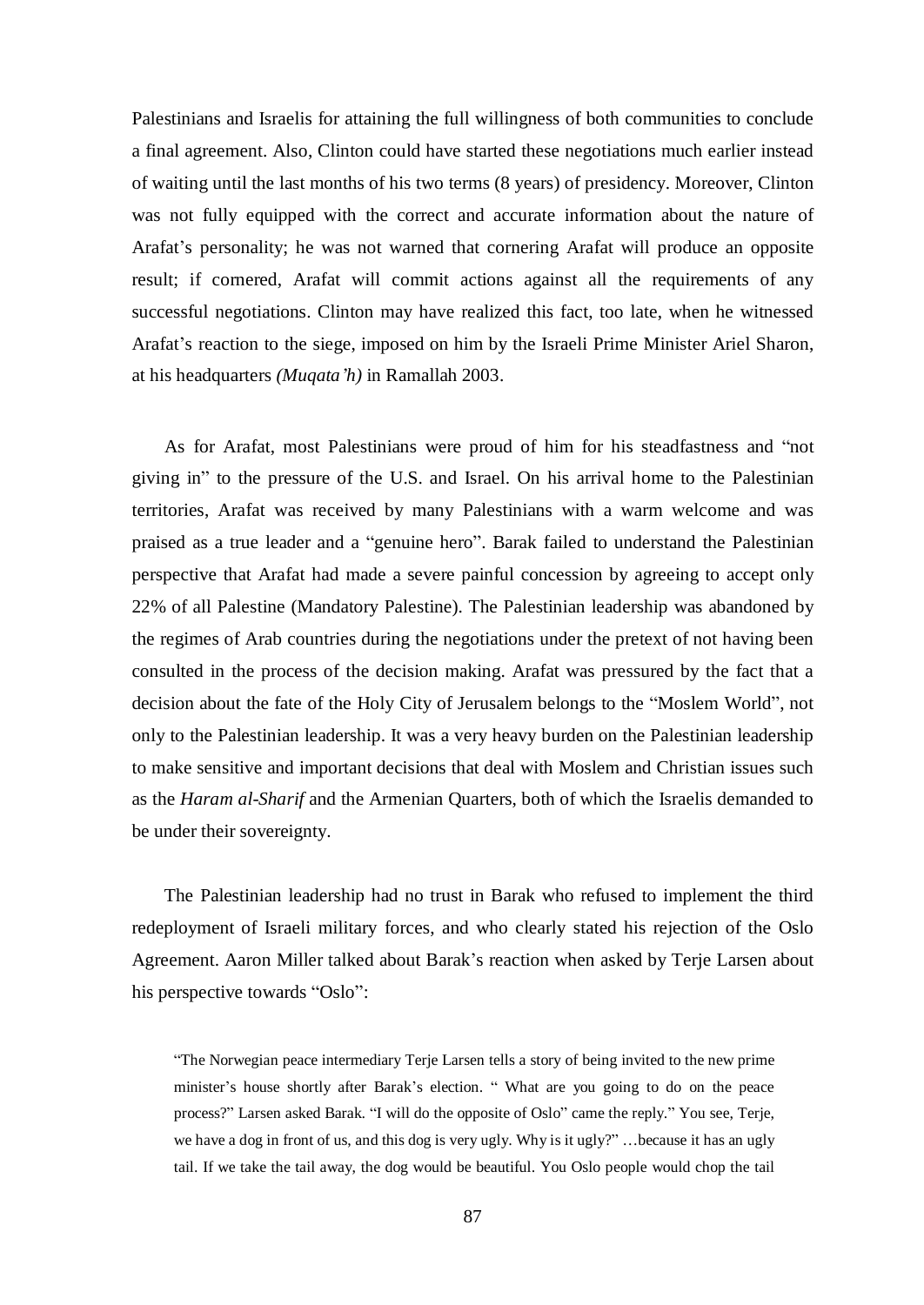off like salami. I will chop it off"……………………… "I'll make peace with Syria, Lebanon, the Palestinians," Barak concluded. "I will have the end of conflict, totally in one  $go''^{(1)}$ .

According to Qurei, the three parties involved (the U.S., Israel, Palestine) had not planned well for Camp David summit and were not fully prepared to engage in negotiations that would produce a permanent status agreement (PSA). Qurei explained that everybody liked to claim his role in successful agreements but no one admitted his role in causing the failure; therefore, it is naturally that the weaker party (Palestinians) would be blamed. He stated that U.S. leaders and Israelis relied on their traditional perception of the Palestinians; the Palestinian problem, according to them, is a product of violent and terrorist operations. This type of perception of the Palestinian community had contributed in setting Barak's strategy of negotiating at Camp David. Since Barak refused to offer any written offers, the U.S. mediators were functioning as post office carriers, delivering messages between the two sides. The U.S. team was not acting as honest brokers; they claimed that many of the new ideas as their own proposals when they were, according to Qurei, Israeli ideas<sup>(2)</sup>.

Qurei has concluded that the failure of the summit was due to the following factors: The Israelis believed their own lie of a "Generous Offer", but actually had not offered any tangible concessions on any of the core issues (Jerusalem, land, security, and refugees). As for the land issue, the Palestinians accepted 22% of Mandate Palestine where the U.N. Resolution 181 had offered them 46%. Barak had a problem with the "Oslo Accords"; he rejected its concept of a multi-phased strategy. He stressed an "all or nothing" approach even though the time was not ripe for final settlement; the level of the confidence-building between the two sides was extremely low. This "all or nothing" approach could have succeeded at Camp David had it been accompanied with a supportive environment of trust and hope for the Palestinians and their leadership. Barak was unable to develop a warm personal relation with Arafat as Peres had done when he became the prime minister of Israel after Rabin assassination. Not only did Barak ignore the value of a close personal relationship with Arafat, but he also refused to hold a one-on-one meeting with him; this political behavior was an enough reason for Arafat not to trust Barak. According to Dr.

<sup>(1)</sup> Aaron Miller, *The Too Much Promised Land: America's Elusive Search for Arab-Israeli Peace.* (New York; Bantam, 2008) ,p.278.

<sup>(2)</sup> Ahammed Qurie', *Mufawatdat Camp David (Taba and Stockholm) 1995-2000) [Camp David Negotiations],*  (Beirut: Mu'assasat el-Derasat el- Falestieniyyeh, 2007).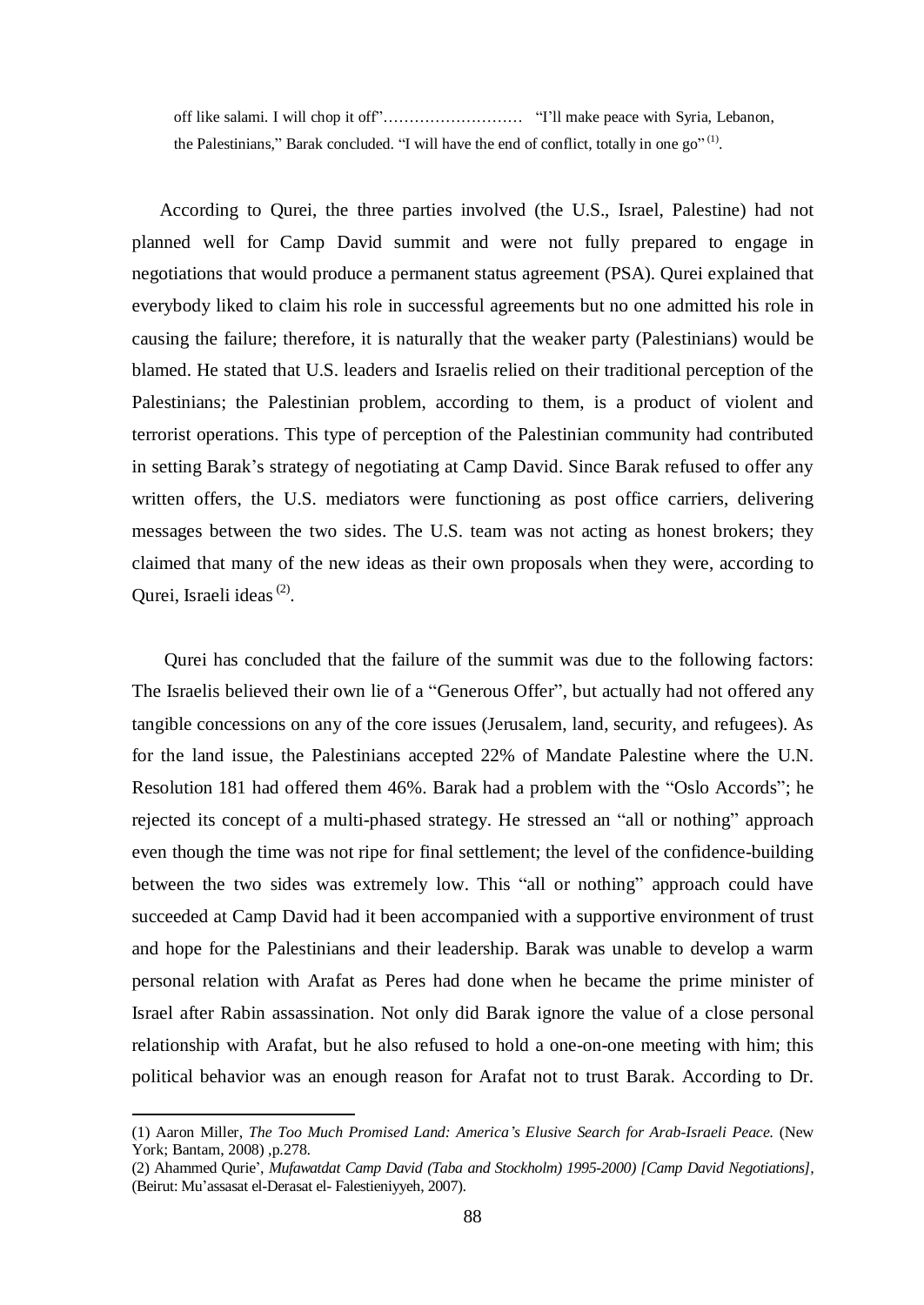Pundak, Arafat was quoted as saying "Barak is worse than Netanyahu." Barak also failed to build or even create a good relationship with Arafat's deputy Mahmoud Abbas (Abu Mazen) as an alternative to creating "chemistry" with Arafat. In other words, there was no relationship created which could have helped in bridging over "the difficulties and distrust which arose during negotiations" $^{(1)}$ .

Furthermore, Barak encountered domestic difficulties. According to Dr. Ron Pundak, Barak's domestic difficulties started after the elections when he did not establish an organized political team for the negotiations, professionals with enough experience, e.g. Shimon Peres; this move was made by Barak in order to build a coalition which he thought would support him in reaching a final agreement.

"He essentially excluded the Labor party leadership from the process and alienated his partners. In the end, the government was assembled just two days before the 45-day limit, leaving everyone except for Barak – who remained smiling – angry, suspicious and exhausted. He ruptured his relations with Uzi Baram and Ra'anan Cohen (two pillars of his party); appointed Yossi Beilin and Shlomo Ben Ami to positions (Justice and Internal Security) which did not match their qualifications and appointed Haim Ramon as a Minister of little importance in the Prime Minister's Office. He also attempted to keep Peres out of the government. After forming the government, however, he was obliged to create a special position for Peres as Minister for Regional Cooperation. He tried to bypass Avrum Burg by nominating someone for the position of Chairman of the Knesset who had little chancing of winning, and finally bestowed ministries of high socio-economic importance upon coalition partners instead of his own party. In response to problems that emerged from coalition negotiations, Barak replied that he could not be pressured or blackmailed. If he blinked now, he added, it would impair his ability to negotiate with President Assad.

With the establishment of the government, his course of action did not change. He managed to turn supporters into adversaries. He failed to resolve internal problems, addressing them only when they had reached a point when they could barely be solved. He handled the strike of the physically disabled and the teachers' strike in a similar manner. Towards the Israeli-Arabs, of whom 95% had voted for him, he was condescending from the onset, establishing no framework for cooperation with the Arab parties or the Arab leadership on the municipal, social and religious levels. The problem was not one of a lack of will, honesty or vision, but rather the fact that Barak was the poorest of managers" $(2)$ .

<sup>(1)</sup> Ron Pundak, "*From Oslo to Taba: What Went Wrong?"* Survival: Vol.43.No.3, (Autumn 2001, pp:31- 45).

<sup>(2)</sup> Ibid., p.11.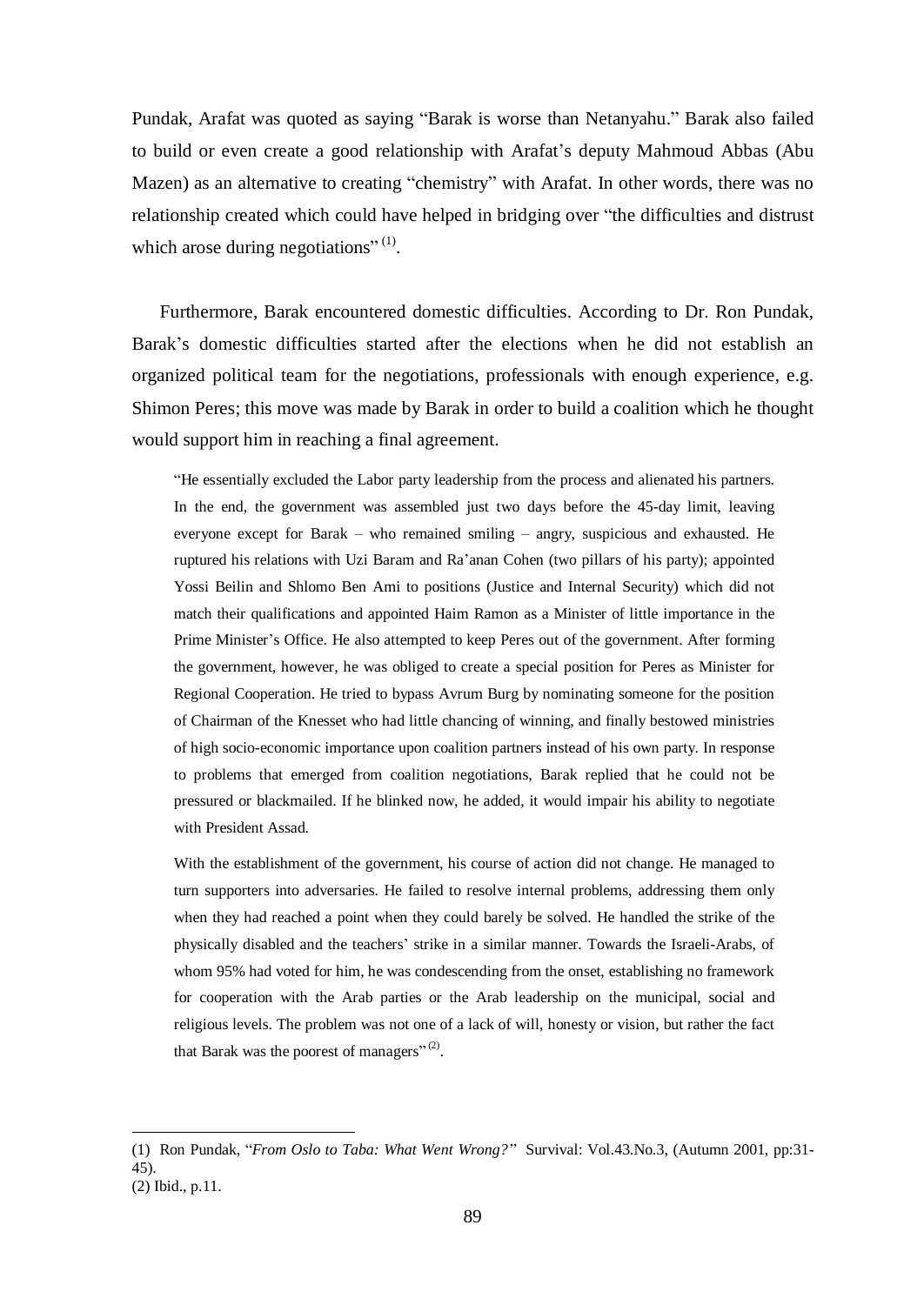Barak wanted to annex another 8% out of the 22% for security measures which it would make it impossible for the Palestinians to have their viable contiguous independent state. Even though East Jerusalem is a part of the Palestinian lands occupied in 1967, Barak had offered a proposal that would annex all settlements surrounding the city, keeping the Jewish Quarter, the Wailing Wall, and part of the Armenian Quarter under the Israeli jurisdiction. The Western Wall and the underground of *Haram el-Sharif /* Temple Mount would stay under the Israeli jurisdiction. As for the issue of Palestinian refugees, Barak denied Israeli responsibility and rejected firmly their return to their homes. Finally, Barak made it impossible to reach a final agreement when he demanded significant restrictions on the movement of Palestinians within their own state. Under the pretext of security measures, Barak wanted to impose Israeli sovereignty over the borders, as well as establish Israeli security centers and stations in the West Bank  $<sup>(1)</sup>$ .</sup>

Both the Israeli Gilead Sher, who was expecting a stronger American intervention, and the Palestinian Yasesr Abed Rabbo, agreed with Agha and Malley (2001) and Qurie (2007) on this issue; Gilead reveals that:

"There was no negotiations schedule. There was no timeline for the follow-up. There was no proposal or counter proposal, checking on the advancement or progress", or the other words of Yasser Abed Rabbo from the other side: "It was a total chaos. Every day a different meeting, committee, and issue. We didn't know what our aims were: to succeed, to fail, to escape"<sup>(2)</sup>.

Both Hussein Agha and Robert Malley agreed with Qurei (2007) that it was easier to put all the blame on Arafat. The pro-Israel American media and the enormous Israeli propaganda had led to the wide encouraged belief among the international community that Barak had offered an unprecedented offer but that Arafat, instead of seizing such a rare opportunity, had decided to remain with his uncompromising no's<sup>(3)</sup>.

Finally, Clinton's behavior in Camp David 2000 was clearly in contradiction with the characteristics of the conflict resolution approaches suggested earlier (Chapter Two) by Schellenberg especially point (6). It says: ".....when agreement is not reached, no blame for this is cast upon either party." Clinton has put all the blame on Yasser Arafat, to an

<sup>(1)</sup> Ibid., pp.346-351.

<sup>(2)</sup> Aaron Miller. Op.cit. pp:300-301.

<sup>(3)</sup> Hussein Agha and Robert Malley, *Camp David: The Tragedy of Errors.* (The New York Review of Books :Vol.48,No.13. August 9,2001).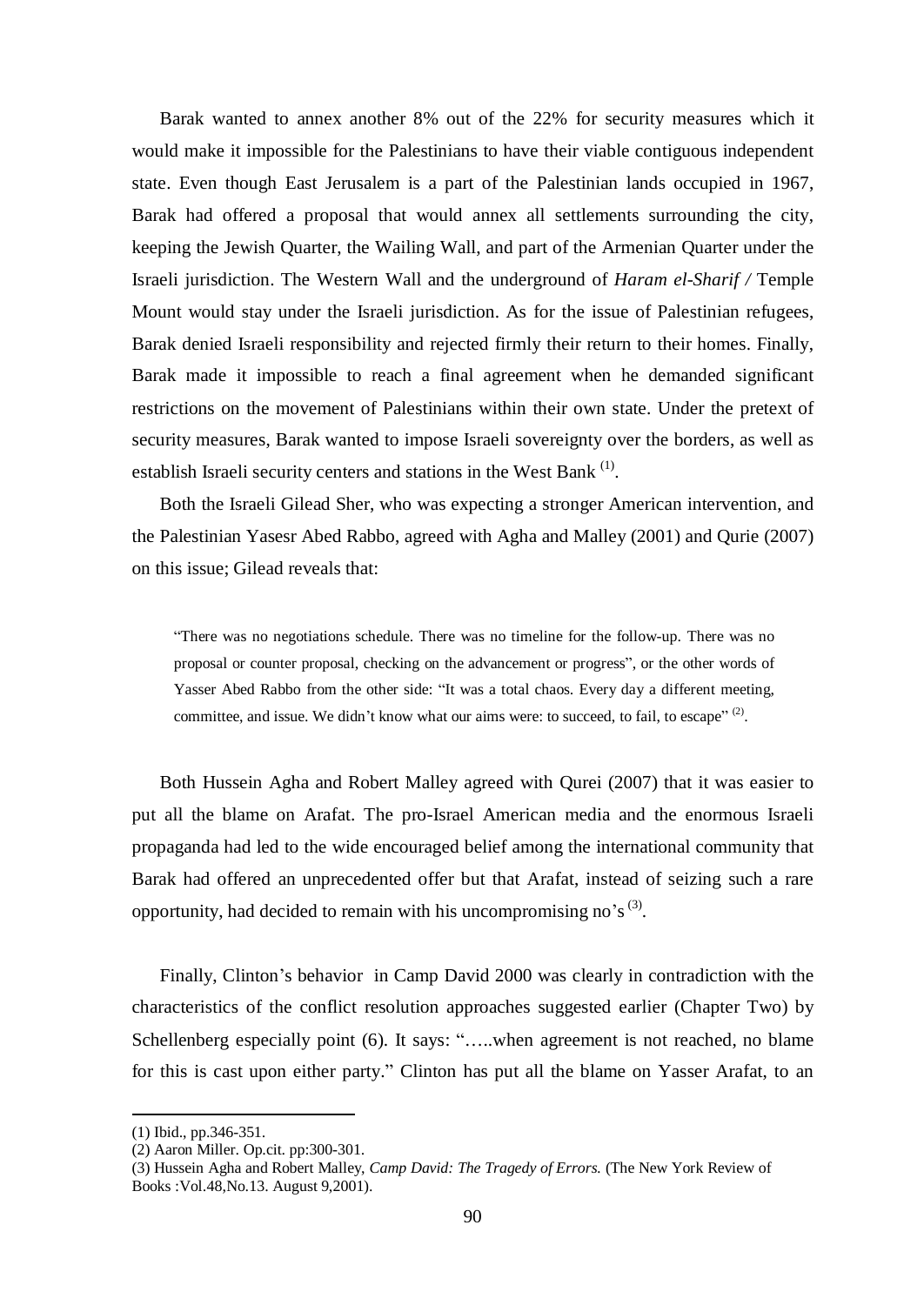extent that he announced, in several occasions, that Arafat is the only one to blame in failing to consummate an agreement. Clinton claimed that Arafat was the main obstacle (obstructionist) who precluded reaching a final political settlement with the Israelis. Clinton jumped the gun on Arafat more than once during the negotiations; Arafat was reminded once by Madeline Albright (Former Secretary of State) that he was talking to the President of "the number one country" in the whole world, but Arafat reminded her that she was talking to the "Dean" of international liberation movements all over the world  $<sup>(1)</sup>$ .</sup> The dialogue between Clinton and Arafat deteriorated during the last few days of Camp David, where it seemed that the dispute had become between both Clinton vs. Arafat instead of Israelis vs. Palestinians. At the personal level, Clinton stopped conversations with Arafat accusing him of not being the "right leader" for the Palestinians. He severed contacts with Arafat and even tried to humiliate him when he had visited Israel by declaring publicly that he definitely would not visit Arafat. Arafat was at the time under siege in the Palestinian headquarters *(Muqatta'h)* in Ramallah; the above actions are not representative of a neutral mediator.

According to the Palestinian Diaries from Al-Hayat and Al- Ayyam news papers, Clinton and Arafat had more than once engaged in inappropriate discussions that would violate the usual protocol between two heads of states.

"In the sixth meeting Clinton told Arafat, "You are gambling with the cause and the future. Barak presented proposals but you take and put in your pockets" Similar attacks came from National Security Advisor Sandy Burger and Secretary Albright" Arafat replied: "I came here representing Arabs, Muslims, and Christians around the world, I came to make peace and won't accept you or anyone else to put me down in history as a traitor, I invite you to my funeral because I have accepted to be a martyr since the start of the revolution and if I am weak now, someone will come in two years or five years to liberate Jerusalem and if you think that as a superpower you can punish us with sanctions, your sanctions will not work because we are a people who are already under punishment." That night, Arafat asked the team to pack their bags. He was leaving the summit. Clinton then came and asked Arafat to stay. In the absence of Clinton, the Israelis would not come to another negotiating session. When Clinton returned, he asked to see Arafat, it was July 24. "I am deeply sorry, it seems that the Summit has come to a sad end, my heart is broken and my hopes in the peace process have been shattered. You have lost many chances, first in 1948 and then in 1974 and now you are destroying yourselves in 2000. You won't have a Palestinian state and you won't have friendships with any one you will

<sup>(1)</sup> Arafat talked more than once about this incident on different TV news channels in 2000 and 2001.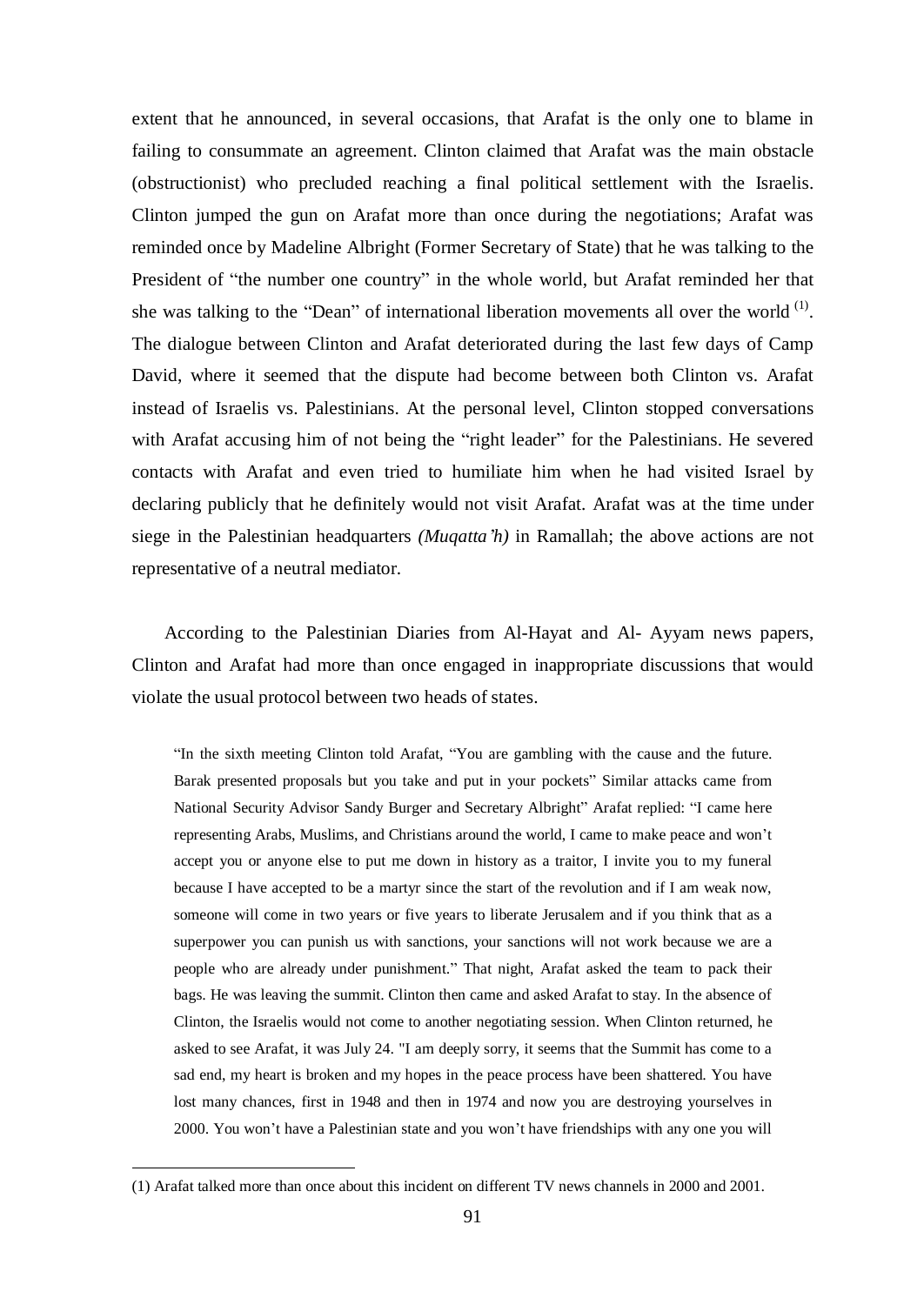be alone in the region that is … ……President Arafat interrupts, "Don't finish, I respect you very much and I realize that you are affected by the Israeli position, I have led my people's revolution and the siege of Beirut was easier on me than the siege of Camp David, the revolution is easier than peacemaking. We ask for peace but that peace won't be without a price, there can be no agreement without Jerusalem" $\binom{1}{k}$ .

According to the same Diaries, Clinton's temper was bursting with other Palestinian leaders, too, such as Ahmed Qurie. When Qurie rejected an Israeli map outlining the borders, Clinton became very furious at Qurie and asked him to produce his own map. Qurie responded calmly that his map is the (June 04, 1967) borders. Shlomo Ben Ami, who was an Israeli top negotiator during the July Camp David 2000, disagreed with Clinton on the issue of Arafat being the reason behind the failure of the negotiations. He said that Arafat was not to blame for the failure as Clinton had claimed. When Ben- Ami was asked whether Arafat was to blame, he answered:

Retrospectively, it is possible today to put things in perspective, and it would be a mistake to get into that box [of accusing Arafat for the failure]. [The failure was due to] an element that is much more rudimentary and it relates to the 1993 Oslo Agreement. When Arafat signed the Oslo Agreement in 1993, his understanding was that he would eventually get all of his demands. This is the whole story in a nutshell. But no one bothered to give us the heads up on this matter...why didn't they tell us beforehand: 'guys, its worthless to go for a summit since for us its either all or nothing'...my argument is that there is a problem with a mythological Palestinian leader and leadership that presupposes it has already made its concessions" $^{(2)}$ .

Finally, the timing, again, is a very crucial factor that must be taken into consideration when mediating in such a complicated case. When Clayton Swisher asked Jimmy Carter about what he would have told Clinton if his "advice had been sought", Carter replied:

"I think Clinton did the best he could after he had been in office seven years. My advice would have been to make major efforts the first six months, or first year, which he did finally at Camp David, instead of waiting seven years…I don't say in critical way, because he had a lot of other things. I think he made a genuine effort, and I think he did the best he could" $^{(3)}$ .

<sup>(1)</sup> See: Palestinian Diaries, Al-Hayat and Al-Ayyam. Accessed on: December 10,2008 at:

*[http://homepages.stmartin.edu/Fac\\_Staff/rlangill/PLS%20300/Camp%20David%20Diaries.htm.](http://homepages.stmartin.edu/Fac_Staff/rlangill/PLS%20300/Camp%20David%20Diaries.htm)* 

<sup>(2)</sup> See; Shlomo Ben-Ami Diaries, *[www.jewishvirtuallibrary.org/jsource/Peace/benamidiary.html](http://www.jewishvirtuallibrary.org/jsource/Peace/benamidiary.html) .* Accessed on: November 18, 2008.

<sup>(3)</sup> Clayton E. Swisher, *The Truth About Camp David.* New (York: Nation Books, 2004), p.355.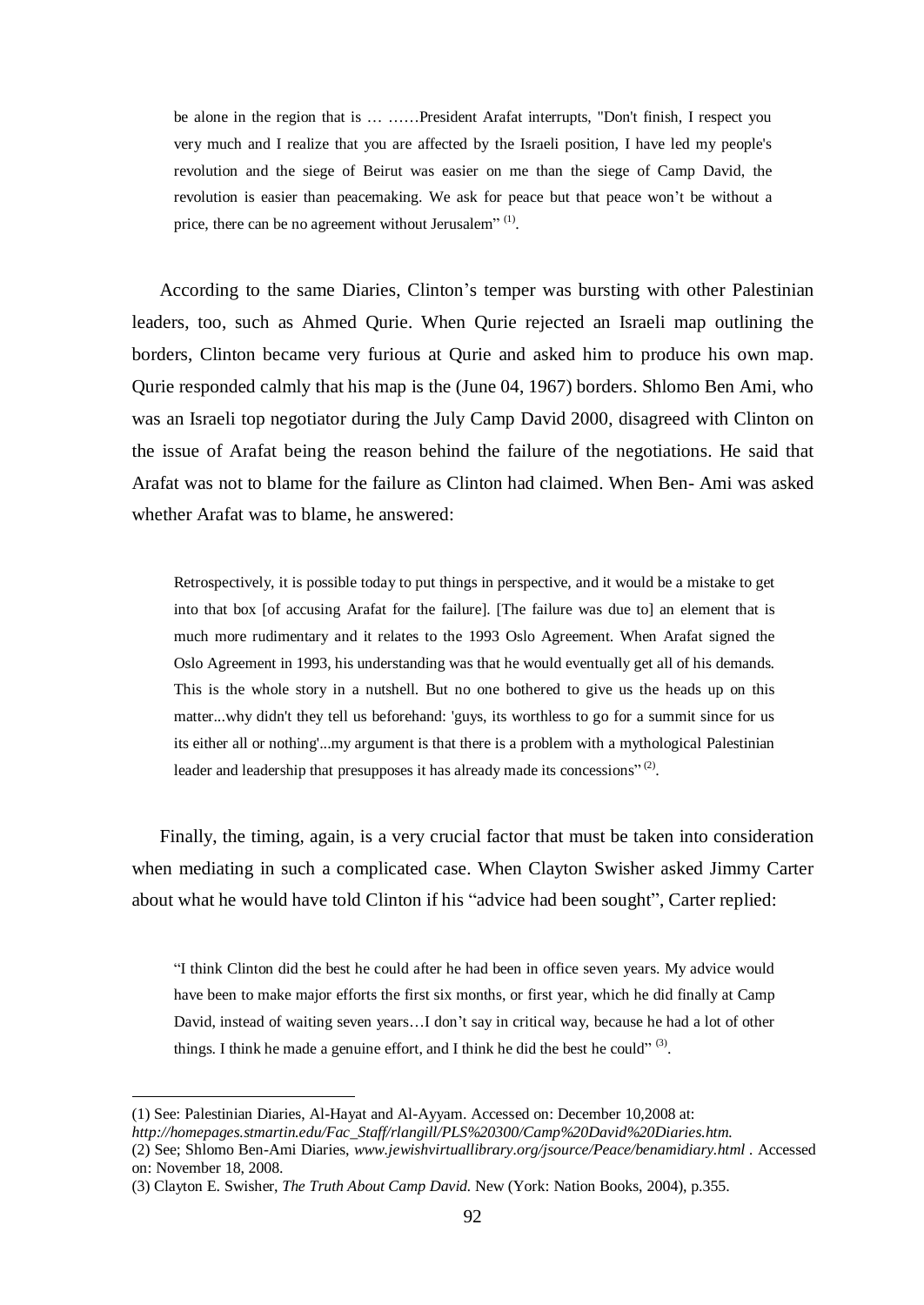The former American President Jimmy Carter practiced a very different approach from Clinton while mediating in Camp David 1979. He successfully brokered an agreement between Egypt and Israel, in which both sides were satisfied with the results of the summit. Egypt gained the withdrawal of Israeli forces from Sinai, and Israel achieved security from one of its most powerful adversaries; it was a "win-win situation" for both countries. The question remains: why? Why did the first summit succeed while the second one failed even though both were mediated by the same country (U.S.A.)?

The research shows that there are several factors that existed in the late 1970s, but were not present in the year 2000.These factors contributed to the success of Camp David 1979. For instance, Israel needed to make peace with Egypt as a strategy to divide the Arabs unity regarding the Israeli-Palestinian conflict; it obviously managed to do so. Israel tried to exclude one of the three hostile fronts surrounding its borders; by reaching a permanent peace agreement with Egypt, Israel secured its borders from the most threatening neighboring Arab country. The American President Jimmy Carter indicated that Israel became the big winner from this summit; he said: "With the bilateral treaty, Israel removed Egypt's considerable strength from the military equation of the Middle East and thus it permitted itself renewed freedom to pursue the goals of a fervent and dedicated minority of its citizens to confiscate, settle, and fortify the occupied territories<sup>"  $(1)$ </sup>.

The Yom Kippur War (October War) was a major factor in changing the Israelis attitude towards dealing with Arab states especially with Egypt. On the other hand, the economy in Egypt was deteriorating; Sadat was looking for U.S. financial aid as a savior to his country's weak economy. He felt that he should thaw his country's relations with the U.S. after the long-running conflict between the two countries when Egypt was ruled by Nasser. After getting engaged in previous negotiations that produced several agreements such as 101 Kilometer Agreement and the Forces Disengagement Plan, both sides realized that they can win more through peaceful negotiations than resorting to wars. The "willingness" of the parties to search for a peaceful solution suggested by William Zartman applies very well on both Israel and Egypt. Both countries, especially Israel, felt that they would be in a worse situation if a peaceful agreement did not take place. Time is often the essence of succeeding or failing in any negotiations between adversaries. The prerequisites

<sup>(1)</sup> Jimmy Carter, *Palestine Peace Not Apartheid,* (New York: Simon & Schuster, 2006), p.52.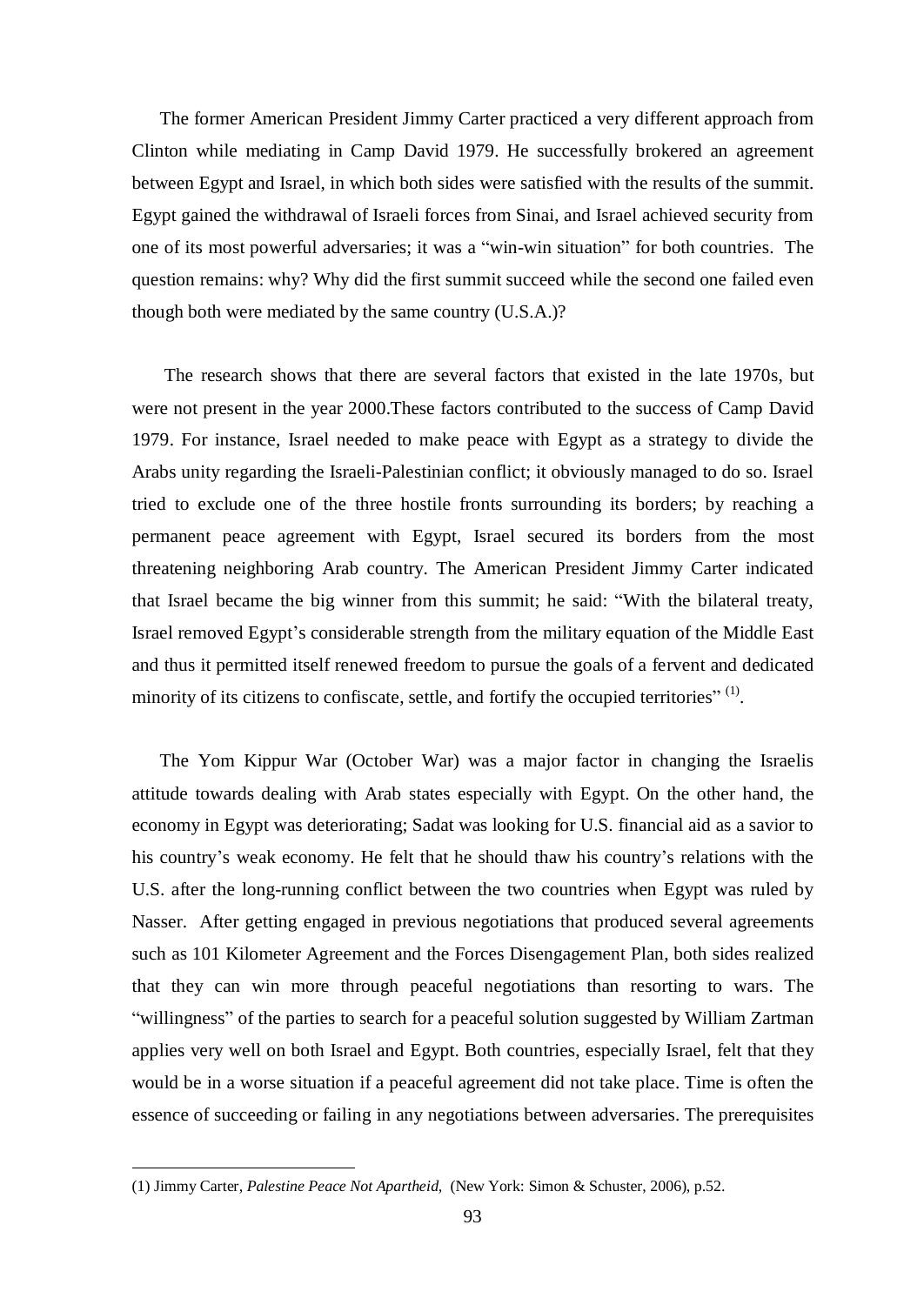and conditions, set by various political analysts, to any successful negotiation were about the focus on time. The third party has to identify the precise moment when he can change the situation from conflict to conciliation. The situation in the region in 1979 was ripe, and the U.S. took advantage of this opportunity to successfully broker a peace agreement between Israel and Egypt. It was different in the case of Camp David Summit in 2000, since Clinton forced the summit based on his timeline, not based on ripeness for peace.

In addition, Jimmy Carter used more diplomatic methods with Sadat than Clinton with Arafat. Carter built a strong personal relationship with Sadat and they became good friends, while Clinton resorted to a form of bullying, colonialist diplomacy that most third parties, including Britain, had long ago out-grown"<sup>(1)</sup>. In an interview with Aaron Miller, Carter expressed his personal feelings about his relationship with the late Sadat, Miller explained:

"When I asked Carter about his relationship with Sadat, the flood gates opened: "Sadat had total trust in me. We were kind of like brothers." After the official state dinner at the White House, Carter took Sadat to the residence, where his conversation convinced him that Sadat was "something of a soul mate. He and I began to develop a strategy."…Sadat recalled that he found Carter to be a man who understood what he wanted, "a man impelled by the power of religions faith lofty values- a farmer like me." Later Carter confides to his wife, Rosalynn, that his meeting with Sadat has been his "best day as President"<sup>(2)</sup>.

This kind of relationship and this level of trust between Carter and Sadat surely contributed to the success of the summit. Several researchers and political analysts have stressed the importance of the "Trust- Building" stage; Moore (2003), Carter (2006), Chomsky (2006), Lazo (1996), Hass (1990), Bush and Folger (1994), Fisher and Ury (1991), and Pappe (2006), have all agreed that gaining the trust of the mediator is a basic factor in the success of any type of negotiations. The traditional history of the psychological and ideological attitude of the Arabs toward the U.S. positions has been, till today, full of paranoia and distrust. This can, relatively, be the same case with the Western countries towards the Arab and the Moslem world. Both Carter and Sadat, however,

<sup>(1)</sup> Clayton E.Swisher.Op.cit.p.304.

<sup>(2)</sup> Aaron Miller, *The Too Much Promised Land: America's Elusive Search for Arab-Israeli Peace,* (New York; Bantam, 2008) p.165.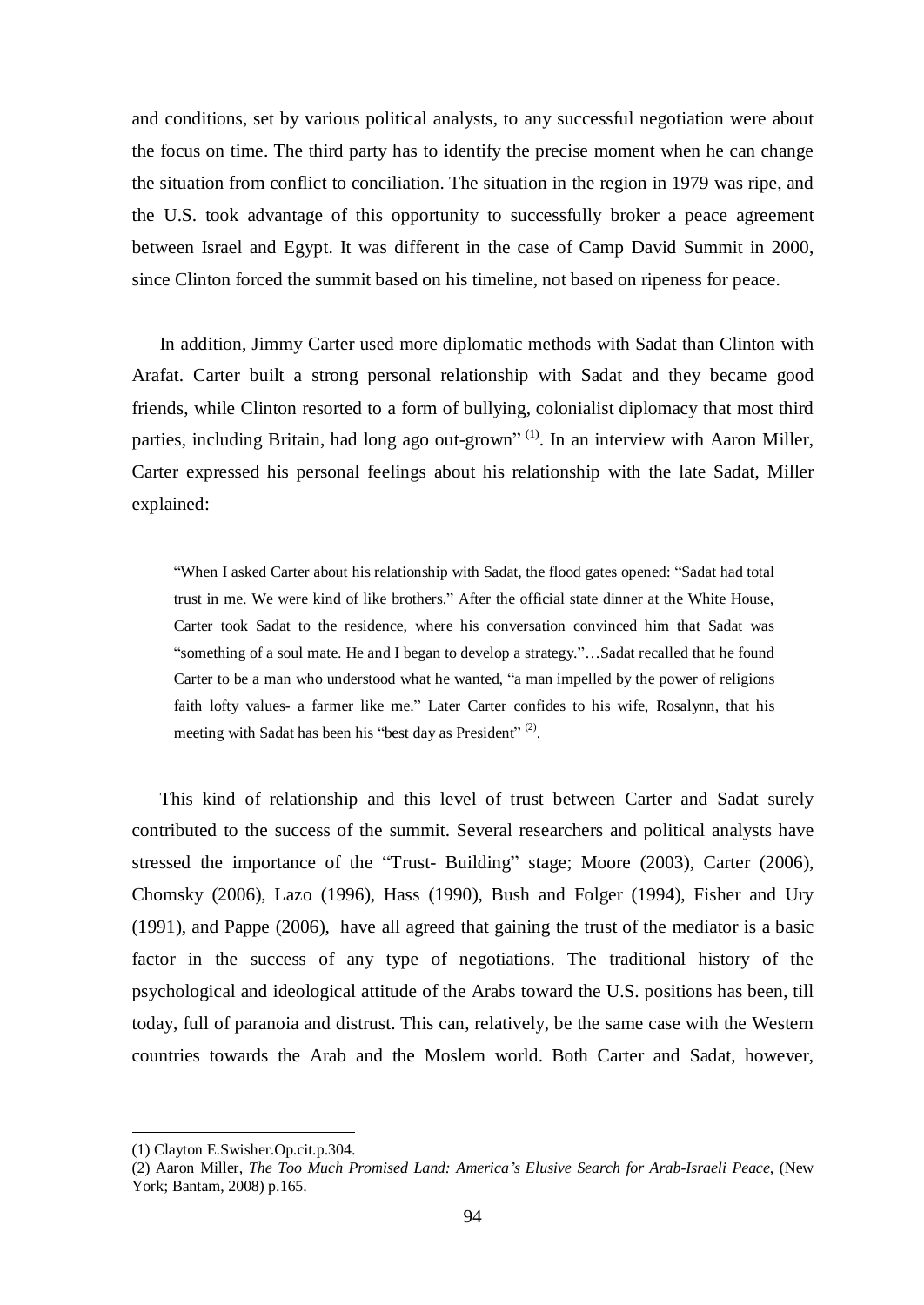proved the opposite by bonding so strongly, even though they come from two extremely different cultures and two different religions (Christianity /Islam).

The level of trust between Carter and the Israeli Prime Minister Menachem Begin was very low. However, this trust gap did not stop Begin from working with Carter; Carter thought of Begin as an honest person. According to Miller, Carter respected Begin even though he did not like him personally. Miller said that:

"Jody Powell believed that there was "a little bit of Begin in Carter and Carter in Begin." Sam Lewis, whose ambassadorial duties included the difficult task of explaining Begin to Carter, believed that the president saw in Begin an honest man rough around the edges. Stuart Eisenstadt added that Carter empathized with Begin's Holocaust background and that his primarily generous treatment of the Israeli leader made Begin more flexible than advertised"<sup>(1)</sup>.

President Jimmy Carter acted as a mature and professional mediator. He realized the importance of the impact of Holocaust on the Israelis in general and on Begin, in particular, since Begin had lost fifteen members of his immediate family in the Holocaust. Carter managed to transfer this rigid, tough, and stubborn personality into a flexible, understanding, and compromising man. Even though, Carter felt that Begin manipulated both him and Sadat during the negotiations on the settlement issue, he was satisfied generally with the outcome of the summit. Carter had some difficult times during the negotiations, but he was very determined and persistent on consummating a final peace agreement between the two sides:

"It seems extraordinary how many intense hours I spent cooped up in the small study at the end of the back hall at Aspen. Some of the most unpleasant experiences of my life occurred during these days. The drafting of the language to be used in the final agreement was one the problems that exhausted Carter running back and forth between the two parties adding and deleting some words based on their request.

At the last minute, however, there was a dispute over the language in which the Sinai issue was to be referred to the Kenesset. After hurriedly meeting with both sides on this, Carter formulated a final revision on this issue. He then sent it to both parties with the instructions: "This is the exact language to be used. Do not use any other language on or off the record". This was

<sup>(1)</sup> Ibid, p.177.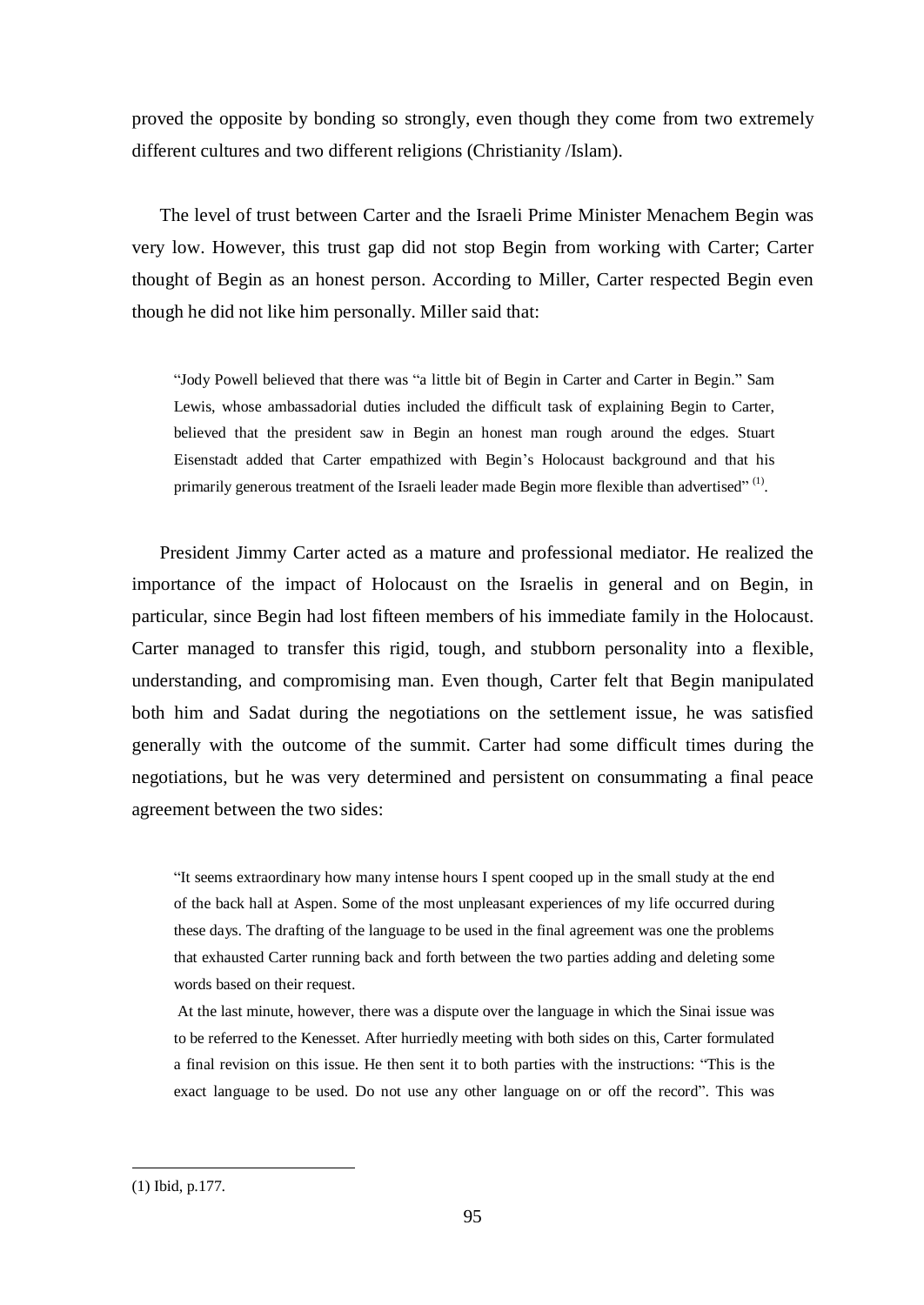accepted by both sides, and Carter at last realized that the Camp David discussions had been a success" $^{(1)}$ .

By referring to the basic characteristics of the mediator, mentioned earlier (Chapters two), Carter acted as a "professional mediator" while Clinton lacked the most basic requirements for such a skill. Even though, Carter was very patient and caring listener to both sides, he eventually had to impose his judgment when he asked both Sadat and Begin, as mentioned above, not to change or use any other language. After all, the mediator cannot succeed if he does not become more assertive and constructive third party. It is interesting to note that Carter became the U.S. President after he had campaigned as a supporter of Israel. In his first visit to Israel, he expressed his deep sympathy as a religious Christian with the Jewish state. He publicly opposed, more than once, the establishment of an independent Palestinian state. He supported the campaign led by the pro-Israel lobbyists, who were fighting the Arab-boycott of Israel. Carter attained around 75% of the Jewish vote and more than 60% of the main Jewish donors and supporters for the Democratic Party in the U.S. election in 1976<sup>(2)</sup>. But, this did not change the fact that Carter became one of the prominent mediators, admired and respected for his honesty and objectivity. Aaron Miller expressed his admiration of Carter when he said: "Whatever his detractors say about him, he deserves enormous credit for what he accomplished then. The 1979 Egyptian -Israeli peace treaty was an accomplishment that remains unmatched by his presidential successors" $^{(3)}$ .

In addition, Carter remained active as an honest and firm mediator even after the end of his term as an American president, particularly when Israel attacked Lebanon in 1982, and he contributed effectively to ending the war. He said:

"I informed Prime Minister Menahem Begin that if Israel forces in Lebanon, I would have to notify Congress, as required by the law, that U.S. weapons were being used illegally in Lebanon, which would automatically cut off all military aid to Israel. Also, I instructed the State Department to prepare a U.N. Security Council resolution condemning Israel's attack. Israeli

<sup>(1)</sup> James A. Schellenberg, *Conflict Resolution: Theory, Research, and Practice, (* New York: State University of New York Press, 1996), p.181.

<sup>(2)</sup> Janice Terry, *U.S. Foreign policy in the Middle East,* (Indiana: Indiana University Press, 2005), p.189.

<sup>(3)</sup> Aaron Miller. *The Too Much Promised Land: America's Elusive Search for Arab-Israeli Peace. (*New York; Bantam, 2008) p.190.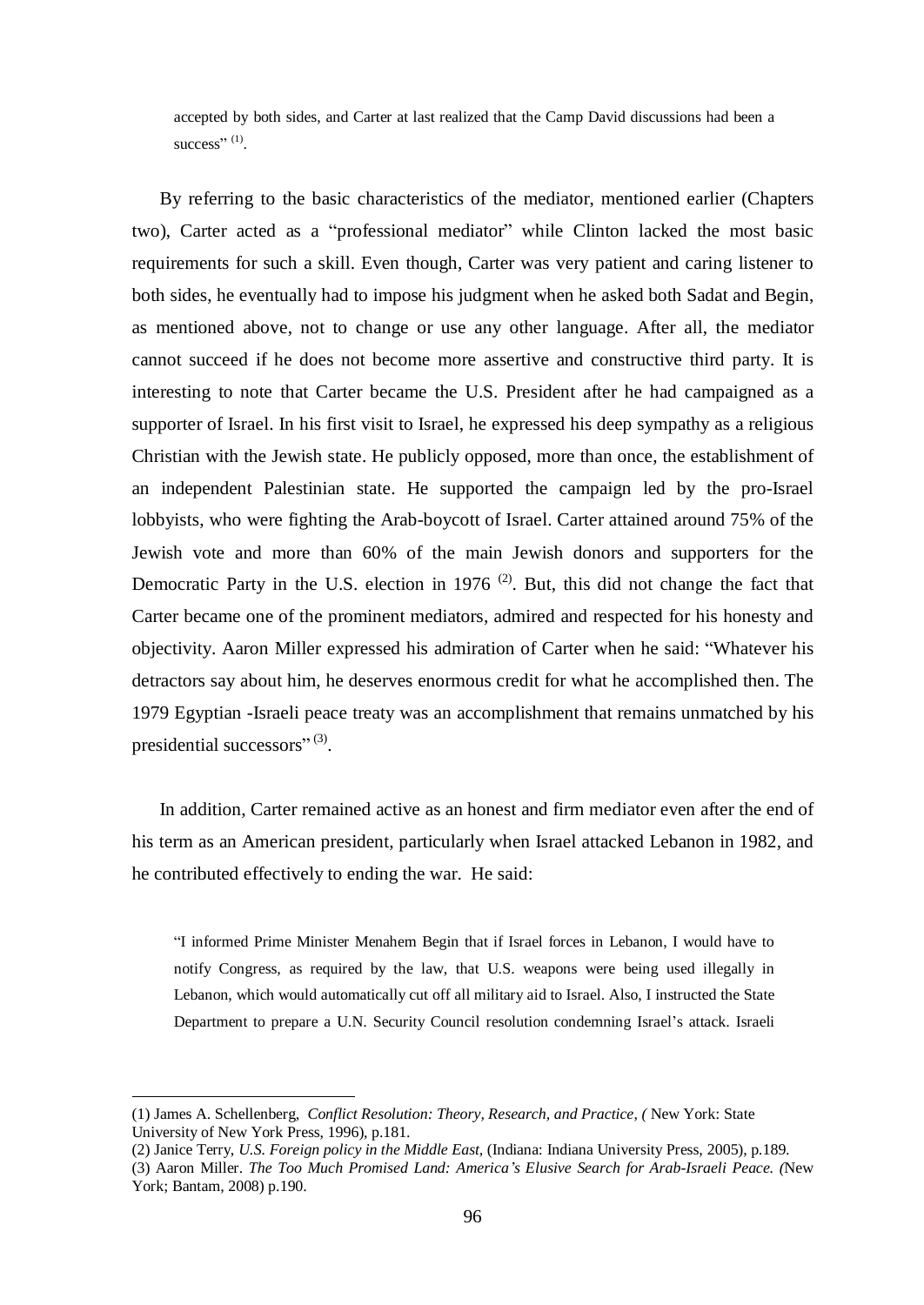forces withdrew, and the United Nations troops came in to replace them in Southern Lebanon, adequate to restrain further PLO attacks on Israeli citizens"<sup>(1)</sup>.

On the other hand, Clinton did not exert the extra effort to pursue making peace between the Palestinians and the Israelis. On the contrary, he caused, indirectly, the hateful attitude by the Palestinians towards the U.S. and its biased positions. He strongly supported the Israeli government in blaming the Palestinian leadership, Arafat in particular, for obstructing both disputed parties from reaching a final agreement, despite having given Arafat an important promise: "I promise you that under no circumstances will I place the blame of failure on you"<sup>(2)</sup>. Clinton broke this promise; this has left a deep psychological impact on the Palestinians, in which they felt that the U.S., represented by President Clinton, was an extremely dishonest broker. Clinton supported the stronger party (Israelis) against the weak party (Palestinians) without any justification; this is what Folger and Bush warn against<sup>(3)</sup>. Nonetheless, the Palestinians are still hoping that the U.S. will eventually broker a deal that will settle their conflict by being more forceful toward Israel than it has in the past.

<sup>(1)</sup> Jimmy Carter, *Palestine Peace Not Apartheid.* (New York: Simon & Schuster, 2006) p.44.

<sup>(2)</sup> Clayton E.Swisher, *The Truth about Camp David* (New York: Nations Books, 2004) p.226. (3) See chapter 2, p.24.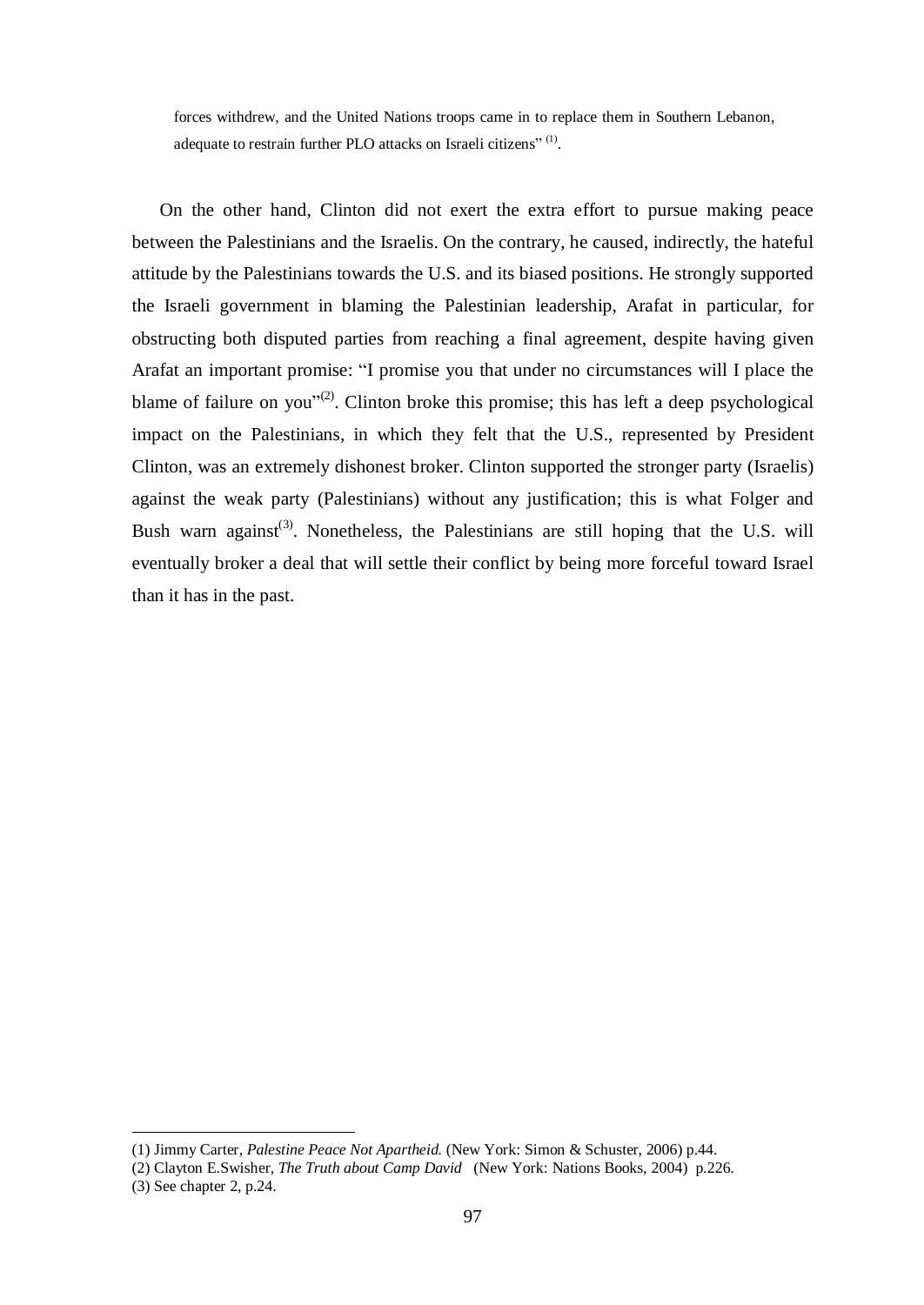# **Chapter Seven The Study Analysis**

### **7.1 Introduction**

Based on this historic analytical study, and by comparing both case studies, the Arabs are partially blamed for failure to resolve the Israeli-Palestinian conflict. Arabs, in general, and the Palestinians in particular should have a more developed role in to change the longstanding biased position taken by the U.S. while dealing with the conflict. This capter is divided into two sections: the first section is about Arab-American relations and their perception of the concepts "fair, honest, neutral, and impartial", while the second section discusses the role of Palestinian scholars.

As for American-Arab relations, Arabs can improve their diplomatic skills by building a better relationship with the United States. This will not be possible unless Arabs study the U.S. political system, and understand the structure, including its decision making process in the State Department. In an attempt to succeed in changing the U.S. hostile political trend towards the Arabs, Dr. Muhammad Rabie' suggested that Arabs must do the following:

- 1. Focus on the common interests and values and the role of the Arab- Moslem Civilization in contributing to the progress of U.S. Civilization.
- 2. Become involved financially to contribute to the American election process, media, and cultural education.
- 3. Establish a research and studies center (institute) in Washington which will focus on the situation of the Arabs and the Arab-American relationship.
- 4. Educate and familiarize Americans about Arabs and the Moslems. This can be done through publishing books, producing documentary films, providing courses, giving lectures, having seminars for high school teachers and students, and reaching out to foreign press correspondents who work in the Western media.
- 5. Strengthen the relationship with American universities through lectures, writing articles, and supporting American professors who are known to be moderate or objective.
- 6. Provide incentives, such as financial rewards or partial scholarships, for students who conduct academic research that supports Arab culture and their cause.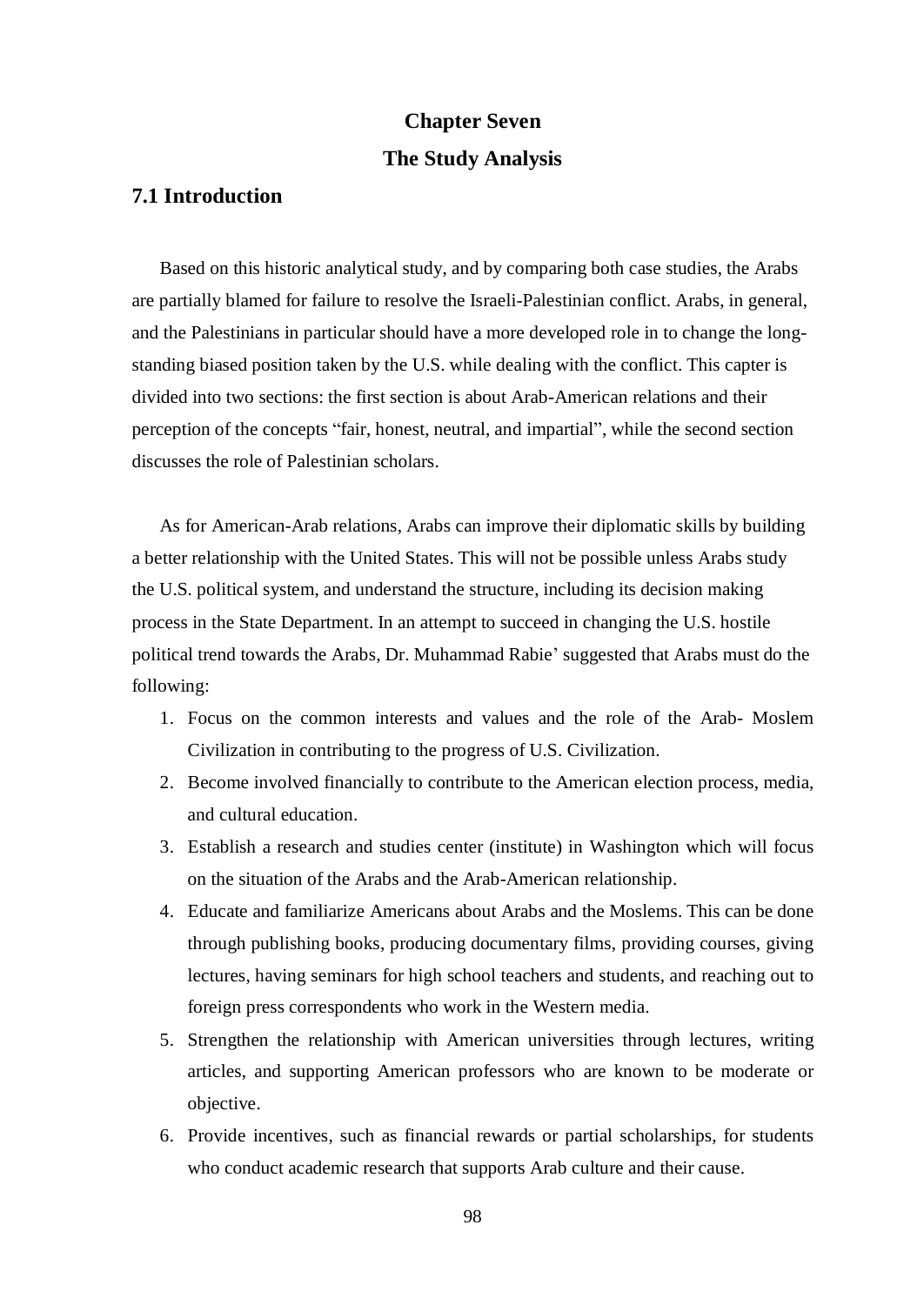- 7. Focus extensively on the media in general not only through publishing books but also through newspapers, magazines, internet, and television.
- 8. Support American politicians who sympathize with the Arabs and who push for finding a just solution to the Arab-Israeli conflict, those politicians who are convinced of the fairness of the Arab demands who understand that leaving the conflict unsolved will harm long-term American national interest.
- 9. Direct the Arab-American institutes and associations in U.S.A., and the Arab embassies in creating a system in which they will reward friends and punish adversaries<sup>(1)</sup>.

#### **7.1.1. The Role of Palestinian "Scholars":**

 $\overline{a}$ 

The Palestinian scholars should be asking for a "Declaration of Culture", as the Founding Fathers framed in the Declaration of Independence of the U.S. (1776). They should write their own history, shape their own culture, and the researcher believes that Palestinian scholars are capable of accomplishing such a task. They need to liberate themselves from being followers and have the self-esteem and confidence of their ability to be creative rather than imitators. It is about time for the Palestinian scholars to start thinking of new ways in order to create their own culture with a different rhetoric; as Abu-Nimah had put it: "Thinking the Unthinkable"  $^{(2)}$ .

It is the role of educators to not simply recreate the work of other intellectuals but to initiate new ideas and progressive debate. An innovative thinker is a scholar who initiates new theories which will contribute to social and scientific development. The role he may take and the method he may adopt (make into an argument) while functioning as a thinker among his society is what really matters. There are many scholars who prefer to do the right thing, as opposed to just being merely a tool used by the powerful people; it's the scholar's responsibility to chose between being a parrot or a leader who may direct his people toward the right path.

<sup>(1)</sup> Muhammed A. Rabie', *Sunu' el-Siyasa al-Amriekiyyeh wal-Arab [The Making of American Policy and the Arabs]* (Amman: Dar el-Kaemel Press, 1990), pp: 227-228.

<sup>(2)</sup> Ali Abunimah, *One Country, A Bold Proposal to End the Israeli-Palestinian Impasse*, (New York: Metropolitan Books. 2006) p.161.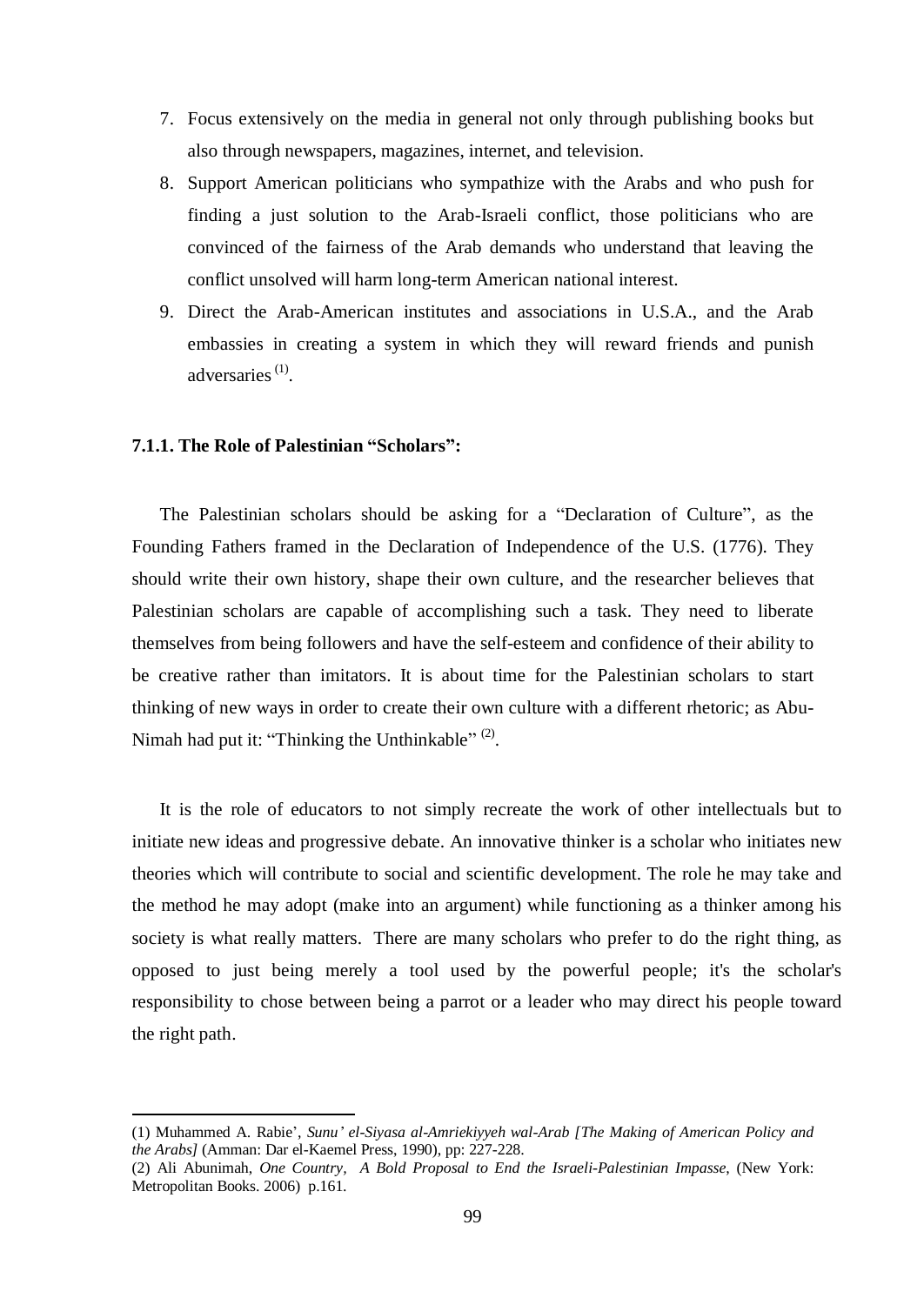Thus, there should be an evolutionary development of Palestinian ways of thinking; the Palestinian community direly needs to adapt a mechanism of self-criticism. Self-criticism is valid and an important concept for any developing civilization; when one is unsatisfied with himself, it is the beginning of self-betterment and the search for alternatives. It is the transitional period of growth and evolution into new knowledge, and it is the beginning of knocking upon the doors of freedom $^{(1)}$ .

#### **7.2 Concluding Remarks**

 $\overline{a}$ 

This study attempted to examine the U.S role as a mediator in the Palestinian-Israeli conflict. The neutrality and the honesty of the U.S. were the main issues discussed. The study attempted to examine the successes and failures of the U.S. in applying the basic characteristics of a genuine mediator. Also, the study focused on peaceful approaches adopted by the international community for conflict resolution, according to Article 33 in the United Nations Charter. The goal behind focusing on these different approaches was to address the question about the efficiency of the mediation approach without combining it with other approaches, such as arbitration. The study discovered that mediation alone does not function efficiently in complicated cases such as the Israeli-Palestinian conflict; however, it argued that if mediation was combined with arbitration, it will have greater chance for success, as in the case of the Qatar-Bahrain borders dispute.

After the analytical and historical studies of the U.S. history of mediation in the Middle-East, and after pointing out the main U.S. strategists and foreign policy decision makers, the study discovered that many significant policy makers who have shaped U.S. policy toward the Middle East, were either pro-Israel or sympathize with the Jewish community's concerns, while ignoring the Palestinians' perspectives. The study analyzed historically the role of the American presidents, starting from Woodrow Wilson till the former president George W. Bush, and argued that the U.S. relationship with the Arab and Moslem world has not, with slight variation, changed.

<sup>(1)</sup> The researcher thinks that Sari Nussaibeh, Edawrd Said, Rashid El Khaldi, Hanan Asrawi, Ziad Asali, and Mohammad S. Dajani are among the creative Palestinian scholars.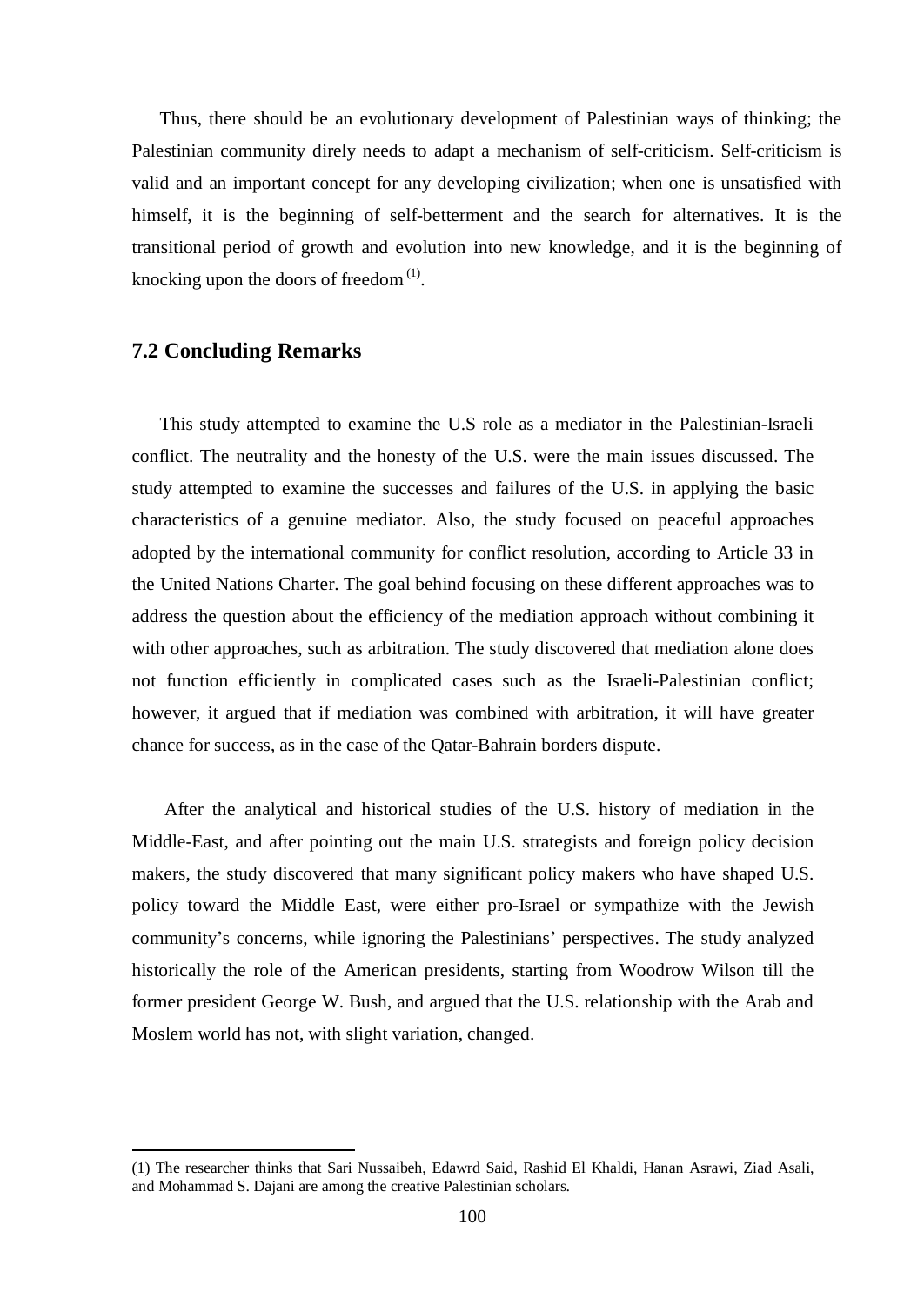After analyzing the role of U.S. domestic pressure groups, mainly AIPAC, the study found that the unequivocal financial and military support for Israel did not only come as a result of this group's pressure, but also because of the U.S. national interests. It would not be accurate to give too much significance to the role of AIPAC; if this group actually dominated U.S. foreign policy, there would not be any dispute between AIPAC and U.S. administrations. In short, the role of AIPAC should not be exaggerated, regardless of its significant influence on the decision makers of the U.S. Foreign policy.

The U.S. built its own perspective of the two disputed sides based on its long-term national interests; the U.S. has perceived the Palestinians as a minority living under the jurisdiction of Israeli governments. All U.S. presidents, since Harry Truman presidency term, until George W. Bush, have not recognized the Palestinians' right of selfdetermination and their right to have an independent state. The majority of former U.S. presidents considered the Palestinian problem simply as a refugees' problem. Because of this, the U.S. asked the international community to be responsible for finding a humanitarian and just solution to this situation. However, even though Jimmy Carter, when he was the American president, did not recognize the Palestinian right to enjoy their independent state, he was the first American president who dealt with the Palestinians as a nation with inalienable rights. One can say that it was Jimmy Carter who changed the vocabulary of the Palestinian-Israeli conflict in the United States.

The strategic alliance between Israel and the U.S. is very strong and the bond between the two countries cannot be easily broken. There are several bases for this strategic alliance, such as the economic and geographic factors; the U.S. is more concerned about its long-term national interests, which cannot be well-protected unless it has Israel as one of its best allies in the Middle East region. This particular concern of the U.S. is more important than solving the conflict between Israel and Palestine. Further, the study found that the U.S. has not acted as an honest, neutral, and objective mediator while dealing with the Palestinian- Israeli conflict; instead it has acted to the benefit of their national interest.

The two summits of Camp David 2000 and 1979 have several features in common but the main one is that both of them were held under the U.S. patronage as a mediator. However, they differ completely in their results; Camp David 1979 agreement was successfully brokered where Camp David 2000 was a terrible failure as a result of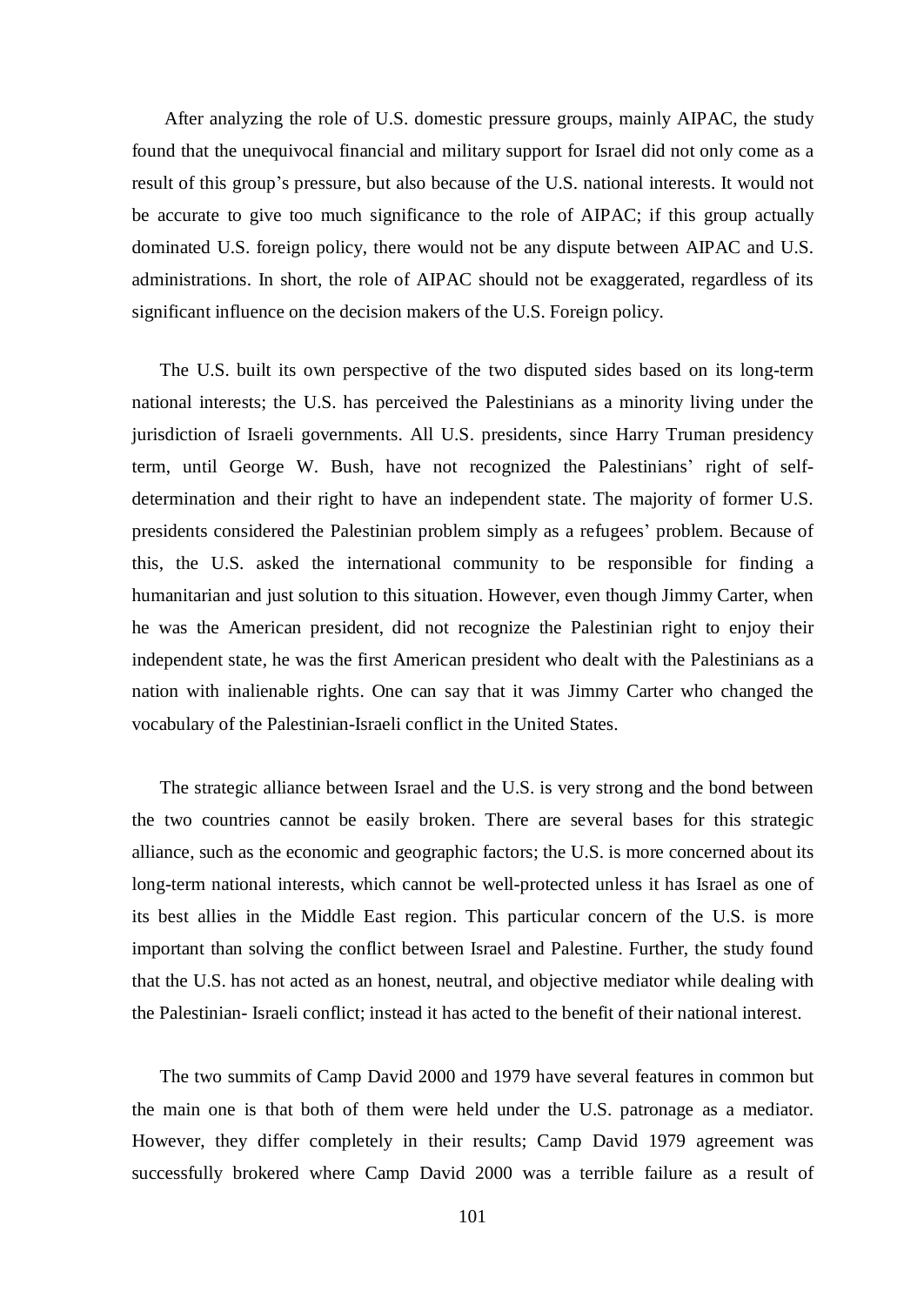inexperienced and biased mediators; a failure of the mediation process that was practiced by the Clinton administration. In Camp David 1979 Jimmy Carter was described by some of both Israelis and Palestinians as a true facilitator where Bill Clinton in Camp David 2000 was described as a "lousy manager"; a mediator who lacked for the skill, knowledge, and experience of mediating efficiently in the Israeli-Palestinian conflict<sup>(1)</sup>.

As for the Camp David 1979 agreement, Israel benefited largely because it removed the danger of war against a probable pan-Arab coalition and because the Sinai was transformed into a demilitarized buffer zone. Israel wants to maintain the military superiority over Egypt by monitoring the American military assistance to Egypt and by receiving more U.S. aid than any other country in the region. Israel also uses Egypt to influence the political decisions of the Palestinian leadership; it specifically approaches Egypt at time of crises, such as asking Egypt to use its influence while negotiating the release of the kidnapped Israeli soldier Gilad Shalit.

Egypt disagrees and, sometimes, tries to challenge Israel's military superiority by protesting to the UN about Israel's possessions of nuclear weapons. However, this type of disagreement between the two countries does not exceed the boundaries of what is called global "Power Games"; such disputes can occur between China and the U.S. or Japan and South Korea. No one can deny the fact that the Camp David agreement of 1979 has successfully survived, even though it has encountered several difficult challenges, particularly the two wars in Lebanon (1982, 2006), the two Gulf Wars (1990, 2003), and the two Palestinian *Intifadas* (1987, 2000).This Accord could be used as an inspiring lesson for people who want to devote themselves to a genuine and a solid peace agreement.

As for both Presidents (Carter and Clinton), Jimmy Carter's administration did not have as many American Jewish staff members in his government as Bill Clinton did. Furthermore, several political agreements had preceded Camp David 1979 and they contributed to preparing the environment for brokerage of a successful treaty. The Rogers Plans, Kissinger's policy (Step-by-Step), the Kilometer 101 Agreement, the opening of the

<sup>(1)</sup> Gilad Sher in his speech at the ceremony held in Tel Aviv ( November,2007) for publishing Galia Golan's book ( Israel and Palestine).The researcher attended this ceremony in company with Professor Muhammad S. Dajani.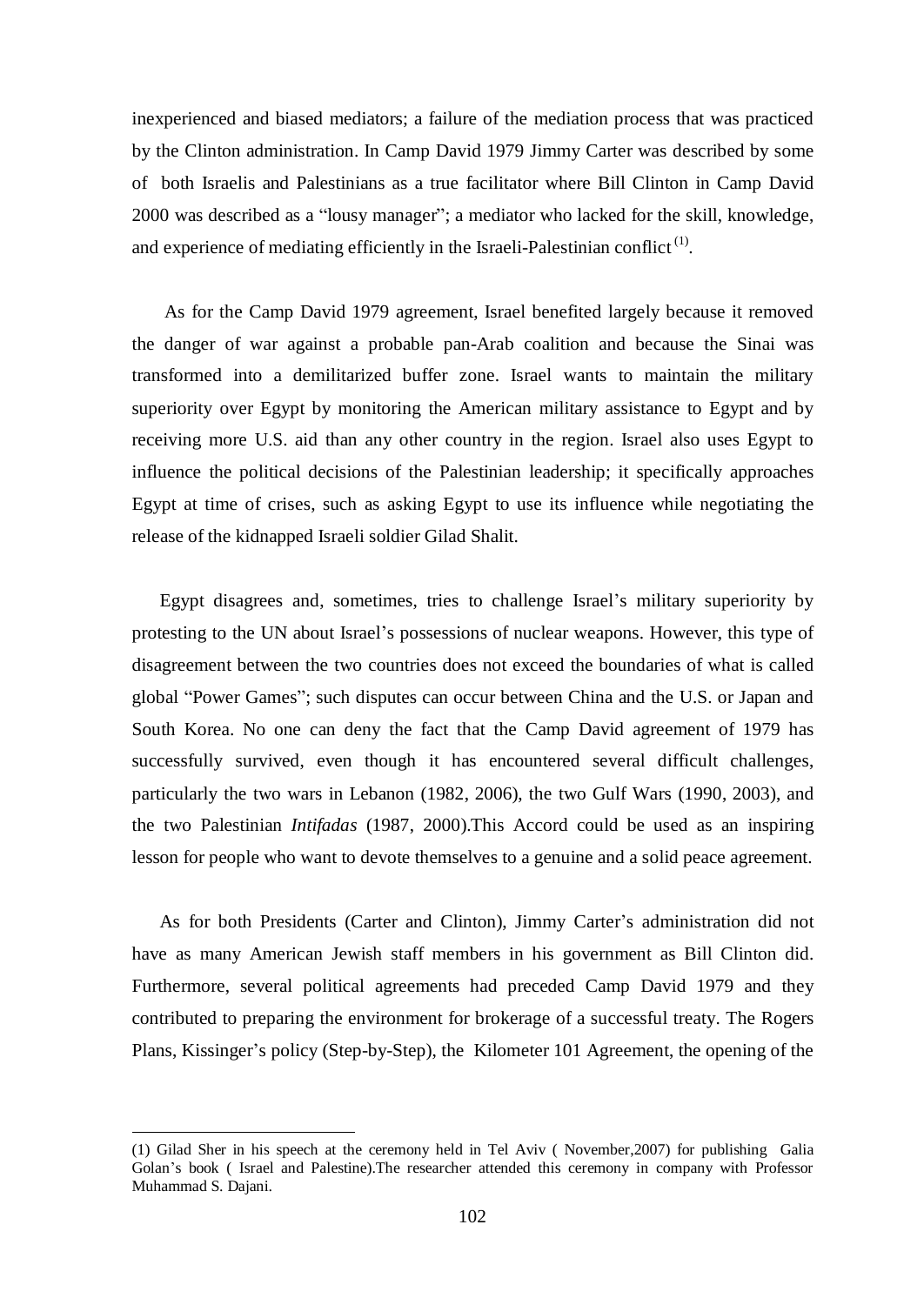Swiss Canal, and Sadat's famous sentence "No More War", all contributed in establishing the concept of making peace between Egypt and Israel.

In conclusion, and by comparing and analyzing the two case studies (Camp David summits 1979 and 2000), the following summarizes the results of this study:

- 1. The U.S. has not played a neutral role while dealing with the Israeli-Palestinian conflict; it has not acted as an honest mediator (broker).
- 2. Jimmy Carter was a very successful mediator, while Bill Clinton was not familiar with the conditions set by researchers and scholars for the successful mediation process.
- 3. The 1979 summit was held in a different time from Camp David 2000 (21 years apart), therefore, the circumstances differed in terms of the military and economic power of both the Israelis and the Arabs.
- 4. The role of AIPAC as a "pressure group" has been exaggerated.
- 5. The national interests of the U.S. are the State Department's main priority, so the decisions of its foreign policy are based on what benefits the U.S. long-term national interests.

#### **7.3 Recommendations**

After studying the role of the U.S. as the main mediator (broker) in the Israeli-Palestinian conflict in the specific two case studies of Camp David I and Camp David II, and after analyzing the real factors that lie behind the deterioration of Arab-American relations, the researcher recommends the following:

1. Political criticism of U.S. policies should be selective; it must focus on explaining the issues that may harm America's national interests in the long-run. Most Americans are convinced of their political and social system; therefore, the criticism should come from within the system and not from the outside (internal and not external). The Americans are very sensitive about criticism from outsiders.

2.The Palestinians should unite to employ experienced people familiar with the culture, mentality, values, and ways of thinking of the American society, they should hire a team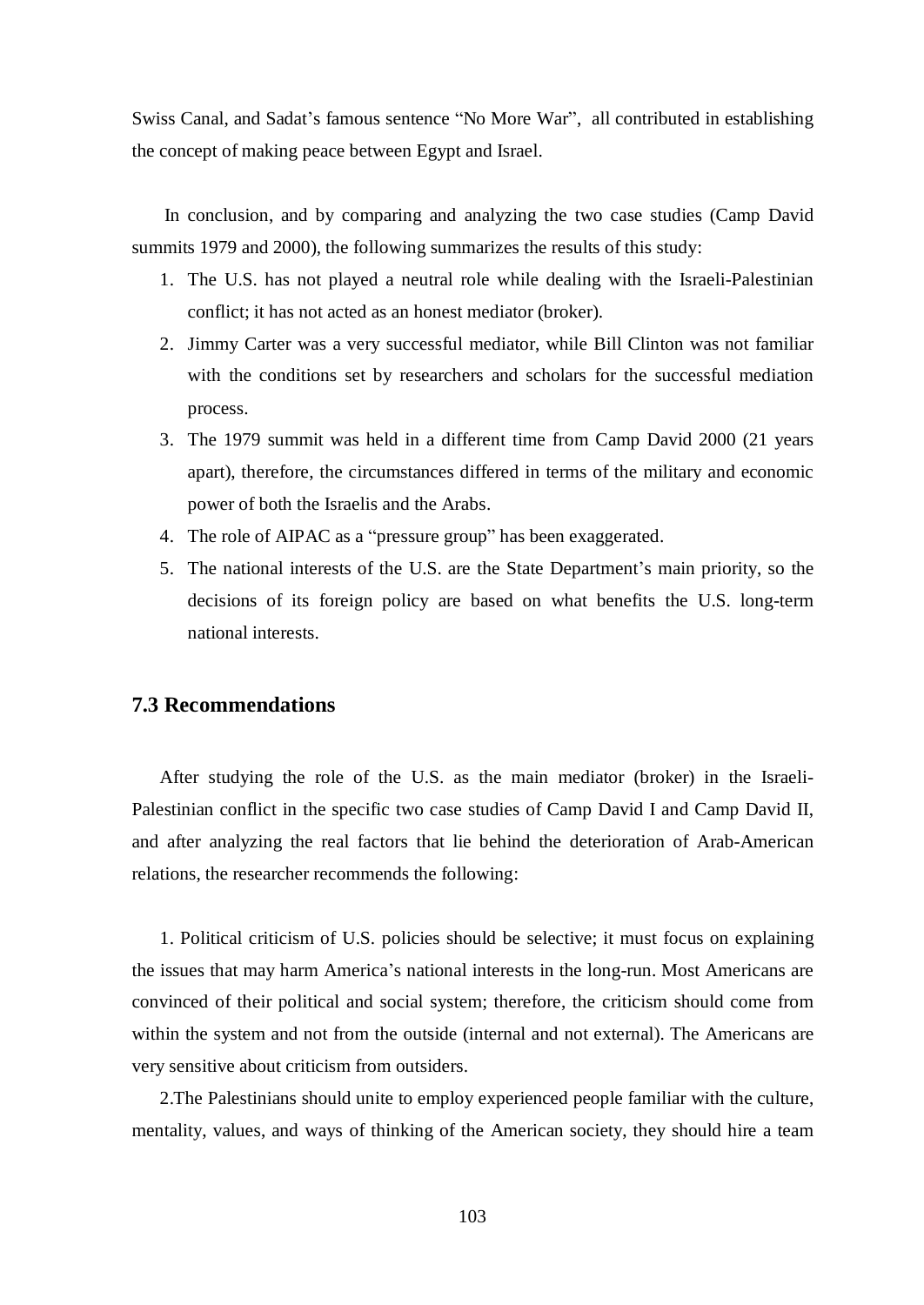whose members are educated and knowledgeable about the tools and the requirements of the decision making process in American foreign policy.

3. The Palestinian leaders should always consult with Palestinian experts on American affairs before engaging in negotiations with the Americans; such experts have the skill of using the proper language and style while communicating with the Americans. Professors Muhammed S. Dajani, Professor Munther S. Dajani, Professor Sari Nusseibeh, Dr. Rashid El-Khaldi, Dr.Hanan Ashrawi, and Dr. Ziad Asali, would be best example for representing the Palestinians for such a mission.

4. It is necessary to offer assistance in organizing the Palestinian-American community in U.S.A. and to teach them the required information about the conflict in order to strengthen their ability to influence U.S. policy toward the Middle East.

5. Provide help for the Arab lobbies by facilitating meetings with American officials through their embassies, and move beyond internal quarrels to create a financial avenue for the support of the Arab lobbies, which frequently suffer from financial shortages.

6. Educate and prepare new generations to contribute actively in the voting process and political issues in the United States. Palestinian-American scholars, such as Dr. Rashid El-Khaldi, are counting on the young Arab and Moslem generation to make the actual change of the U.S. foreign policy. The possibility of the Palestinians being successful in strengthening their relationship with the West, in general, and the United States in particular would be better if the whole issue is investigated differently from what many analysts have done so far.

7. Coordinate the Arabs' political agenda and present a collective and united Arabian political position when addressing the United States and American politicians.

8. The Palestinians should learn how to give up the "Blaming Game" and start looking for more useful ways to present their case. This can be done by staying away from the constant negative criticism of the American political system and its foreign policy, regardless of its biased position with Israel and its hostile attitude towards the Palestinians. Attacking the Americans and their political values creates an instant hate reaction against the Palestinians, which benefits Israel.

9. The U.S. theatre and cinema have played a very important role in affecting and shaping the American perceptions of Arabs. Hollywood has always portrayed the Arabs as barbarians and savages, where it has shown the Israelis as victims who are surrounded by aggressive nations who will "toss them one day in the sea". Arabs should not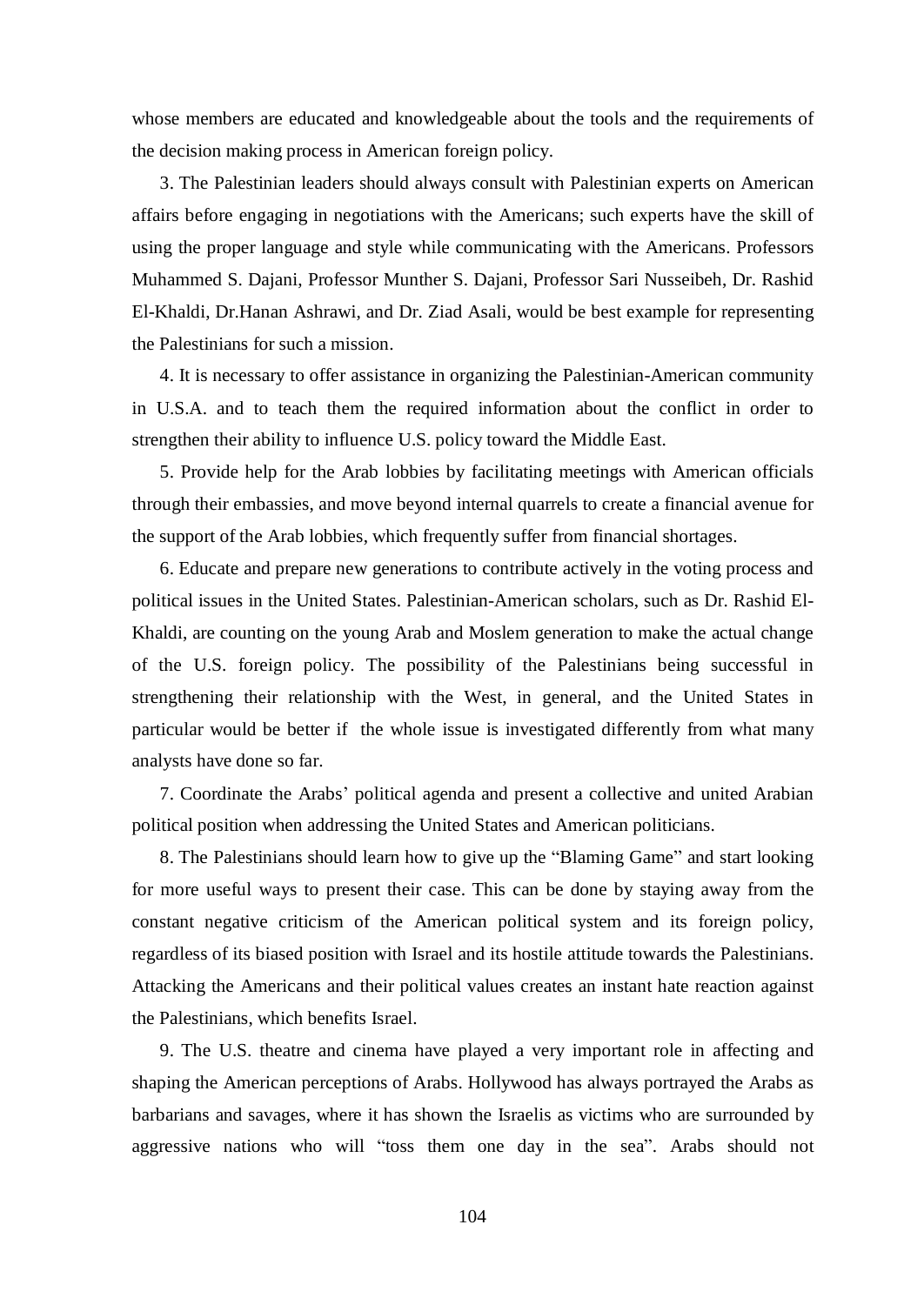underestimate the influence of the cinema, and therefore, they must focus on this type of media to work in favor of the Arabs and their cause.

10. Focus on the moral violations of Israel and relate them to the American constitution and their Declaration of Independence (1776).

11. Send e-mails to both the senators and the house representatives on Capitol Hill explaining to them about the conflict from the Arabs' perspective, or complaining to them about the unfair positions that some of them take against the Arabs.

Finally, the Palestinians must cope with the fact that the U.S. has been and will continue to be the most influential mediator in the Middle East peace process. Palestinians should approach this conflict through the lens of the U.S. national interest. As such, Palestinians must adapt their mode of thinking and action to facilitate greater U.S. support.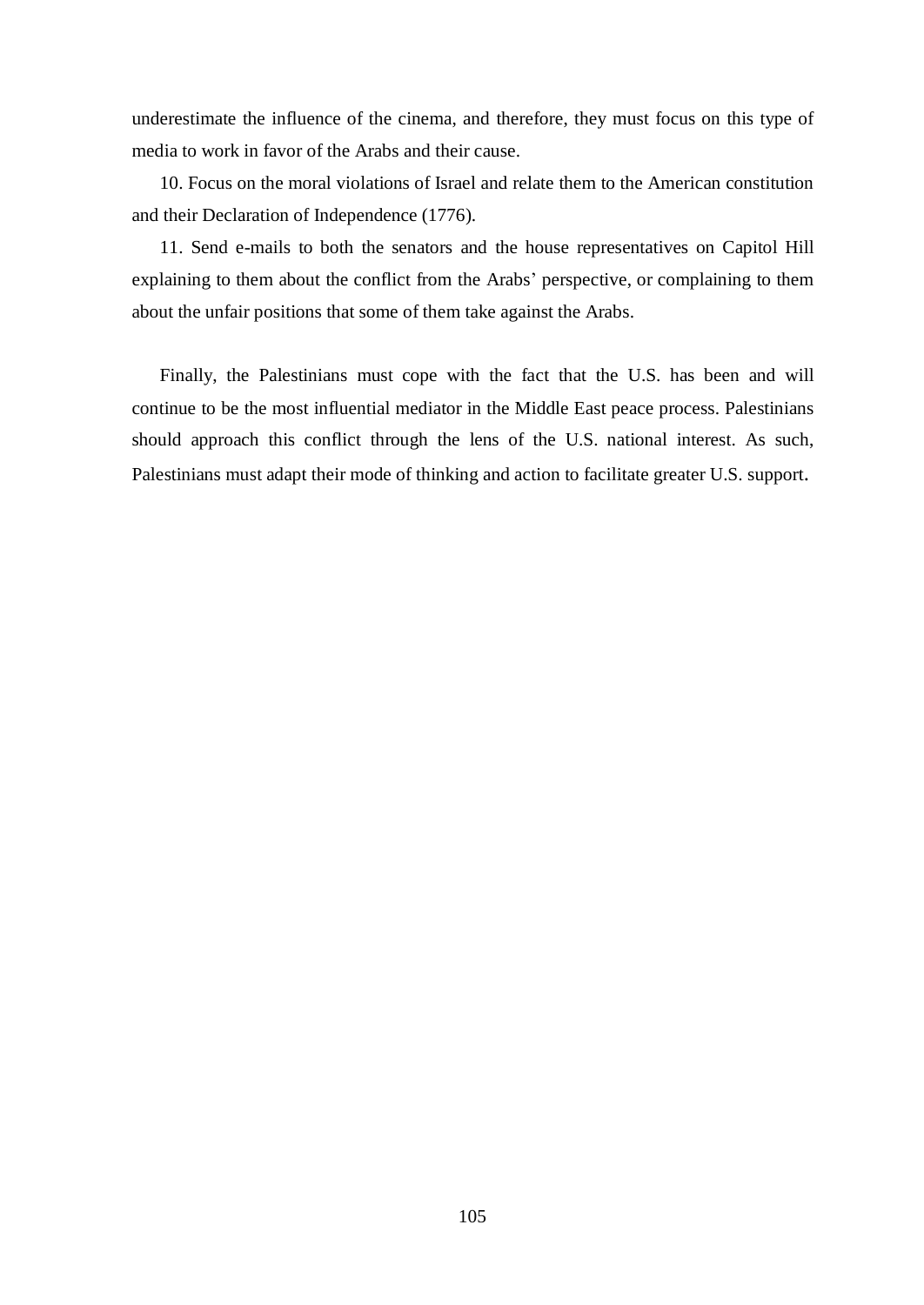#### **Bibliography**

#### **I- Books:**

- **1.** Abunimah, A. (2006). **One Country**: **A Bold Proposal to End the Israeli-Palestinian Impasse**. New York: Metropolitan Books.
- **2.** Albright, M. (2005). **Madam Secretary: A Memoir.** New York: Miramax Books.
- **3.** Bush, R. and Folger, J. (1994).**The Promise of Mediation: Responding to Conflict through Empowerment and Recognition**. San Francisco: Jossey-Bass Publishers.
- **4.** Bennis, PH. (2007).**Understanding the Palestinian-Israeli Conflict.** Massachusetts: Olive Branch Press.
- **5.** Berry, J., Goldman .J. & others. (1992).**The Challenge of Democracy.** Boston: Houghton Mifflin Company.
- **6.** Burnes, J. (1965). **The deadlock of Democracy: Four-Party Politics in America**. N.J.:Prentice-Hall, Inc.
- **7.** Carter, J. (2006). **Palestine Peace Not Apartheid.** New York: Simon& Scchuster, Inc.
- **8.** Cohen, N. (2003). **The Americanization of Zionism 1897-1948.**New England: Brandeis University Press.
- **9.** Chomsky, N. (1991).**Media Control.** New York; Seven Stories Press.
- **10.** Chomsky, N. (1997). **Media Control: The Spectacular Achievements of Propaganda.** New York: Seven Stories Press.
- **11.** Chomsky, N. (1999). **Fateful Triangle: U.S.A., Israel, and the Palestinians.**  Boston, MA: South End Press.
- **12.** Chomsky, N. (2002**)**. *9-11*. New York: Seven Stories Press.
- **13.** Chomsky, N. (2006).**Failed States: The Abuse of Power and the Assault on Democracy**. New York: Metropolitan Books, Henry Holt and Company, LLC.
- **14.** Christison, K. (1999). **Perceptions of Palestine:****Their Influence on U.S. Middle East Policy.** California: University of Californian Press.
- **15.** Clinton, B. (2004).**My Life**. New York: Random House Inc.
- **16.** Deutsch, M. (2000). *The Handbook of Conflict Resolution: Theory and Practice.*  San Francisco: John Wiley & Sons, Inc.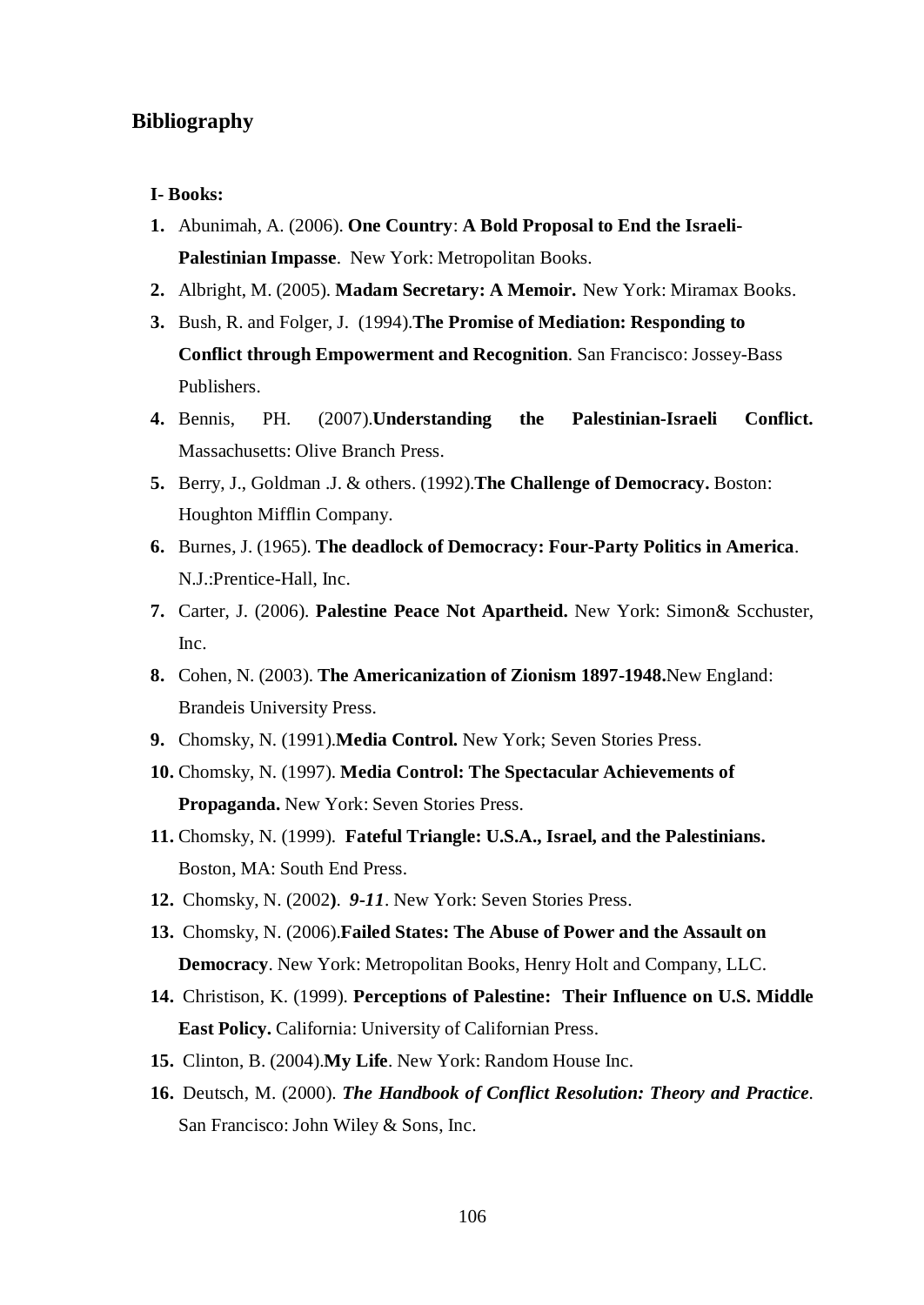- **17.** Donovan, R. (1977).**Conflict and Crises: The presidency of Harry Truman, 1945-1948**.New York: W. Norton.
- **18.** Enderlin. (2003). **Shattered Dreams: Failure of the Peace process in the Middle East, 1995-2002.** New York: Other Press.
- **19.** Fisher, R. and Ury, W. (1991). *Getting to Yes: Negotiating Agreement Without Giving In.* New York: Penguin Group (USA) Inc.
- **20.** Freedman, R. (1991). **The** *Intifada***: It's Impact on Israel, the Arab World, and the Superpowers.** Miami: Florida International University Press.
- **21.** Golan, G. (2008). **Israel and Palestine: Peace Plans and Proposals from Oslo to Disengagement**. NewJersey: Markus Weiner Publishers.
- **22.** Geer, J. (1996). **From Tea leaves to Opinion Polls: A Theory of Democratic Leadership.** New York: Columbia University Press.
- **23.** Hamid, M. (2007). **The Reluctant Fundamentalist.** Orlando, Florida: Harcourt Inc.
- **24.** Hass, R. (1990). *Conflicts Unending: The United States and Regional Disputes.*  New Haven: Yale University Press.
- **25.** Huntington, S. (1996) **The Clash of Civilizations and the Remaking of World Order**.
- **26.** Khalidi, R. (2006). **The Iron Cage**. Boston: Beacon Press.
- **27.** Kissinger, H. (1995). **Henry Kissinger**: **The Diplomacy from the Called War till Present.** Amman: Al Ahliyyah for Distributing and Edition.
- **28.** Kissinger, H. (2001).**Does America Need a Foreign Policy? Toward a Diplomacy for the 21st Century.** New York: Simon & Schuster.
- **29.** Lazo, C. (1996) **Jimmy Carter: on the Road to Peace.** NJ, Parsippany: Dillon Press
- **30.** Miller, A. (2008). **The Much Too Promised Land: America's Elusive Search for Arab-Israeli Peace.** New York: Bantam Dell, a division of Random House, Inc.
- **31.** Moore, Ch. (2003). *The Mediation Process: Practical Strategies for Resolving Conflict.* San Francisco: John Wiley & Sons Inc.: Jossy-Bass Publisher.
- **32.** Nusseibeh, S. (2007). **Once Upon a Country: A Palestinian Life**. New York: Farrar, Straus and Giroux.
- **33.** Pappe, I. (2006). **A History of Modern Palestine**. Cambridge: Cambridge University Press.
- **34.** Pappe, I. (2006). **The Ethnic Cleansing of Palestine**. Oxford: One World Publications Limited.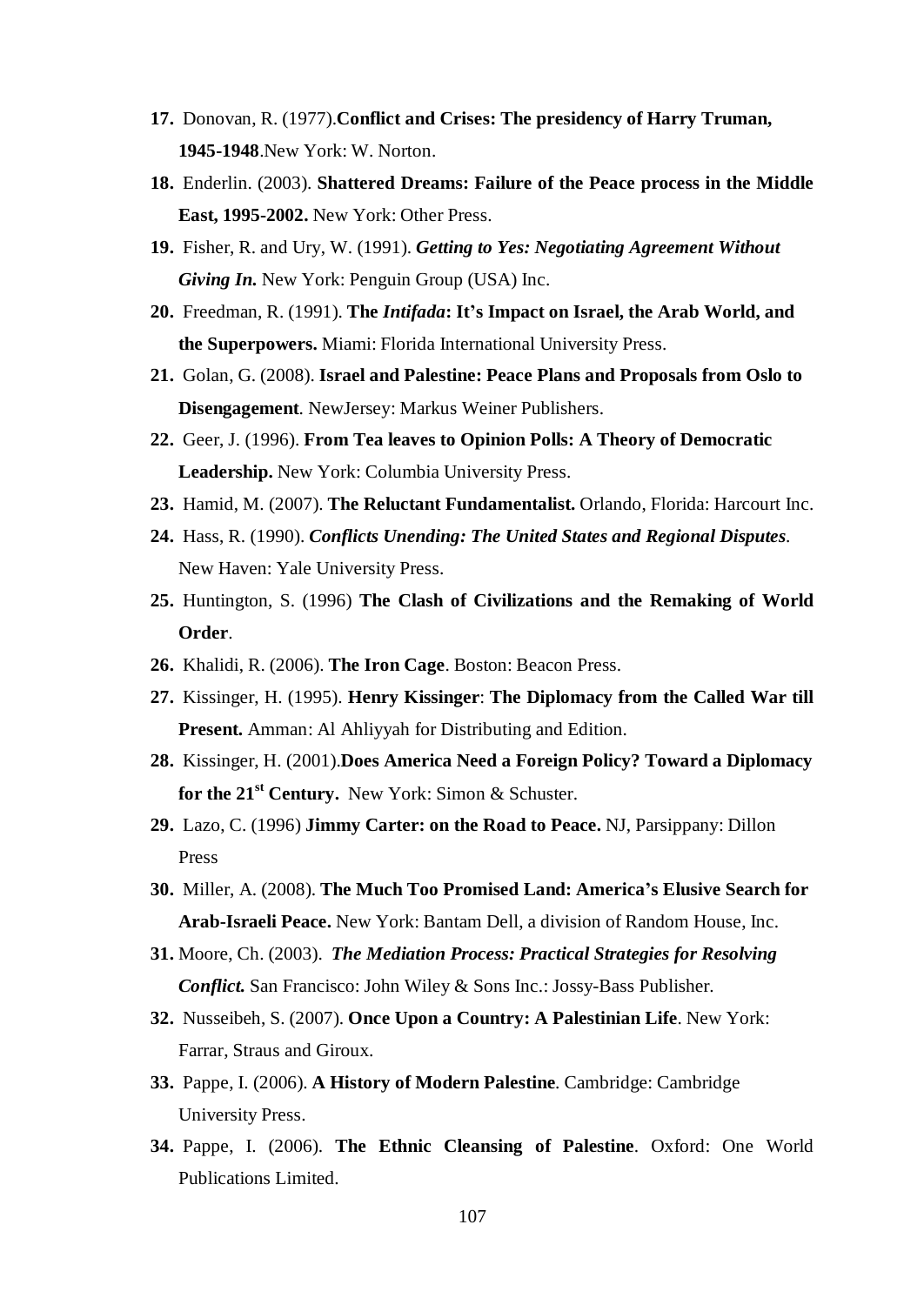- **35.** Peleg, I. (1998). **The Middle East Peace Process: Interdisciplinary Perspectives.** Albany: State University of New York.
- **36.** Petras, J. (2006). **The Power of Israel in the United States**. Atlanta: Clarity Press.
- **37.** Potter, B. (1996). *From Conflict To Cooperation: How To Mediate A Dispute.* California: Ronin Publishing, Inc.
- **38.** Quandt, W. (2005). **Peace Process: American Diplomacy and the Arab-Israeli Conflict since 1967.** California: Brookings Institution Press and the University of California Press.
- **39.** Ross, D. (2004). **The Missing Peace: The Inside Story of the Fight for Middle East Peace**. New York: Farrar, Straus and Giroux.
- **40.** Rubenberg, Ch. (1989). **Israel and the American National Interest: A Critical Examination.** Illinois: University of Illinois Press.
- **41.** Rubin, J. (2005). **Yasir Arafat:A Political Bigraphy.** New York: Oxford University Press.
- **42.** Sakran, F. (1976).**Palestine, Still a Dilemma.** Pennsylvania: Whitmore Pub. Co.
- **43.** Schellenberg, J. (1996)*.Conflict Resolution: Theory, Research, and Practice.* New York: State University of New York Press.
- **44.** Shamir,Sh. and Maddy-Weitzman, B.(2005).**The Camp David Summit-What**

**Went Wrong?** Great Britain: Sussex Academic Press.

- **45.** Sharabi, N. (1990). London: Riad El-Rayyes books Ltd.
- **46.** Slaikeu, K. (1996). *When Push Comes To Shove: A Practical Guide to Mediating Disputes.* San Francisco: John Wiley & Sons Inc.: Jossy-Bass Publisher.
- **47.** Swisher, C. (2004). **The Truth about Camp David.** New York: Nations Books.
- **48.** Terry. J. (2005). **U.S. Foreign Policy in the Middle East**. London: Pluto Press.
- **49.** Tessler, Mark. (1994).**A History of the Israeli-Palestinian Conflict.** Indiana: Indiana University Press.
- **50.** Tindall, G., and Shi,D.(1984). **America: A Narrative History**.3rd Ed. Vol.II New York: W.W.Norton.
- **51.** Urofsky, M. (1994). **Basic Readings in U.S. Democracy**. Washington: United States Information Agency.
- **52.** Ury, W. (1993). *Getting Past No: Negotiating Your Way from Confrontation to Cooperation.* New York: Bantam Books.
- **53.** Winslade, J., and Monk, G. (2001). *Narrative Mediation: A New Approach to Conflict Resolution.* San Francisco: John Wiley & Sons Inc.: Jonny-Bass Publisher.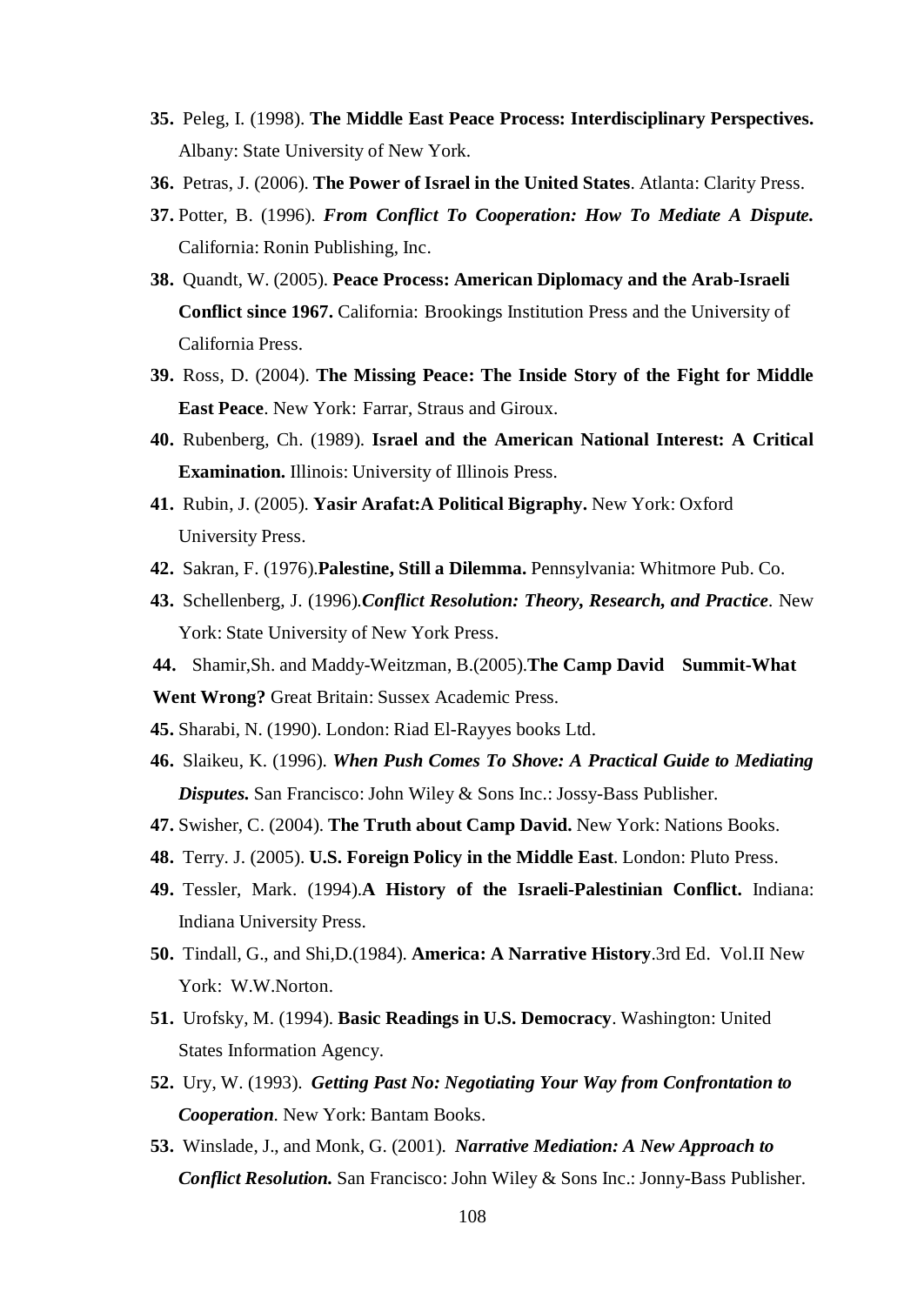**54.** Zartman, W. (1985). **Ripe for Resolution**. New York: Oxford University Press.

#### **II- Articles and Papers**

- 1. Agha, Hussein and Malley, Robert. **Camp David: The Tragedy of Errors.** The New York Review of Books: Vol. 48, No. 13. August 9, 2001.
- 2. Agha, Hussein and Malley, Robert. **Camp David and After: An Exchange (2.A Reply to Ehud Barak).** The New York Review of Books: Vol.49, No.10. June 13, 2002.
- 3. Barak, Ehud and Morris, Benny. **Camp David and After-Continued.** The New York Review of Books: Vol.49, No.11.June 27, 2002.
- 4. Dr. Ron Pundak. **"From Oslo to Taba: What Went Wrong?"** Survival: Vol.43.No.3, autumn 2001.
- 5. Grinstein, Gidi and Ross, Dennis. **Camp David: An Exchange**. The New York Review of Books: Vol.48. No.14.September 20, 2001.
- 6. Haaretz: **Hillary Clinton**. Thu. December 11, 2008 Kislev 14, 5769.
- 7. Haaretz: **"Did Abraham Lincoln support the creation of a Jewish State?"** Article by Tom Segev, last update-02/27/2009.
- 8. Haaretz: Article by Barak Ravid. **"Clinton: Israel's demolition of East Jerusalem homes harms peace efforts**" March 4, 2009.
- 9. Morris, Benny .**Camp David and After: An Exchange (An Interview with Ehud Barak).** The New York Review of Books: V.49, No. 10. June 13,2002
- 10.**Israel Military Operation in Lebanon.** Washington Post, June 16, 1982
- 11. **AIPAC: A Major Force in Washington.** Article by Shipler, David K. New York Times, July 06, 1987.

#### **III- Internet**

• **How Israel brought Gaza to the brink of humanitarian catastrophe, Avi Shlaim, Oxford professor of international relations** 

<http://www.guardian.co.uk:80/world/2009/jan/07/gaza-israel-palestine> (March 25, 2009).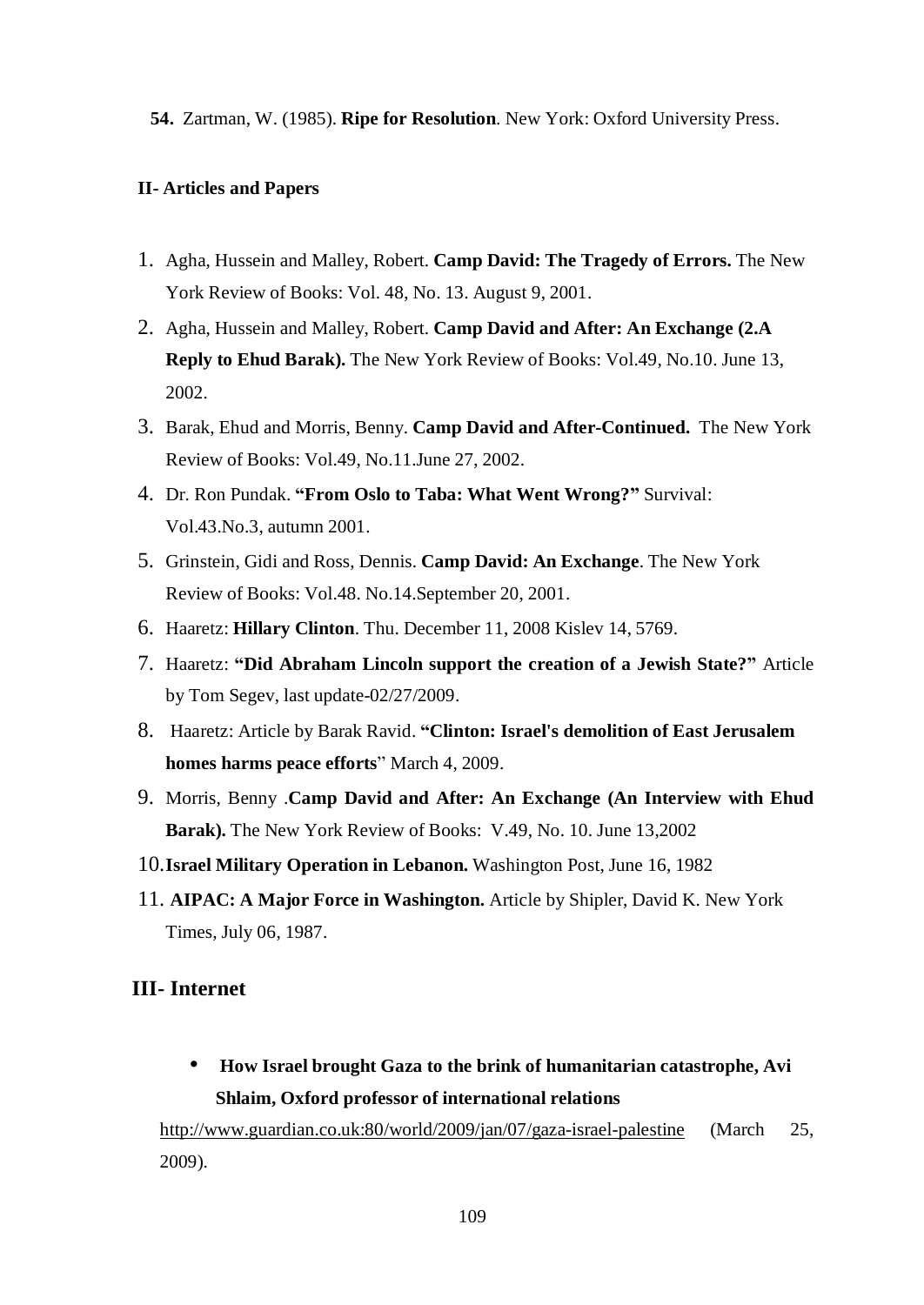## • **Shlomo Ben-Ami Diaries**

<http://www.jewishvirtuallibrary.org/jsource/Peace/benamidiary.html>(February 19, 2007).

# • **The Missing Peace: The Inside Story of the Fight for Middle East Peace**  <http://www.cfr.org/publication.html?id=7355>

(New York Times: September 13, 2004).

## • **Secretary of State Madeline Albright Diaries**

<http://search.loc.gov:8765/query.html?st=101&charset=utf-8&col=loc&qt=secretaries> (May 13, 2008).

## • **1979 The Camp David Accords of 1979**

[http://www.jerusalemites.org/facts\\_documents/camp\\_david.htm](http://www.jerusalemites.org/facts_documents/camp_david.htm) (May 30, 2008).

## • **The Meaning of Resolution 242**

[http://www.jewishvirtuallibrary.org/jsource/UN/meaning\\_of\\_242.html](http://www.jewishvirtuallibrary.org/jsource/UN/meaning_of_242.html) (Sep.19, 2007).

# • **Conflict Resolution: How to stop Fighting**

([www.beyondintractability.org](http://www.beyondintractability.org) (February 7, 2008).

• **The Bahrain-Qatar Border Dispute: The World Court Decision: Part 2 (April 6, 2001).** 

[www.theestimate.com](http://www.theestimate.com) (October 10, 2007).

#### • **The Arab-Israeli Conflict**

<http://middleeast.about.com/od/arabisraeliconflict/f/me081115e.htm> (October 17, 2008)

# • **(Declaration of Principles on Interim Self-Government Arrangements***.*  **September 13, 1993)**

([http://www.historycentral.com/Israel/Documents/Oslo.html.](http://www.historycentral.com/Israel/Documents/Oslo.html)

(September 25, 2007).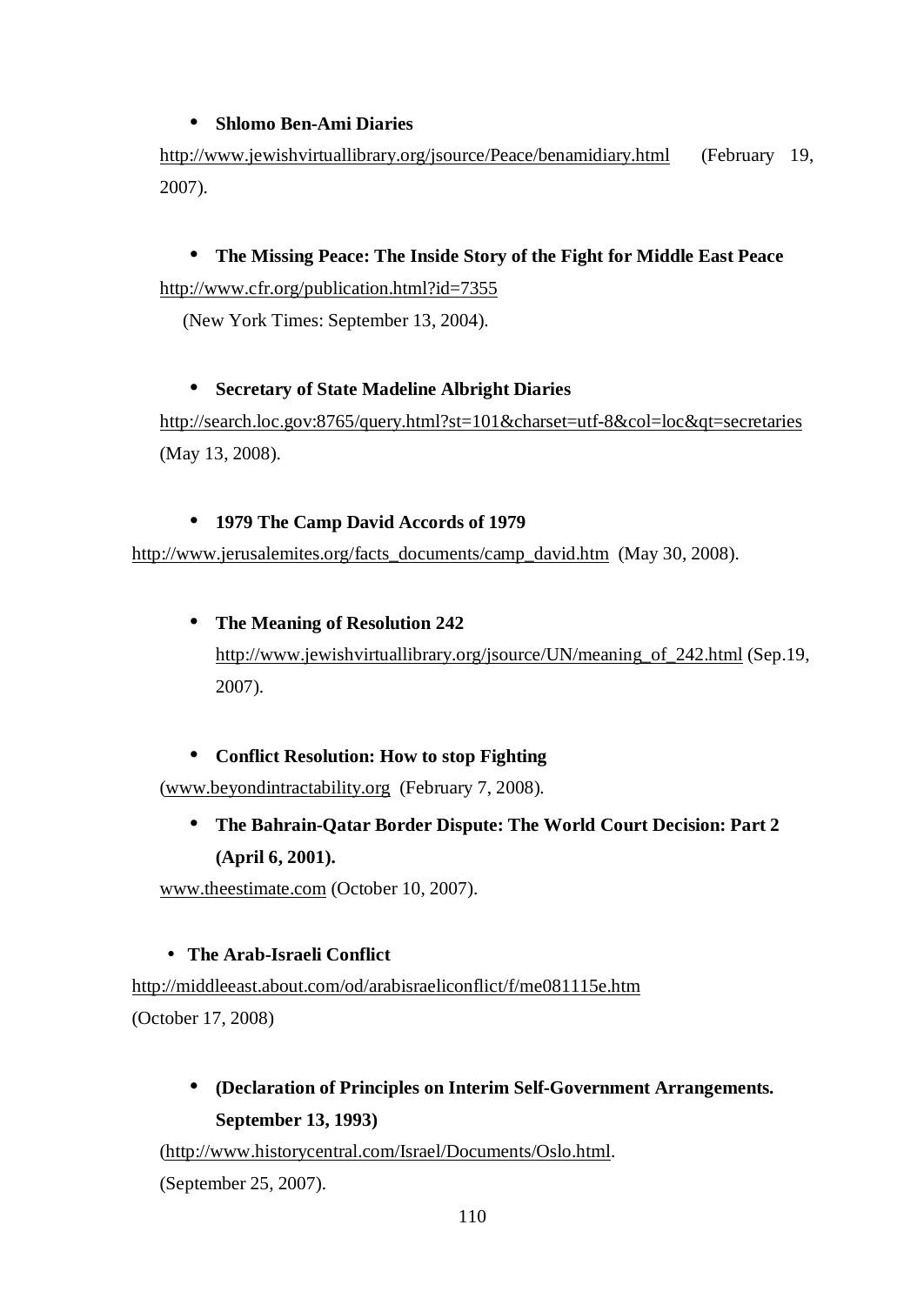## • **Kilometer 101**

<http://www.time.com/time/magazine/article/0,9171,908222,00.html> (April 08, 2009).

## • **USAID Boycott of Target**

[http://www.fpif.org/outside/commentary/2002/0205aidboycott\\_body.html](http://www.fpif.org/outside/commentary/2002/0205aidboycott_body.html) (December 19, 2008).

#### • **Rogers Plan**

[http://www.palestinefacts.org/pf\\_1967to1991\\_rogers\\_1969.php](http://www.palestinefacts.org/pf_1967to1991_rogers_1969.php)

(April, 22, 2008)

• U.S. Asked Saudis to Aid Palestinians

<http://www.nytimes.com/1993/04/29/world/us-asked-saudis-to-aid-palestinians.html> (By Steven A. Holmes, Published: Thursday, April 29, 1993**).** 

# **IV- Reports**

## 1. Blechmann, B. **Protecting America's Future: the Role of Foreign Assistance.**

Washington: The Alliance for international Economic Development. (March 20, 2005).

2. Correspondent Report: **Transcript** (This transcript is from Correspondents Report, Sunday, 15 October, 2006).

3. **Foreign Relations**, 1969-1976, Volume I, Foundations of Foreign Policy**.** Address by Richard M. Nixon, Francisco, (July 29, 1967).

4. **The Egyptian-Israeli Peace Agreements in the International Law Perspective.** Amman:Dar el-Jalil. (1984).

# • **Arabic References**

**1.** Eriqat, S. (2008). **Al Hayat Mufawatdat.** Palestine, Nablus: Jama't Al-Najah al-Wataniyyeh.

2. Rabie, M. (1990) **Sunu' el-Siyasa al-Amriekiyyeh wal-Arab.** Jordan,Amman: Dar el-Kaemel Press.

3. Sharabi, N. (1990). **Amirika wa-al-Arab: Al-siyasah al-Amerikiyah fi al-watan Arabi al-qarn al-ishrin** London: Riyad al-Rayyis lil-Kutub wa-al-Nashr.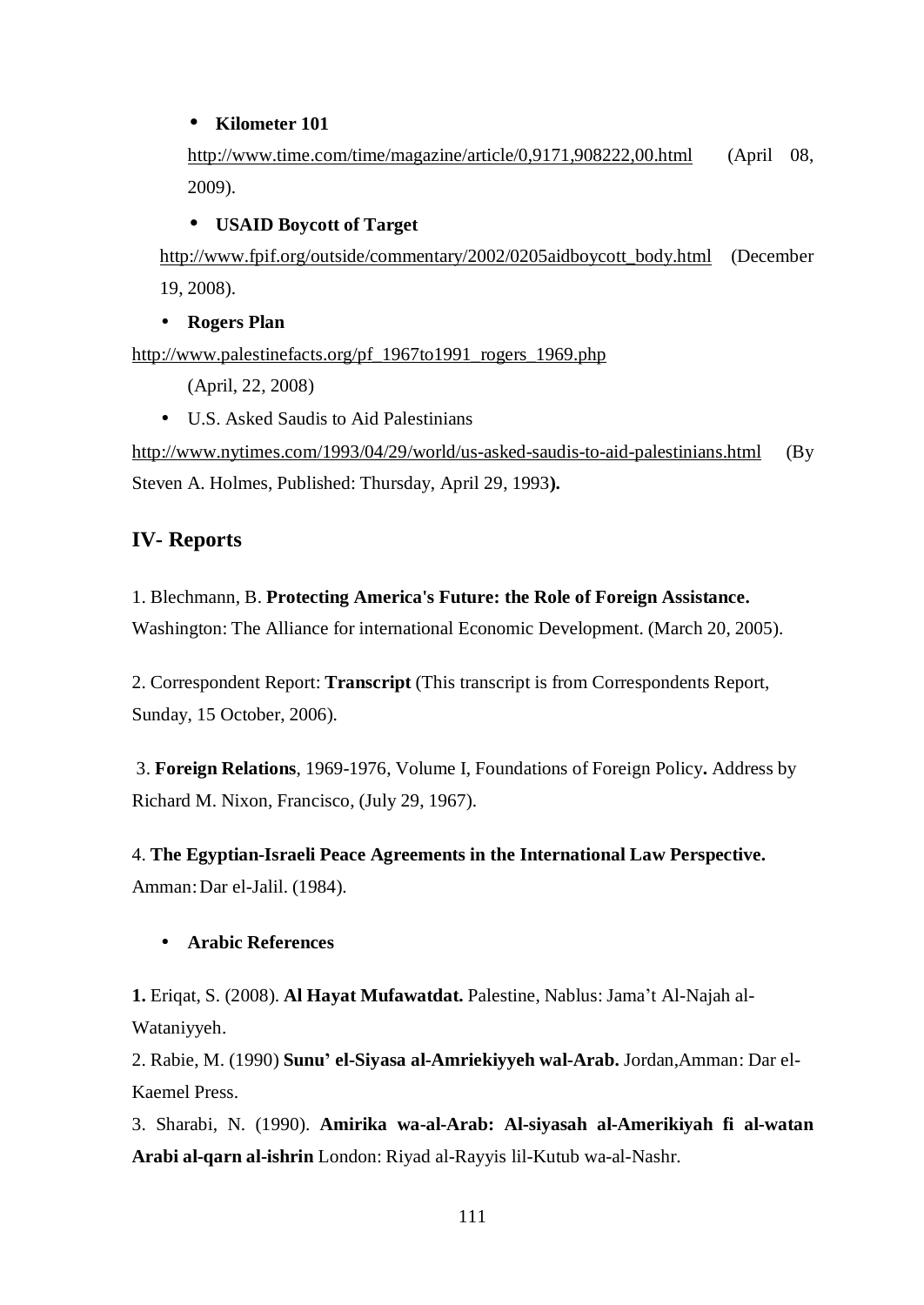4. Qurei, A. (2005). **Mufawatdat Oslo 1993.** Lebanon, Beirut: Mu'assasat el-Derasat el-Falestieniyyeh.

# 5. Qurei, A. ((2007). **Mufawatdat Camp David (Taba and Stockholm) 1995-2000.**

Lebanon, Beirut: Mu'assasat el-Derasat el- Falestieniyyeh.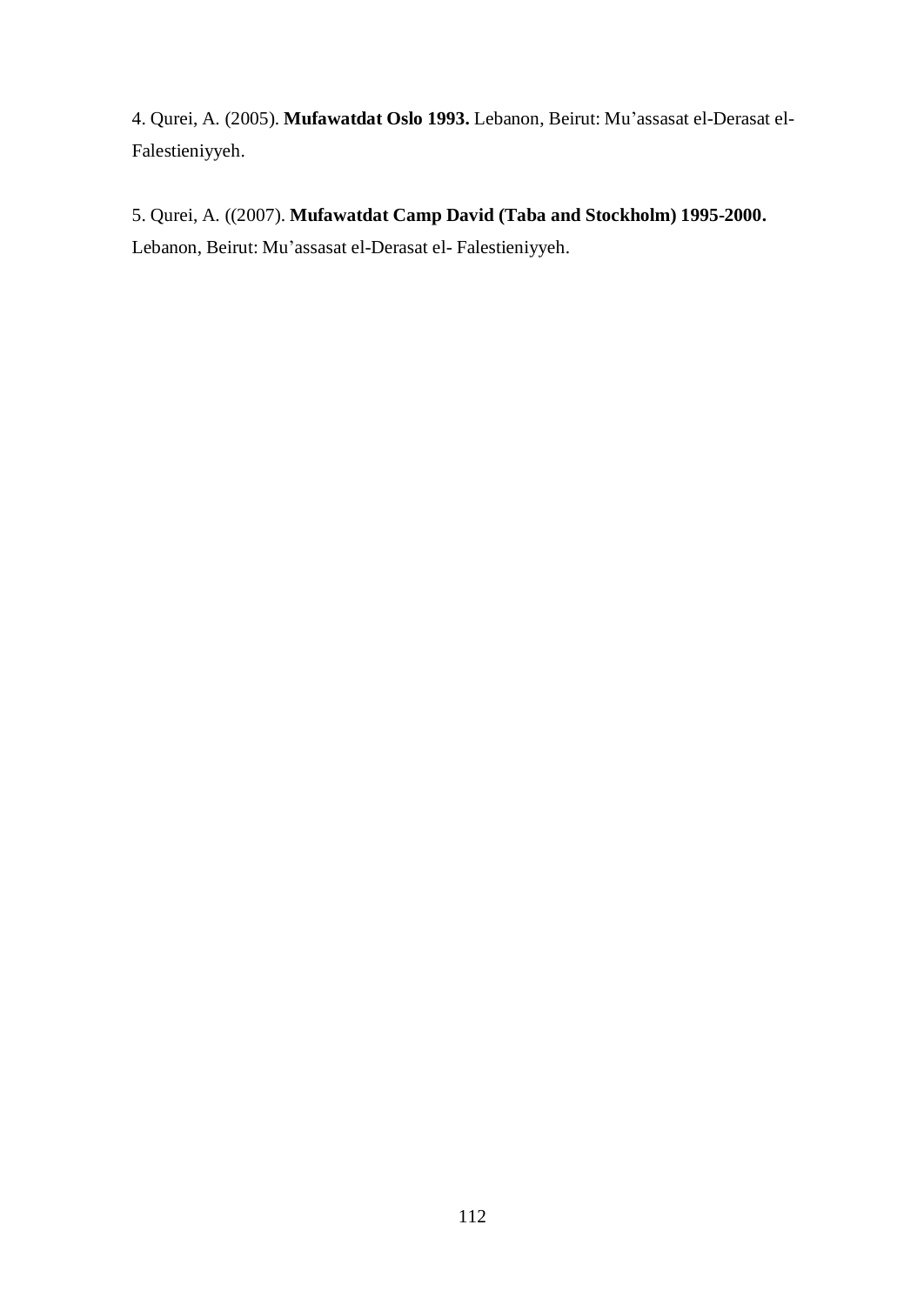# **Appendix**

"I. Open covenants of peace, openly arrived at, after which there shall be no private international understandings of any kind but diplomacy shall proceed always frankly and in the public view.

II. Absolute freedom of navigation upon the seas, outside territorial waters, alike in peace and in war, except as the seas may be closed in whole or in part by international action for the enforcement of international covenants.

III. The removal, so far as possible, of all economic barriers and the establishment of an equality of trade conditions among all the nations consenting to the peace and associating themselves for its maintenance.

IV. Adequate guarantees given and taken that national armaments will be reduced to the lowest point consistent with domestic safety.

V. A free, open-minded, and absolutely impartial adjustment of all colonial claims, based upon a strict observance of the principle that in determining all such questions of sovereignty the interests of the populations concerned must have equal weight with the equitable claims of the government whose title is to be determined.

VI. The evacuation of all Russian territory and such a settlement of all questions affecting Russia as will secure the best and freest cooperation of the other nations of the world in obtaining for her an unhampered and unembarrassed opportunity for the independent determination of her own political development and national policy and assure her of a sincere welcome into the society of free nations under institutions of her own choosing; and, more than a welcome, assistance also of every kind that she may need and may herself desire. The treatment accorded Russia by her sister nations in the months to come will be the acid test of their good will, of their comprehension of her needs as distinguished from their own interests, and of their intelligent and unselfish sympathy.

VII. Belgium, the whole world will agree, must be evacuated and restored, without any attempt to limit the sovereignty which she enjoys in common with all other free nations. No other single act will serve as this will serve to restore confidence among the nations in the laws which they have themselves set and determined for the government of their relations with one another. Without this healing act the whole structure and validity of international law is forever impaired.

113